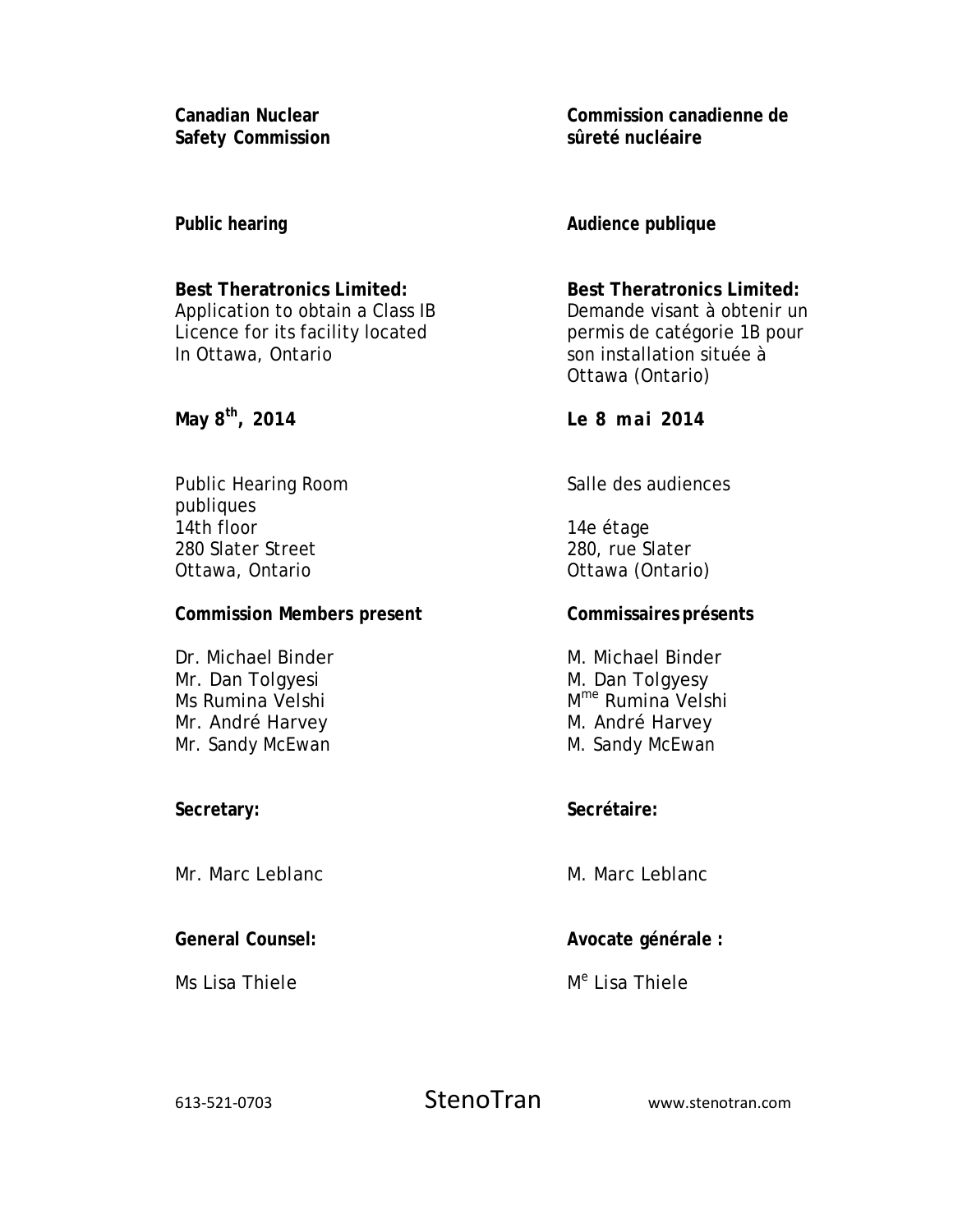### **TABLE OF CONTENTS**

# **PAGE**

| CMD 14-H3.1/14-H3.1A<br>Oral Presentation by Best Theratronics Limited |     |
|------------------------------------------------------------------------|-----|
| $CMD 14-H3 and 14-H3.A$<br>Oral Presentation by CNSC staff             | 20  |
| $CMD$ 14-H3.2<br>Written submission from Nordion (Canada) Inc.         | 36. |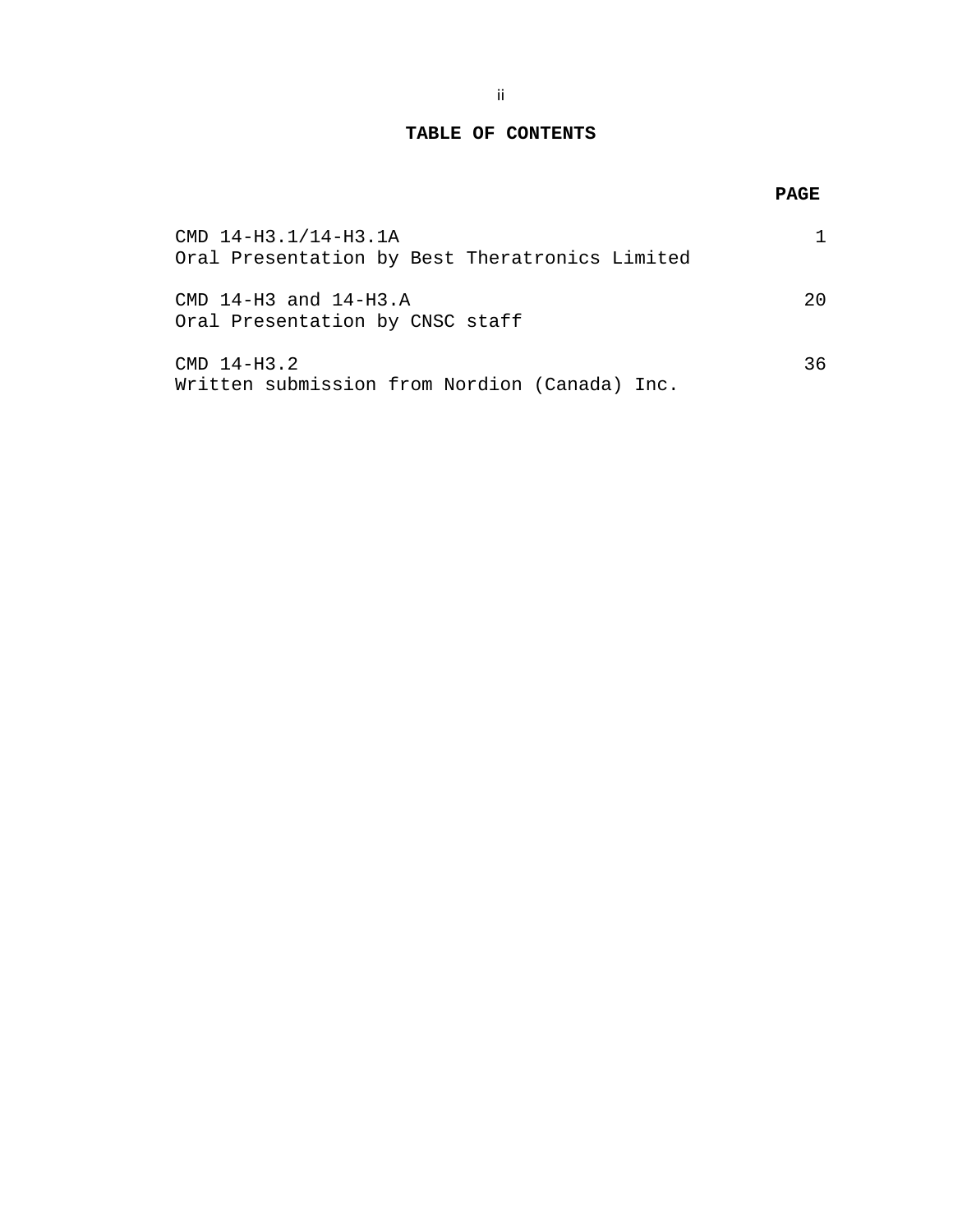--- Upon resuming at 1:03 p.m. /

Reprise à 13 h 03

THE PRESIDENT: Good afternoon. The next hearing today is on the application by Best Theratronics Limited to obtain a Class 1B licence for its facility located in Ottawa, Ontario.

#### Marc?

THE SECRETARY: So this is a one-day public hearing. The notice of hearing 2014-H2 was published on February 10th and a revised notice was published on March 7th to extend the deadlines for filing of documents from CNSC staff and interveners.

The submission from Best was filed on March 7th and the submissioned filed by CNSC staff was filed on March 14th.

The public was invited to participate by written submission and oral presentation. April 14th was the deadline set for filing by interveners and the Commission received one request for intervention.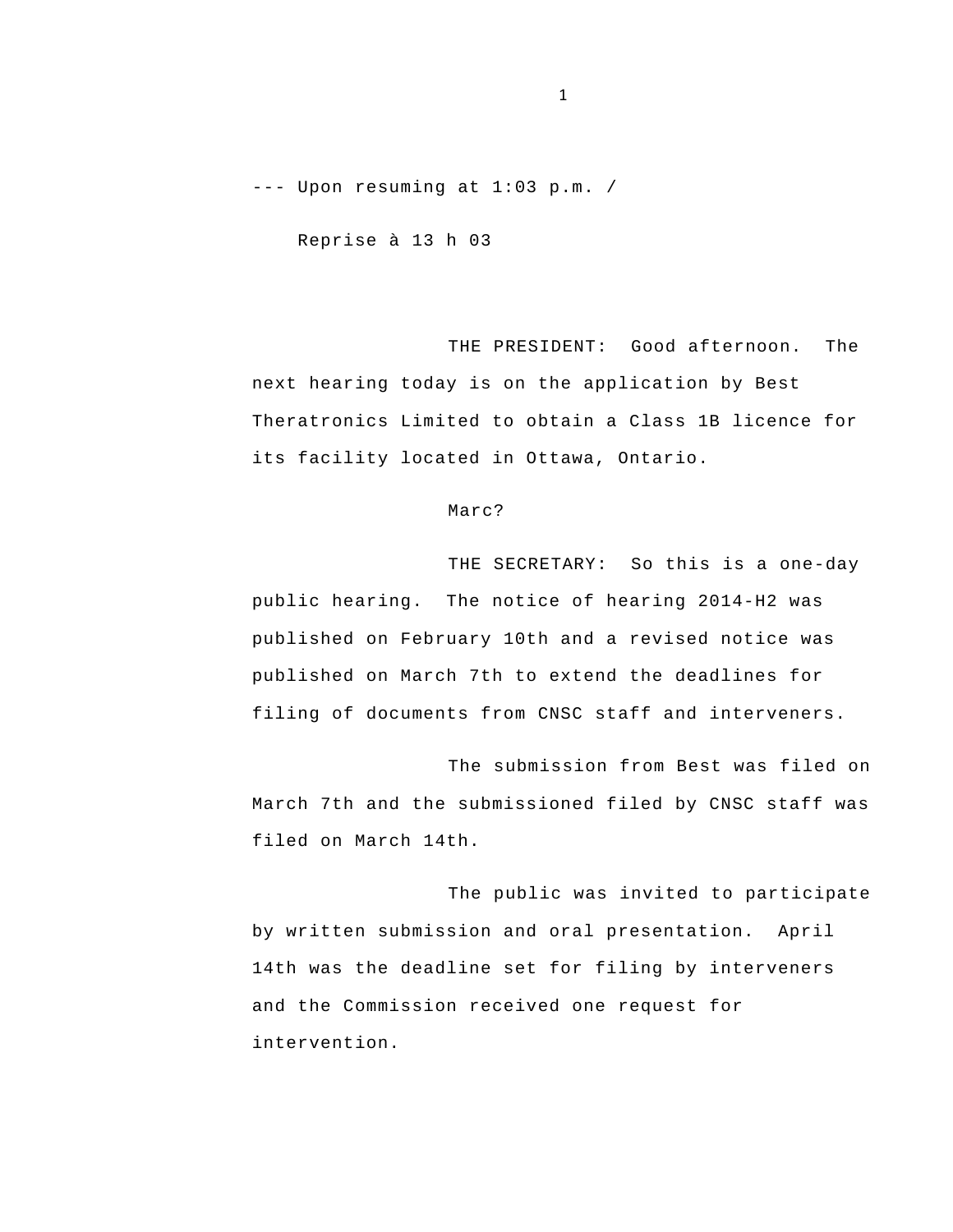April 30th was the deadline for

filing of supplementary information and presentations

have been filed by CNSC staff and Best Theratronics.

Mr. President.

THE PRESIDENT: Thank you.

So I would like to start the hearing by calling on the presentation from Best Theratronics Limited as outlined in Commission Member Document 14-H3.1 and H3.1A.

And I understand that Mr. Wassenaar will make the presentation. Please proceed.

**CMD 14-H3.1/14-H3.1A** 

**Oral Presentation by Best Theratronics Limited** 

DR. WASSENAAR: Richard Wassenaar, for the record.

Thank you very much for this opportunity. I would first like to send regrets on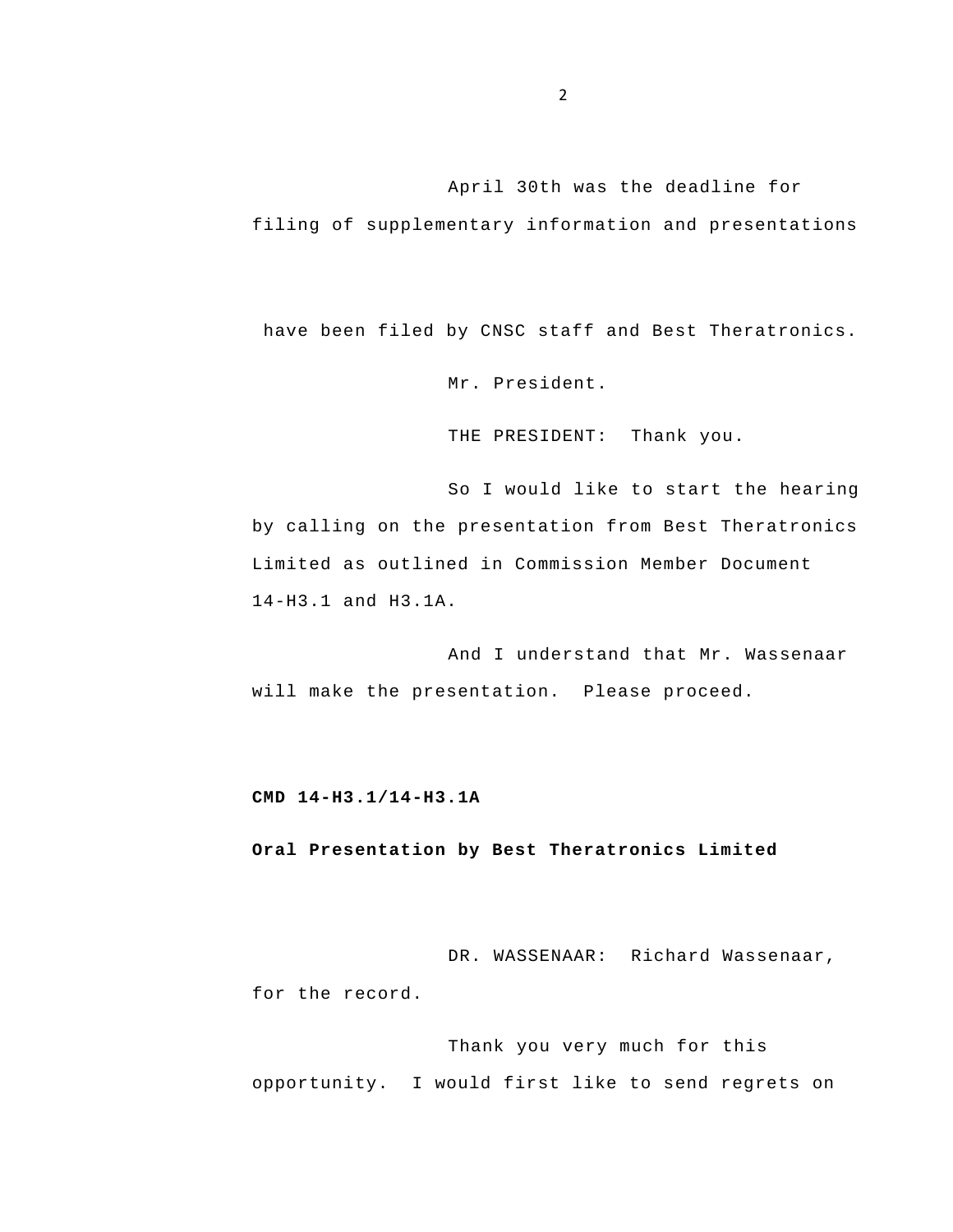behalf of our President who was initially scheduled to be here. He had rearranged his schedule to make sure he had the time.

Unfortunately, for medical reasons, he was unable to travel to Ottawa. And so he is unable to be with us today. And instead, I have Jeff Biggs, our Director of Manufacturing and Facilities Operation. As well as Moshken and Sam, two of our two Radiation Safety Personnel. So with that I would like to start our presentation.

My presentation is essentially broken up into two parts sort of, because this is our first application rather than a renewal, I wanted to spend about half the time, not quite, going over sort of who we are and what we do. I think that would give you guys a good understanding of what we are looking for.

And then the second half, why we are here asking for a Class 1B licence and why you should give us one.

We are a privately-owned company called Best Theratronics located here in Ottawa out in Kanata, actually right beside Nordion.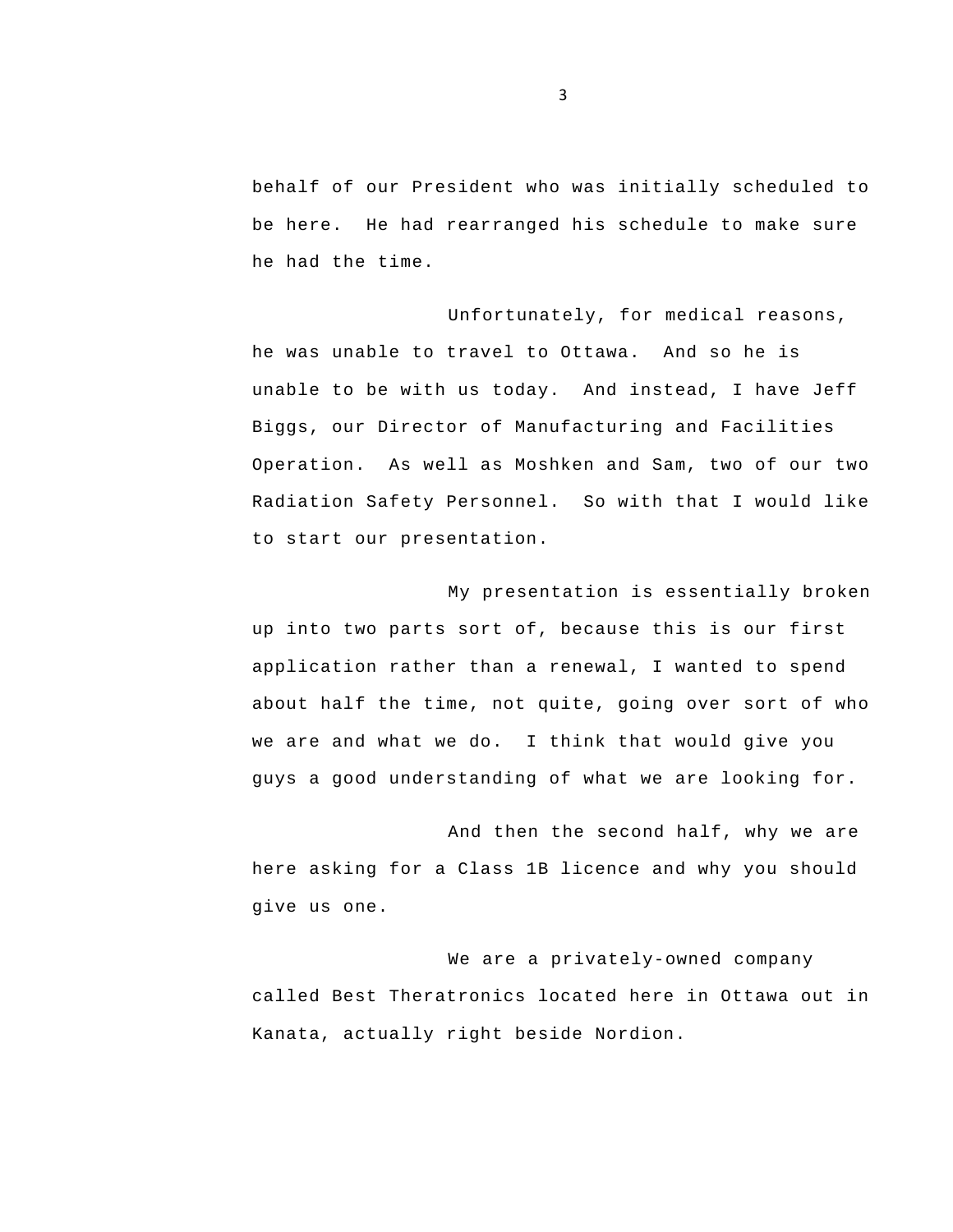And I will go through our history. We have a history that has at times been part of Nordion and part of AECL. But currently we are privately-owned. Our owner, Krishnan Suthanthiran, owns a number of various healthcare companies scattered around both North America and internationally.

I want to stress that each company is a private entity out of itself, so we are not a subsidiary of another company, of Best Medical International, or anything like that. We are a standalone entity.

So we are part of the Best medical team or Best team of companies, as Krish refers to us. The values and missions for ourselves and this group of companies is for the development of products to help in prevention, detection and treatment of cancer.

And so our product line, as you will see, fit very well into that structure. And our aim is to be the one partner that clinicians will turn to. Our key themes are things like healthcare for all, cost-effective solutions, and quality service and care.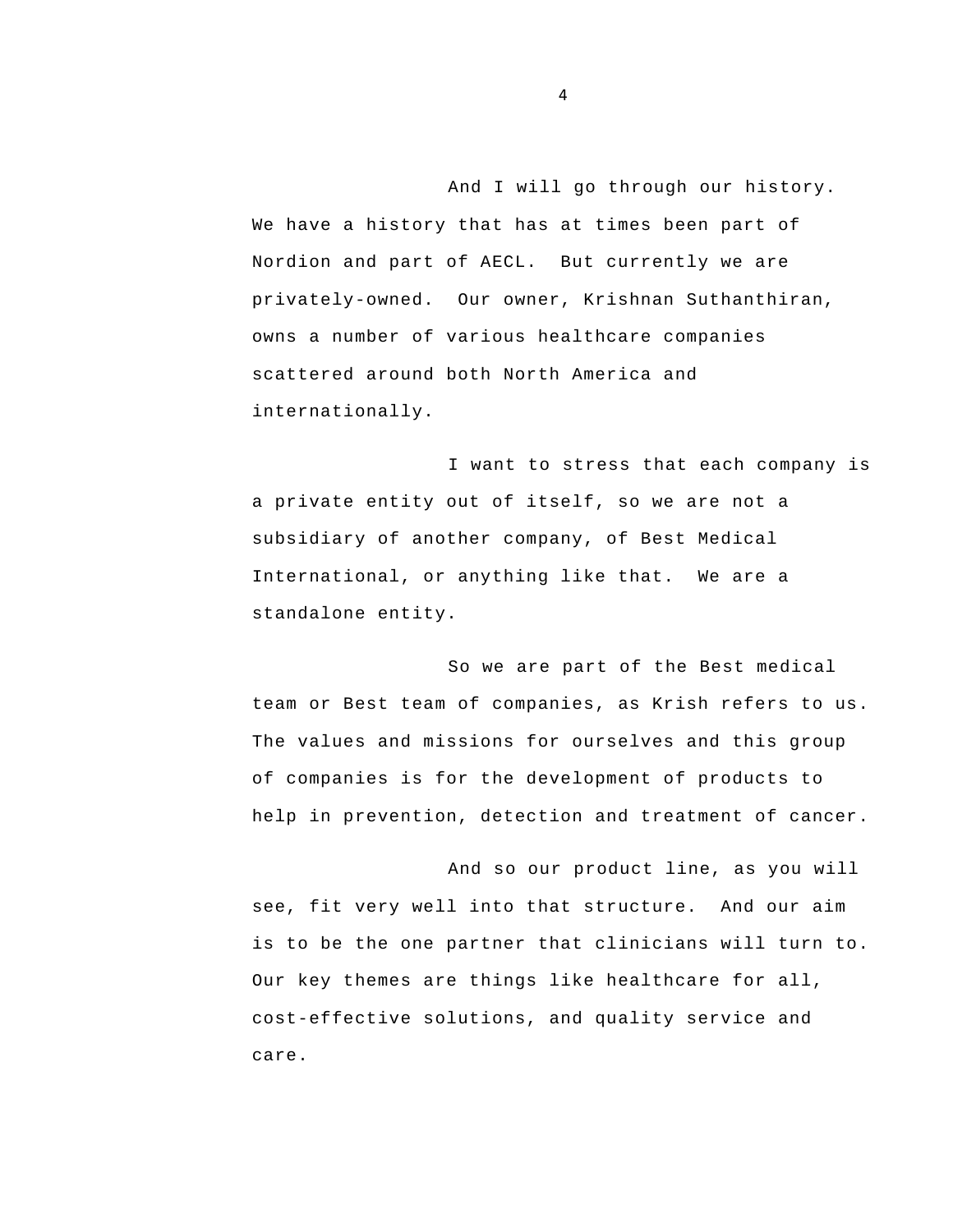Our history. As Best Theratronics we have been around since about 2008. But as a company doing this type of work we have been around for a very long time. We were once part of Atomic Energy of Canada Limited back in 1946. Well, that is when AECL started.

One of the key points in our history was in 1951, I believe in October, was the first treatment in the world which happened in London, Ontario of a patient using Cobalt 60 (Co60). That was our initial product line and that is one we still continue today as you will see.

In the mid-1960s we moved out to March Road, we were still part of AECL, later on AECL formed two divisions; the medical division and the industrial division.

The industrial division became Nordion at a later point. The medical division was a crown corporation that became Theratronics.

A number of years later, in the late 1990s, Theratronics was bought out by Nordion, so we became one family again under the Nordion name. And then in 2008 Nordion divested this part of the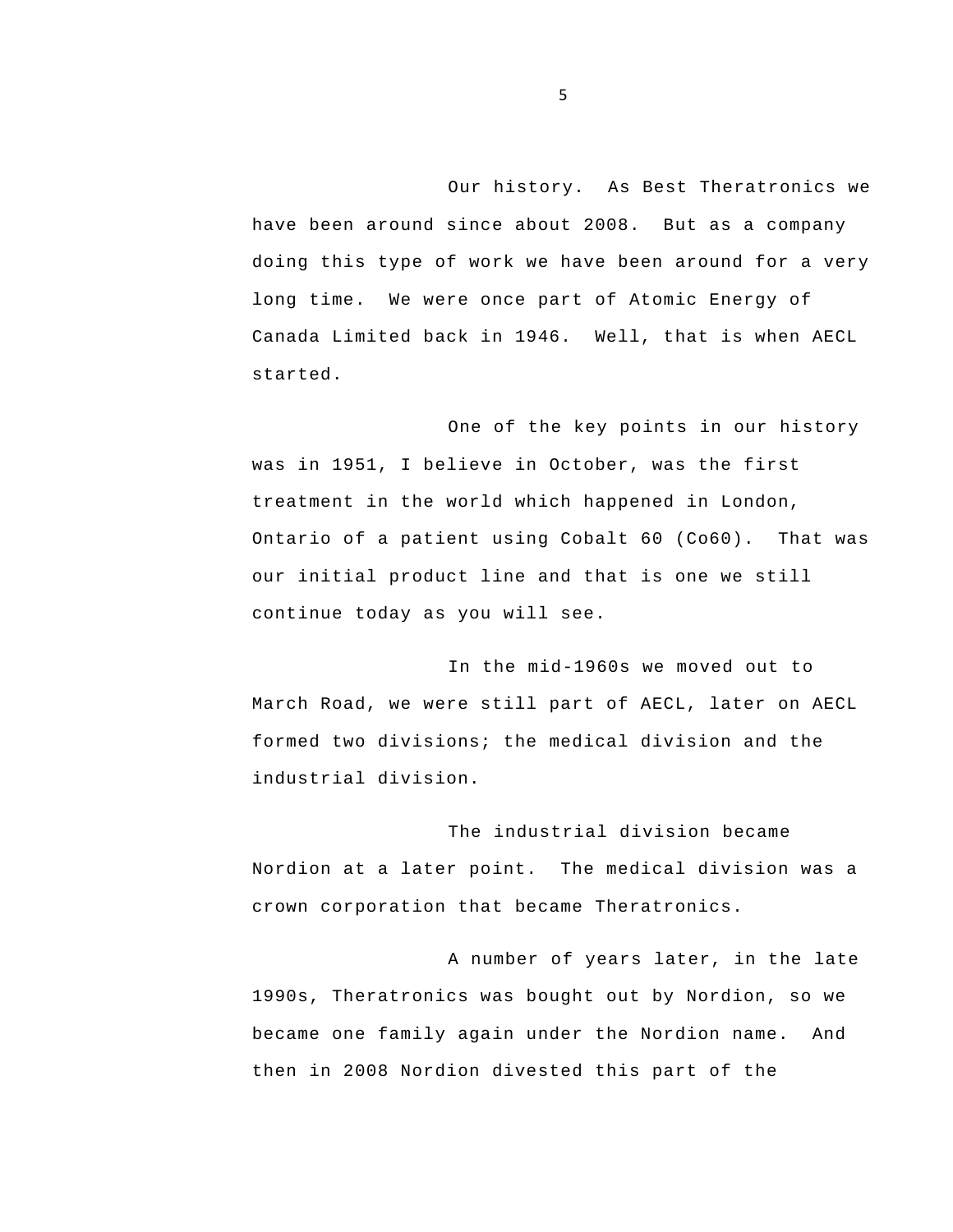business, the Theratronics aspect of the business, which was purchased by Krishnan Suthanthiran.

And now we are privately held and we are now named Best Theratronics, the company that has the licence application before you today.

This is our facility. We are located on March Road, right on the corner of March and Carling. Like I said, this facility has been there since about 1965 with a few minor additions in the early 1970s. And since then it has remained relatively unchanged on the outside.

What we do. We are a manufacturing facility primarily. So we are about 100,000 square foot shop. We bring in raw materials, raw steel, copper, lead, et cetera, et cetera. We machine it, we mill it, we assemble it and we ship out products.

And those products are blood irradiators, Teletherapy units, and now cyclotrons, which is one of the triggers for this particular application.

We are a highly-skilled workforce, somewhere around the order of about 160 people located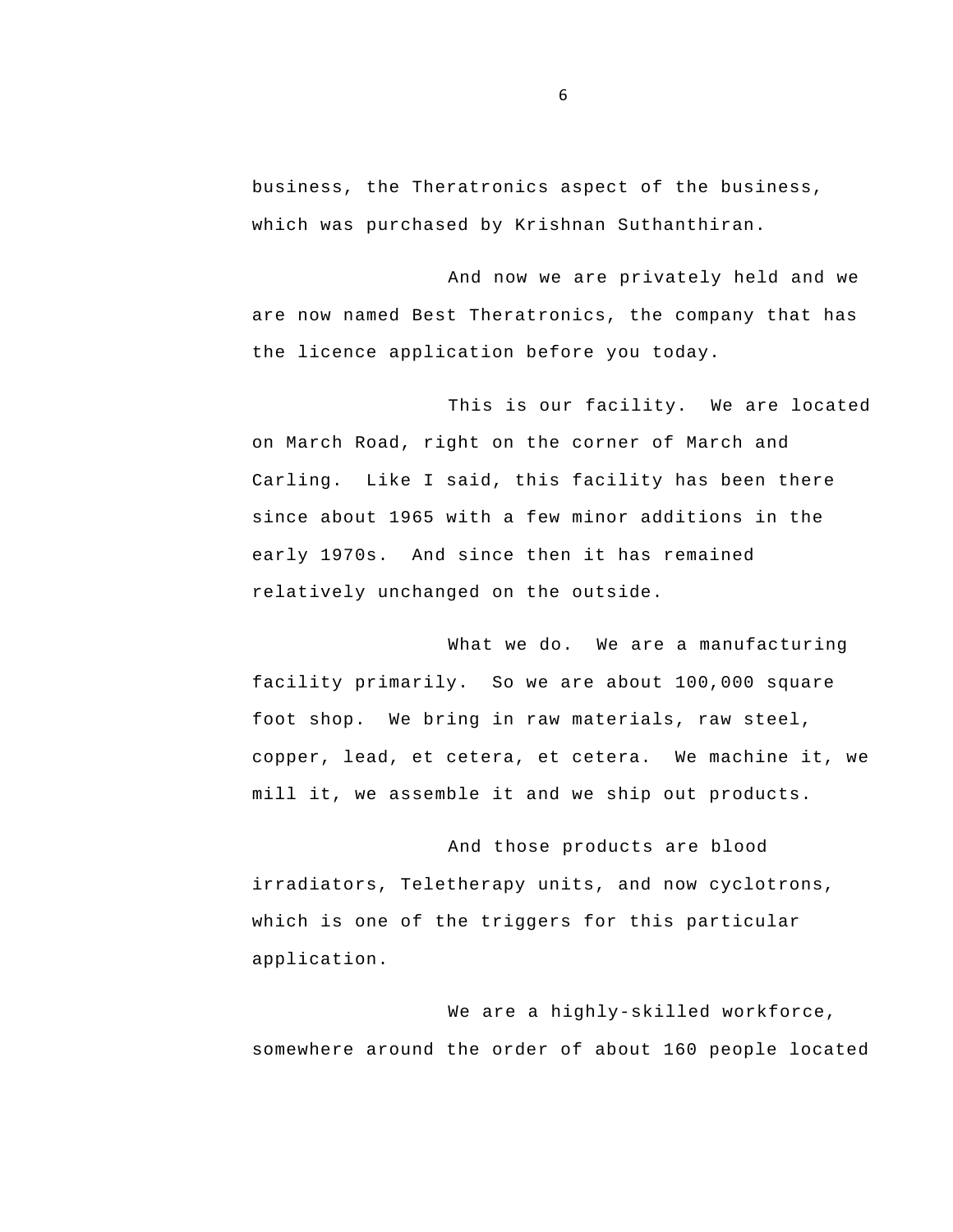in our manufacturing facilities. This includes engineers, physicists and trades people. And we have a worldwide installation base.

So our products are sold across the world, almost in every country. About 1,000 Teletherapy units, close to 2,000 Gammacell units, which is the blood irradiator. And somewhere in the order of about 200 Raycells, which is an x-ray-based blood irradiator, and I will get into that a bit more.

What we did first and what we continue to do is Co60 Teletherapy. This was of course the Canadian invention that started a new paradigm of radiation therapy. Canada Post actually, a little while back, commemorated it in a stamp.

That head you see, the therapy head and treating the radiation base, so you have a Co60 source on a drawer that slides back and forth from a shielded to an unshielded position for treatment.

Very simple, very robust, very cost-effective solution for many countries in the world still today. That head you see on the stamp was the original head more or less, and it really hasn't changed in the 50 years we have been making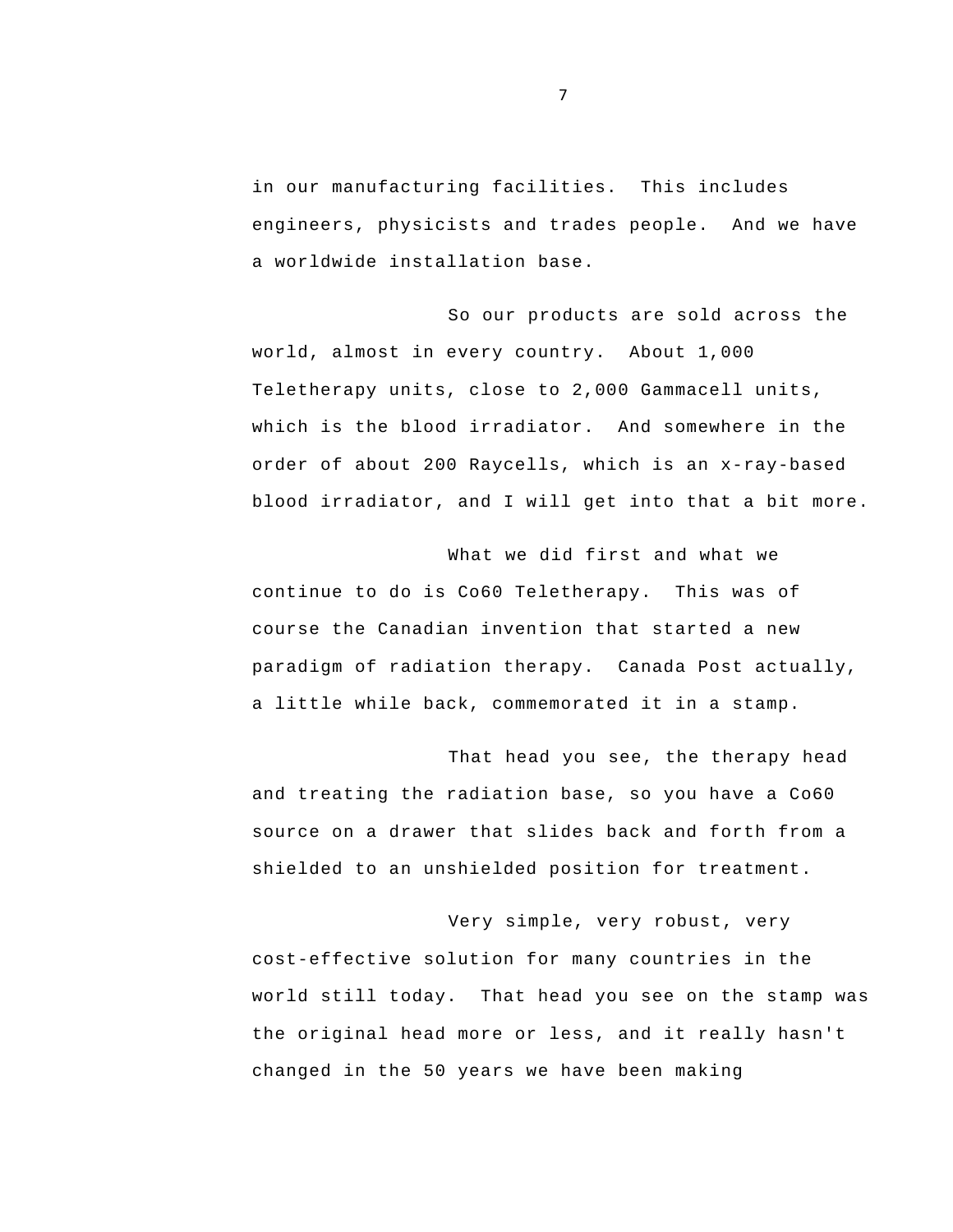Teletherapy units.

That being said, we have changed the units quite a bit. So recently, in the past eight years, since we have been Best Theratronics, we have actually put a lot of R&D in.

So the device that was sold in the 1950s, even though the guts remains the same, there have been a lot of advancements to things like the electronics so that we now have a very advanced therapy system.

Again, this sold worldwide and we have several models. We have the model you see in the picture, which is our advanced system. We also have a scaled-down version which would be more appropriate for countries where power supplies may be limiting.

 Co60, and we have an active research program to do We have also done a lot of R&D. So we are implementing option such as a multi-leaf collimator, so linacs today, linear accelerators is used for treatment. You can do things like conformal therapy, IMRT, that hadn't been previously done on that.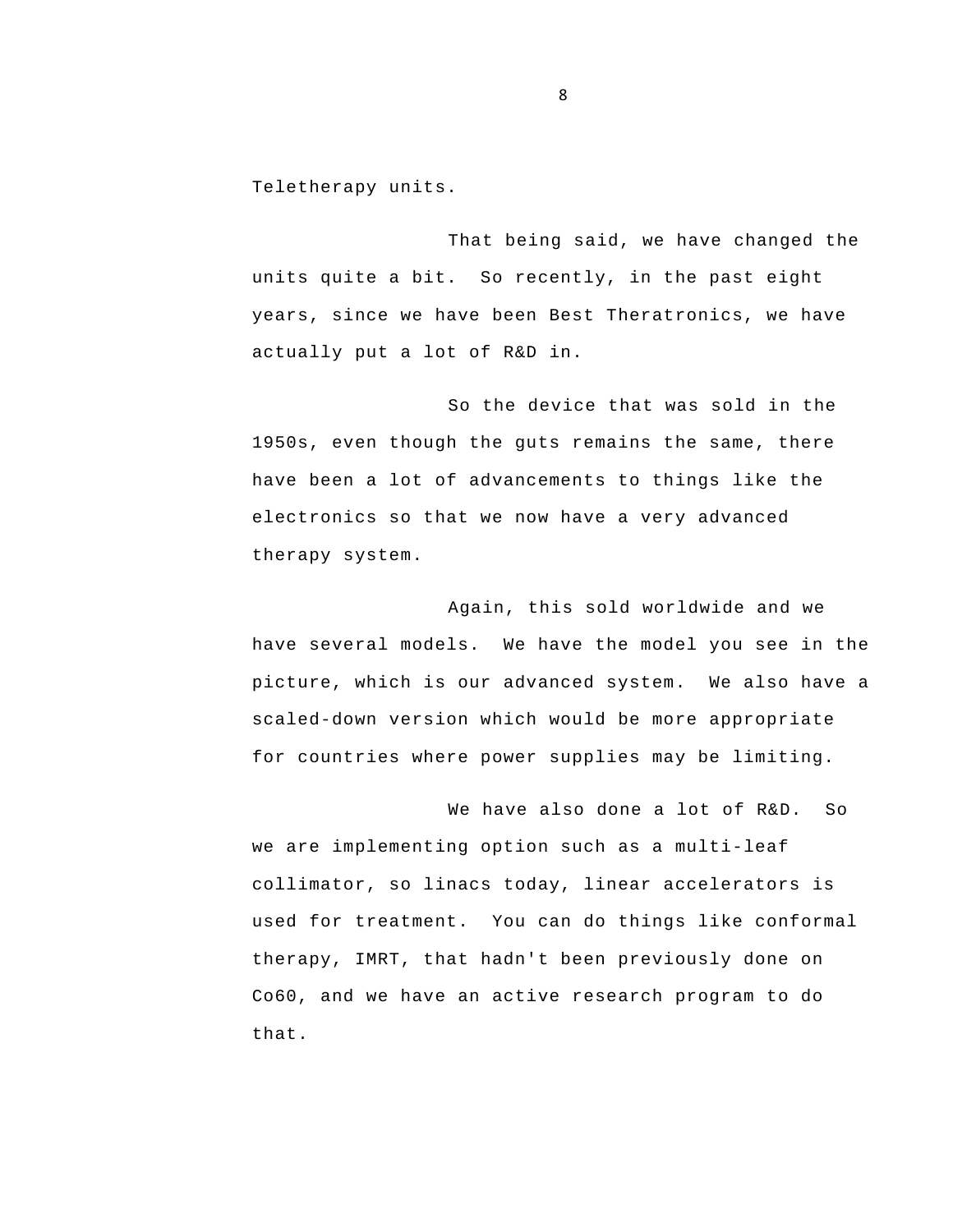And in the corner you actually see one of our physicists. We have an on-site fully-operational Co60 unit, which is part of the licence activities we are looking for, that we use for this type of development. And you see one of our physicists working on it.

We also make, again, same head, different body, what we call the GammaBeam. This is used for research purposes, in particular a lot of standards labs for dosimetry will use this as a reference measurement.

Co60 is a very good reference measurement because of the high penetration of the energy and the well-known decay and energy of the Cobalt.

The other product line we have been building for many decades is the blood irradiators. Here you see on the top row what we call the Gammacells, which is a Caesium-137-based unit (Cs137). In the schematics on the right, the blue there would be a Caesium 1 or 2 or 3 sources.

Basically, you put your blood bags into that canister, the machine rotates into the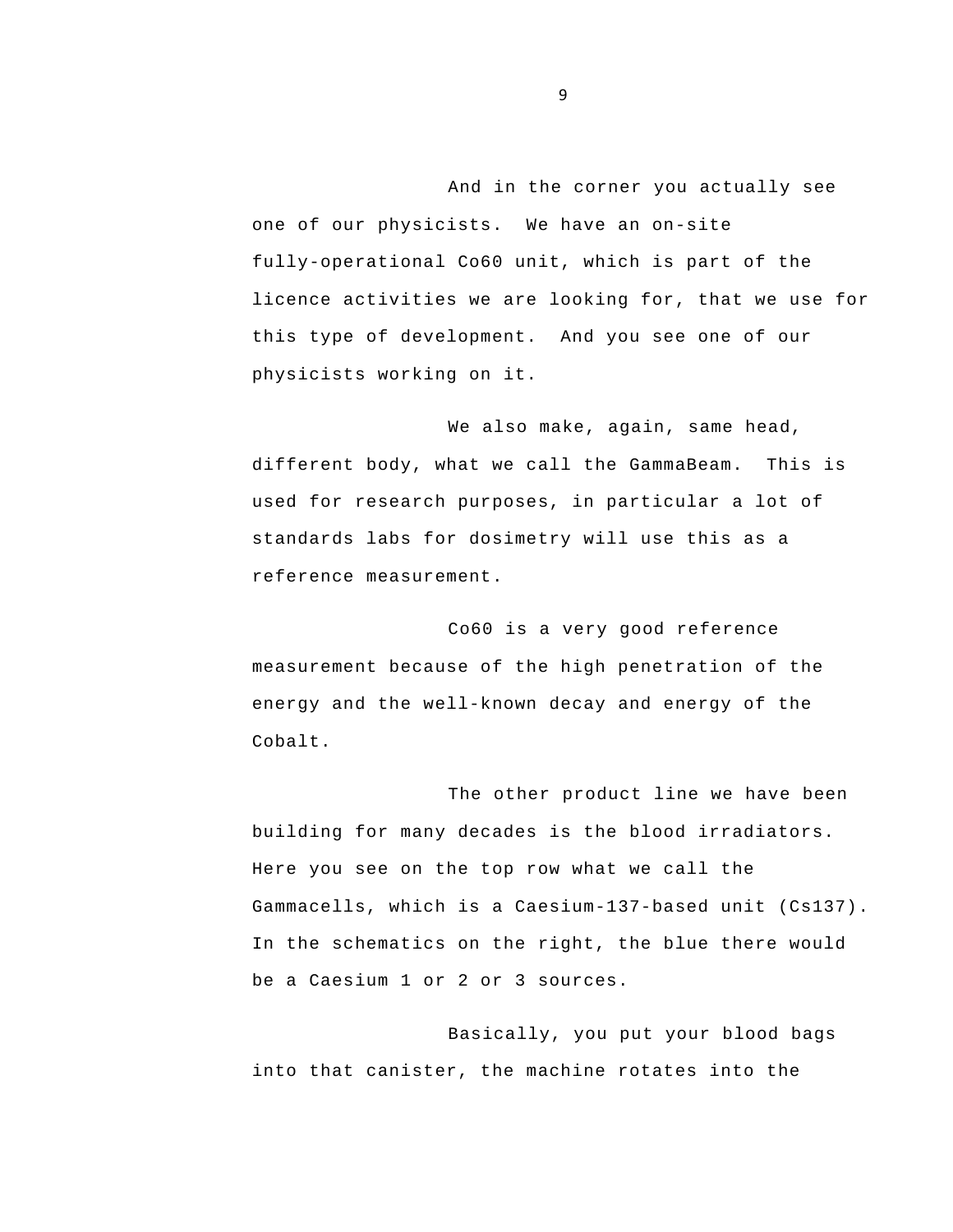radiation field, irradiates the sample, kills off the T lymphocytes so that you can inject the blood into a patient without having to worry about the donor blood attacking the patient essentially.

We also make an x-ray-based version as well, which is what you see on the bottom.

The licence we are asking for would include activities related to manufacturing and testing of the Gammacells, the Caesium-based activity. The x-ray of course falls outside the jurisdiction for CNSC.

Our newest product and one of the triggers for this licence application is Cyclotron. So when Krish bought us in 2008 he had a vision to also look at Cyclotron production, primarily again for getting that one-stop shop of producing isotopes for diagnostics and then having the end point of treatment of cancer as well. So the whole line.

And I want to be clear, what we are doing and what we are applying for is for manufacturing of Cyclotrons. It is not to setup a Cyclotron facility that will produce isotopes or a test facility. It is design of Cyclotrons, it is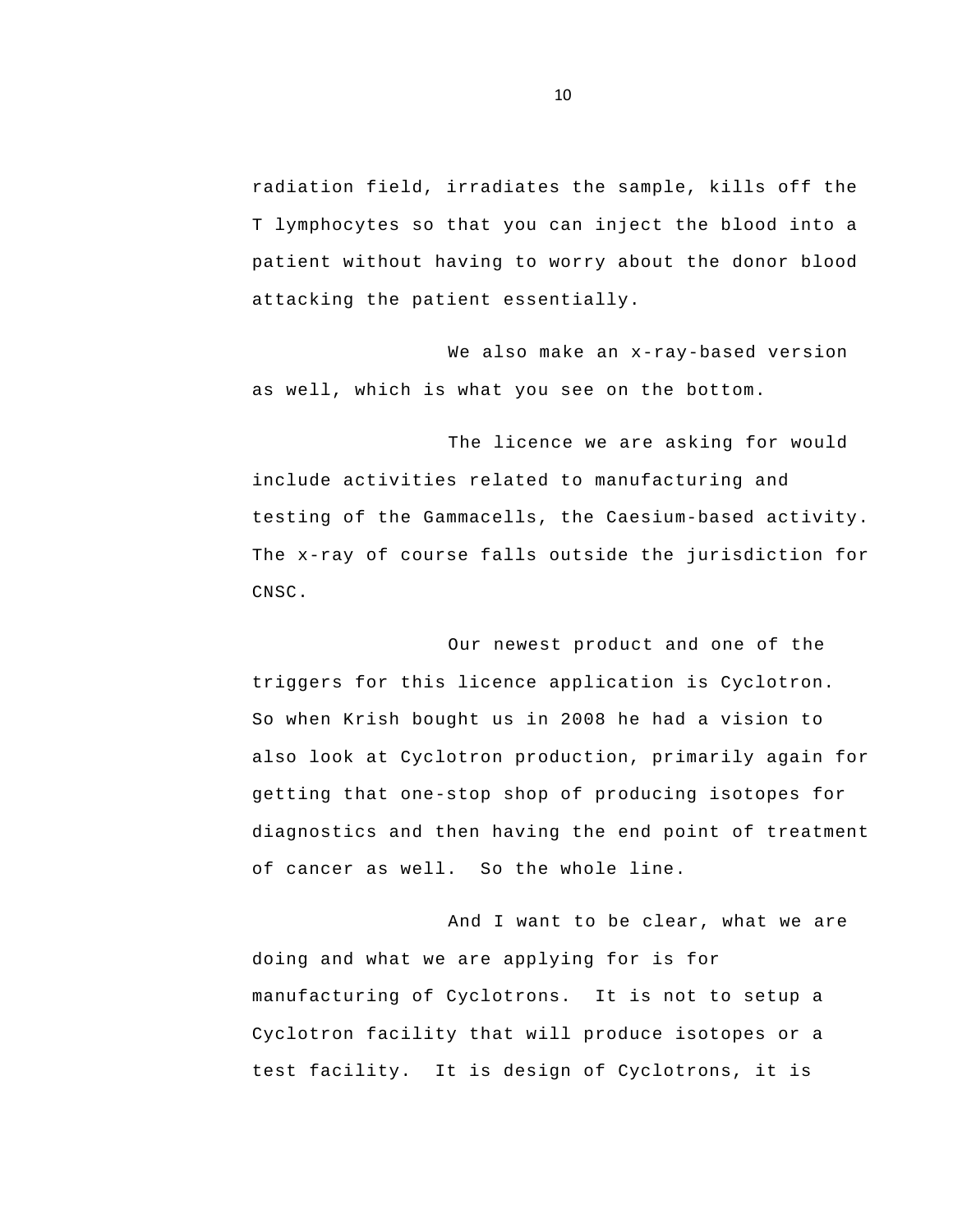supply of Cyclotrons to those who want to buy them. So it would be design Cyclotrons, manufacture Cyclotrons, test and ship.

And we are also looking at things like supplying the target. So we would have a program for designing targets as well as designing bunkers for the Cyclotrons.

We have approximately three products of Cyclotrons that we are looking at. We have what we call the 15p, which is a 15 mega-electron Cyclotron, the kind you would typically find in a hospital for trace or production.

We are also making a 70p Cyclotron, which can be used for isotope production as well, but also for research. And we have one under production in our facility that is purchased by the Italian national lab and set to ship later this year. And there you see a picture of it in our facility.

Part of the licence we will be asking for is for testing of this Cyclotron up to 70 MeV. So again, we are manufacturing, we want to test and then we would dismantle and ship.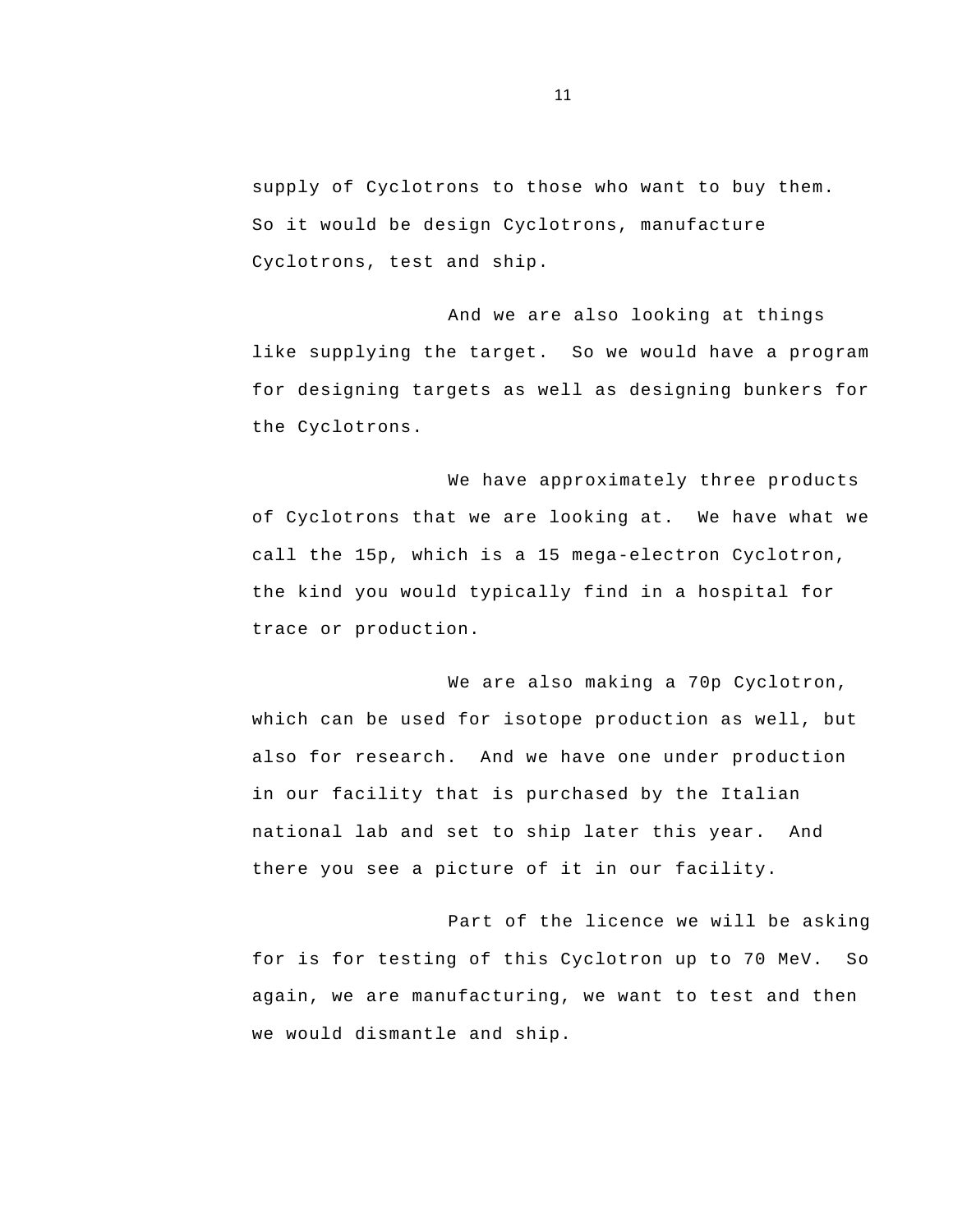magnets, top or bottom half, and then in the picture And there are just some images of how large that 70 MeV really is. There you see in one corner the magnets, the steel used for one of the on the right you see them putting the copper coils on the magnet to produce the electromagnetic field.

That is who we are and what we are doing. The reason we want a Class 1B licence is as follows. We currently hold five licences, we are in the process of getting a fifth licence related to service, and we can discuss, that is further on, with the CNSC.

These licences are with the Nuclear Substance Directorate or the Class 2 Facilities Directorate.

 products that we are looking at down the road. What we are looking for is for more flexibility to be able to respond to market changes, as well flexibility in our products and what we can offer, such as Cyclotrons, and we have a few other

So we have had a number of discussions with the CNSC over the past few years and it was determined that a Class 1B licence would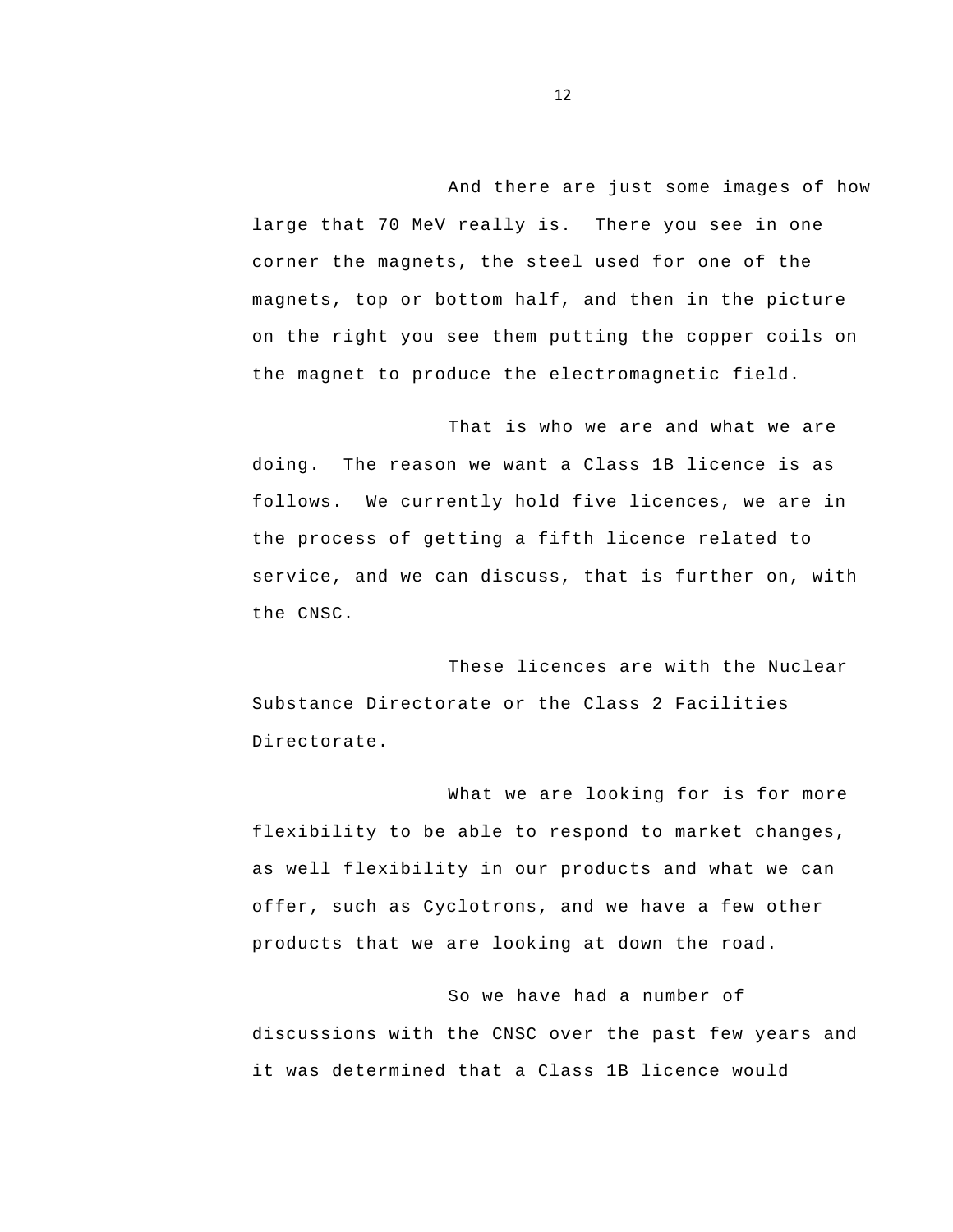provide the structure and framework we needed to undertake our current activities and any future proposed activities.

Our Class 1B activities would include essentially everything currently on our licences, which means import, export, possession, usage, storage of Cs137 and Co60 CO'd sources. These are Category 1 CO'd sources primarily, and sometimes they have the Category 2.

It would include possession and storage of depleted uranium, which was previously used in older model Teletherapy units, and so is a legacy product we sometimes still deal with.

It would include device manufacturing and it would include operation of an R&D Co60 unit.

These first four points are currently covered under our licenses and would be rolled into a new Class 1B licence.

The significant change in the Class 1B licence, what we are asking for that is new and not on a current licence, is testing of cyclotrons to energies greater than 1 MeV, but less than 70. So of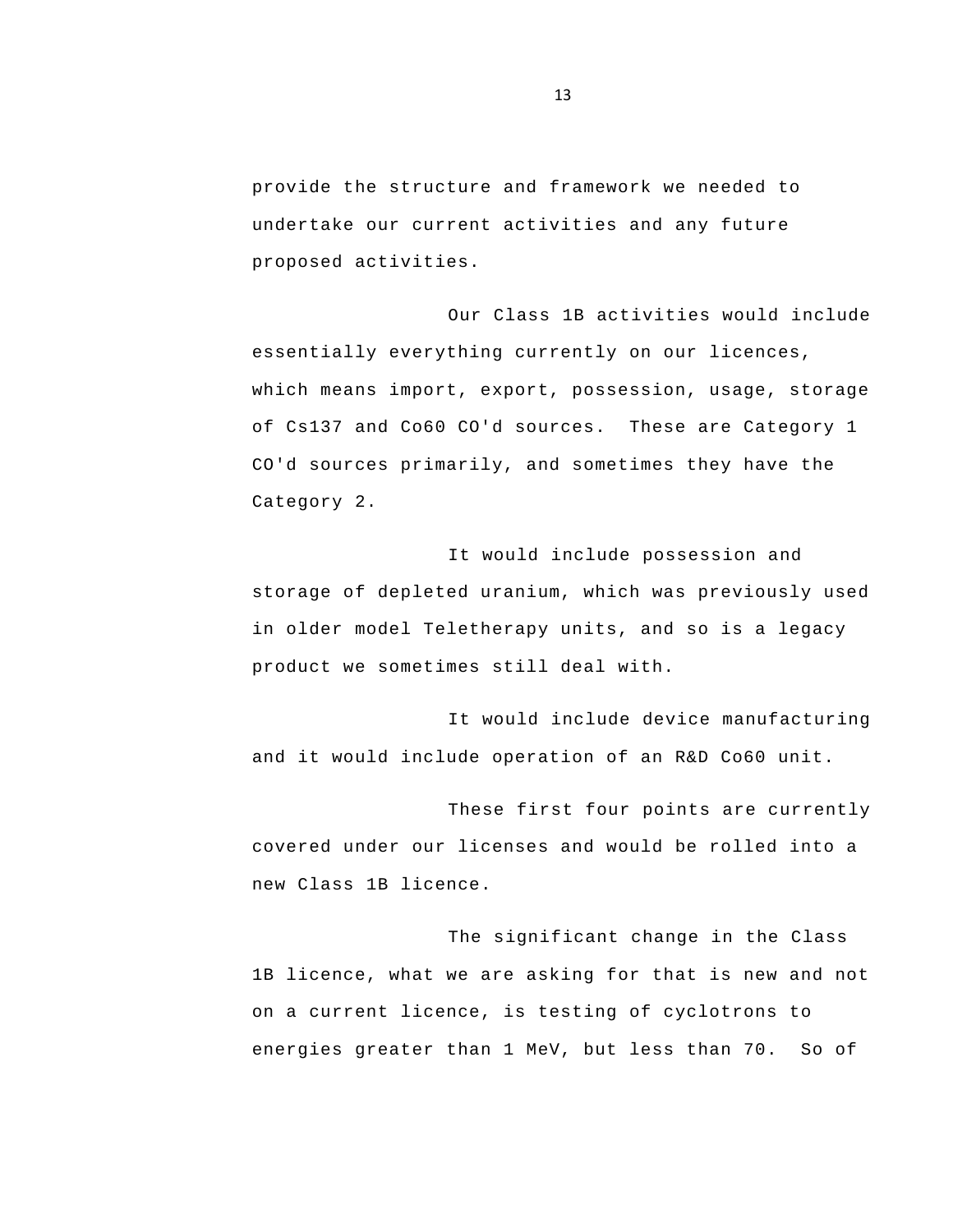course testing to higher than 50 moves us into a Class 1B regime.

Class 1B would consolidate three of our existing licenses, which I have listed there. We would still have to maintain two licenses outside of our Class 1B for service work within Canada.

In talking with the CNSC we had a number of discussions about whether they could be rolled into a Class 1B or not, and it was decided that because of the type of licence, a Class 1B is facility-based, service would not be included or could not be included. And we would need two licenses for service; one for the Gammacells and one for the Class 2 equipment.

We have submitted our documentation to the CNSC staff to address the various safety and control areas. And I believe and I think the CNSC staff document shows that we are qualified to undertake the proposed activities and that we have indeed made adequate provisions for protection of both the environment, our employees and the public.

We are an ISO 9001 company, and that has stemmed from the fact that we are a manufacturer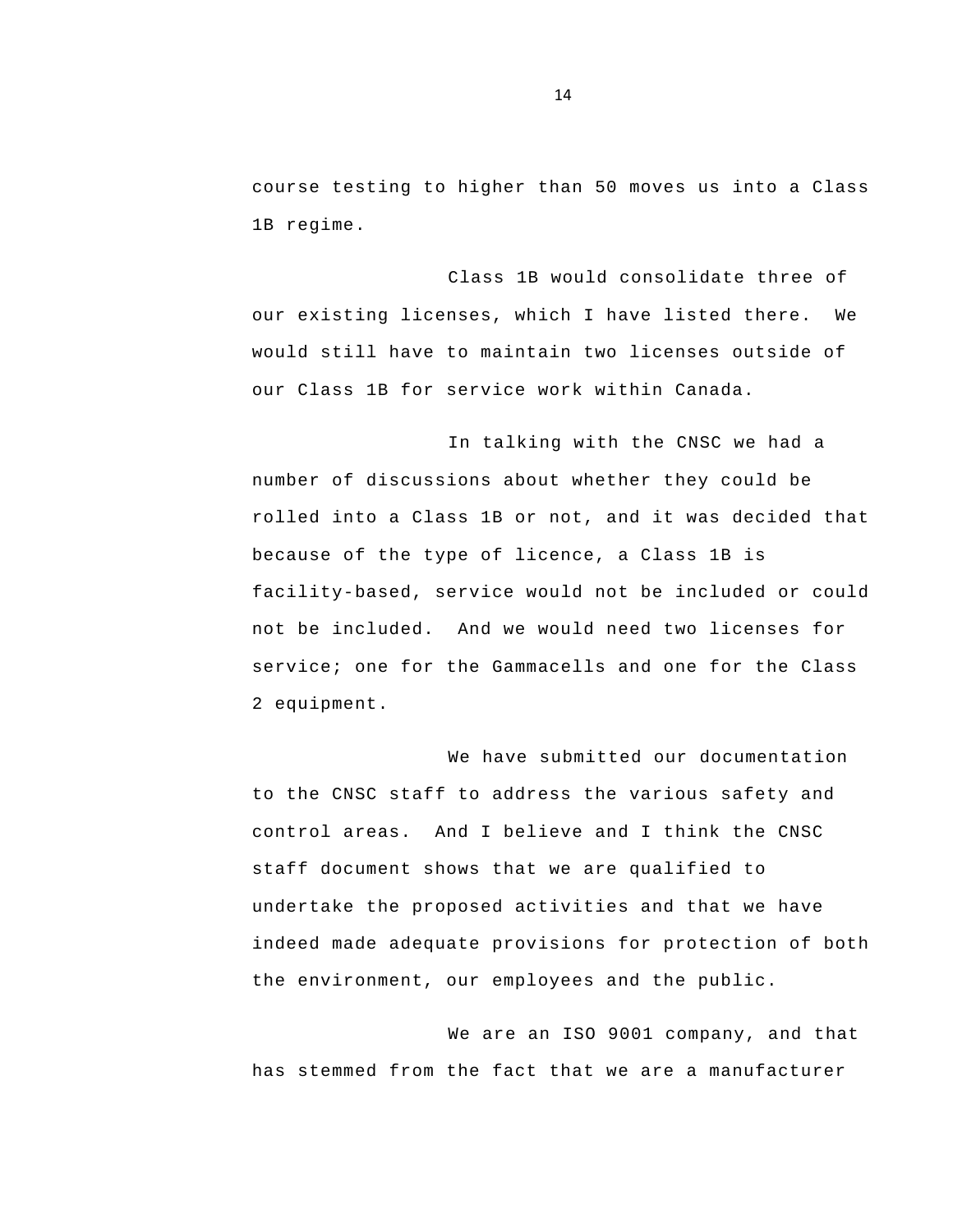of medical equipment. So we have always been ISO-certified or for a significant amount of time.

We are privately owned. Oversight of day to day activities is provided by the senior management team, which includes myself and Mr. Biggs beside me.

As well, we have developed a very extensive procedural framework that defines roles and responsibilities for personnel.

Our Class 1B licence triggered an environmental assessment, and which we hired a third-party consultant to undertake on our behalf. That was prepared in late 2012, early 2013. We submitted it, CNSC reviewed it, performed an environmental assessment, and that was sent out for public review a while back.

The conclusion of the environmental impact statement that we have submitted was that our activities and the proposed activities of the Class 1B licence would not result in any significant environmental effects.

We have been working with radiation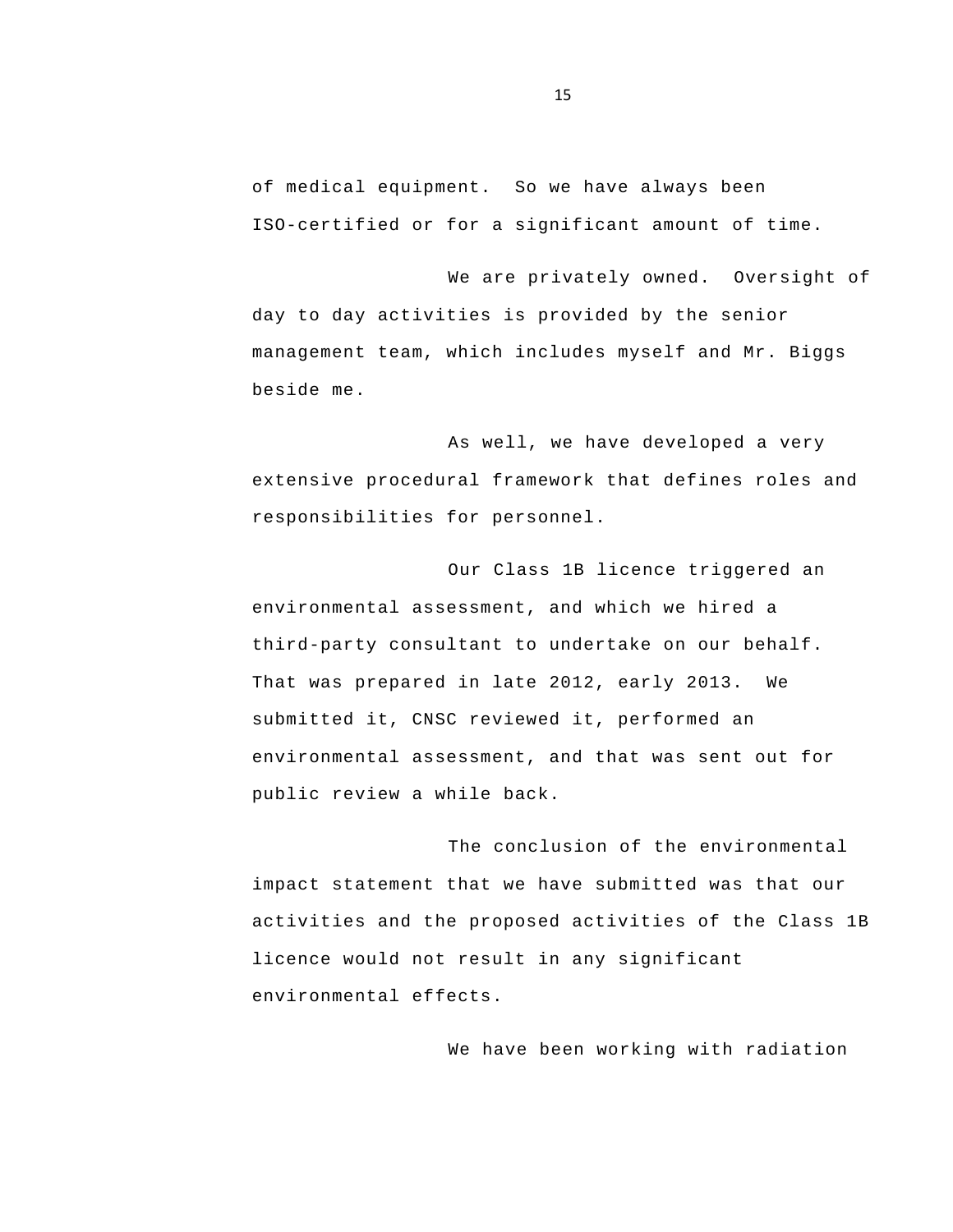for a very long time, since our beginning. So we have a very extensive radiation protection program and a very robust ALARA program.

Here is an overview of the doses we have had since we have been Best Theratronics. So this includes service personnel as well who work on the devices, manufacturing personnel working on the devices and anybody considered a nuclear energy worker.

As you can see, we have a number who are considered nuclear energy workers and our badged, and the vast majority fall below half a millisievert. Typically every year we have maybe one that is above 1 mSv, but is below 5. So we have a very robust program.

We also have a very robust health and safety program. We believe we have a very strong record. You will notice that the number of injuries seemed to be increasing, and that was because two or three years ago we became more restrictive in reporting these.

So, basically, we just began reporting more of the smaller health and safety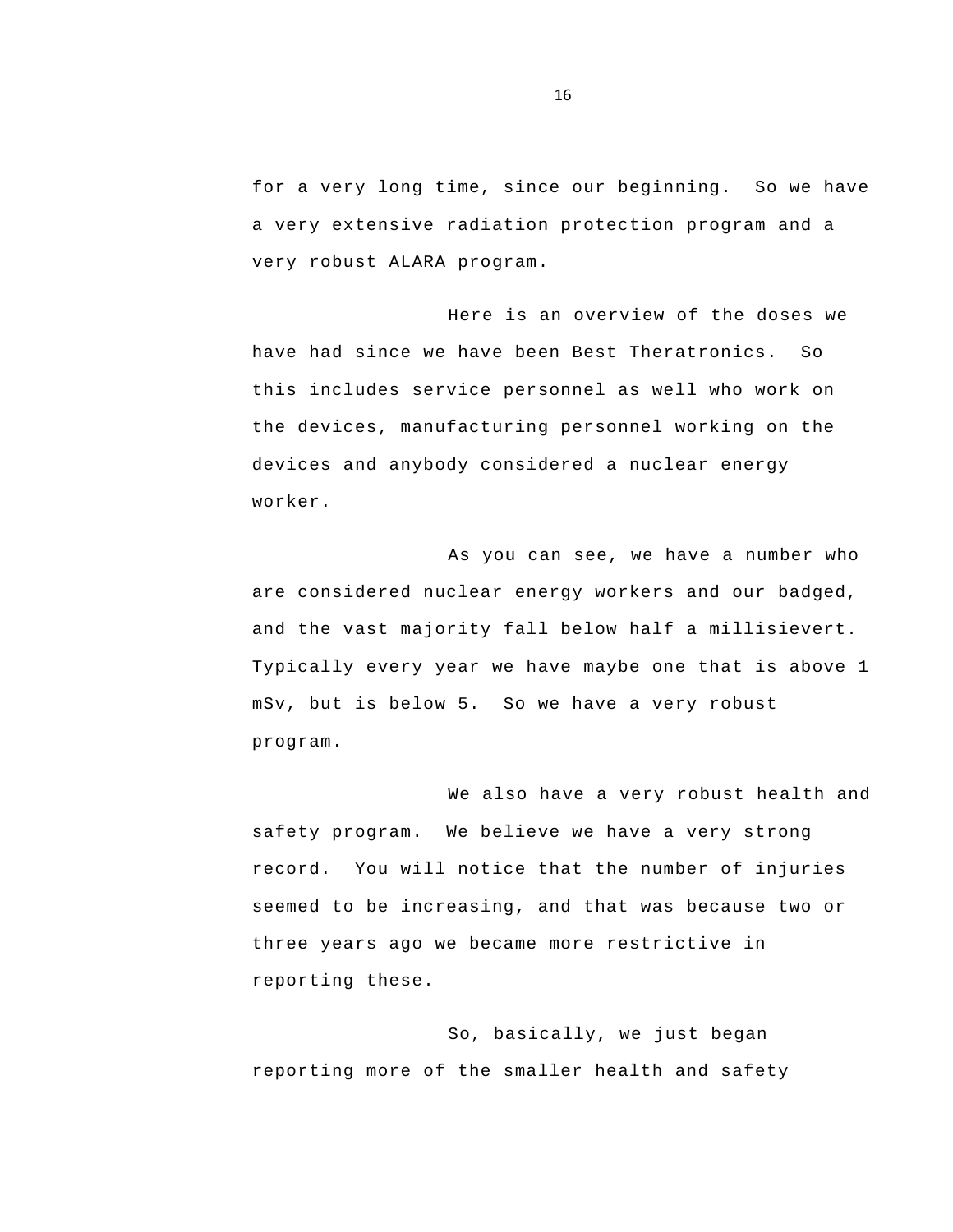injuries. So anything that required a band-aid essentially had to be reported, so that is why you see a jump in that.

But again, this is monitored monthly by our health and safety committee, which is made up of both management and union staff, so it is half and half representation. And they meet monthly to go over the statistics and any areas of concern.

Now, on the last few slides I would like to concentrate on the newest activity, and that is Cyclotrons. What we are asking for is to be able to test Cyclotrons for the purposes of factory-acceptance testing to greater than 1 MeV.

We have developed Cyclotron operating room instructions, which does define how operators are to work to minimize their dose and the dose to those around them. We will be developing a Cyclotron dismantling procedure as well which will define how we dismantle and measure the Cyclotron components to make sure that they are not activated and are okay for transport.

For testing, we have had to design a bunker. Now, this bunker fits within the current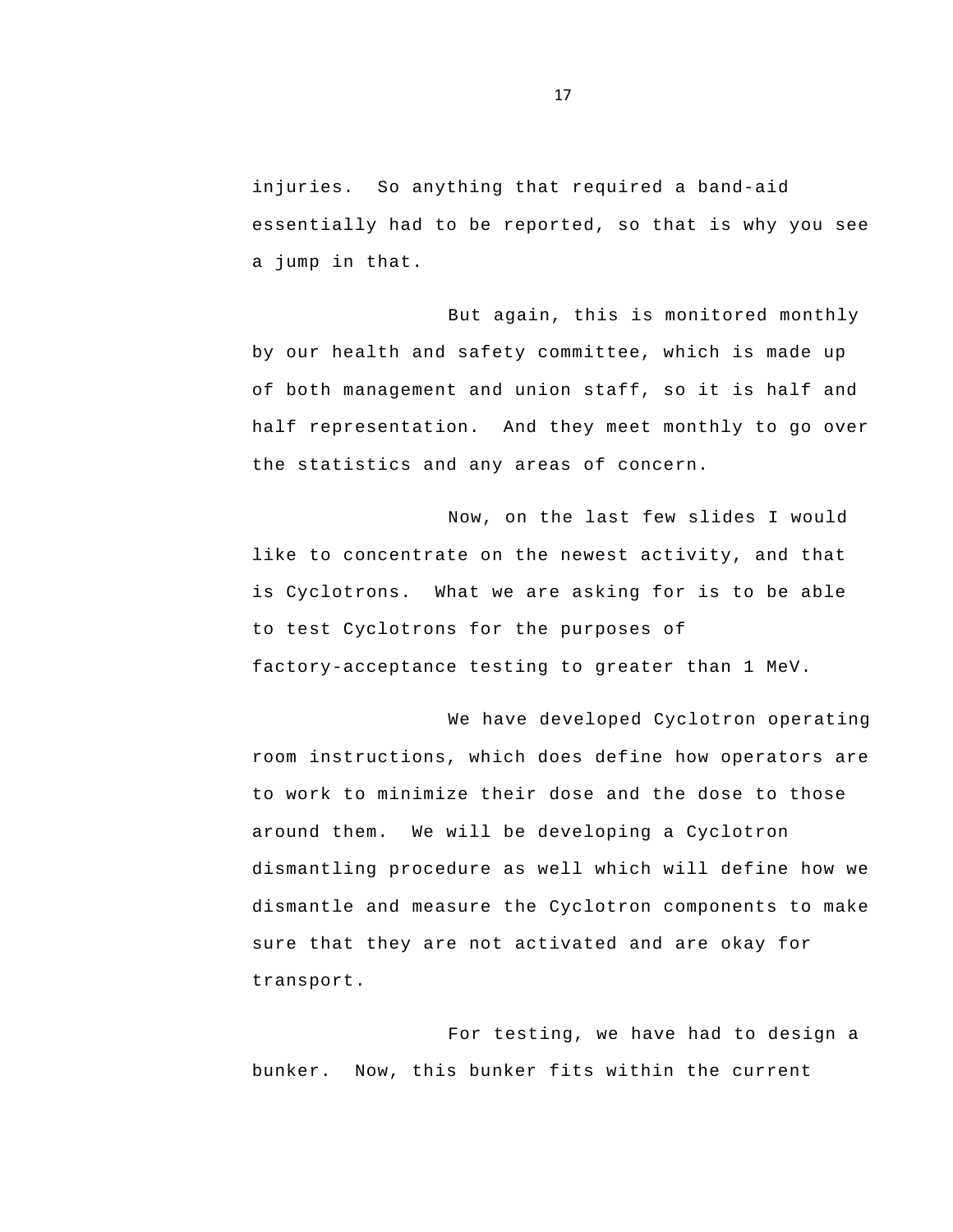facility, so we have not had to increase the footprint of our facility. We have managed to do this internally.

#### As well, because we are a

manufacturer, we are not building one Cyclotron for testing or use, we want the ability to test multiple Cyclotrons as the need may occur. We have designed a modular bunker, which you see here, the circle in the center.

The modular bunker is made up of a number of concrete panels which will be for easy removal. So this bunker can be removed or erected as needed. And the main target is within a more solid concrete cave up in the left-hand corner.

Our initial estimates had the dose to operators at about 2.5 mSv per year, which is well within our administrative limits.

As well we have also, based off of that and based off of some engineering requirements, made the walls thicker than they needed to be. So we expect that dose to be reduced.

In conclusion, I would like to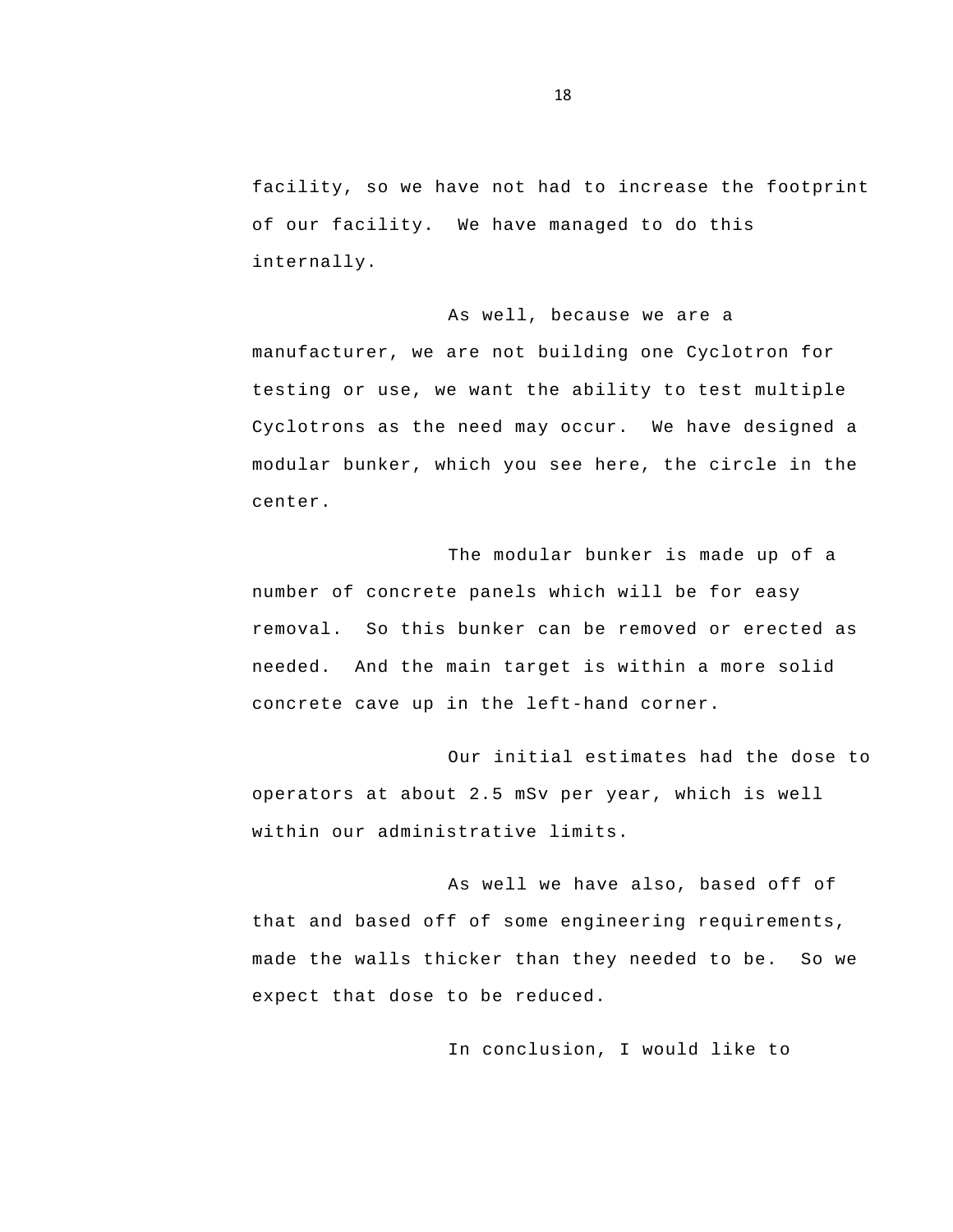reiterate that we are here for the Class 1B licence because in consultation with the CNSC we believe this will provide the framework we need for growing our business in the future.

We have a number of new products as well that we foresee maybe coming down the road, and we want to make sure that whatever framework we have will be able to meet that. As well, we are qualified to undertake the proposed activities.

So in ending, I would like to say again that we are committed to ensuring the safety of the environment, of our employees, and of the public. I would like to thank you for your attention. If there are any questions, I would be happy to take them.

THE PRESIDENT: Oh, I am sure we have lots of questions. But before we do that, I would like to move to a presentation from CNSC as outlined, CMD 14-H3 and 14-H3.A.

Mr. Elder, the floor is yours.

**CMD 14-H3 and 14-H3.A**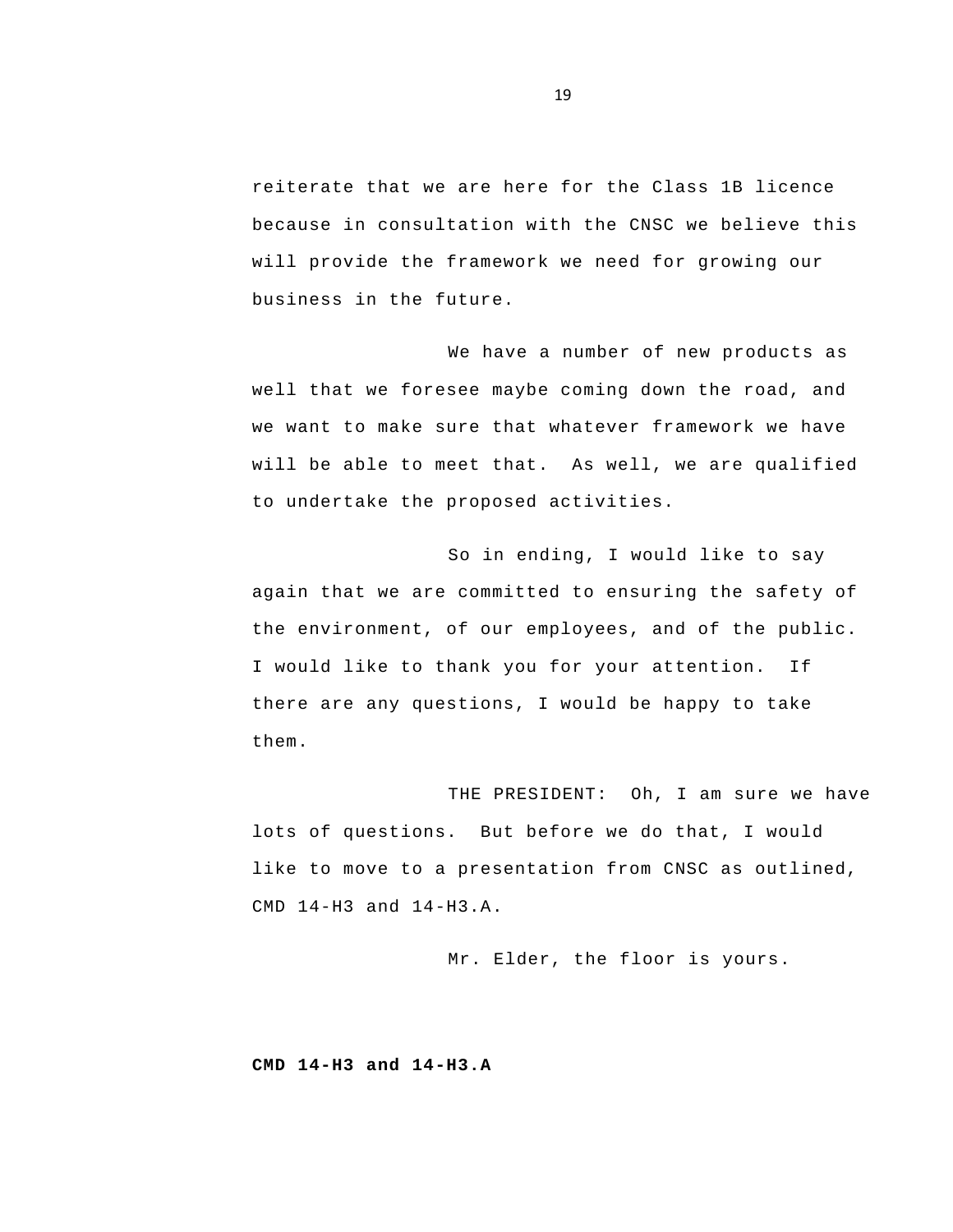#### <span id="page-21-0"></span>**Oral Presentation by CNSC staff**

MR. ELDER: Thank you. Good afternoon, Mr. President and Members of the Commission.

My name is Peter Elder, I am the Director General, Director Nuclear Cycle and Facilities Regulation.

With me today are Mr. Don Howard, Director of our Waste and Decommissioning Division and Ms Anne McLay, Senior Project Officer who has been responsible for the licensing of Best Theratronics.

We also have with us a number of subject matter experts from the CNSC who have participated in the review of this application.

 While the activities covered in Best Theratronics' application would be considered at the low end of the risk for a Class 1B facility, CNSC staff included review elements from all relevant areas of expertise, like cyclotrons and processing facilities to confirm that Best has appropriate safety and control measures in place.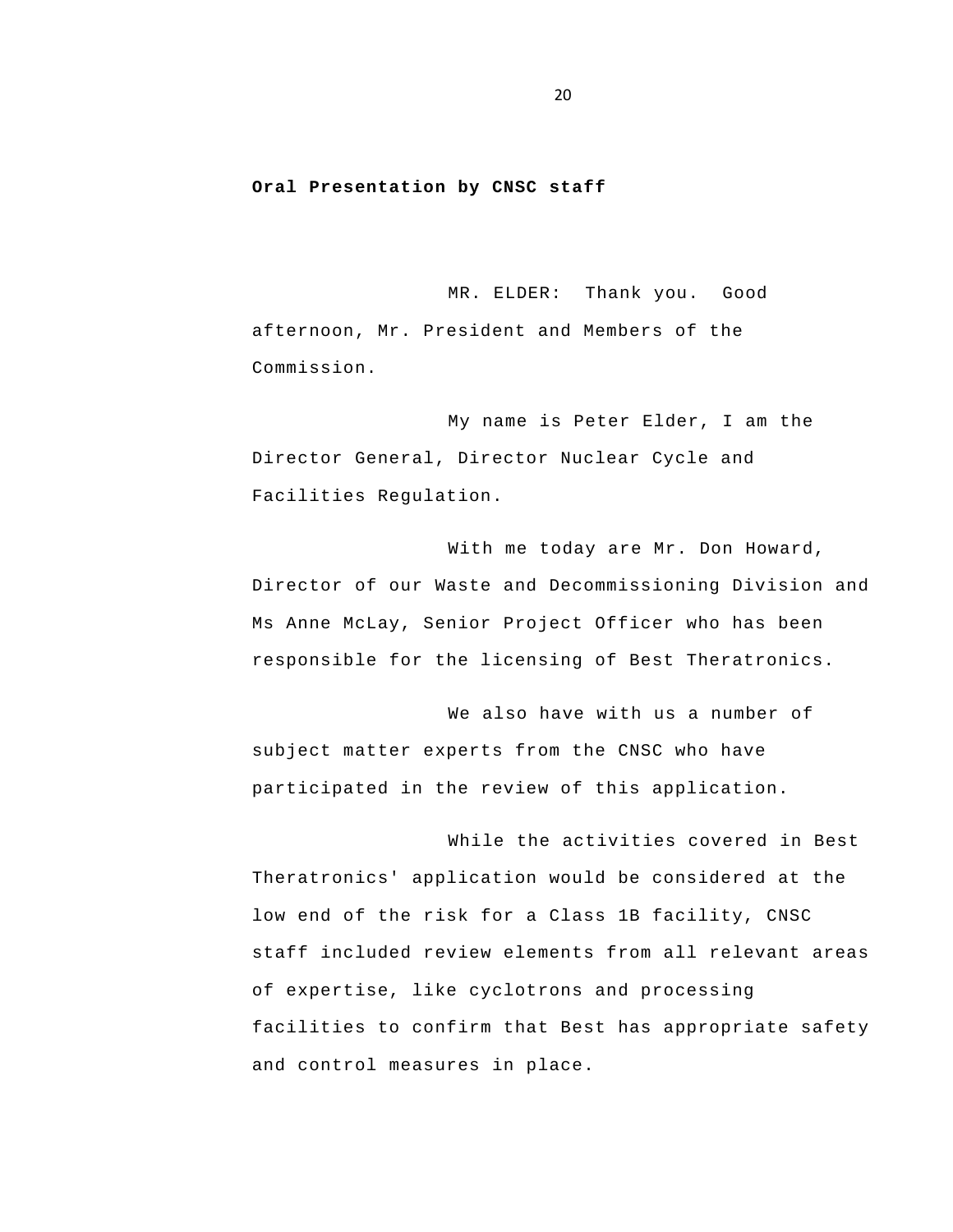As has been noted by Best Theratronics, they are already licensed by the CNSC for the developing and testing of Cobalt-60 teletherapy devices and the manufacturing of self-shielded irradiators.

Best Theratronics is requesting all these activities be combined under one Class 1B licence and, in addition, is requesting authorization for the development and testing of cyclotrons with a beam energy up to a maximum of 70 MeV.

I will now pass the presentation over to Don Howard.

MR. HOWARD: Good afternoon, Mr. President and Members of the Commission. For the record, my name is Don Howard.

This presentation will review CNSC staff's assessment of Best Theratronics' application for a Class 1B licence. The CNSC presentation will briefly review current operations at Best Theratronics and then we will discuss CNSC staff's assessment of the application.

Best Theratronics has submitted an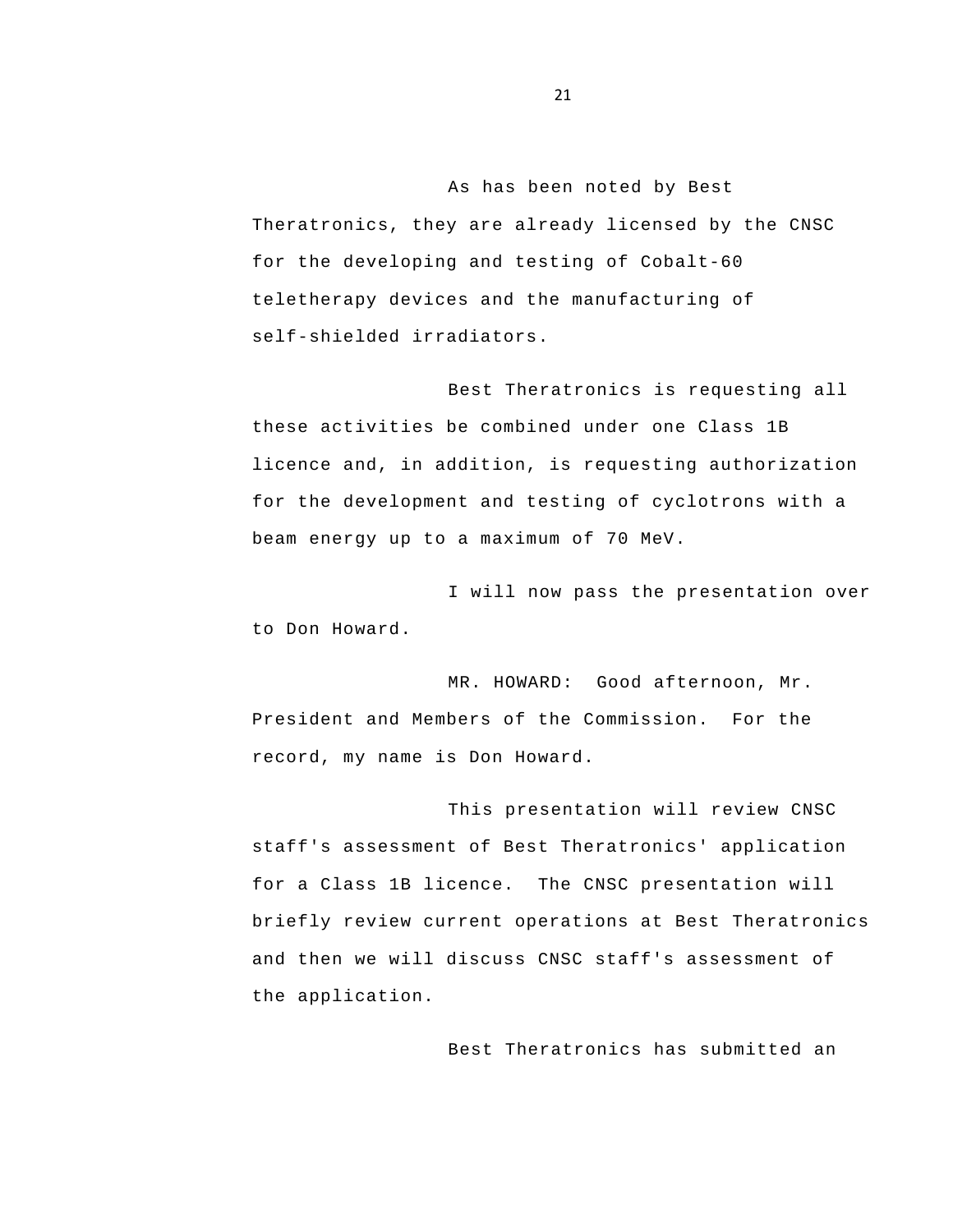application for a Class 1B licence that would consolidate existing licenses for its Kanata operations under a single licence and would allow Best Theratronics to develop and test Cyclotrons up to 70 MeV.

The cyclotrons will not be used for any medical application. Under this license, Best Theratronics would be authorized to perform limited testing prior to disassembling the cyclotron before shipment, therefore radiation will only be present for a short time the beam is on.

I will now pass the presentation over to Ms McLay, who will continue with CNSC staff's presentation.

MS McLAY: Good afternoon, Mr. President and Members of the Commission.

For the record, my name is Anne McLay.

This slide presents an overview map of the location of Best Theratronics. Best Theratronics is located at 413 March Road in Kanata. It is located within an industrial zone adjacent to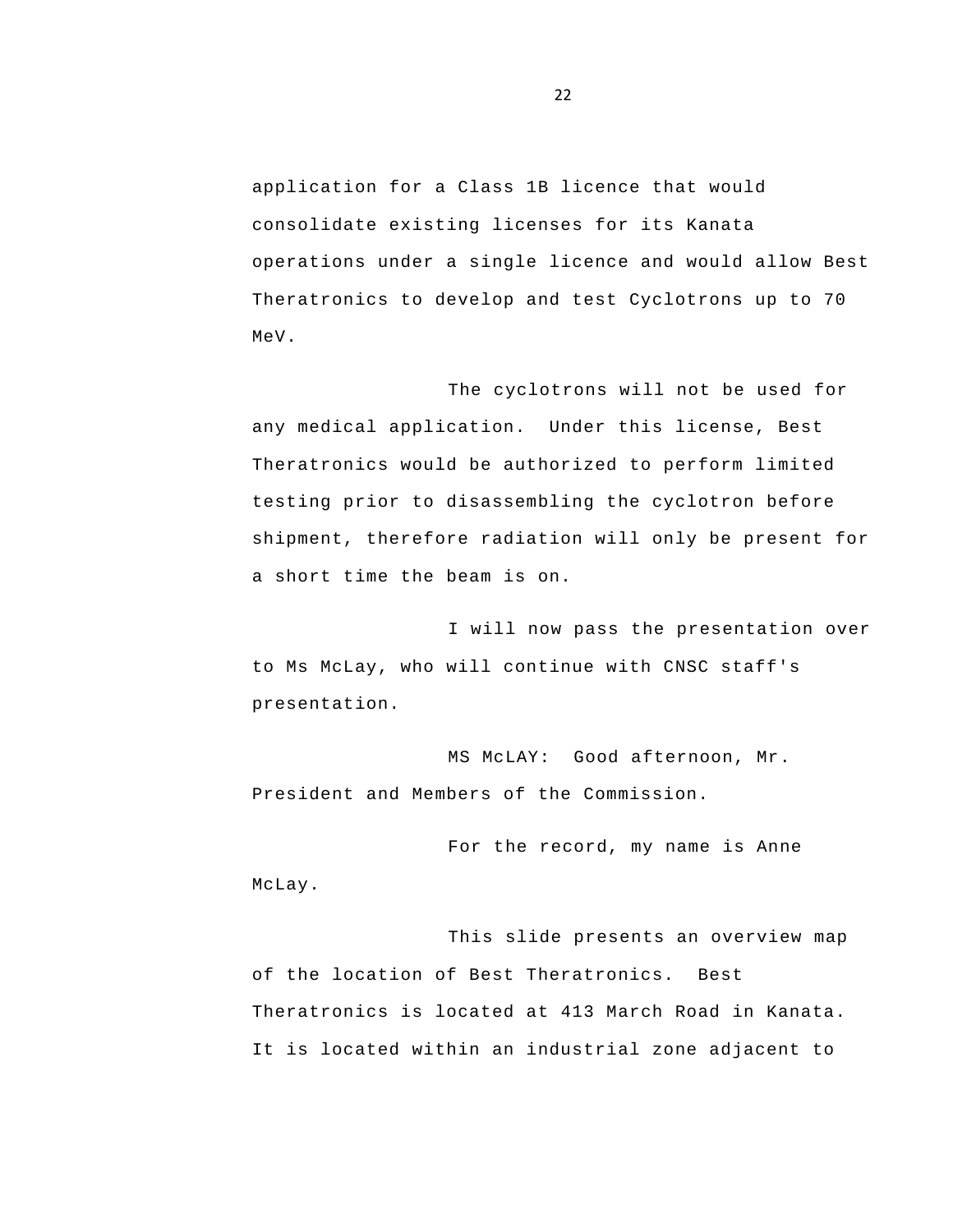the Nordion facility. The surrounding area is a mixture of residential, commercial and industrial zoning.

In the 1960s it was part of Atomic Energy of Canada Ltd. and was sold to Nordion in 1998. In 2008 it was sold to Best Theratronics, which is privately-owned company.

Currently Best Theratronics manufactures Cobalt-60 teletherapy machines, self-shielded irradiators and small cyclotrons. They also store sealed sources for two purposes.

First, they use sealed sources as either check sources for equipment calibration or sources required for research projects.

Secondly, they store used Cobalt-60 and Cesium-137 sources that are being returned from customers prior to shipment to Chalk River for long-term management.

Best Theratronics also handles depleted uranium from older teletherapy units which use depleted uranium for shielding. For modern equipment depleted uranium is no longer used. Best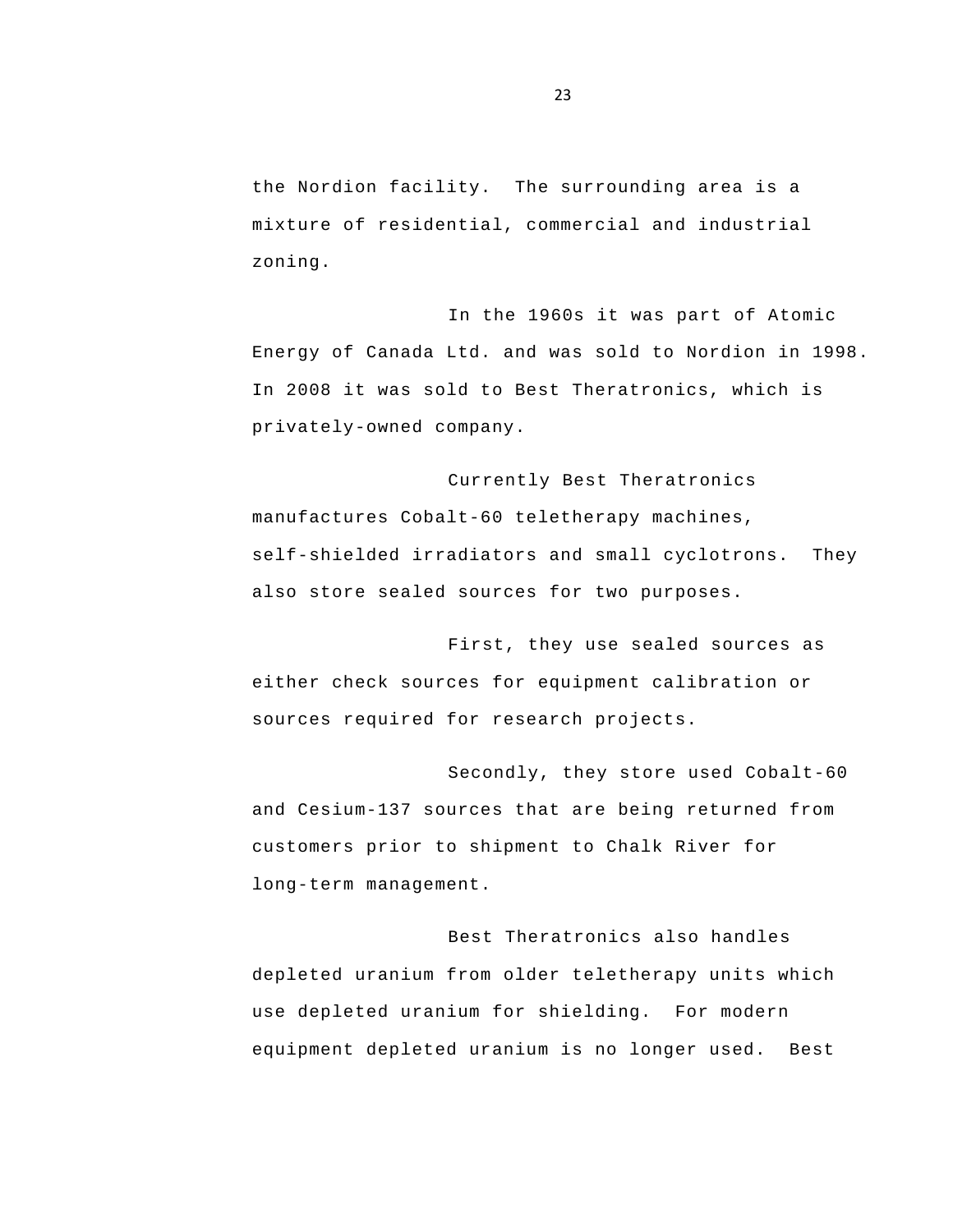Theratronics has specific procedures in place for handling this material.

Current storage of the majority of Best Theratronics sealed sources and all hotcell-related work is provided under contract to Nordion at Nordion's adjacent facility.

After the equipment is manufactured, it is shipped to Nordion where the Cesium-137 sealed sources are loaded into the equipment. The loaded equipment is then transferred back to Best Theratronics for final testing prior to shipment to customers.

As previously mentioned, these activities are authorized under three separate CNSC-designated officer licences that will form part of the proposed Class 1B licence.

Best Theratronics has also applied to include a new activity which is for the testing of cyclotrons, also known as particle accelerators, and for extracting the beam with a beam energy greater than 50 MeV.

Particle accelerators with a beam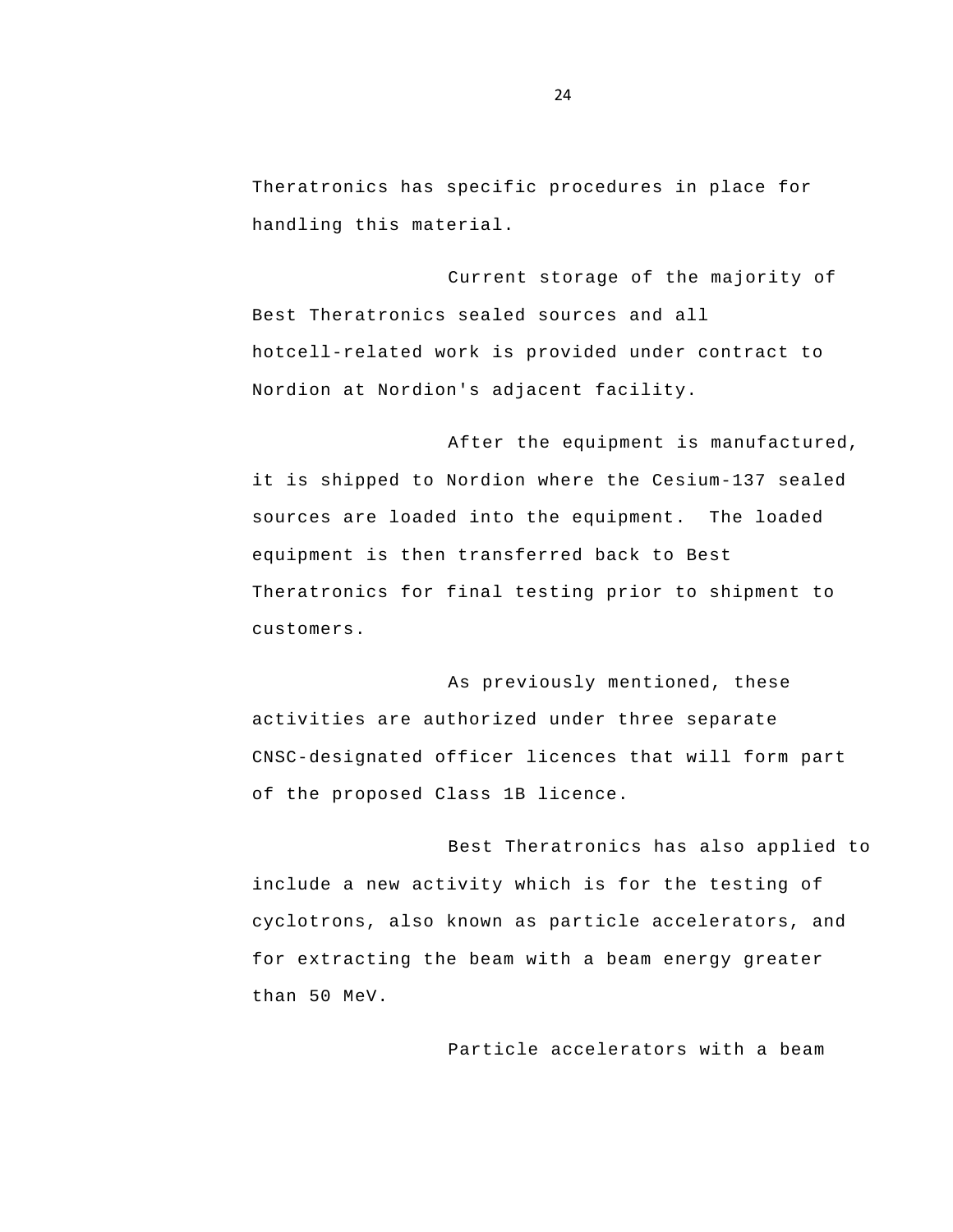energy greater than or equal to 50 MeV are regulated under the CNSC *Class 1 Nuclear Facility Regulations*. As previously mentioned, Best Theratronics does not intend to use the cyclotron for any medical application, but is seeking authorization to perform limited testing prior to disassembling the cyclotron before shipment.

The following slides provide some generation information on cyclotrons. Cyclotrons use a magnetic field generated by two large circular magnetic poles to bent charge particles into a spiral path. Acceleration is achieved by applying an electric field across a narrow gap between two electro chambers which are sandwiched between the two magnetic poles.

Once the charged particles reach the desired energy, they are extracted down a hollow tube called a beam line. They then travel down the beam line to strike a target. This causes a nuclear reaction in the target material, resulting in the production of a radio isotope. In this example Fluorine-18 is produced when protons hit an Oxygen-18 target.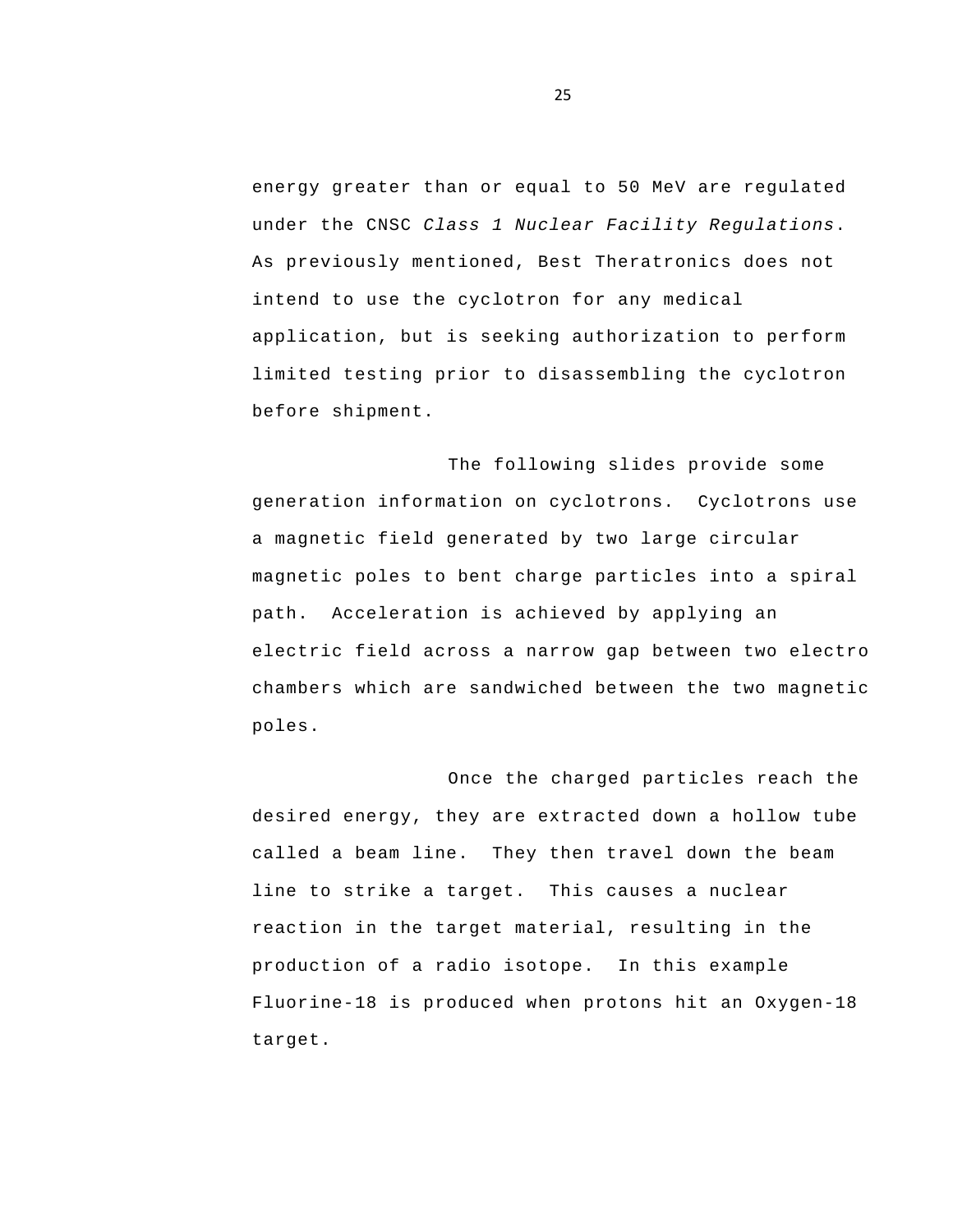Fluorine-18 is commonly used as a radioactive tracer in positron emission tomography or pet scans. A pet scan is a nuclear medicine imaging test that can be used to evaluate normal and abnormal biological function of cells and organs.

There are two types of radiation hazards from accelerators, prompt radiation and induced activity. The main radiation hazard from an accelerator is the prompt radiation, which is produced when the beam of particles impacts upon the target material.

Prompt radiation is instantaneous, appearing when the accelerator is turned on and disappearing when it is switched off.

After the beam is turned off, all that is left is whatever radioactive material has been produced in the components and target as induced activity.

Best Theratronics is only building a test facility, not a full-scale production set-up so activation of the component should be minimal.

Nevertheless, there are many safety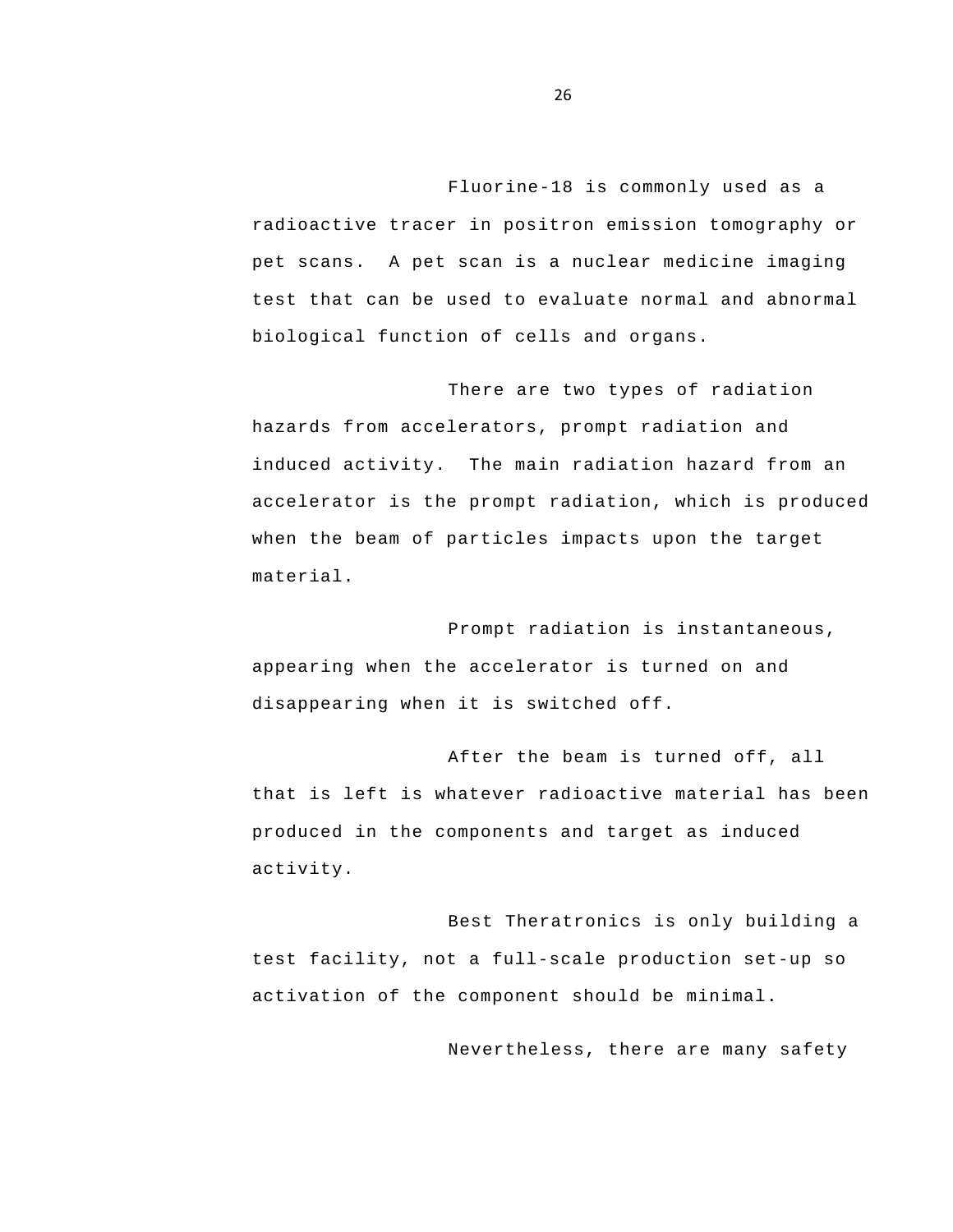and controls required to shut down the beam automatically. There are door interlocks where the beam will shut off should the door be open during periods of beam operation greater than 1 MeV. This will ensure that no one can enter the cyclotron bunker while it is being operated.

There is an emergency pull chain that shuts down the beam and opens a lock from inside the room in the unlikely event that a person is locked within the room.

There are emergency stop buttons located on the console, in the high bay and inside the shielding bunker so that a person can shut down the beam within 5 seconds.

In the instance that the beam is grossly misaligned and hits the beam line, the cyclotron is designed to shut off in less than a second.

#### Some key facts are:

The radionuclides produced are usually short-lived. For example, Sodium-24 has a 15-hour half-life. Activation occurs mainly in beam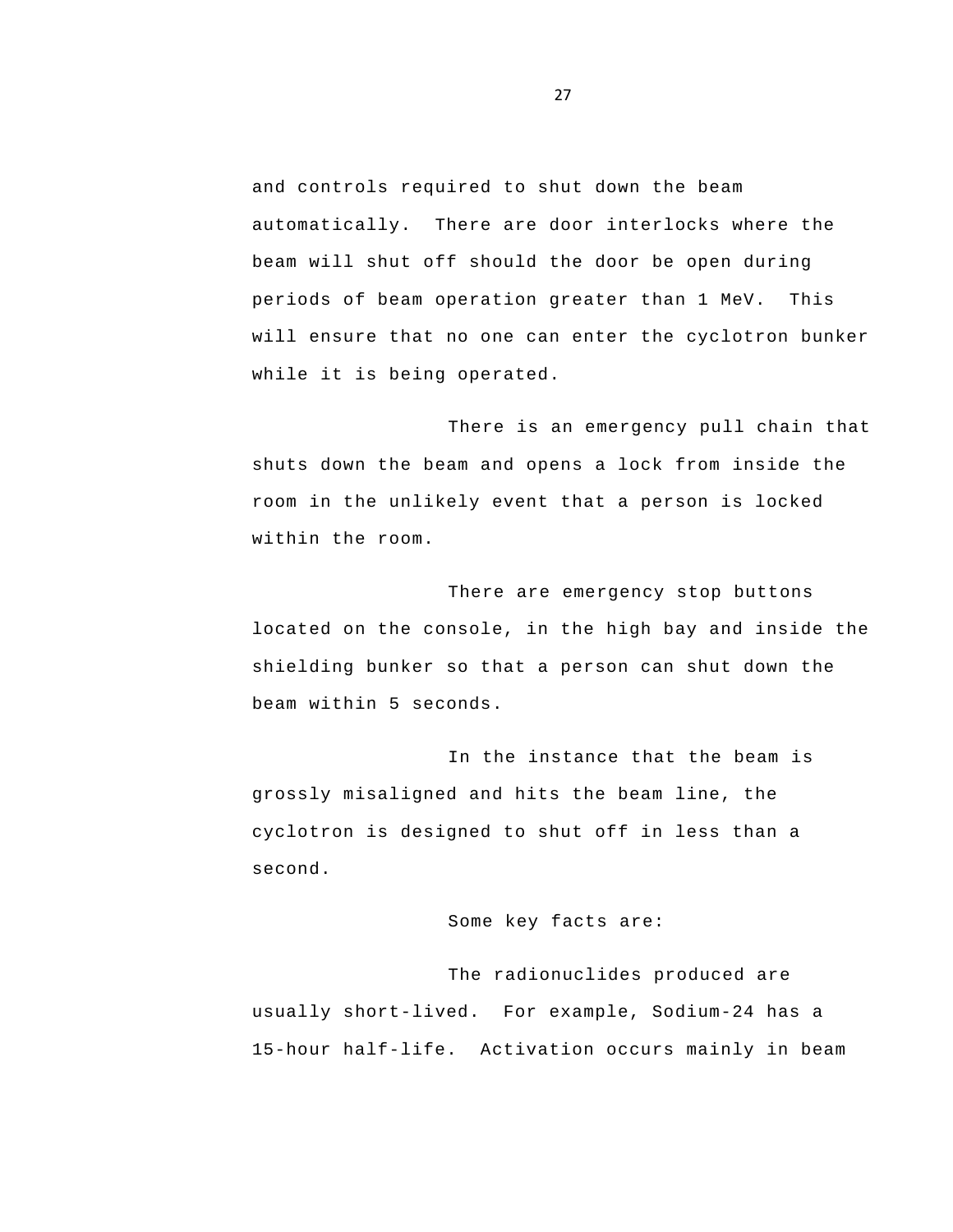line components exposed to the beam such as stripper foils, beam line and beam target.

Radionuclides on the components are not easily removed, you would have to take the cyclotron apart to get access to them, and there is no loose contamination. The amount of activation depends on the material properties of the components, the beam energy, beam current and the time that the cyclotron is on.

This slide shows two examples of CNSC-licensed operating cyclotrons in Canada.

 MeV with a current up to 0.25 mA. In comparison to the cyclotron that Best is proposing, TRIUMF has the beam energy of 520

Advanced Cyclotron Systems has a cyclotron with a beam energy of 24 MeV and a beam current up to 0.75 mA. In comparison, the beam current for Best Theratronics is very small at 10 to the -5 mA for testing up to an energy of 70 MeV.

Due to the low current used and the short testing times, there is very little induced activity in the components of the cyclotron.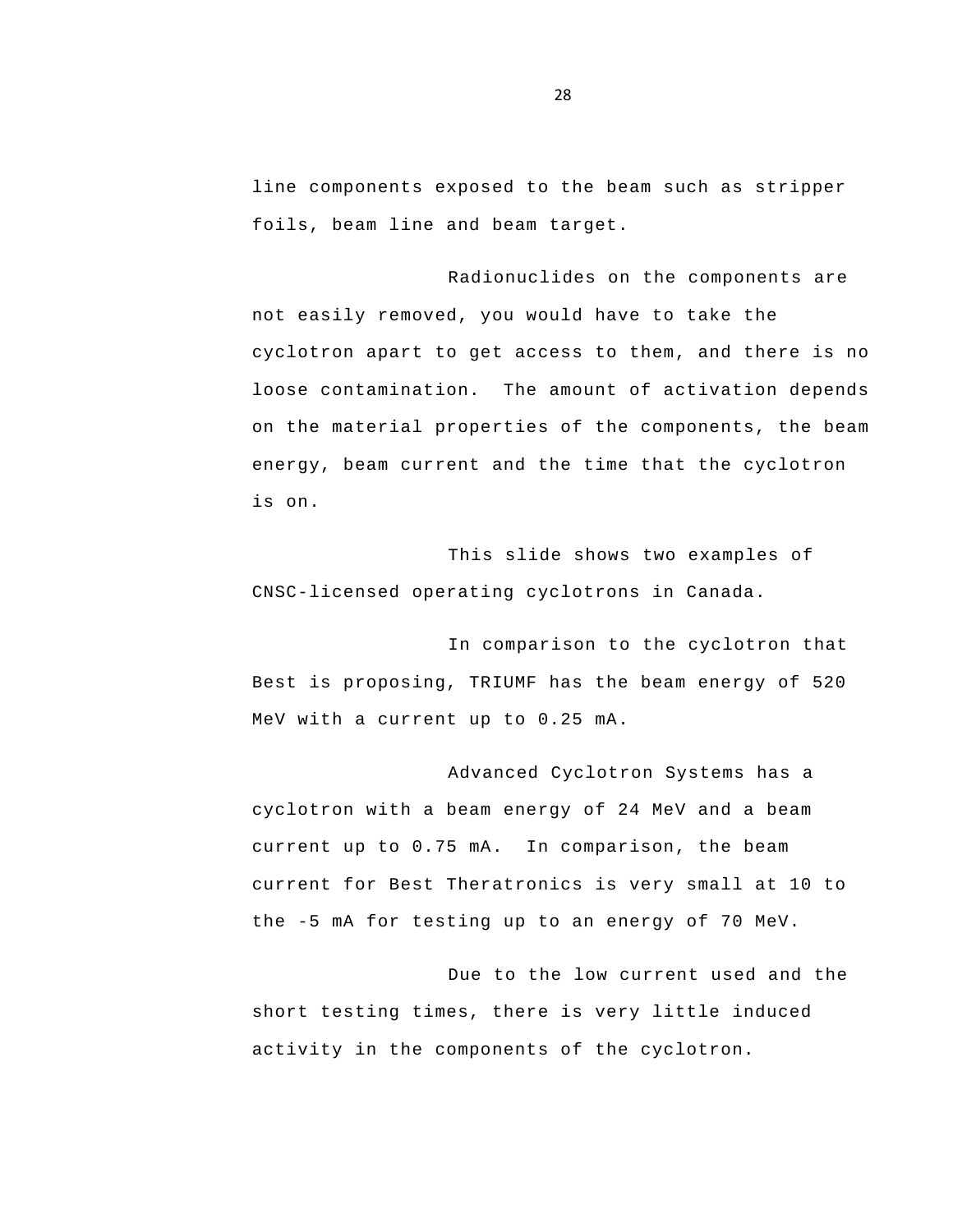CNSC staff performed a comprehensive and rigorous review of Best Theratronics application, which included an environmental impact statement, a decommissioning plan and financial guarantee for the complete site and programs covering all safety and control areas.

I would note that Best Theratronics needed to revise and update their existing programs in a number of safety and control areas to meet the application requirements for the Class 1B facility as compared to the current licenses.

An EA was initiated under the *Canadian Environmental Assessment Act, 2012* and completed under the *Nuclear Safety and Control Act*  after changes in the *CEAA Regulations* in the fall of 2013. CNSC staff used all the information in reaching a final conclusion under the *NSCA*.

Best Theratronics was required to consider a wide range of accidents and malfunctions for the environmental assessment. This included more extreme events such as flooding. Essentially this is very similar to what other Class IB licenses were required to do after the Fukushima accidents.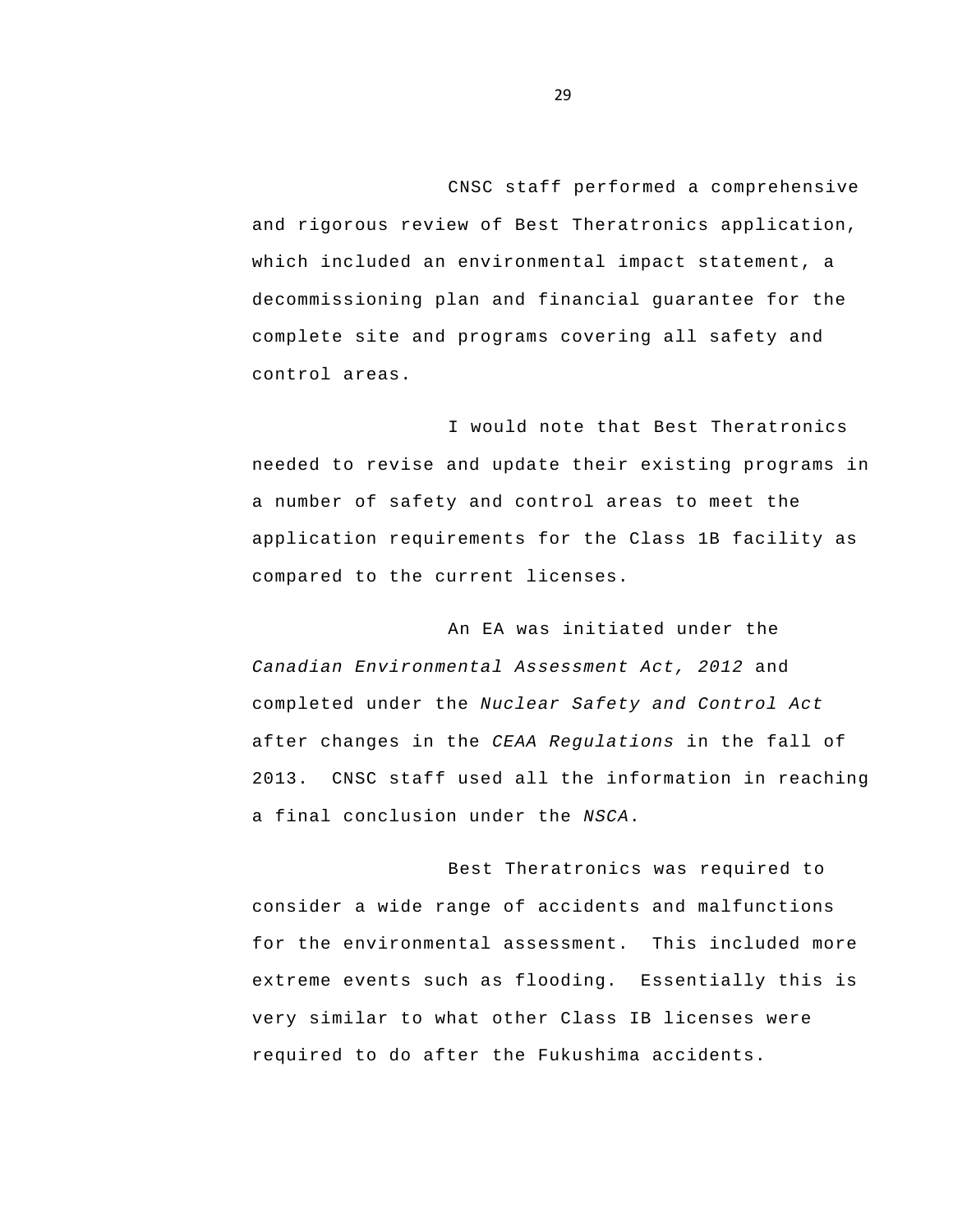The EA concluded that there were limited interactions between the facility and the environment. With the current mitigations in place no significant effects were predicted. Also, the current monitoring conducted by Best Theratronics was determined to be sufficient and no specific follow-up activities were recommended.

CNSC staff concluded a thorough assessment of Best Theratronics application. As mentioned, this included preparing the Environmental Assessment Report which is attached to our CMD.

In a number of areas Best Theratronics was required to resubmit programs. CNSC staff continued to require improvements until all programs were considered acceptable. The next few slides discuss some of these areas.

One area where Best Theratronics was required to update programs and procedures was around operation of the cyclotrons. Since Best Theratronics plans to test and then dismantle the cyclotrons, the operational requirements for both commissioning and dismantling are considered to be significant events from a safety point of view.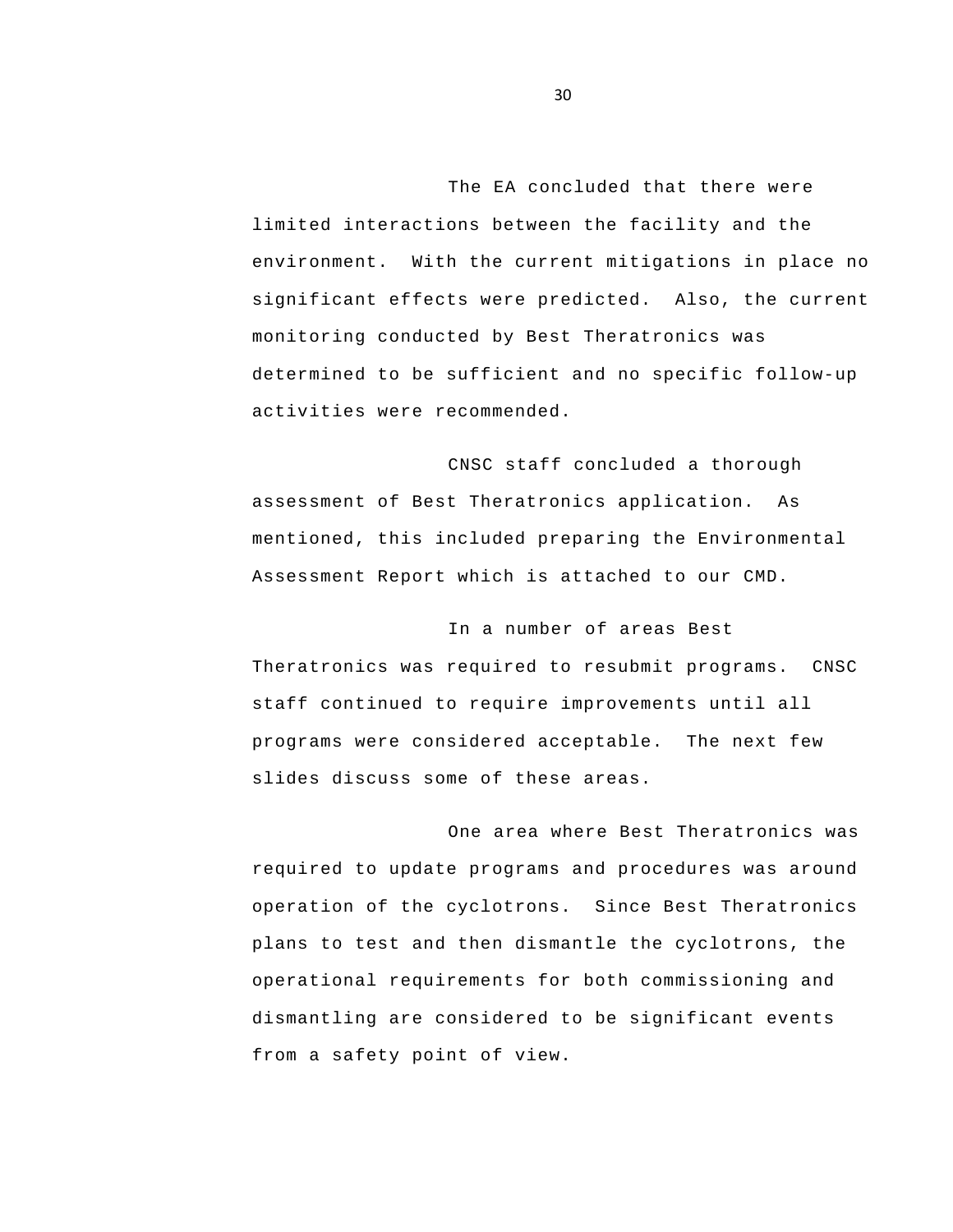Therefore, CNSC staff have proposed specific license conditions, 16.1 and 16.2, that requires Best Theratronics to submit detailed procedures prior to conducting these activities. The conditions act as hold points so that CNSC staff can confirm that the health and safety of workers is protected.

CNSC staff required Best Theratronics to make specific program improvements for management systems. There were required revisions to records management, change management, operating experience, and management of contractor documents.

For training, there were revisions to the responsibilities, qualifications, and training program. And for security, we asked Best Theratronics to provide a threat and risk assessment for the 70 MeV cyclotron. The revised programs were evaluated by CNSC staff and found to be satisfactory.

I would now like to discuss radiation protection, which is a key safety and control area for Best Theratronics. While Best Theratronics deals with sealed sources and fixed radiation, the sources can pose a serious hazard to workers if all safety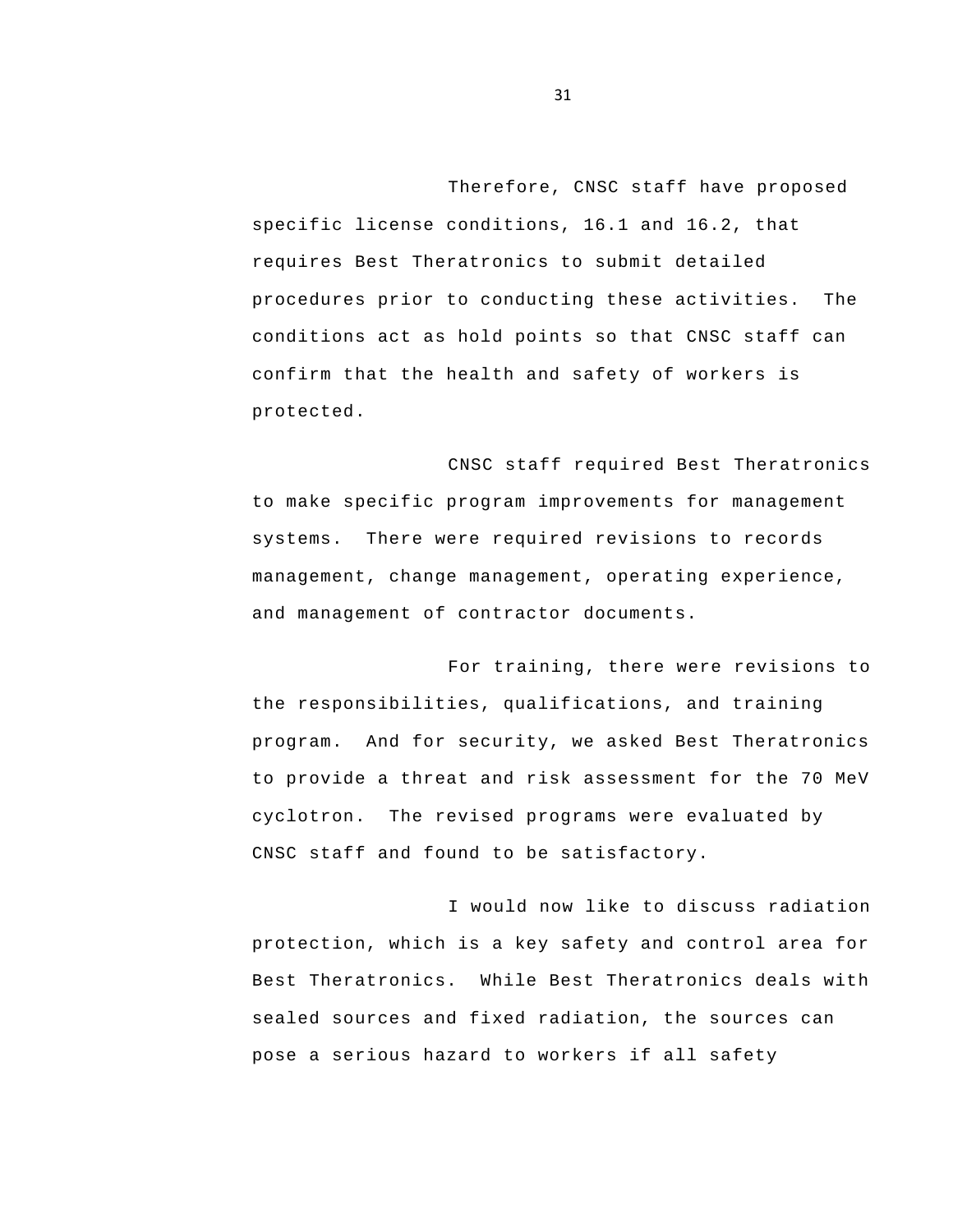barriers fail. The past history of Best Theratronics demonstrates that these barriers remain in place and have been effective.

The maximum dose to workers has typically been less than two and a half millisieverts per year. This is for personnel who install and remove sources from the teletherapy equipment. The majority of workers receive less than 0.5 millisieverts per year.

The licence application assessment included that Best Theratronics has an infective RP program in place and is adequate for the new cyclotron testing activities. Radiation doses at Best Theratronics are presented on this slide. The annual regulatory dose limit of 50 millisieverts is at the top of the slide. Best Theratronics' action level of 8 millisieverts and administrative control level of 6 millisieverts are also shown on this slide.

In the past five years doses to workers has ranged from 0.9 to 2.5 millisieverts per year, which are all well below these limits. CNSC staff conclude that with the new activities the levels remain appropriate and doses are expected to stay low.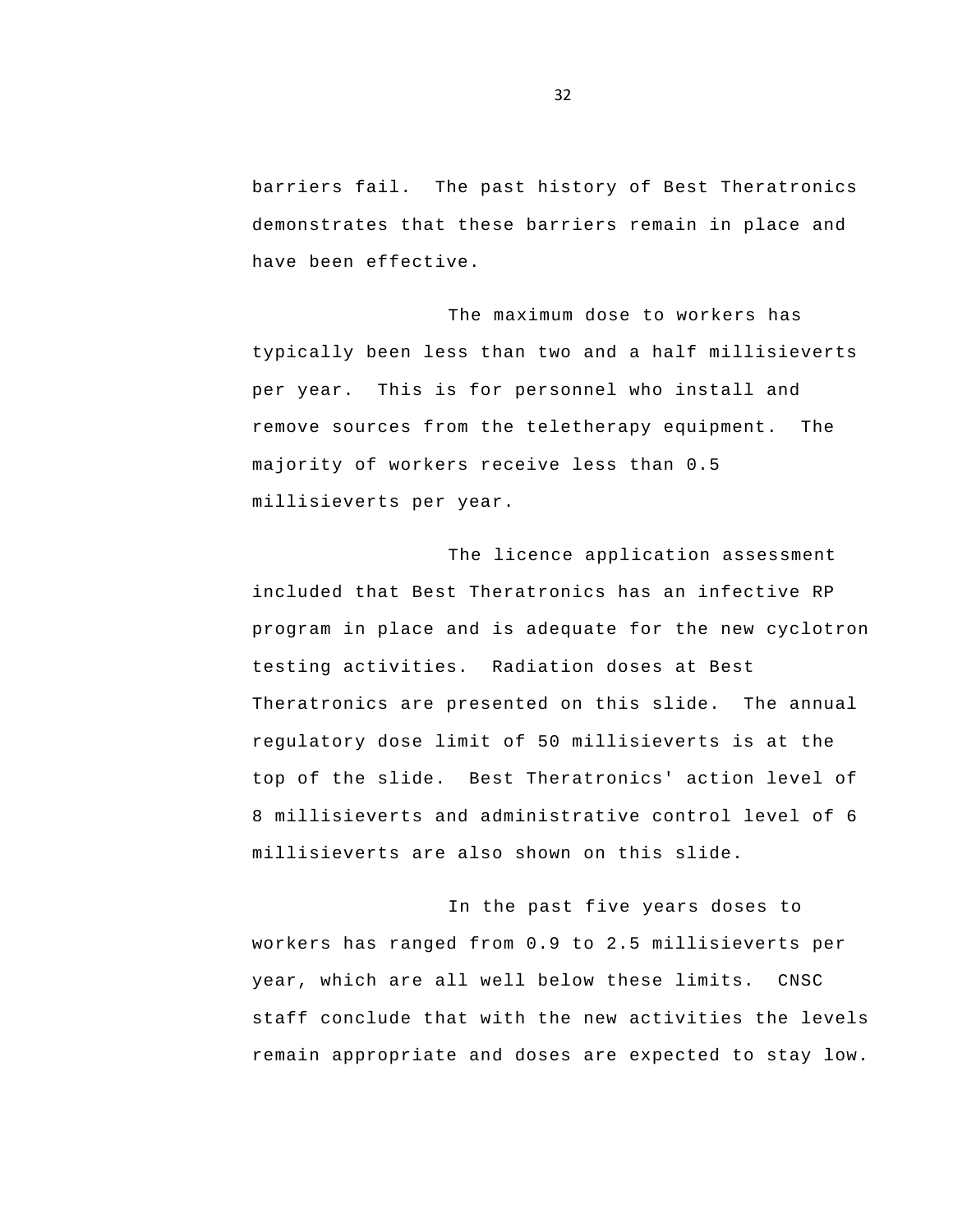The next two slides summarize CNSC staff's review of the application, taking into consideration the improvements required by CNSC staff. Best Theratronics has made the necessary program improvements so that the programs in all areas are satisfactory.

 regarding sealed sources tracking, after evidence was These are the rest of the safety an control areas' ratings. There are no outstanding compliance issues from recent inspections under the current licences. The most significant compliance event was an order which was issued to Best Theratronics by a designated officer in July 2012 found that Best Theratronics was not reporting transfers of sources as required by its licence.

Best immediately addressed the conditions of the order and submitted an action plan. The requirements were met in July 2012. Since 2012 CSNC inspectors have confirmed that Best remains in compliance. And CNSC staff confirmed that the improvements at Best Theratronics connected to the order were included in the application.

This concludes the review of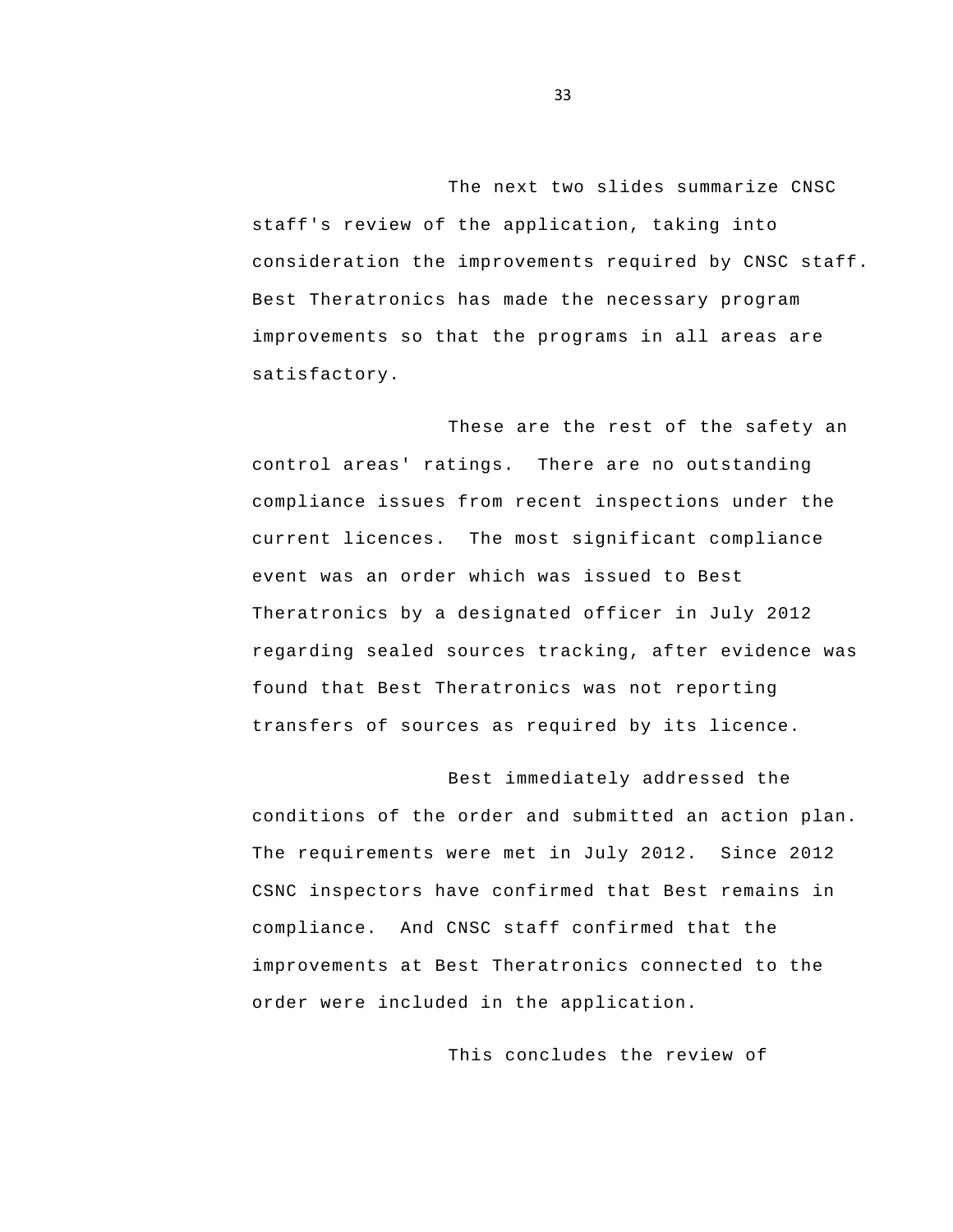compliance and I will not pass the presentation over to Mr. Don Howard to discuss the financial guarantee. Thank you.

MR. HOWARD: Best Theratronic currently has a financial guarantee of \$129,000 for storage of sealed sources. It was recognized by CNSC staff that this guarantee did not cover its complete facility under a Class 1B licence. Therefore, as part of this application Best was required to submit a preliminary decommissioning plan and update the financial guarantee to cover all activities.

CNSC staff assessed this plan against regulatory expectations and concluded that the plan was acceptable. CNCS staff also reviewed the financial guarantee and concluded that the cost estimate of \$3.75 million was acceptable. This is considered sufficient to cover removal of all radioactive material and hazardous material from the facility. This also includes removal of all sealed sources stored at the Nordion facility.

Best has proposed a surety bond as its financial guarantee. A surety bond is a promise to pay one party a certain amount if a second party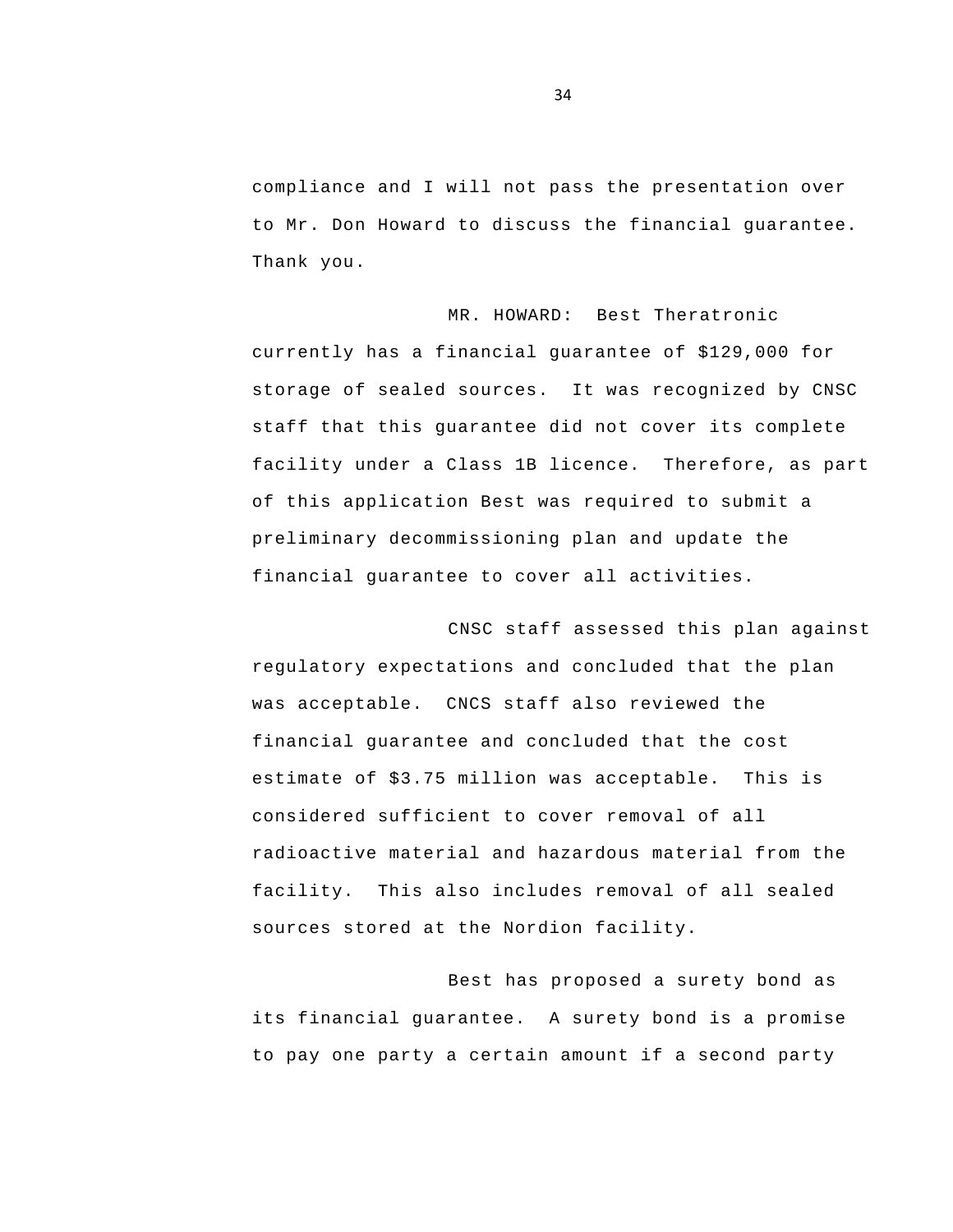fails to meet some obligation. This is used heavily in the construction industry by general contractor so that they will adhere to provisions of the contract. CNSC staff concluded that surety bonds are acceptable to form part of a financial guarantee with the appropriate commitments and monitoring.

 reporting the financial -- that the financial Examples of monitoring include guarantee remains valid, in effect, and adequate to fund decommissioning of the facility. Also the wording of the surety bond will be subjected to a legal review in order to minimize any financial risk.

 such as a letter of credit, to place -- that will Therefore, CNSC staff is proposing a two-phase approach. Provide a financial guarantee, place the facility in a safe storage. And the remainder of the financial guarantee can be in the form of a surety bond. The proposed licence requires Best to have a financial guarantee in place by January 31st, 2015. And update on the progress of the financial guarantee will be presented to the Commission in October 2014.

CNSC staff assessed the public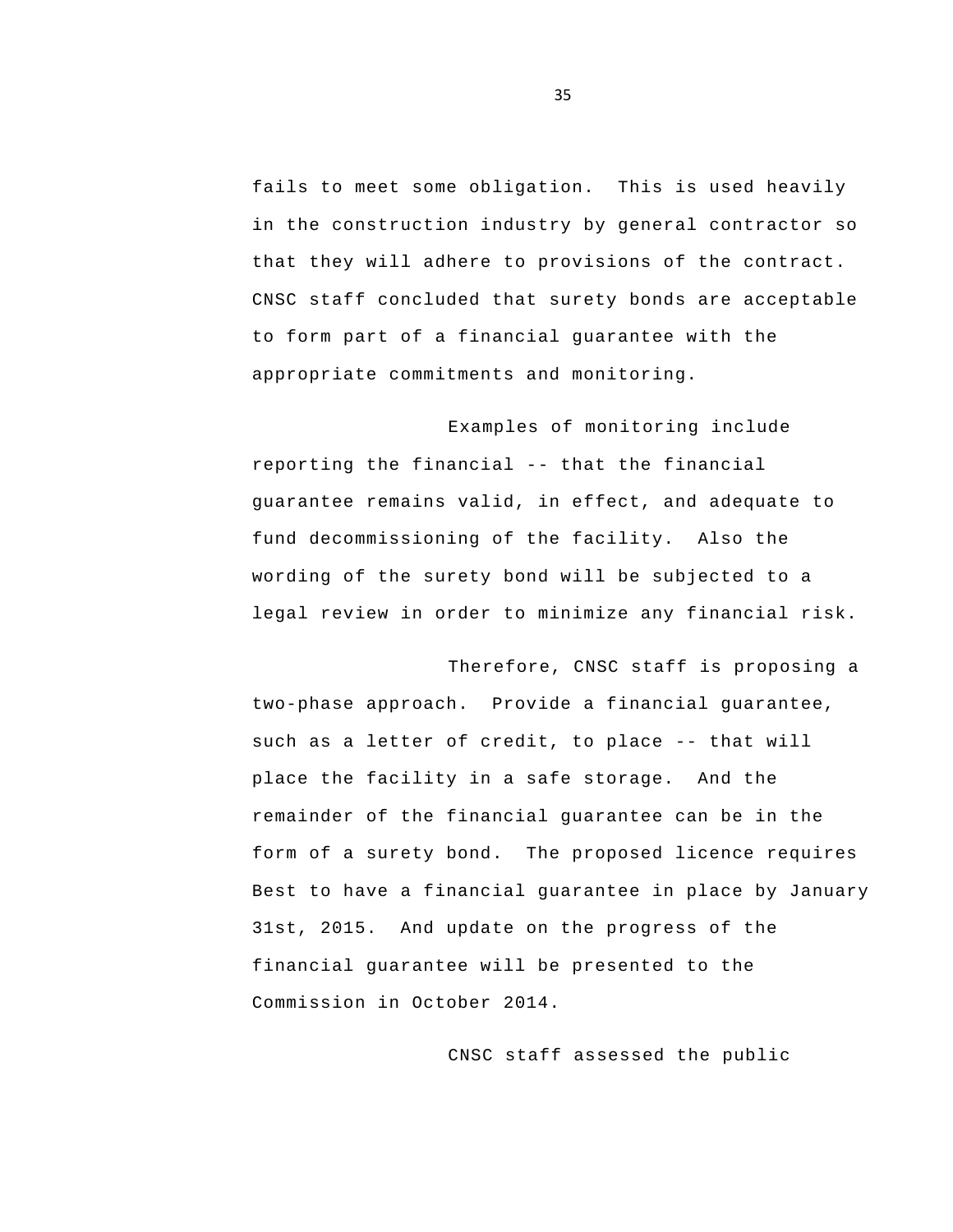information disclosure program against RDGD99.3, titled *Public Information and Disclosure*. CNSC staff concluded that Best Theratronics revised program meets regulatory requirements. CNSC staff will include Best Theratronics in the annual performance report with other nuclear processing facilities.

CNSC staff therefore recommends that the Commission issue a Class 1B operating licence for a period of five years. A five year licence is common for facilities when transitioning from an activity-based licence to a facility-based licence. The five year license will allow Best Theratronics to implement all programs and for CNSC staff to verify their implementation.

CNSC staff also recommends that the Commission endorse the delegation of authority to act as a person authorized by the Commission, as is normal for this type of licence. In particular, CNSC staff are recommending that an authorized person can approve the commissioning and dismantling plants. The criteria of these approvals are listed in the licence condition handbook.

This concludes the presentation and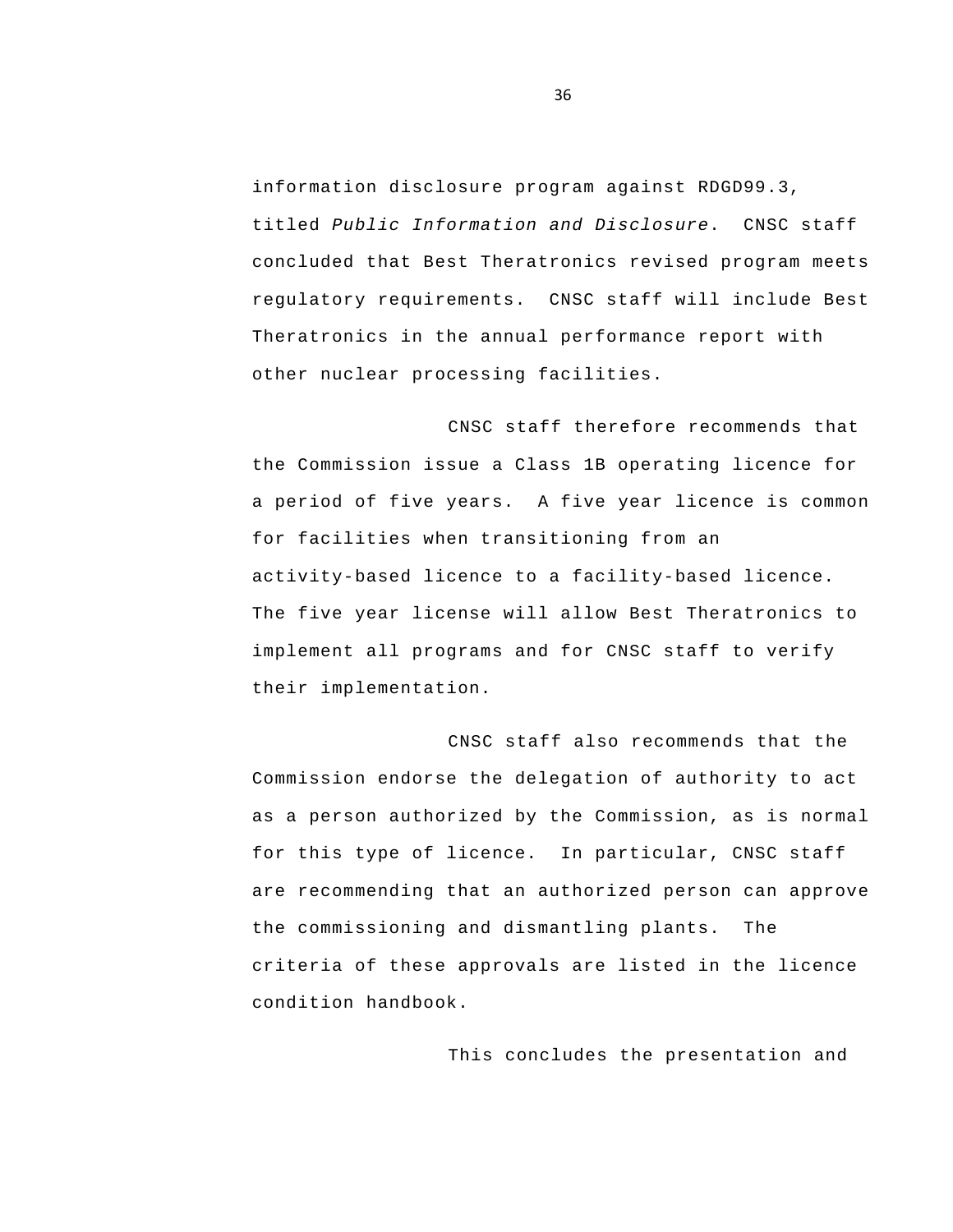staff is available to answer any questions. Thank you.

THE PRESIDENT: Thank you.

So as usual I'd like to start by looking at our written submission. There's one written submission by Nordion. Nordion has been mentioned a few times, so why don't we start with that. That's a submission by Nordion as outlined in CMD 14-H3.2.

## **CMD 14-H3.2**

**Written submission from Nordion (Canada) Inc.** 

THE PRESIDENT: Anybody has a question about that particular letter of support?

 So why don't you -- why don't you tell us a little bit more -- clarify this relationship between you and Noridon. Particularly, I want to get some clarity about who stores what in which facility. What is in your facility, what's in Noridon's facility?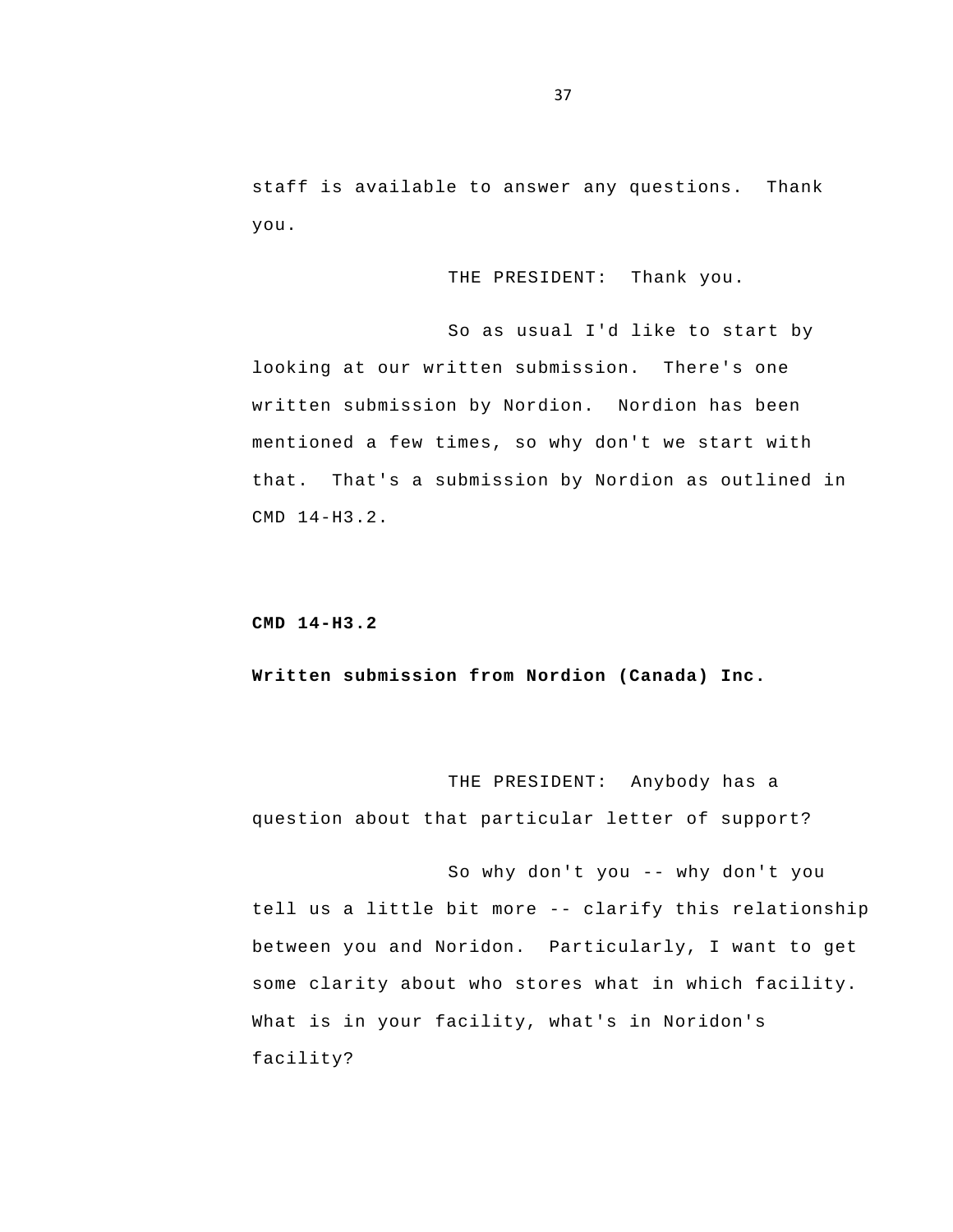MR. WASSENAAR: Richard Wassenaar for the record.

In some eyes I guess it could be considered a complicated relationship. Again, we were kind of one company at one point, we were separate companies, we were one company, and now we're separate companies again. So we have a very connected history.

 are -- arrive, cesium sources and cobalt sources. That being said, currently we are two separate companies. We provide services to each other under contract. So we have contracts to provide certain services. Those services from Nordion's end include storage of some of our sources within their facility. Typically they store new sources that

They manufacture our cobalt sources as well and they store them onsite and they do loading into our devices because they have the hot cell capabilities. Our facility at this point does not have a hot cell capability. My understanding of that is previously in our history, and I don't know when, there was such capabilities and it was since removed. So we contract that type of work out to Nordion.

In terms of where are our sources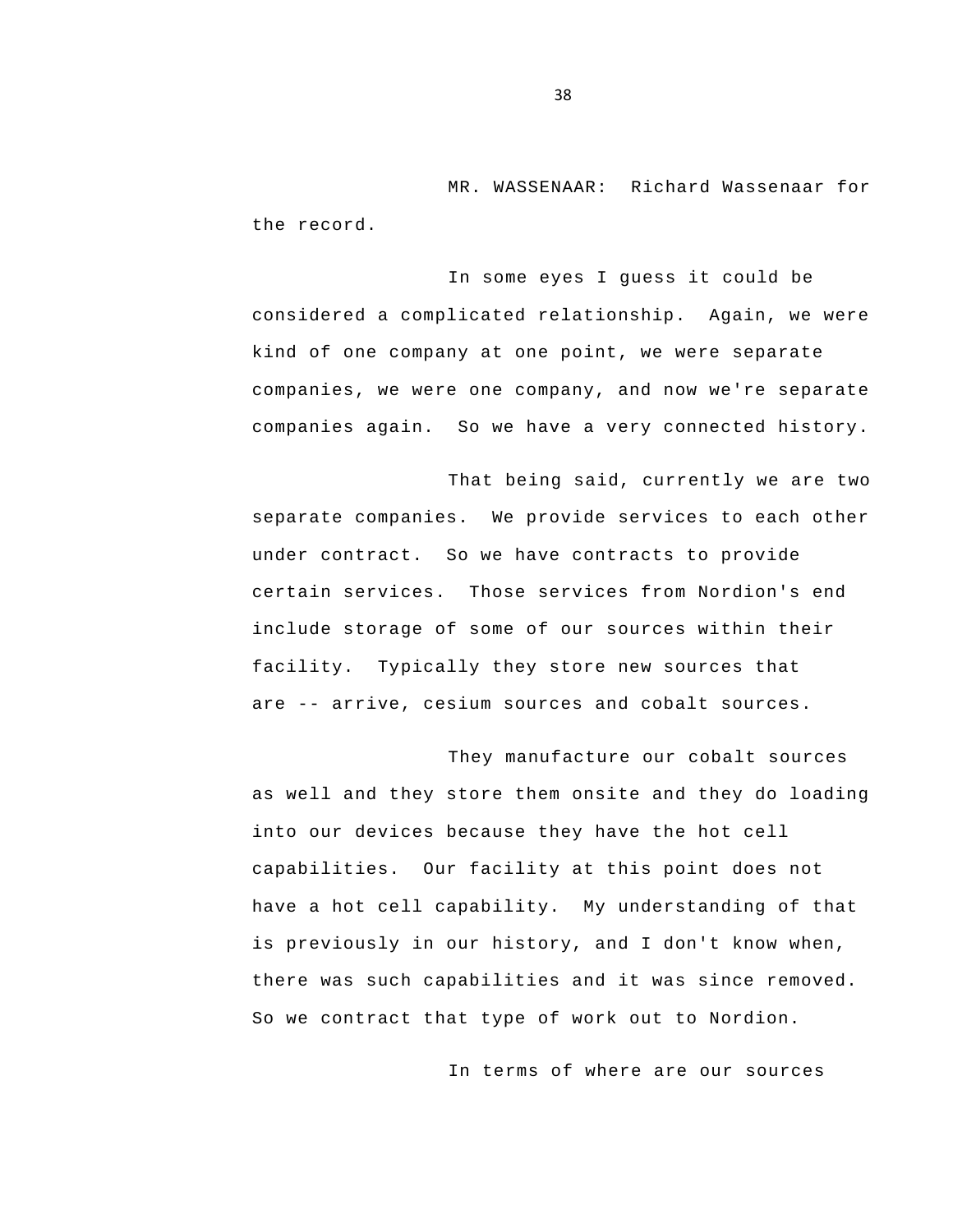part of a source exchange -- we sell a new source, we stored, under our current licences, Nordion is listed as a storage site under two of our licences. So we are allowed to store our sources either at Noridon or at our facility, depending on the licence. Typically sources that are returned from the field usually as take back the old source. Those are typically stored at Nordion or received by Nordion until we have an end of life management plan which could include disposal, or reuse, or recycling of the source.

 our facility. Again, it's -- the reason for one or We do store some of our sources at the other really depends on space constraints between the two facilities and what Noridon's prepared to have on hand given all their other activities, and what we have. So the majority of our sources currently are at Nordion, again, because they have the space and the resources, and because they do a lot of our work under contract.

 so you do -- Nordion storage for you is almost like THE PRESIDENT: So just to be clear, you're renting the facility from them, if I'm using loose language correct me please. But do they also ask for you from some guarantee that you'll be there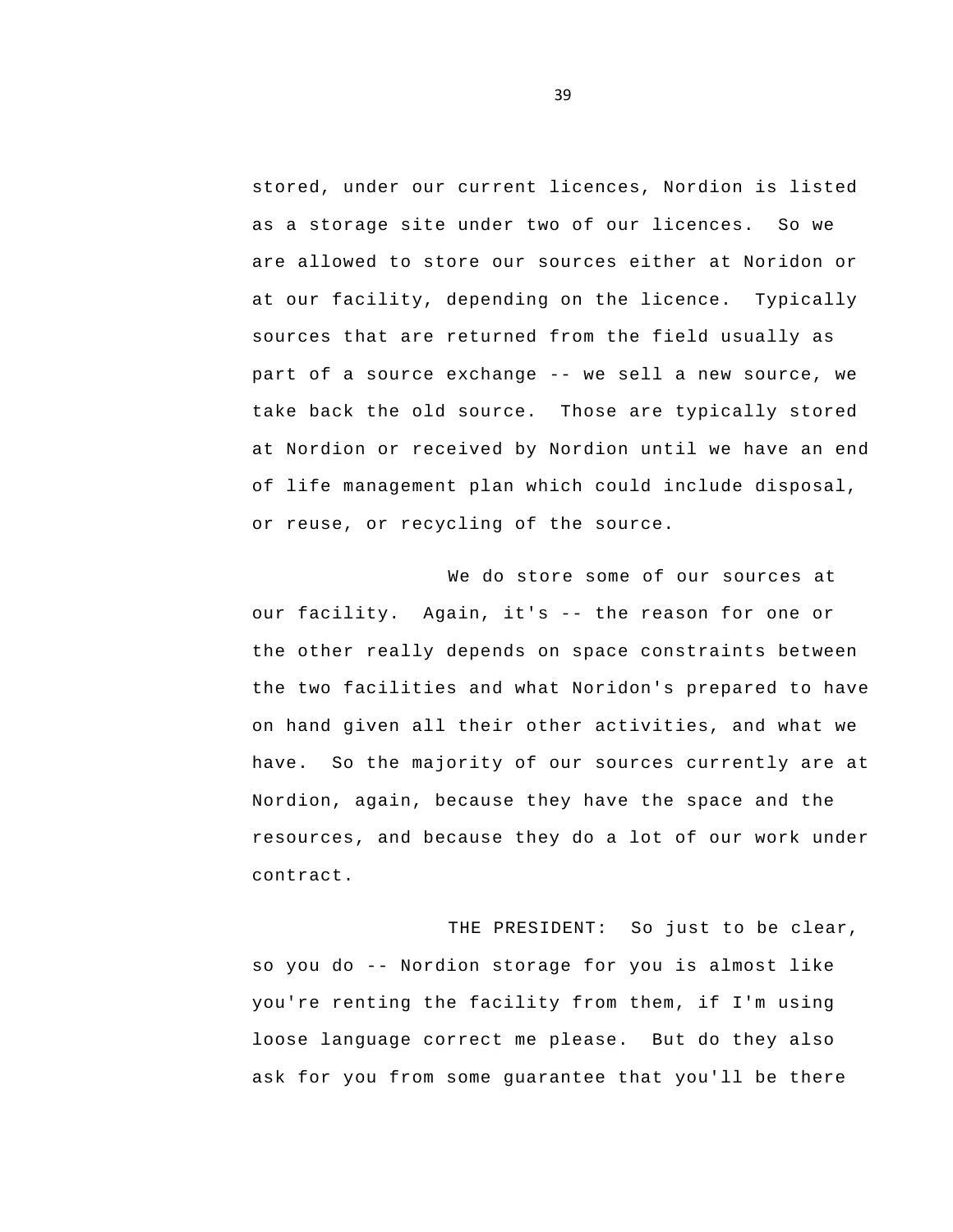to clean up, or you transfer the financial guarantee to them?

MR. WASSENAAR: Richard Wassenaar for the record.

The liability for the sources and whatever we may have at Nordion, those sources remain under our licence. They remain our liability and as part of our contract, Nordion is requiring that we have some sort of financial guarantee in place as well, whether that be with the Commission or with them directly, so that Nordion doesn't have that liability.

 THE PRESIDENT: Staff you -- this is very clear in your mind, correct?

MR. ELDER: Peter Elder for the record.

It's very clear because we've told both companies to make it very clear in terms of it is a unique situation where the possession, the control is by Nordion, but the ownership is by Best. And we told Nordion either you require and made very clear that the liability is Best's and that Best has appropriate mechanisms, or Nordion would have to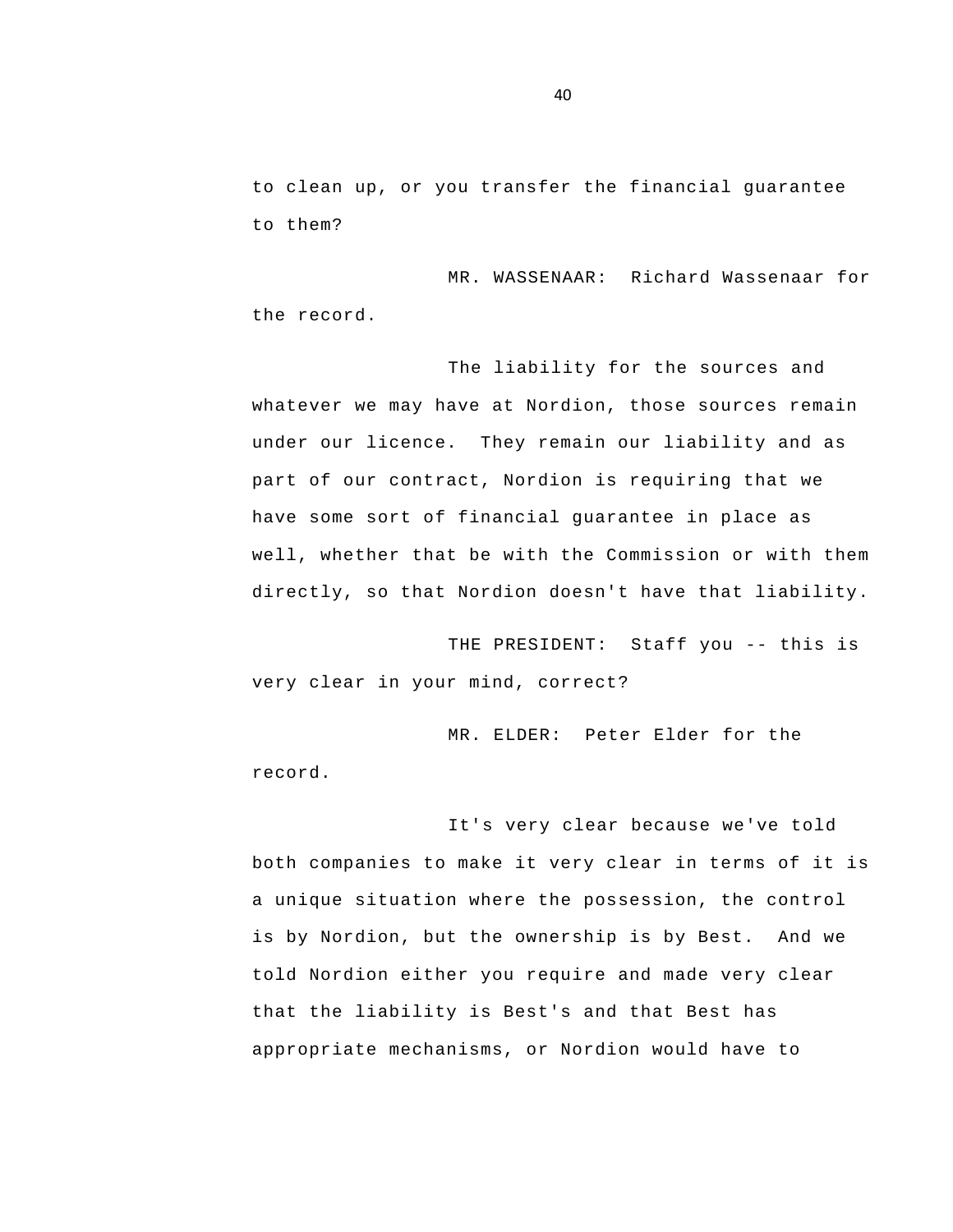reply -- have to include that in their financial guarantee.

 proposed -- in their decommissioning plan and in their So in our mind the situation is clear. Best has included the liability in their proposed financial guarantee.

 everything, both on the - THE PRESIDENT: So that amount covers

MR. WASSENAAR: That amount covers the 3.75 million, includes in fact a big chunk of it is for the sources that are stored at Nordion.

 THE PRESIDENT: Thank -- go ahead, please.

MEMBER McEWAN: Sorry, so you said that when you're doing the storage of the source you might store them or Noridon might store them depending on availability of space. Does that mean if space availability changes, a source could be shunted from one facility to the other and back, and back because it suited your space requirements? Or once they're there, they're there until you've made a final disposal decision?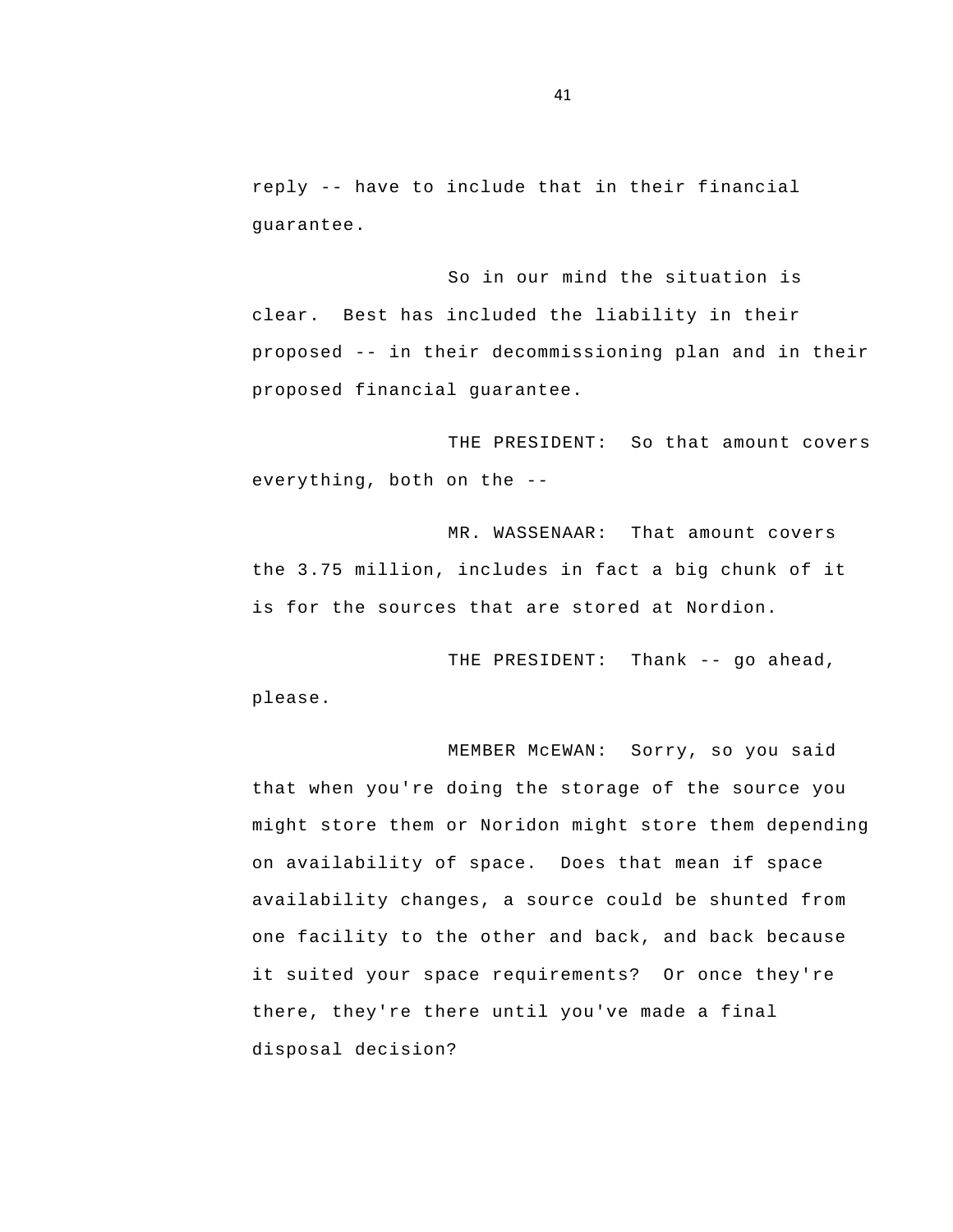MR. WASSENAAR: Richard Wassenaar for the record.

It is possible that sources can be shunted back and forth depending on space. It's not something that we do on a regular basis. We don't want to shut sources on a constant basis just because just for the sake of shunting them. We work very closely with Nordion, based on our contracts, to make sure that we have a plan as to what needs to be moved where.

 constraints and they asked us if they -- we could take What is the best use of resources from both companies and where those sources should be? Recently we have done some shunting of sources of sources from Nordion because they have had a few space back a few sources, and we said, yes we could. In that case they were shunted.

But I want to be clear. We're not shunting sources back and forth for the sake of shunting source back and forth. But shunts do happen.

 acceptable risk? It seems to my -- these sources are MEMBER McEWAN: So staff, is that an still pretty radioactive and the more moves that are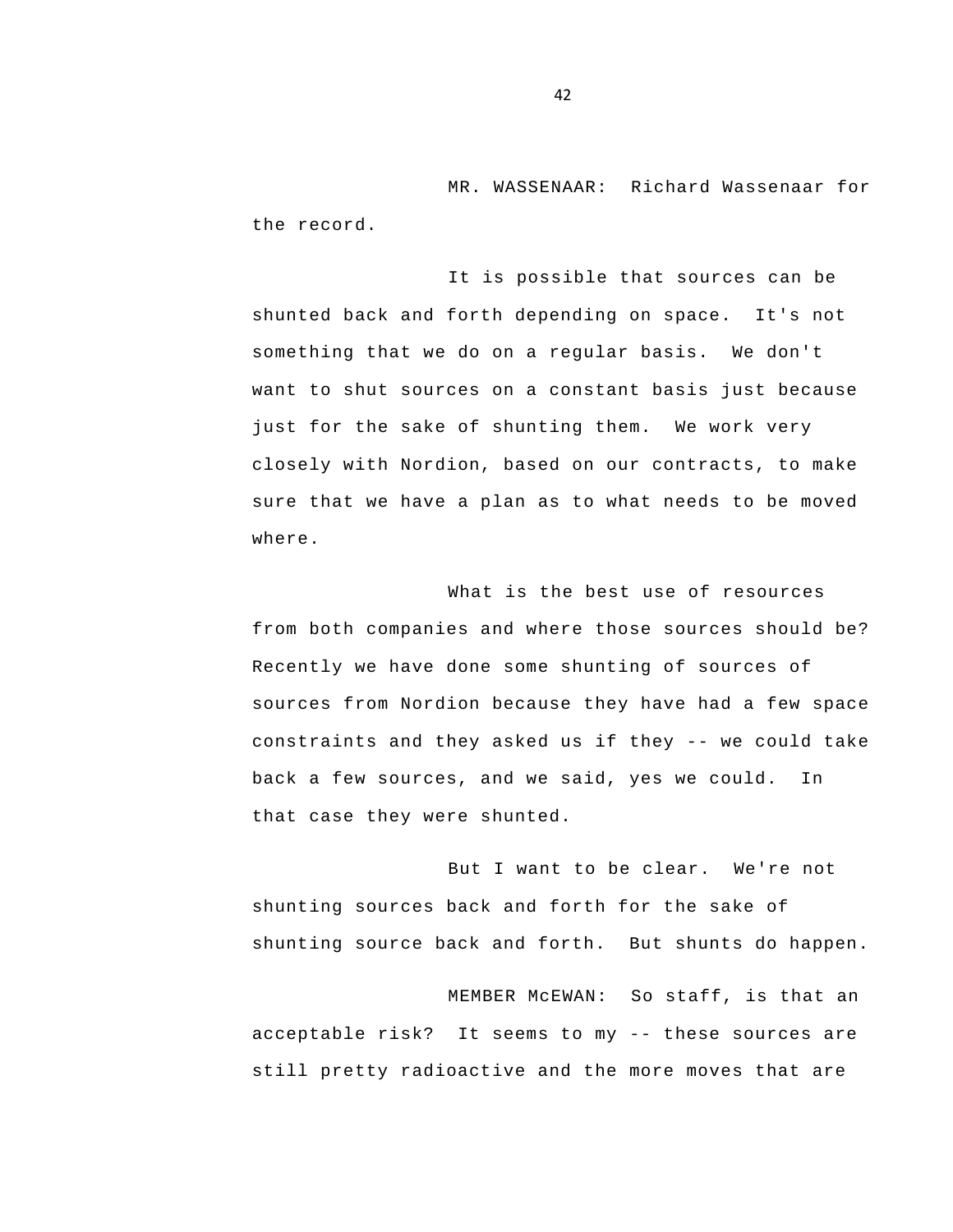made, the more risk that there remains -- there is within the system.

MR. JAMMAL: Ramzi Jammal for the record.

 requirement to be moved from one point -- for Nordion You're asking the question with respect to the storage of sources and the movements. First of all they have to meet the transport to Best Theratronics. Just one thing I'd like to clarify to the Commission though, that we're not going to allow Best Theratronics to exceed their capacity for financial guarantee on their own physical site as exists today.

 to cover for the full cost as a standalone -- excuse me -- storage facility at Best Theratronics. So in other words, as long as they are meeting all the transfer requirement in accordance with our regulation and they do not exceed the financial guarantee that they currently have to cover their sealed sources, the sources at Nordion stay where they are till the financial guarantee is updated

MEMBER McEWAN: I'm not sure you've answered the question. I mean, it seems to me that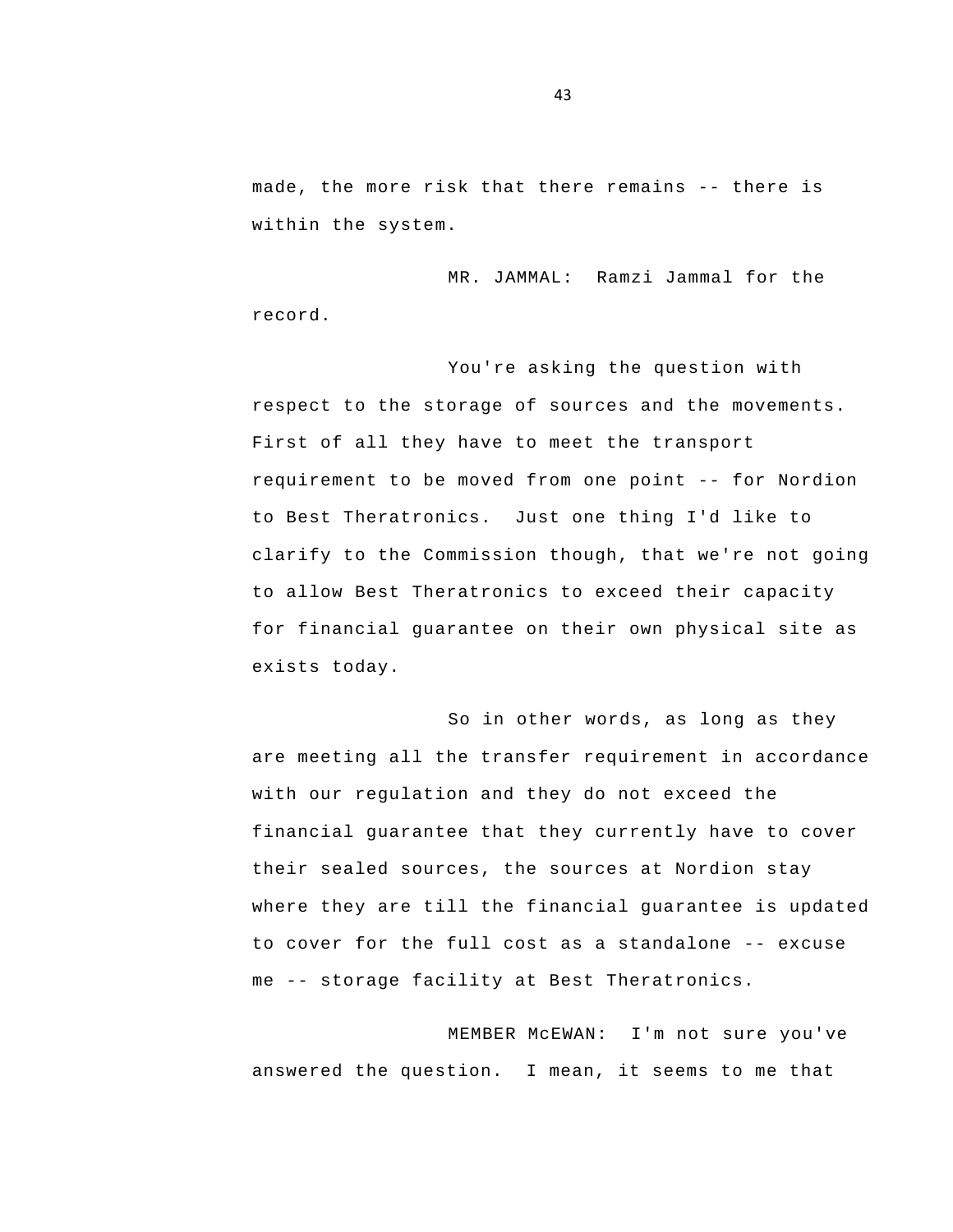every time you move a cobalt-60 source from A to B, there is a risk that movement will not be entirely safe, risk free.

If something is going into storage, why does it not remain in storage until there is a final decision on disposal? Why is it moved backward and forwards whilst that final decision is being made?

 answering your question -- it's Ramzi Jammal for the MR. JAMMAL: Sorry, not before record.

 There is a couple of things -- so you're asking the question -- is -- how safe is the Nordion to Best Theratronics? They have -- both the from MDS Nordion -- or sorry. I'm calling them all transfer of sources from point A to point B from MDS requirement for packaging that source and moving it that shows my age in the business here. From Nordion to Best Theratronics requires a proper packaging, require proper watt testing, so it's being moved from one facility to the other.

In addition to the inventory control, they are required to track the transfer of sources from point A to point B. I'm just going to ask you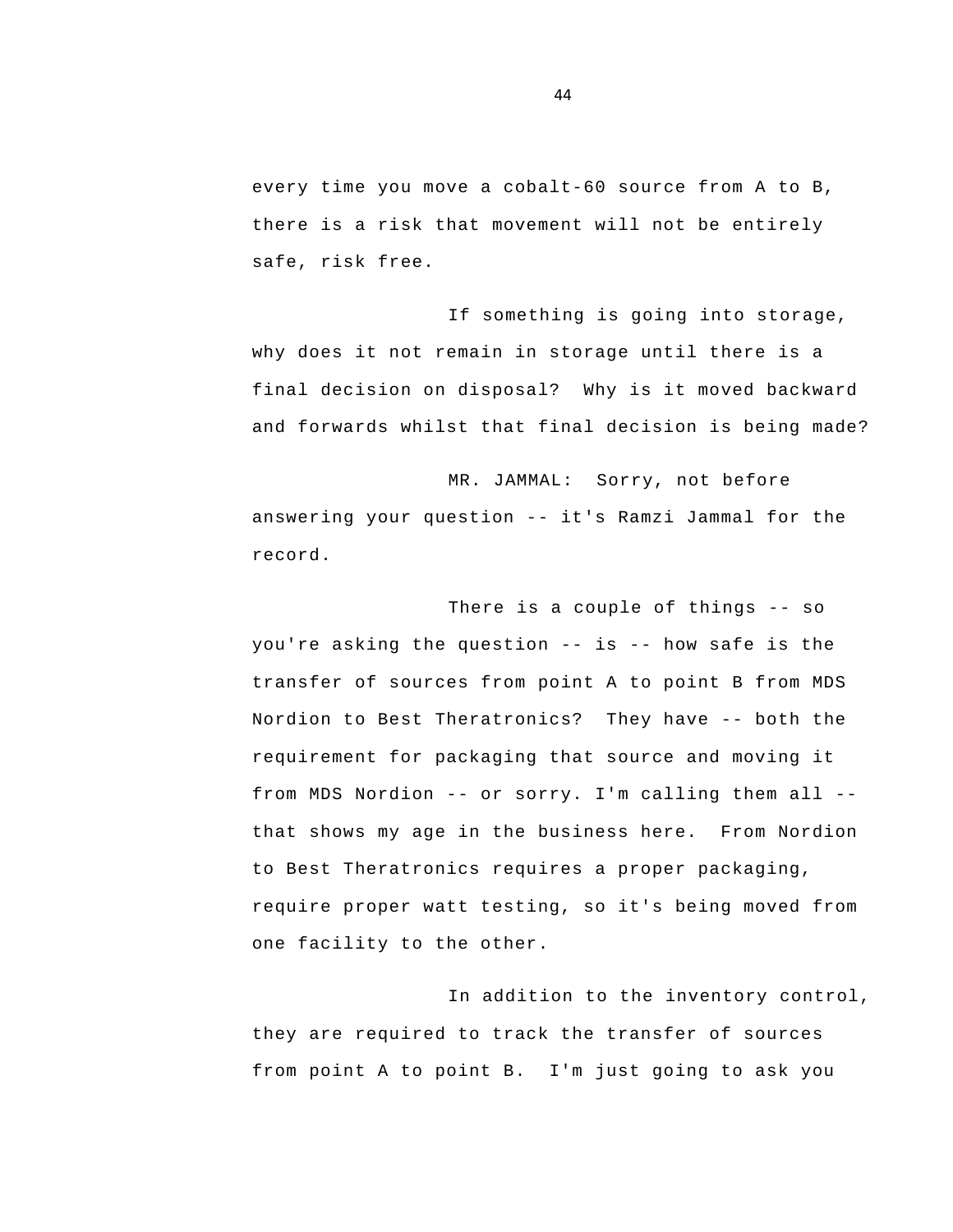to -- if I'm not answering your question to tell me I am not answering the question. But from safety, it is maintained at all times.

So when the source is transferred from MDS Nordion pool for example, it must be packaged according to our packaging requirements and handled safely, and the packaging requirements are applied of a transfer of a sealed source from one location to the other. Obviously I'm not answering you question.

 yours and then -- MEMBER VELSHI: No, mine was a slightly different question. So you'll be happy with

THE PRESIDENT: Why don't we go through the cue now, I'm sure this will come up often. And we have Mr. Tolgyesi at the beginning here and you guys start thinking about clarification.

MEMBER TOLGYESI: Yeah. You are next one or other one? So when you are talking transportation you are talking transportation on the highway or across the backyard? And what requirements are there if we do a kind of shortcut, you know? We are neighbours, so I move it to your place, you move it back to my place. We don't go on the highway and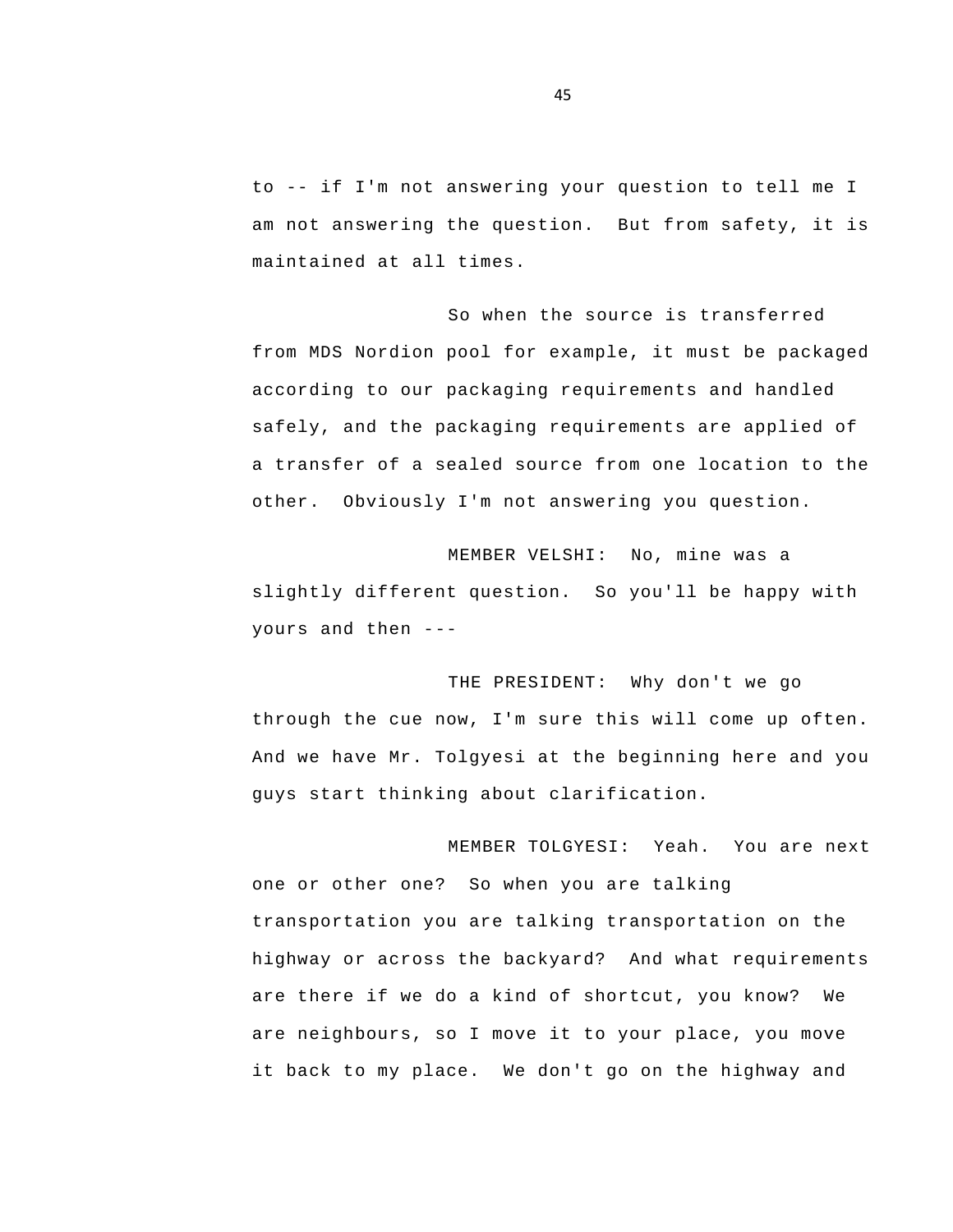that means public facility.

MR. WASSENAAR: Richard Wassenaar for the record.

Yes. We are neighbours. We share property. There is a private road between our facility and Nordion's facility that is used for the shuts. They do not go on the private road. That being said, we do have a procedure in place that was reviewed as part of this application, as to how we transfer sources. How we shunt sources between the two locations. It is done very safely.

The sources are contained within the units, or within an overpack, depending on what the source is. So they are fully contained, they are secured within the truck. We essentially placard the truck. We do TIs on it as if it were going on a road. We prepare bill of ladings even though it's going on a private load, just so we're sure, clarifying on each end what is being transported as well. So we do operate in a very safe manner, but we do operate on private roads under a strict procedure.

 need -- how far you licence private roads? Do you MEMBER TOLGYESI: Staff, do you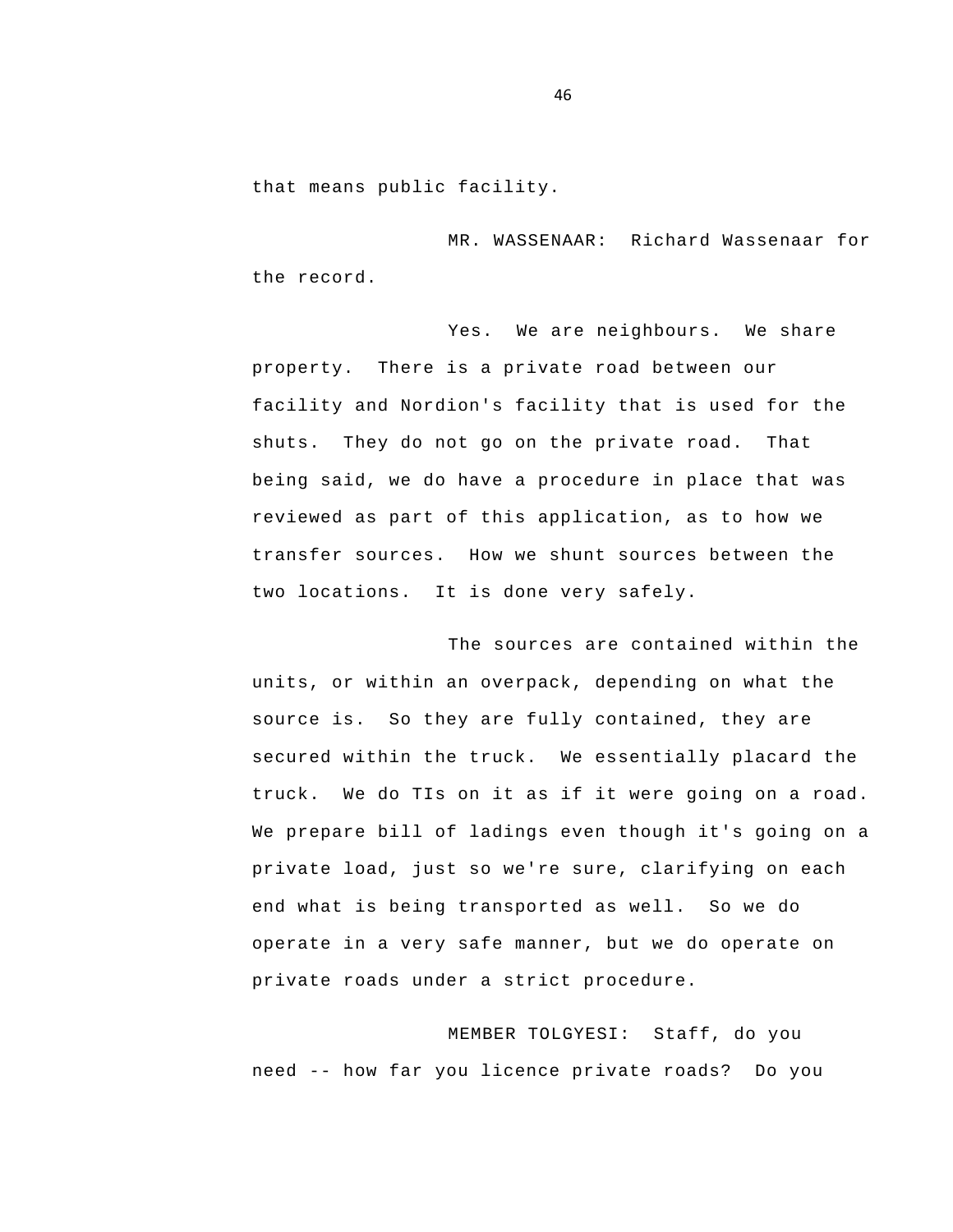have anything to do with or not?

MR. ELDER: Peter Elder for the record.

I'll ask Jeff Ramsay, who's our transportation specialist, how we look at transfers. They are part of the facility operation and how they are covered, and what we look at for this type of transfer.

MR. RAMSAY: Yeah, Jeff Ramsay, transport specialist for the record.

 the site -- but because it's on private property they As Best was saying, the transfers are on the private property so because it's not leaving can transfer the sources in between, as Peter said, under the facility licence, and we have looked at how they affect those transfers.

So we've reviewed the transport packages that they use to transfer the sources, they way they put them in the trucks, how they cordon off the road. They cordon off the road so there's no public access whatsoever during the transport. So we've reviewed that and approved their procedures for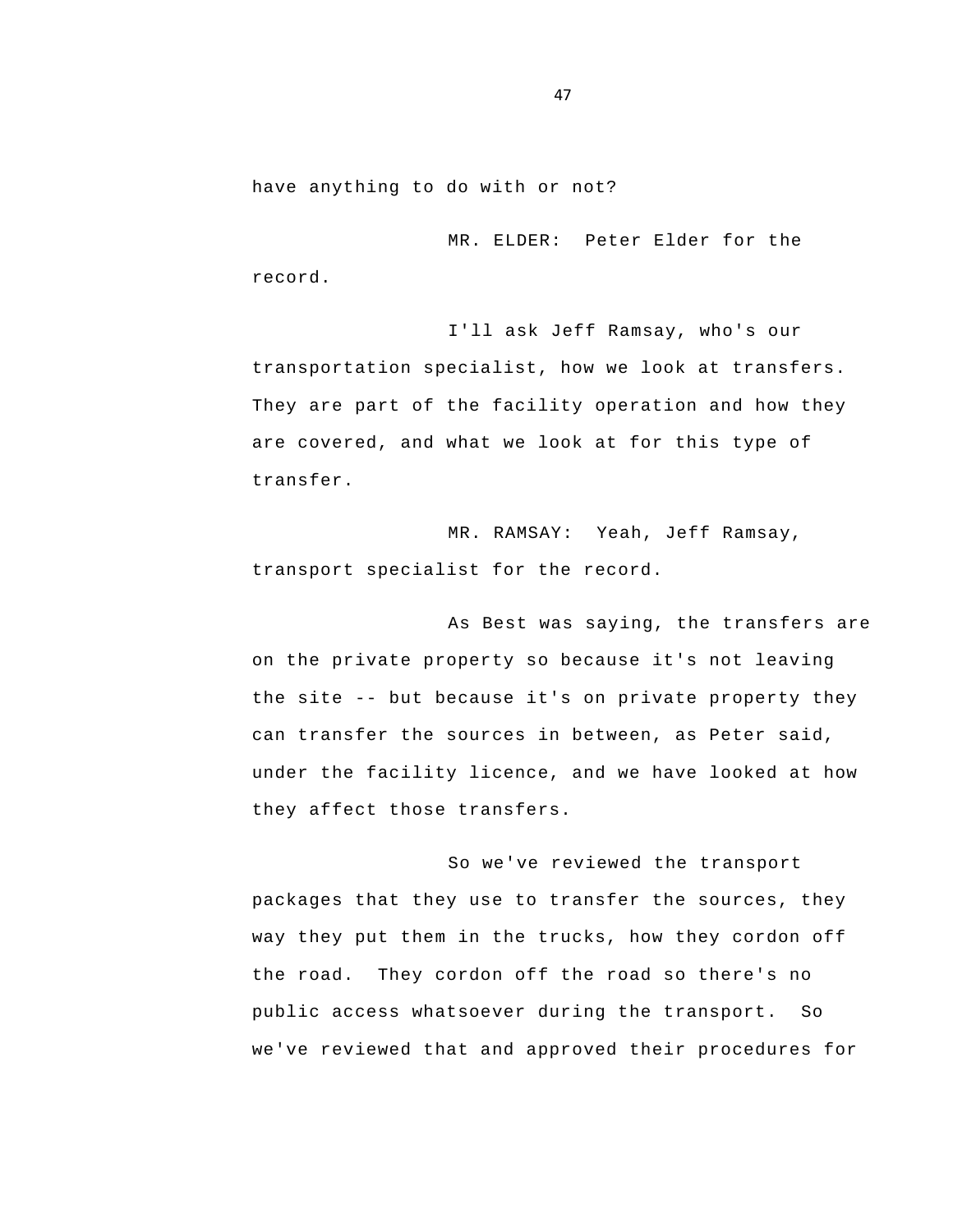doing that.

 are unloading them that -- by their facility, their equipment and their operators. Do -- should we - do you need a licence to -- and I mean by the MEMBER TOLGYESI: And when you're handling them, I suppose you are loading on your side to a truck. The truck is moving to the Noridon, they should the CNSC licence in case of Nordion I think they are licensed as a nuclear facility. But if not, neighbour where the storage happens, or where the equipment is used from one side and from other side?

MR. ELDER: Peter Elder for the record.

 also do it for other reasons as well. So it's, you know, they -- Nordion actually manufactures the Just to make sure I understand your question, in this case Nordion is fully licensed to do all these activities they do for Best, because they cobalt-60 sources. So they ship them and transfer them on a routine basis.

In general, if someone else was doing this one, yes, this type of service would require a licence, absolutely. It would, you know, require a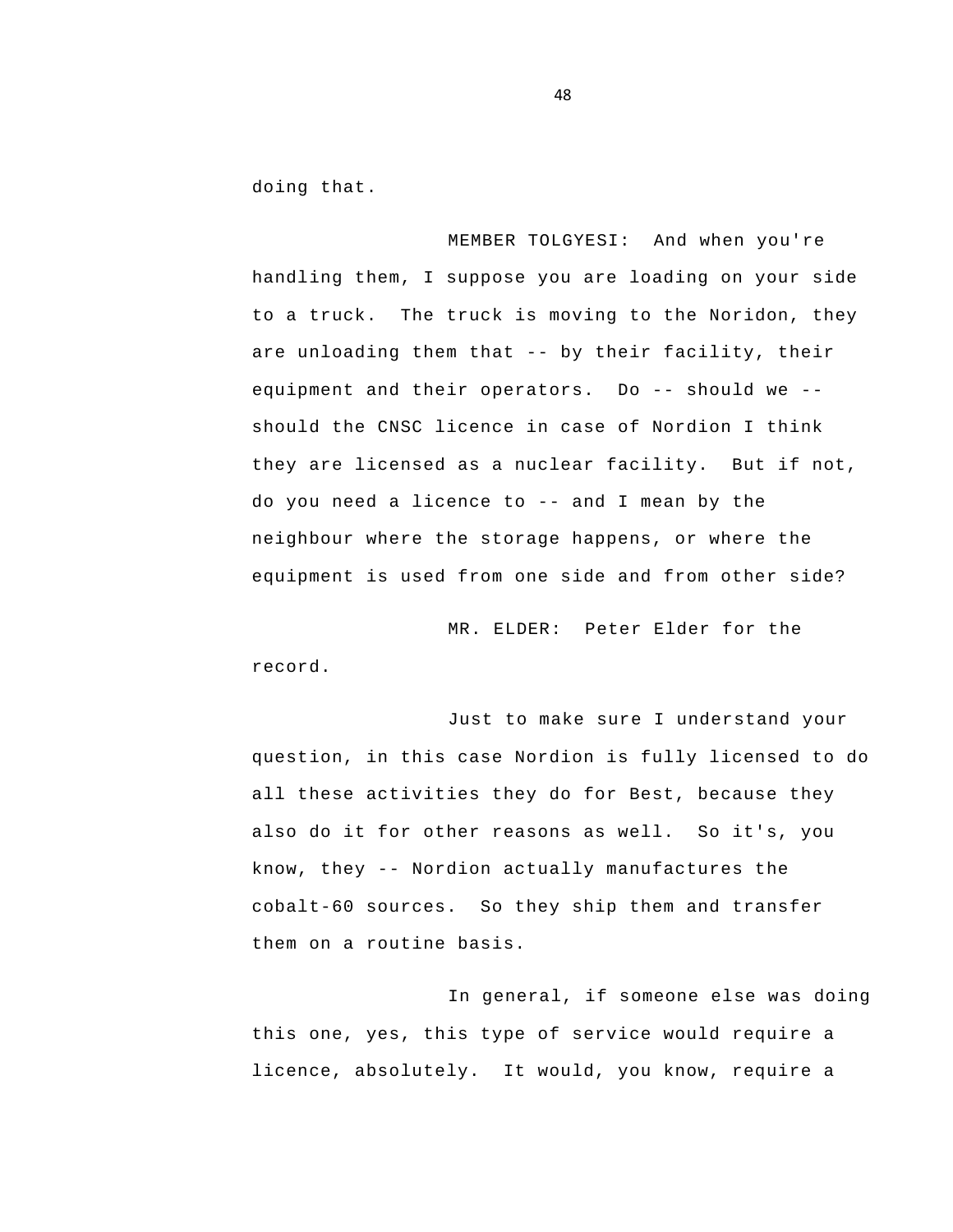full licence on that one.

I'll go back to try to clarify Dr. McEwan's question around the shunting. Part of the reason there is shunting is under the current licence, until Nordion had a full financial guarantee in place, we put a limit on how much sources Best were allowed to store on their site. So that is why there is occasionally of shunting on this one.

 it -- more of the sources to be left at Nordion. If then under the new licence and new financial guarantee in place, that Best has appropriate guarantee for all its sources that is owned, then it will have more capacity to do this, or to do storage on its site which would reduce the amount of shunting that would be required. So in some point the shunting is artificial because we wanted

THE PRESIDENT: Mr. Tolgyesi?

MEMBER TOLGYESI: What means that in this \$3.7 million which covers both sides under this new one, they could move the stock back to Best's side because it's covered?

MR. ELDER: Peter Elder for the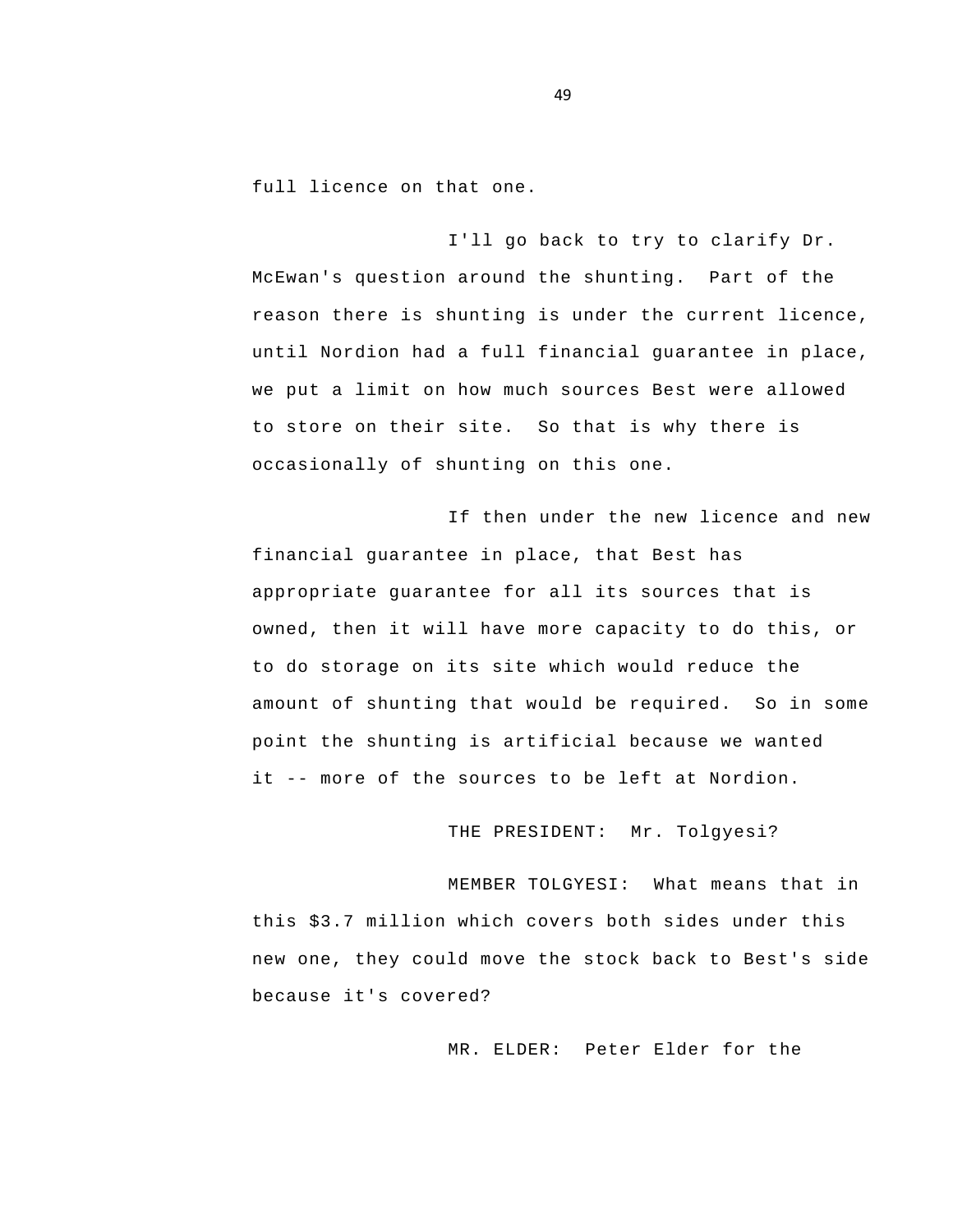record.

 machine is -- can only be done at Nordion, it would Some of the material would move, like, but there would be some ones where it would not make sense to store it at Best because the next operation would be done at Nordion. For example, a new source coming in where the loading into the make sense to ship it initially to Nordion.

What it would do is give a little more flexibility or more logic to it on the back end of the cycle. I would still say it's never going to be terribly simple because these sources coming back aren't only for disposal. Some of them can be repackaged and again, the repackaging is normally done at Nordion.

THE PRESIDENT: Look, I think we've discussed this. I'm very concerned that we should not get into the micromanagement, both licensees, Nordion and Best Theratronics are fully licensed, they also know what the transportation rules are, they have to use approved equipment with approved procedures.

I'm sure it's a pain to shunt between the two, they'll try to minimize it. It's not like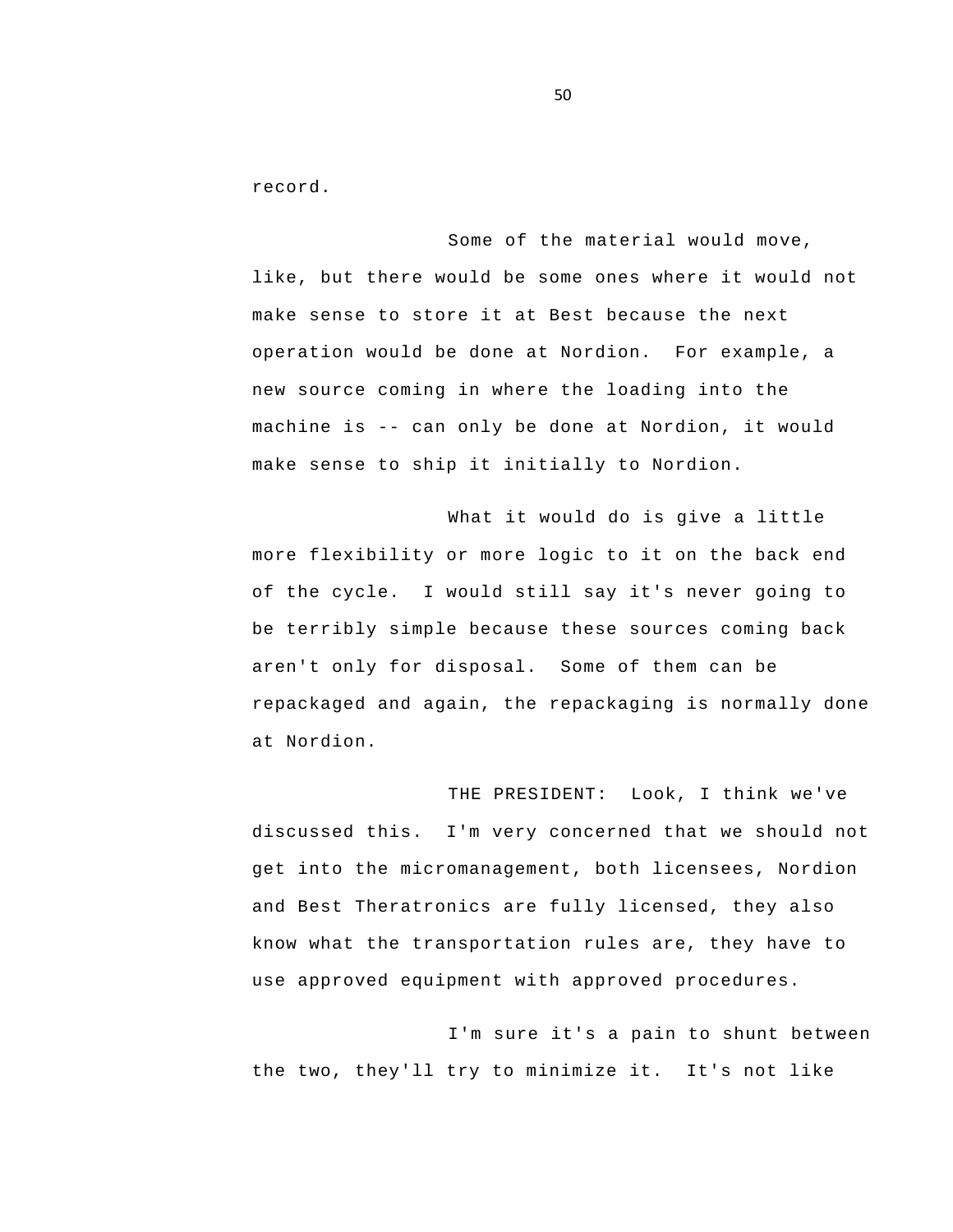sending somebody for coffee, go and move, bring me a cup of cobalt.

 here and there's just a limit to how much -- all we So I think I understand the situation should do is make sure that we inspect, make sure they abide by the rules of the transport and move on.<br>There are many other questions. I suggest we start moving into some other subject.

MEMBER TOLGYESI: I will move from there. Page 26 of the Staff presentation says that:

> "Access to the site is not regulated. Both sites indicate that that is a private company."<br>(As read)

So how do you control? You know, you handle radioactive material, you handle that on a daily basis, but there is no access control, anybody who wants to go there, or from a backside because you have an access through Nordion, they could do that.

So how do you ensure security?

MR. WASSENAAR: Richard Wassenaar, for the record. It's true, we are a private company,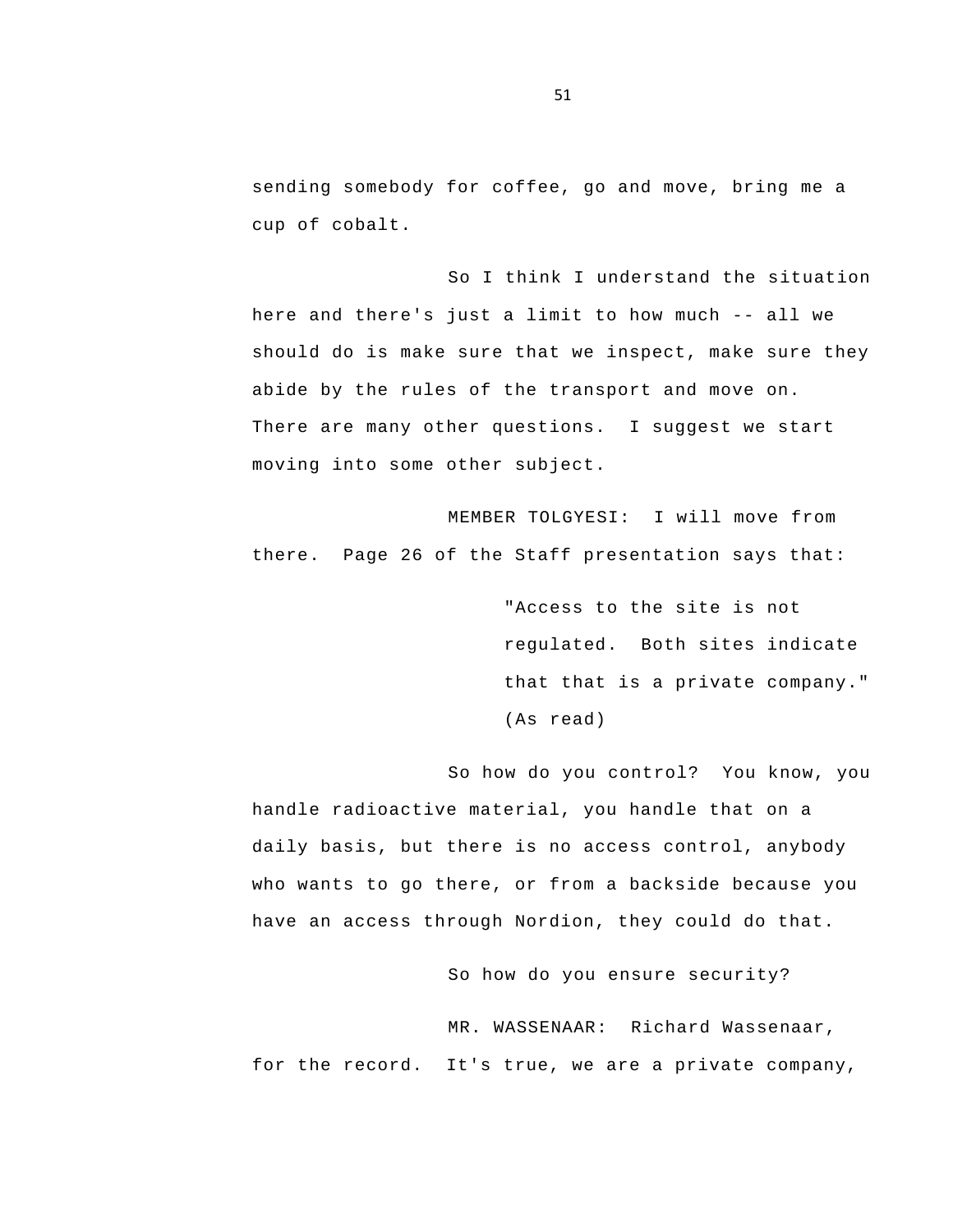but I mean, our driveways are open. It's not like a power reactor where you have to go through a security clearance just to get your car into the parking lot. We are open, we are available.

 security comes into place when we have -- essentially But our security mechanisms don't start at the parking lot, they start with the facility itself. So you can come into our property, but in order to get into the facility that's where the visitors must come through the security, we have 24/7 on-site security that sign people in, that monitor the front door, monitor our cameras, et cetera, et cetera.

All of our exterior doors are locked and a few are accessible to personnel with badges. And then internally, the radiation sensitive areas, let's call them, the radiation controlled areas are further secured by various mechanisms, whether that be cages or large doors with security access and cameras.

THE PRESIDENT: So did I understand, you have actual live warm bodies 24/7 on-site?

MR. WASSENAAR: Richard Wassenaar, for the record. That is correct, we have one security officer on-site at all times.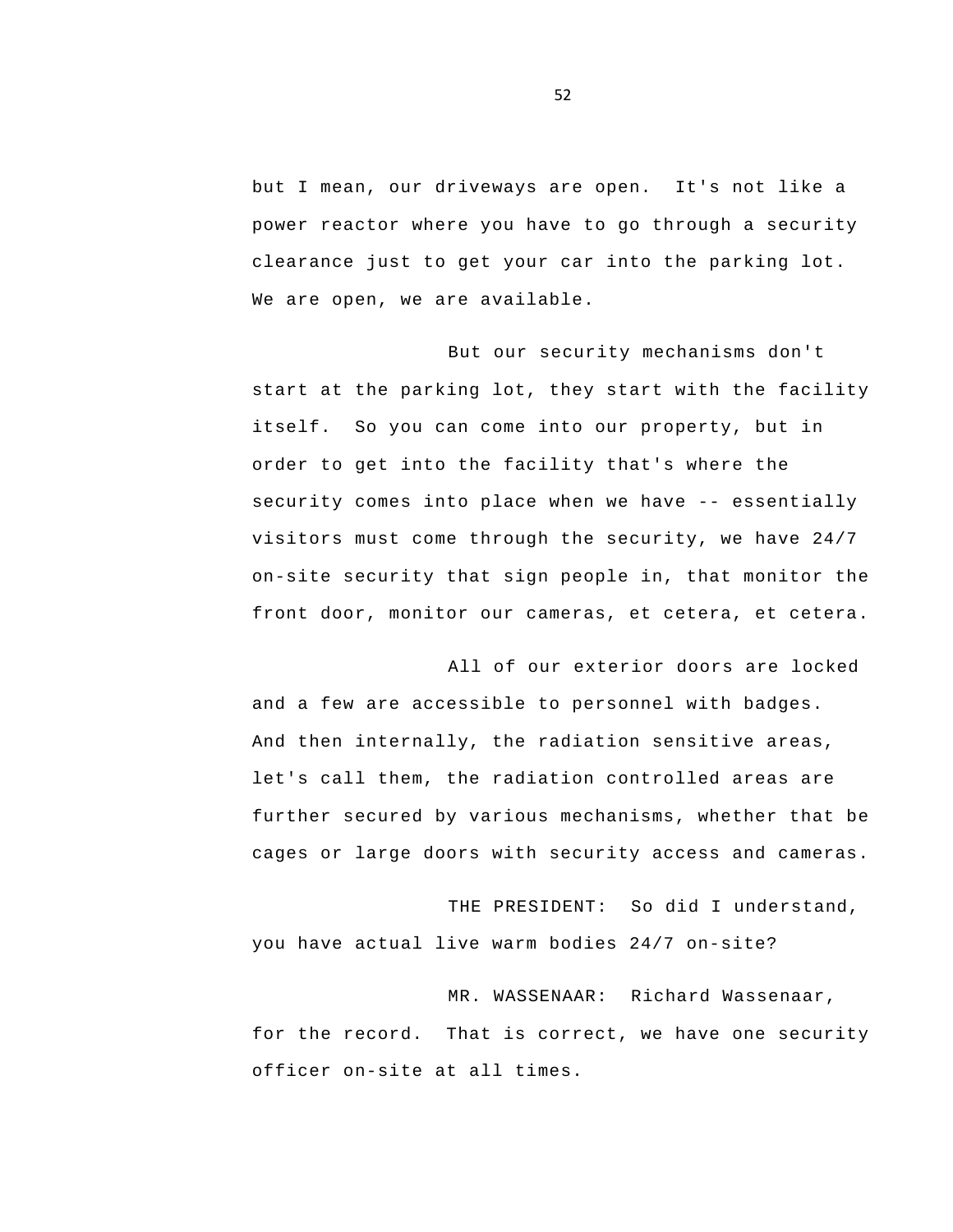THE PRESIDENT: Mr. Tolgyesi...?

MEMBER TOLGYESI: I'm going a little bit to these health and safety numbers, it's on slide 23 of Best. You were saying that the number of first aid injuries increased because you were requesting much more reporting, reporting all injuries, that's why it increased.

However, when I'm looking at the injuries that required off-site treatment, they increased quite a bit from 2012 to 2013, from one to seven. I don't see any frequencies here, I don't know why, but usually we see the frequencies of lost time injuries and the severity, but I don't see that here.

Do you have anything like this, and if yes, why it's not in the report?

MR. WASSENAAR: We typically don't track lost time injuries. I believe historically for our facility and the types of injuries we've seen, I don't think it made a lot of sense. I actually have a record here of the types of injuries that have been recorded, both those that required treatment and those that didn't. And when I look at the increase, again, there's no clear explanation why we increased over the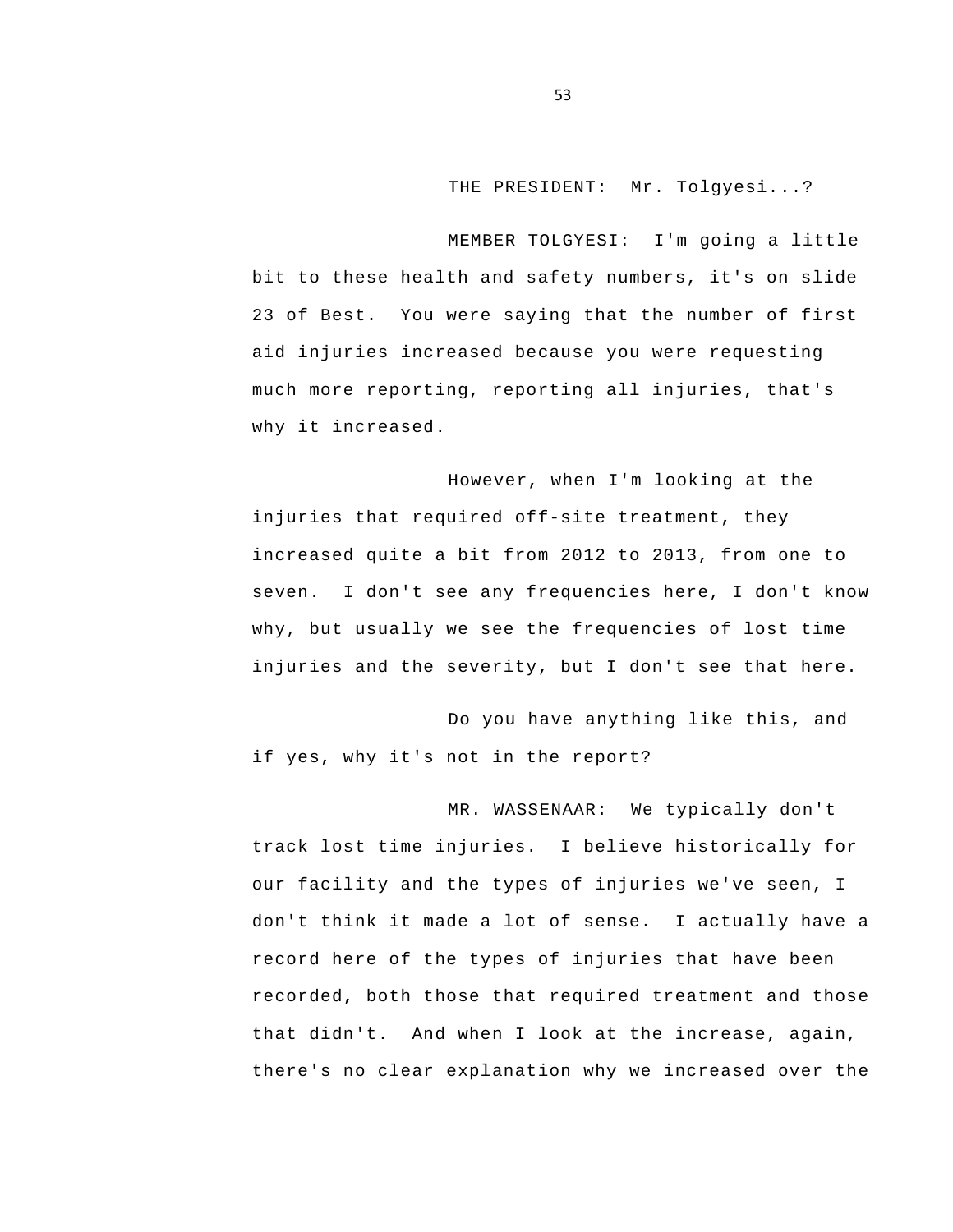last year.

We had a few extra back sprains, we had people that hurt themselves, knees. To be honest, I think partly it was due to the winter we had and the ice we had in our parking lot. But even going back, and we supplied this information to the CNSC Staff, there are no very significant injuries that resulted in any significant lost time.

Unfortunately, I don't have the statistics as to what the lost time was, but it's quite low. I don't even know if it's a day last year.

MEMBER TOLGYESI: Staff, the Ontario Workers' Compensation Board doesn't require this reporting and you don't require them?

MR. ELDER: Peter Elder, for the record. We will be requiring this type of reporting going forward. This is one of the things that happens when you change to a Class 1 type of facility, is that in their annual compliance report we will be asking them to formally give the lost time, the accidents and the frequencies of this one.

We have enough information in terms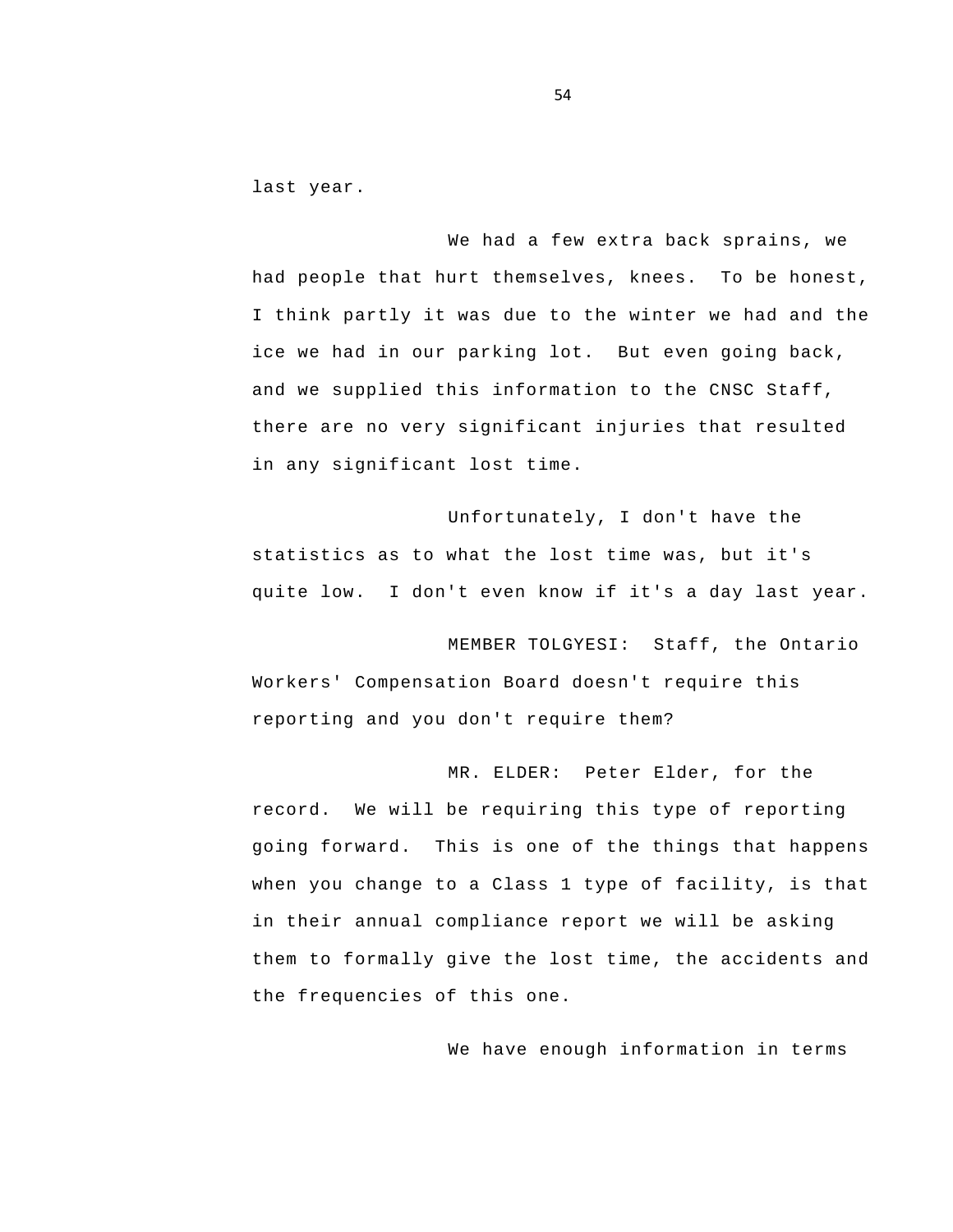of accidents to assess that there hasn't been any particular concerns about this, and especially in terms of application, most of their activities accidents seem to be related to their manufacturing activities and not related to the part that are nuclear related in terms of treatment of the sources, in terms of handling of sources.

THE PRESIDENT: So I am going to ask the same question. Are we treating them like NPP? We are talking about 160 people.

MR. ELDER: No, we're -

THE PRESIDENT: What statistically do you want to collect?

MR. ELDER: We want to collect, as Mr. Tolgyesi said, type of accident, of information that Ontario Workplace Safety would be looking for.

THE PRESIDENT: Well, would they come under that requirement, or do they have a smaller section?

 MR. ELDER: If they are big enough -

THE PRESIDENT: If they are big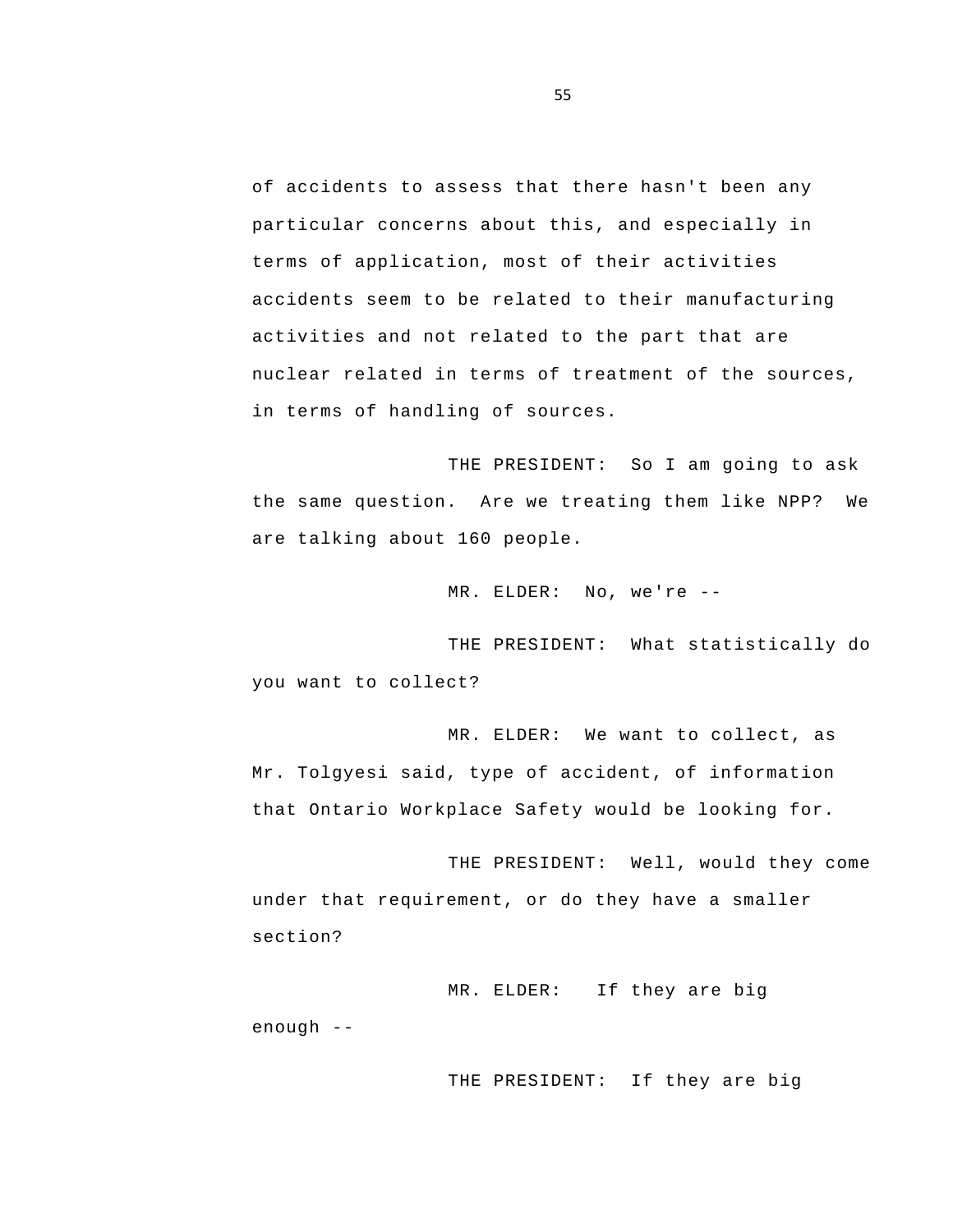enough...?

MR. ELDER: If they are big enough to have a health and safety committee, they are big enough to have that sort of reporting.

THE PRESIDENT: As long as -

MR. ELDER: It's not onerous, it's just normalizing the numbers that they've given us.

THE PRESIDENT: Yes.

MR. ELDER: It will allow going forward a comparison to other similar size facilities.

THE PRESIDENT: Thank you. Mr. Tolgyesi...?

MEMBER TOLGYESI: Did I understand well, you were saying that a 70 megawatts cyclotron is under construction now?

MR. WASSENAAR: That is correct. We have one under construction which we had an image of in our presentation.

 licence to do these things because they do that? MEMBER TOLGYESI: Do they have a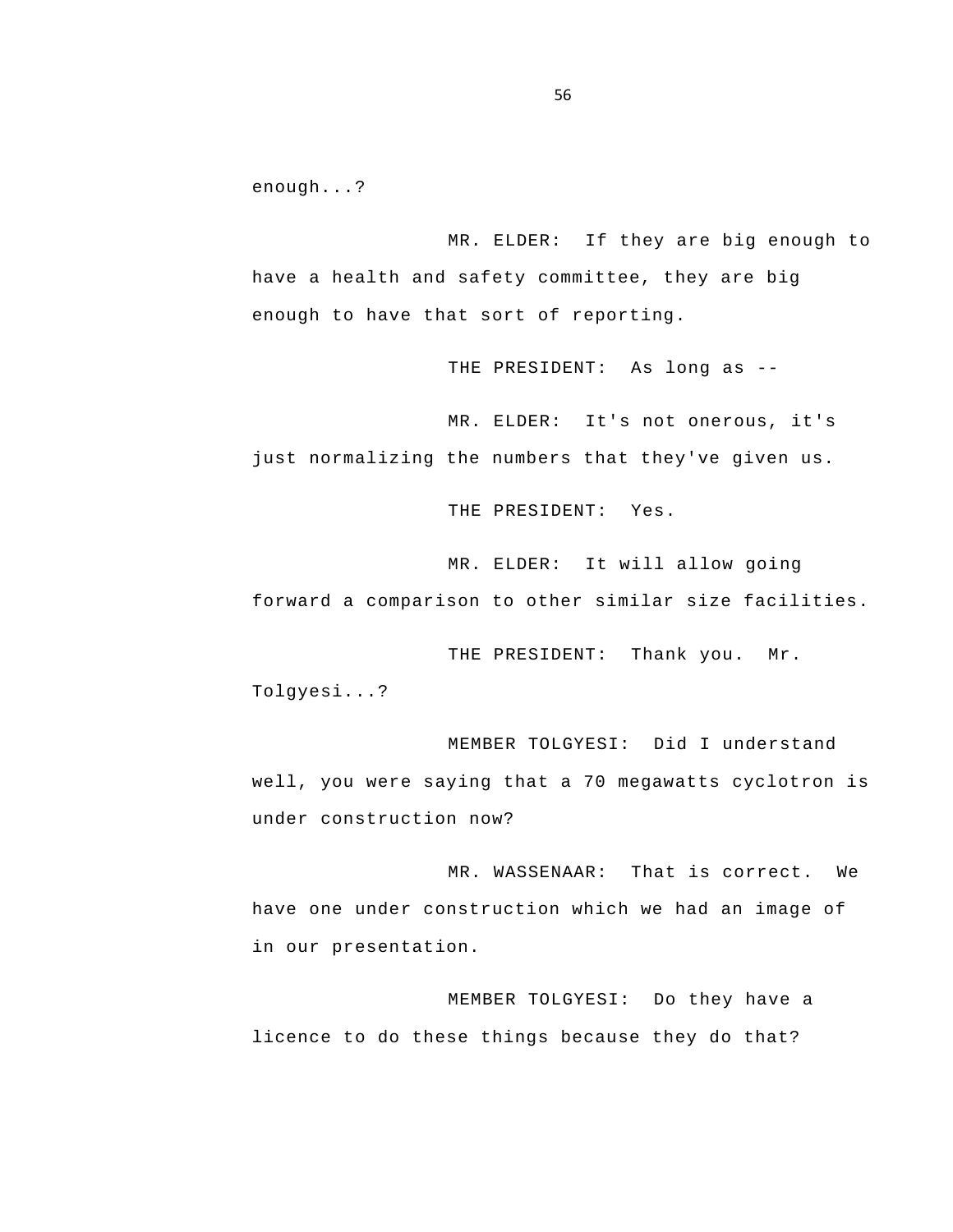MS MURTHY: Kavita Murthy, for the record. The act of constructing a cyclotron does not actually require a licence, it's when you turn the beam on and the beam energy is over one MeV that the *Nuclear Safety and Control Act* kicks in and over 50 MeV beam energy is when you have a requirement for a Class 1 facility licence.

 ACSI and they do not actually need a licence to do the There is another company in Canada that manufactures these cyclotrons routinely, that is manufacturing because there is no radioactive source in it, it is electrical equipment that you turn on and turn off. So the act of building it is merely assembling the parts.

MEMBER TOLGYESI: So really they don't need a licence if they build this one?

MS MURTHY: Kavita Murthy, for the record. No, they don't.

MEMBER TOLGYESI: So why do we require that if they want to build a cyclotron from one to 70 megawatts they want to be transferred Licence 1B, type 1B?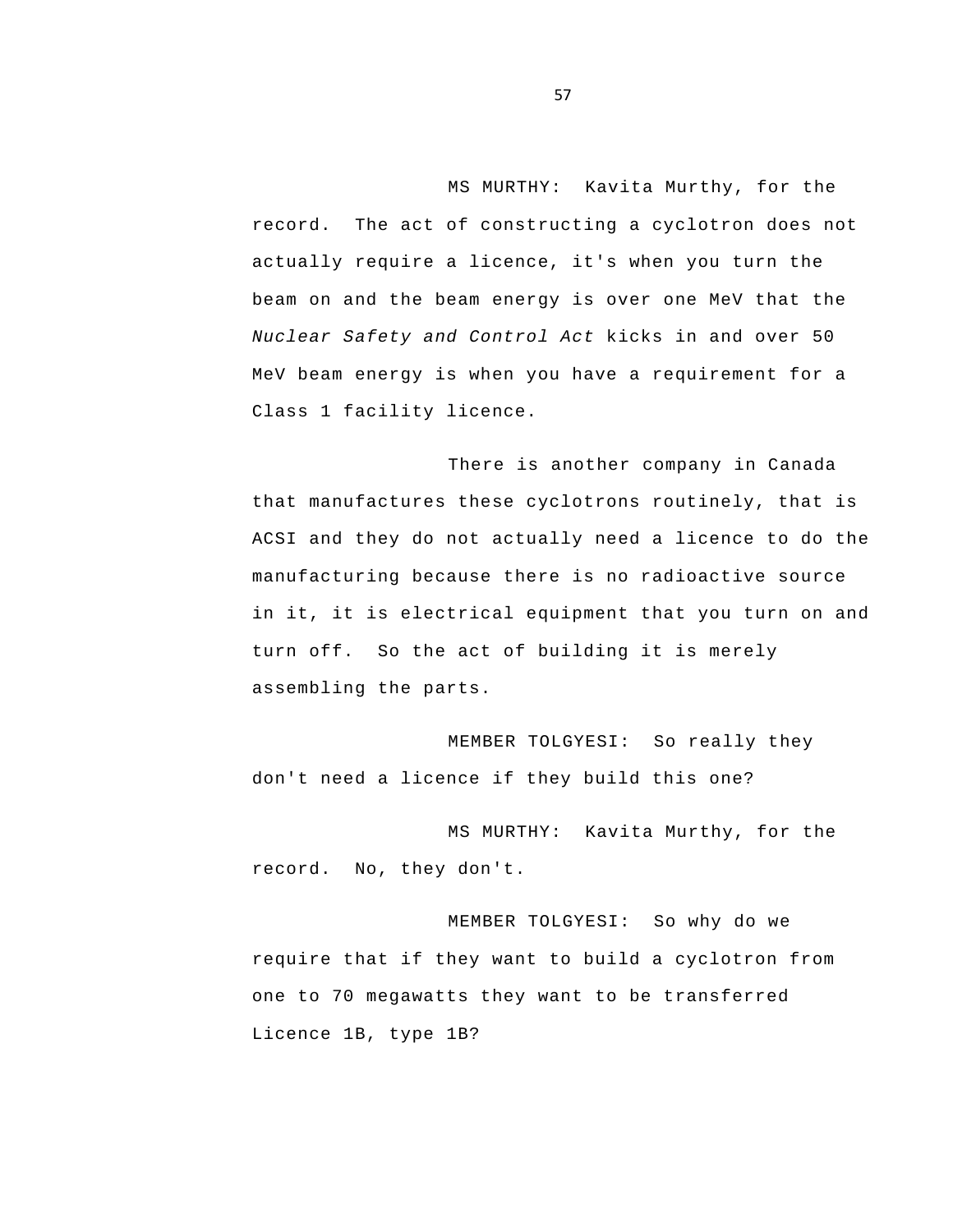MR. ELDER: Peter Elder, for the record. The difference is not actually construction of the cyclotron, it's the fact that they want to test the cyclotron, so use it for its intended purpose, even if it's a very short period of time.

And one of the things that then becomes important in that one is actually the shielding that you have to have in place, and that's why we were looking at if there is appropriate shielding to protect workers when that beam, when the cyclotron is actually used.

THE PRESIDENT: Let's move on. M. Harvey...?

MEMBER HARVEY: Just one. You mentioned that they have a modular bunker for easy removal. Is this to say that you will use it just once, one time, or you will place it if you build another one, another unit?

MR. WASSENAAR: Richard Wassenaar, for the record. The modular bunker is one that we can reuse over and over. Again, the scenario we're looking at is to be able to test cyclotrons up to 70 MeV which may be a requirement of whatever contract we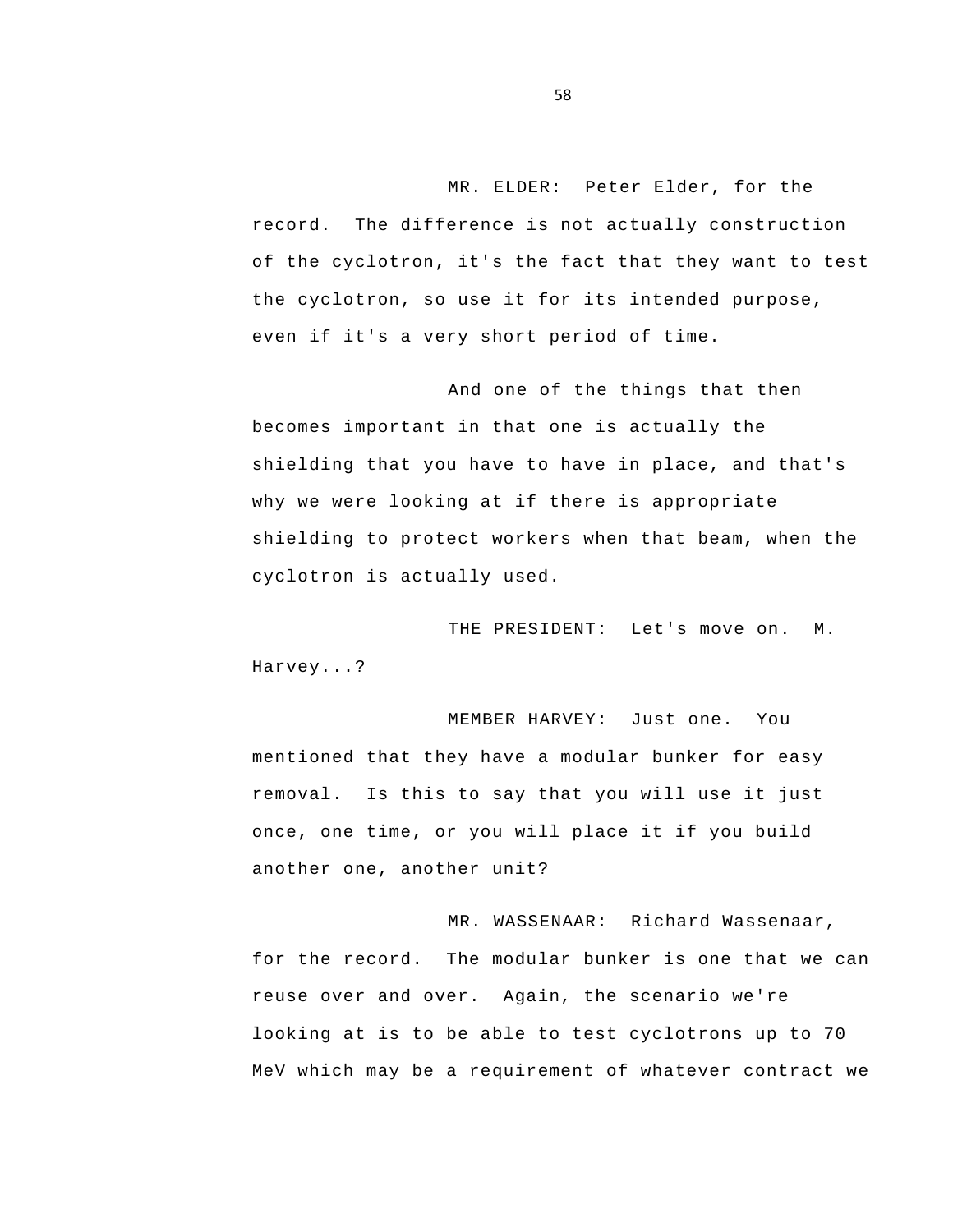have for sale of the cyclotron to the end user.

So we would have the opportunity, if we were required to test the cyclotron to put the bunker up. Well, first assemble the cyclotron, erect the bunker, test, disassemble the bunker, or at least part of the bunker and ship the cyclotron to the end user.

If the next contract we had required testing as well, we would do the same thing and we would keep the same bunker and it can be stored either within the facility or off-site somewhere.

MEMBER HARVEY: But why you say, if you need testing, or it's not automatic, if you build one, there will be test?

MR. WASSENAAR: It's not automatic. As was pointed out, there's another company that have a licence and they basically build cyclotrons, test them to just under one MeV, in which case you can ship out, and that's actually the model we're looking at for the smaller cyclotrons, the 15 MeV cyclotron.

We would test basically up to a one MeV point to make sure that the beam is getting into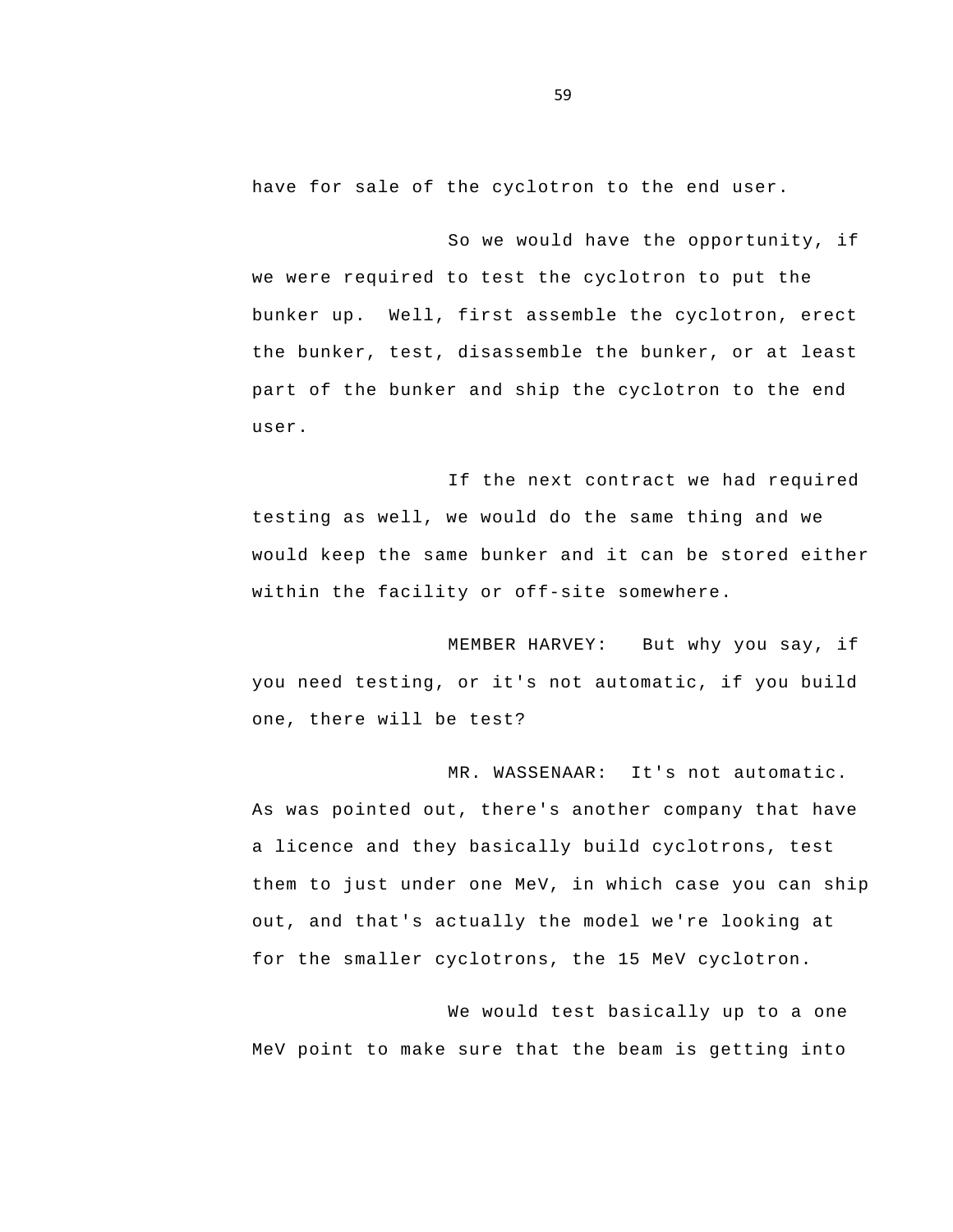the cyclotron and it's starting a couple of turns, then you would ship to the end user and the end user would install and you would finish your testing on-site.

However, there is among some users a requirement or a desire to have the cyclotron tested at full energy before it comes on-site. As you can imagine something this large, the end user wants to make sure that when it gets to their site they're not going to have any surprises.

MEMBER HARVEY: And, Staff, you don't have any problem with such equipment that you can place and dismantle and replace?

MR. ELDER: Peter Elder, for record. I guess when we look at it, and we discuss in the presentation about two specific licence conditions and they are all around the fact that this bunker, which I mean can be reconfigured, taken apart, so every time they want to use it we want to make sure that they come and convince us that they are ready to use it and have appropriate dismantling procedures in place as well.

If it's done properly, it's not a big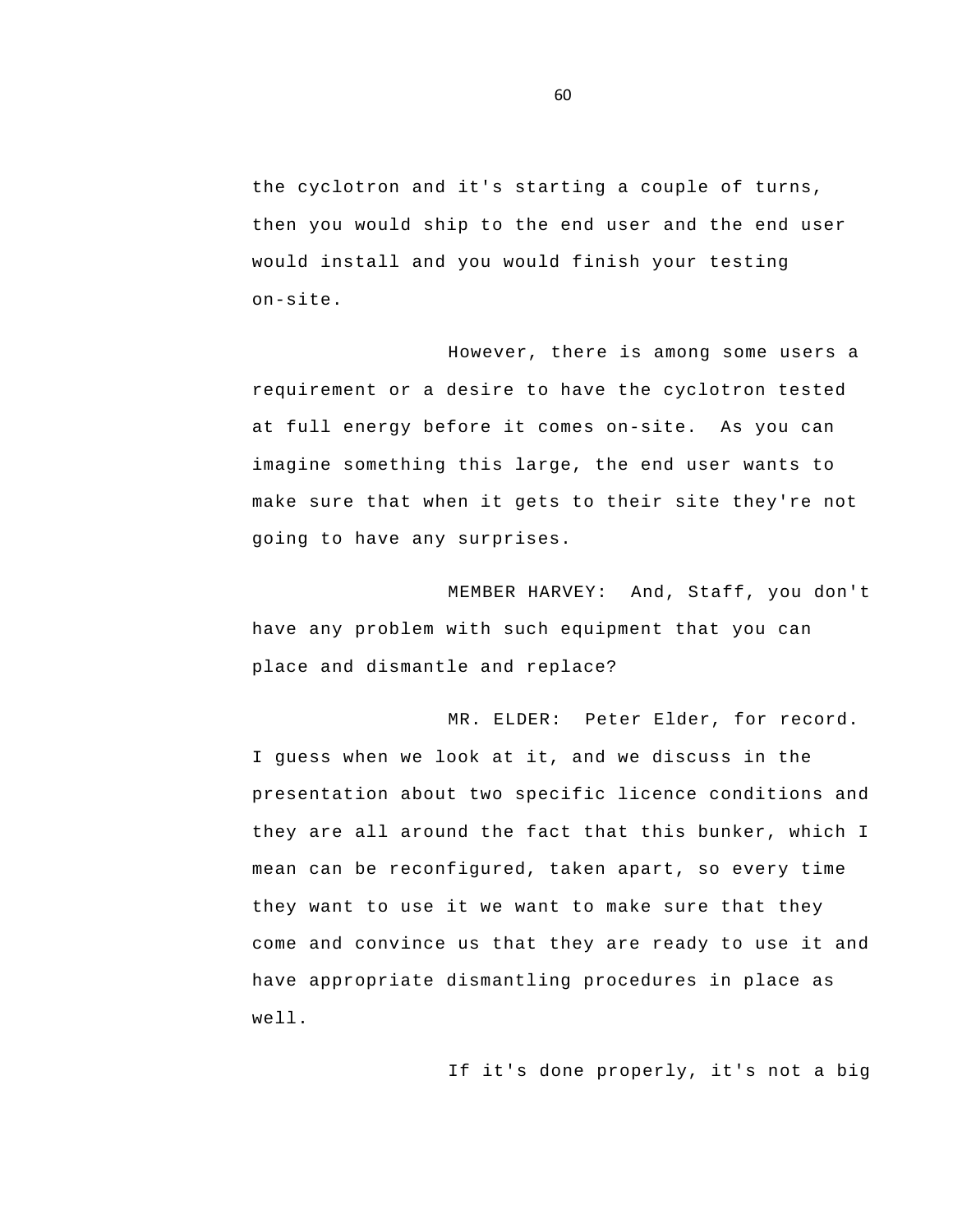risk, but you want make sure you're doing it properly. And we do recognize as well that what tests they need to do will depend on what their customer is asking them to do.

So they've built in flexibility and we've sort of built in flexibility in the licence by saying, it's not a fixed procedure, but every time you will come and let us review and approve the procedure.

 go back there and - MEMBER HARVEY: And you will have to

MR. ELDER: And then it gives us something to assess compliance against to the specific test.

MEMBER HARVEY: Okay. About the safety analysis, I can see that you required deterministic safety analysis and hazard analysis.

 suppose it's not at all the same thing. It's much - If we compare to NPP, for example, I

 MR. ELDER: It's -- Peter Elder, for the record.

No, it's not at all the same thing, but I'll ask Kavita Murthy to talk about what sort of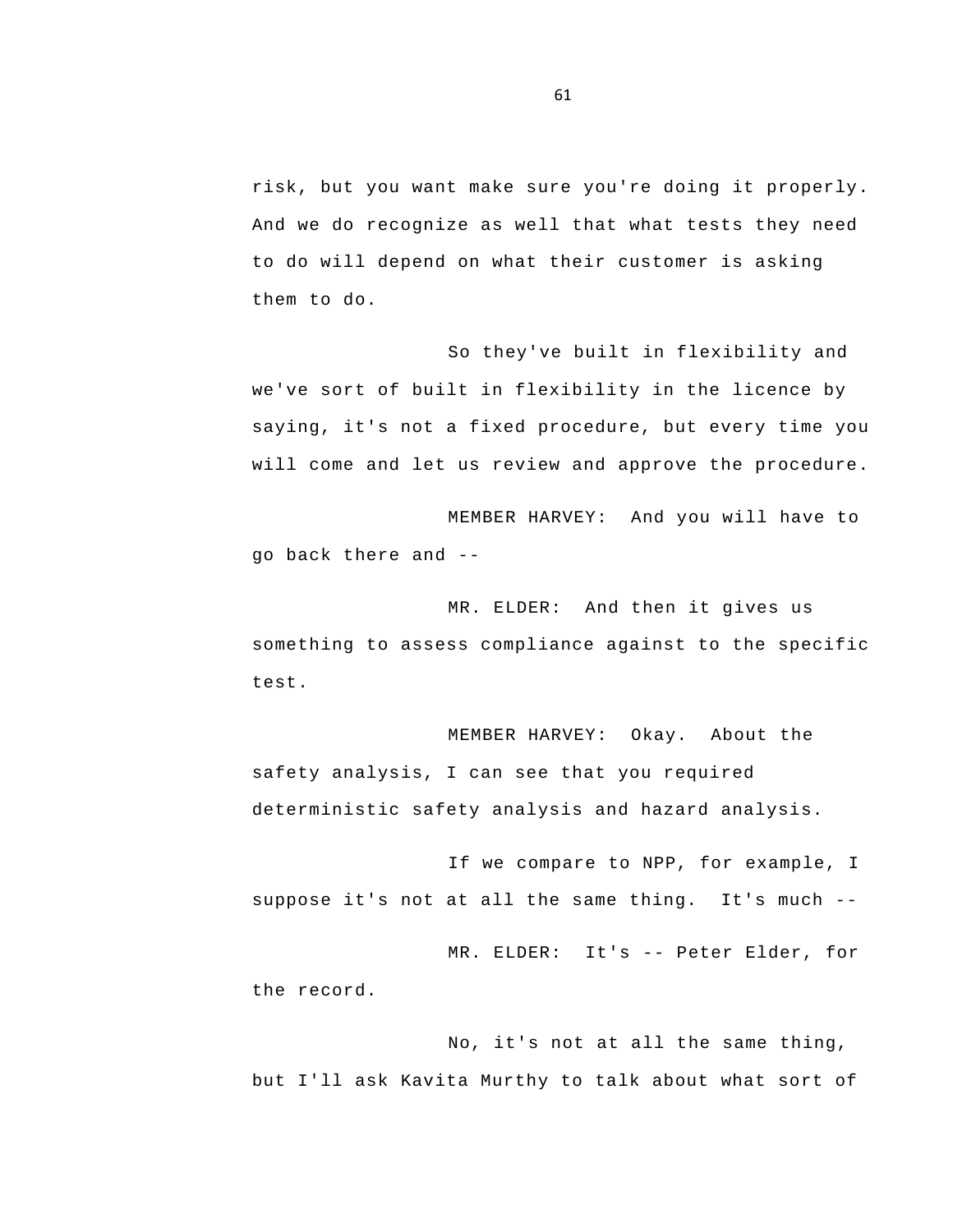analysis we're looking for in this.

MS MURTHY: Kavita Murthy, for the record.

A complete independent analysis of the shielding requirements, shielding documents submitted by Best was done on first principles to ensure that our estimations matched theirs. The staff has estimated that the worst-case scenario, if they ran the 70 MEV for 100 hours, the dose at the control console will be 17 microsieverts, so no, this does not scale well with nuclear power plants. It is very, very low risk activity.

MEMBER HARVEY: And you don't have any problem with the requirements.

MS MURTHY: Kavita Murthy, for the record.

 MEMBER HARVEY: I'm addressing to - MEMBER HARVEY: No. MS MURTHY: Oh, I'm sorry. MR. WASSENAAR: Which requirements are you referring to?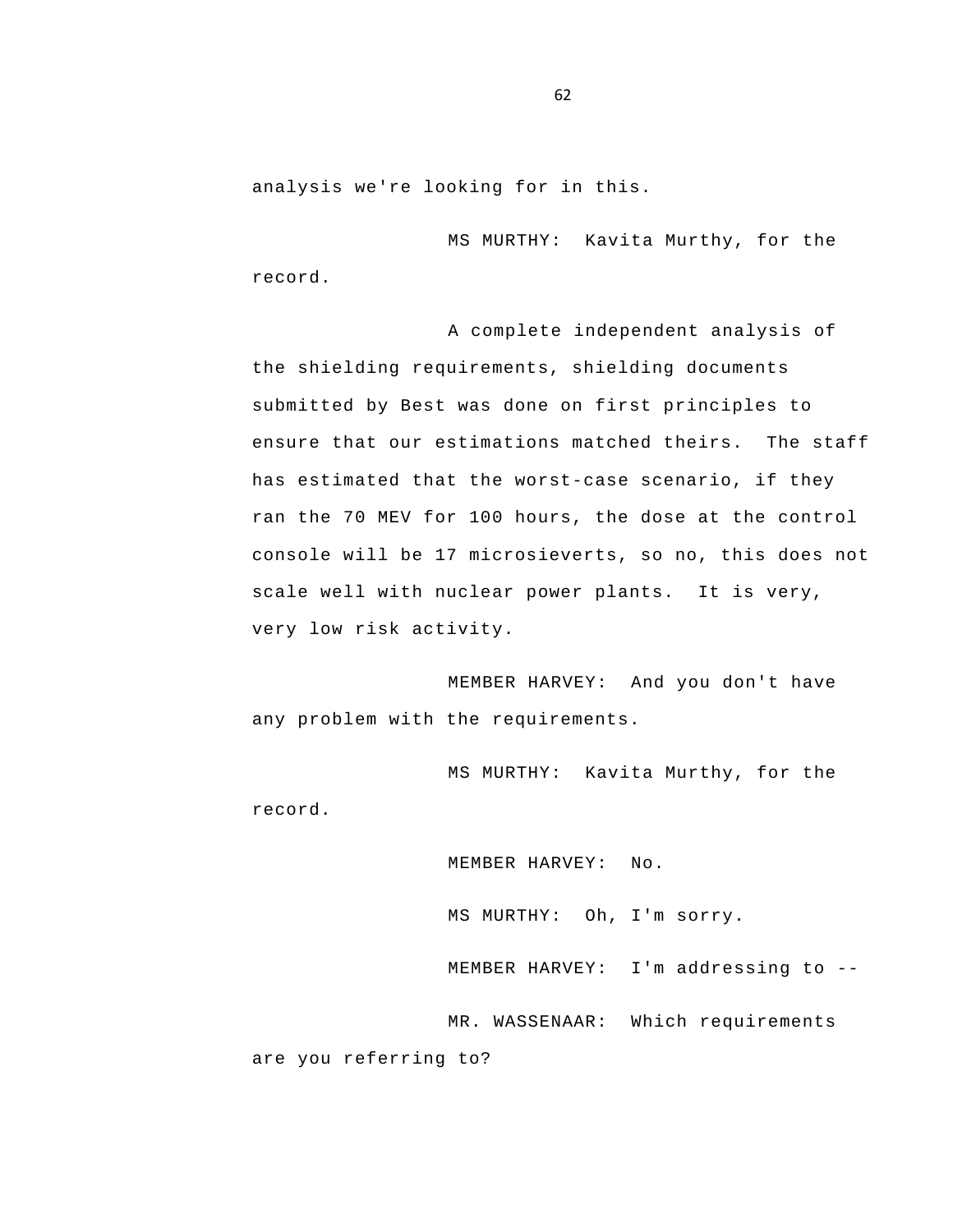MEMBER HARVEY: I mean the safety analysis. You don't have any problem to produce.

MR. WASSENAAR: Richard Wassenaar, for the record.

No, we've been doing safety analysis reports for quite some time. It's sort of ingrained in how we do things.

This was just another one we had to do, and the independent review by the CNSC showed that the analysis we did was correct and so we have no issues.

 all the stuff in it that you now -- under licence 1B THE PRESIDENT: Okay. So you're quite content with the Licence Condition Handbook and you have to comply with.

Did you know before you agreed to 1B what the requirements are?

MR. WASSENAAR: Richard Wassenaar, for the record.

I think this has been a much larger process than anybody probably first imagined when we first started this several years back. That being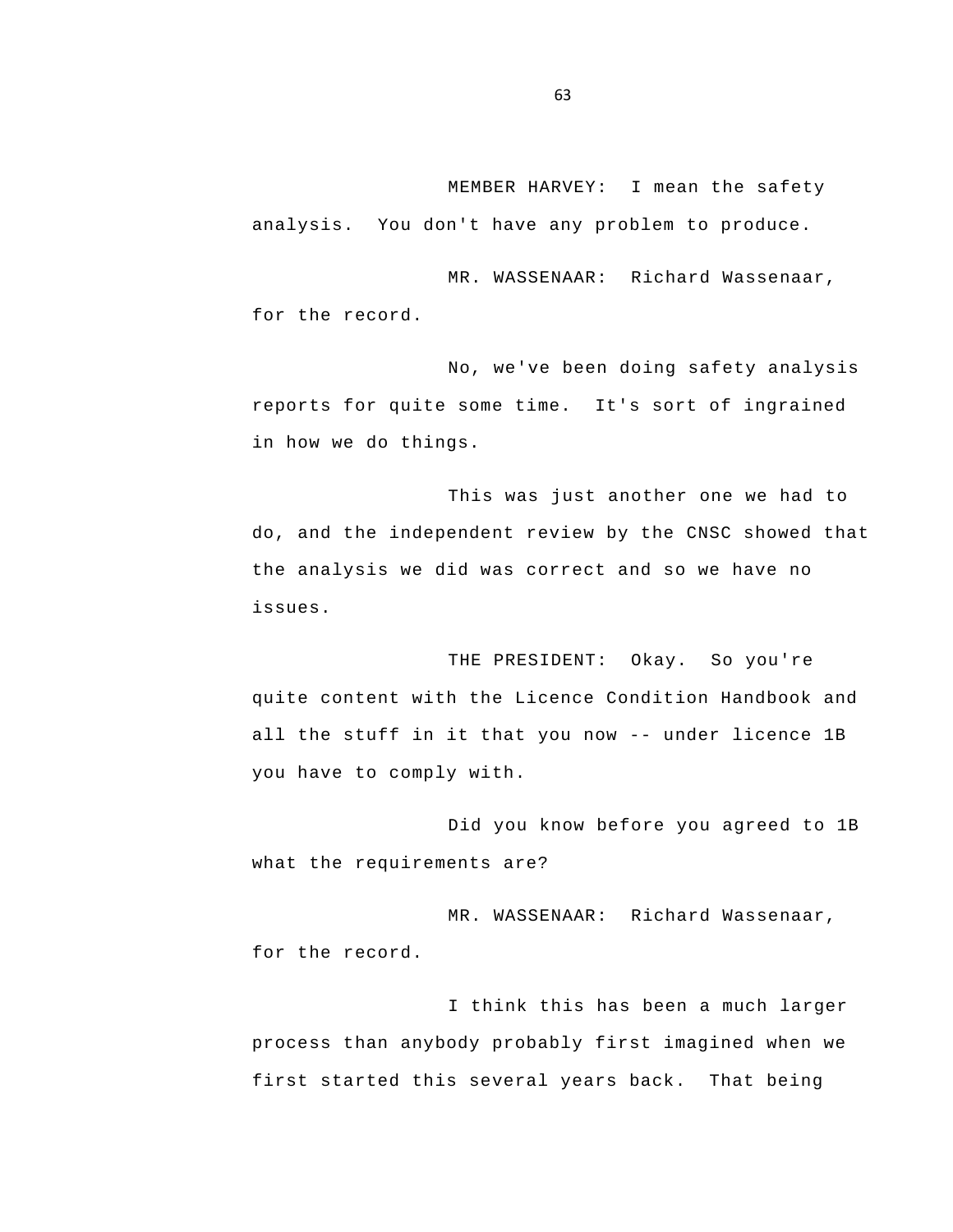said, we have had a chance to review the licensing handbook and we've had no major issues.

I mean, we've discussed it with CNSC staff what their intentions are with certain restrictions and conditions, and in its form, we currently have no major issues.

THE PRESIDENT: Thank you.

MEMBER HARVEY: Last question.

So your waste management program, and to that point, I'm coming back to the first question about the storage.

What is the importance of the storage both places? And in your management program, do you have some provision for reduce the volume, reduce the thing and dispose of a certain part of the material?

MR. WASSENAAR: Richard Wassenaar, for the record.

The intention for storage, there's two storage regimes. One is for new sources that would be used in new units to support our ongoing business. The second is for what we call just used sources, that is, sources returned from the field.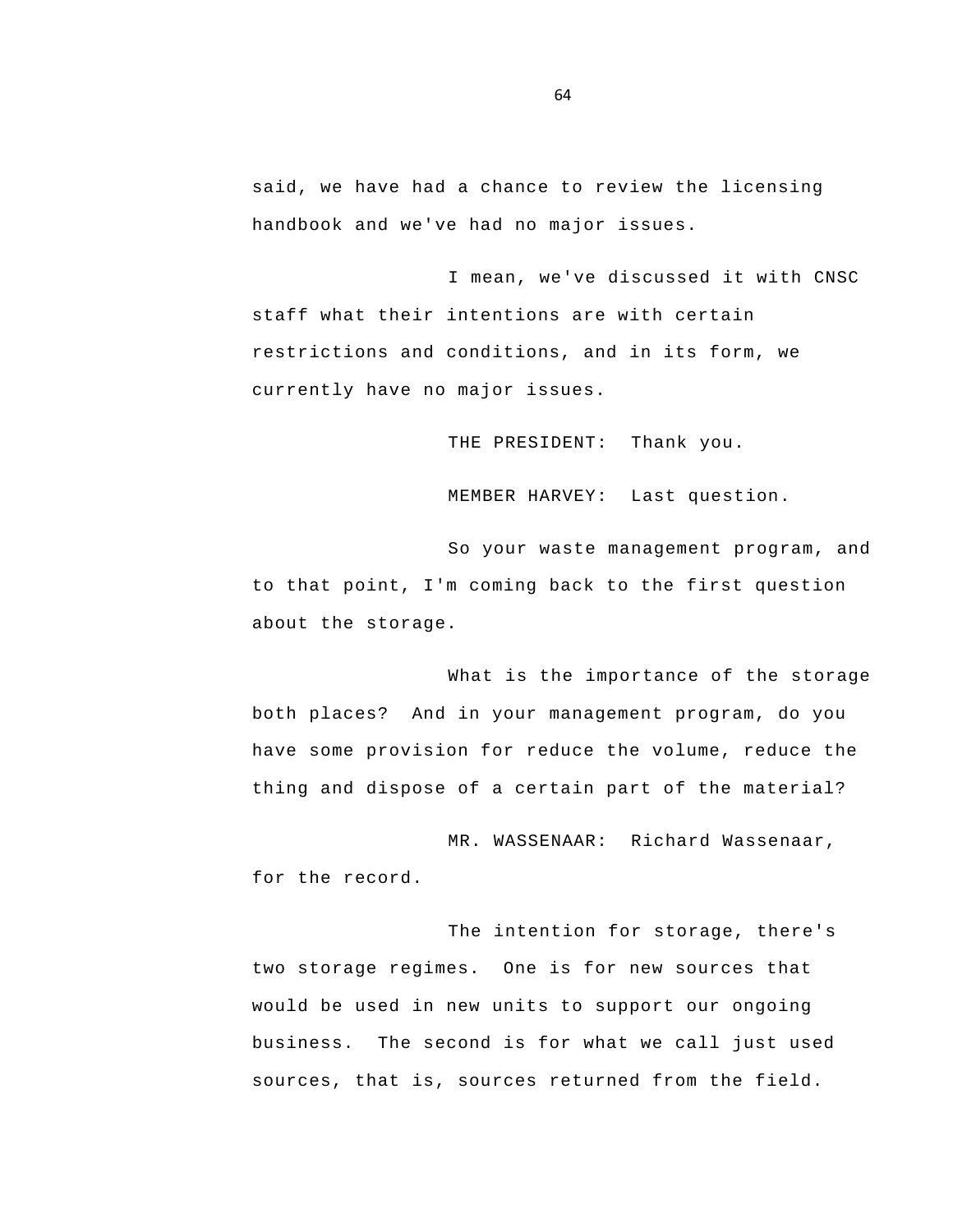Again, these are all sealed sources, typically special form sealed source meeting the requirements of the IAEA special form.

Those sources come back as part of our business plan, so typically, if we sell a new source, we take back the old source or if facilities are decommissioning, we will be contracted to do decommissioning, including retrieval of the old sources that we initially made. So that also supports our business.

The end point of that is not, of course, storage at either Nordion or Best Theratronics. Those are interim storage solutions.

We have an end of life management program where we look at all the sources that have been returned or are being returned, and we basically move them into various streams, which could be something such as reuse into a new unit.

 are still viable for other customers and can be placed Many of the sources that come back in the new unit and resold.

Likewise, sometimes we recycle the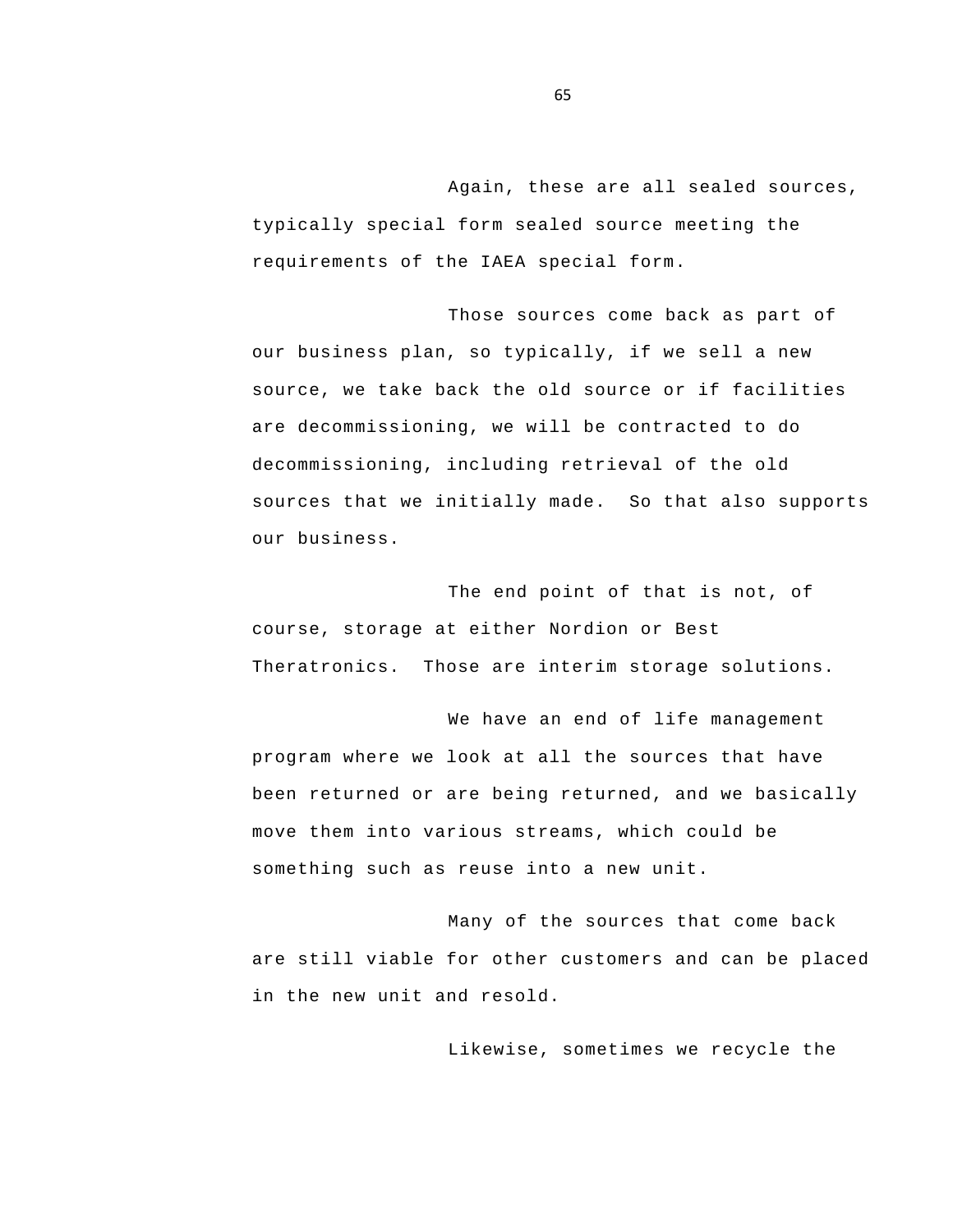cobalt into a new source. We might mix lower activity cobalt with higher activity cobalt to get an intermediate source that is appropriate for end users. Or it could be disposal at a disposal facility such as Chalk River.

As well, we've found a number of other end point end of life solutions.

What we deal with tends to be very high activity in the medical field, and there is sometimes a market in other fields such as industrial radiography to reuse some of the sources we have or the activity contained in those sources, and so we've pursued a few avenues related to that for getting rid of our sources to another party that will actually reuse or recycle the activity.

 dispositions at our -- sort of in our tool chest, if So we have a number of different you want to say, as to what to do with returned sources.

Storage is just there until we figure out and apply those various mechanisms, whatever it may be.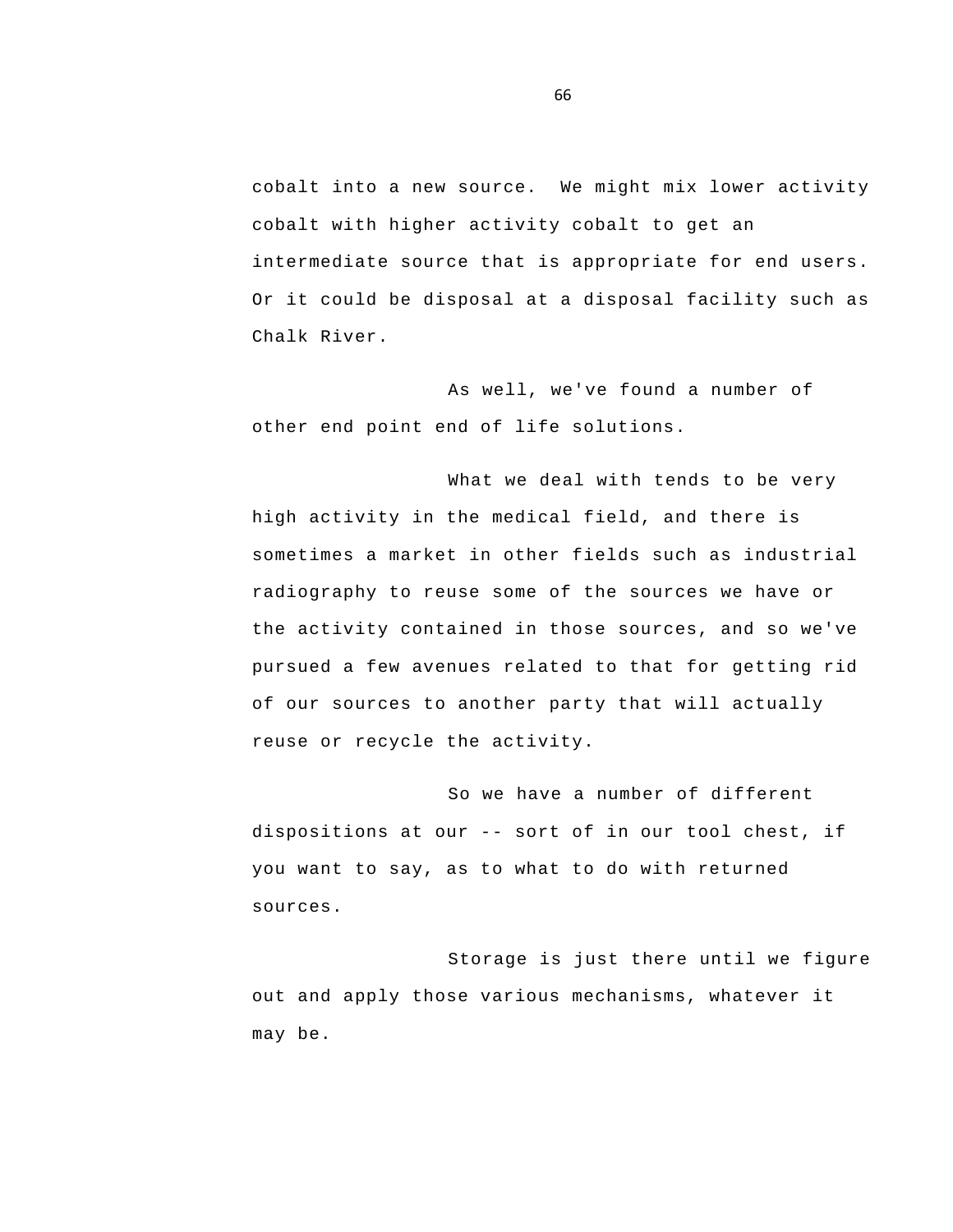that you've got plans, but - MEMBER HARVEY: But for the moment, the storage will continue to grow. I mean, it seems

MR. WASSENAAR: Richard Wassenaar, for the record.

Historically, we've had sources grow over a number of years because we were limited in our end of life management programs. In the past few years, we have put significant efforts into finding new avenues such as recycling.

That is not something we've been doing for very long. It's something that, really, we've only begun in the last few years.

And so a lot of what Nordion is storing on our behalf under contract is what we would call legacy sources, sources that have sort of come to us over many years, many, many years, not just under Best Theratronics, but under Nordion and, I suspect, even under AECL days.

We are working away reducing those, and so our plan is, in the next few years, to put a significant reduction in how much activity we have in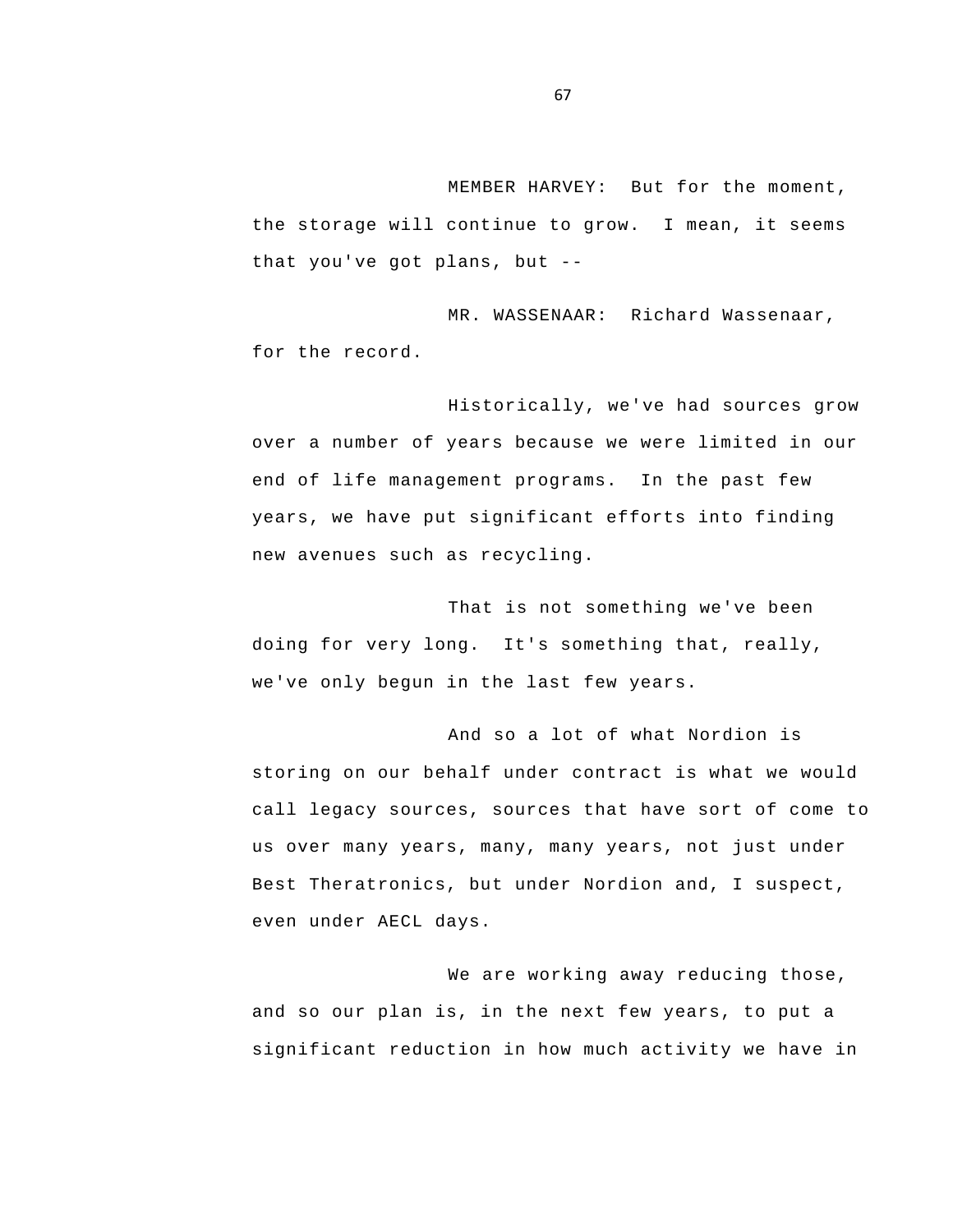storage.

So we will continuously bring sources back as part of our business plan, but the majority of sources we have in storage, just used sources, are related to legacy activities, and so we expect to see a significant decrease in our total number of stored sources in the next few years as we get rid of that.

MEMBER HARVEY: Could you comment? Do you have some idea about that and what should be done, and are you following that?

MR. ELDER: Peter Elder, for the record.

Best is required to have inventory sources and maintain inventory sources and then also, under their waste management program, is to have this end of life management.

 actually following through with their program to - So we have enough information coming in in their normal reporting to see if they are around the sources.

 But considering what they do, it's it would be what we would consider normal waste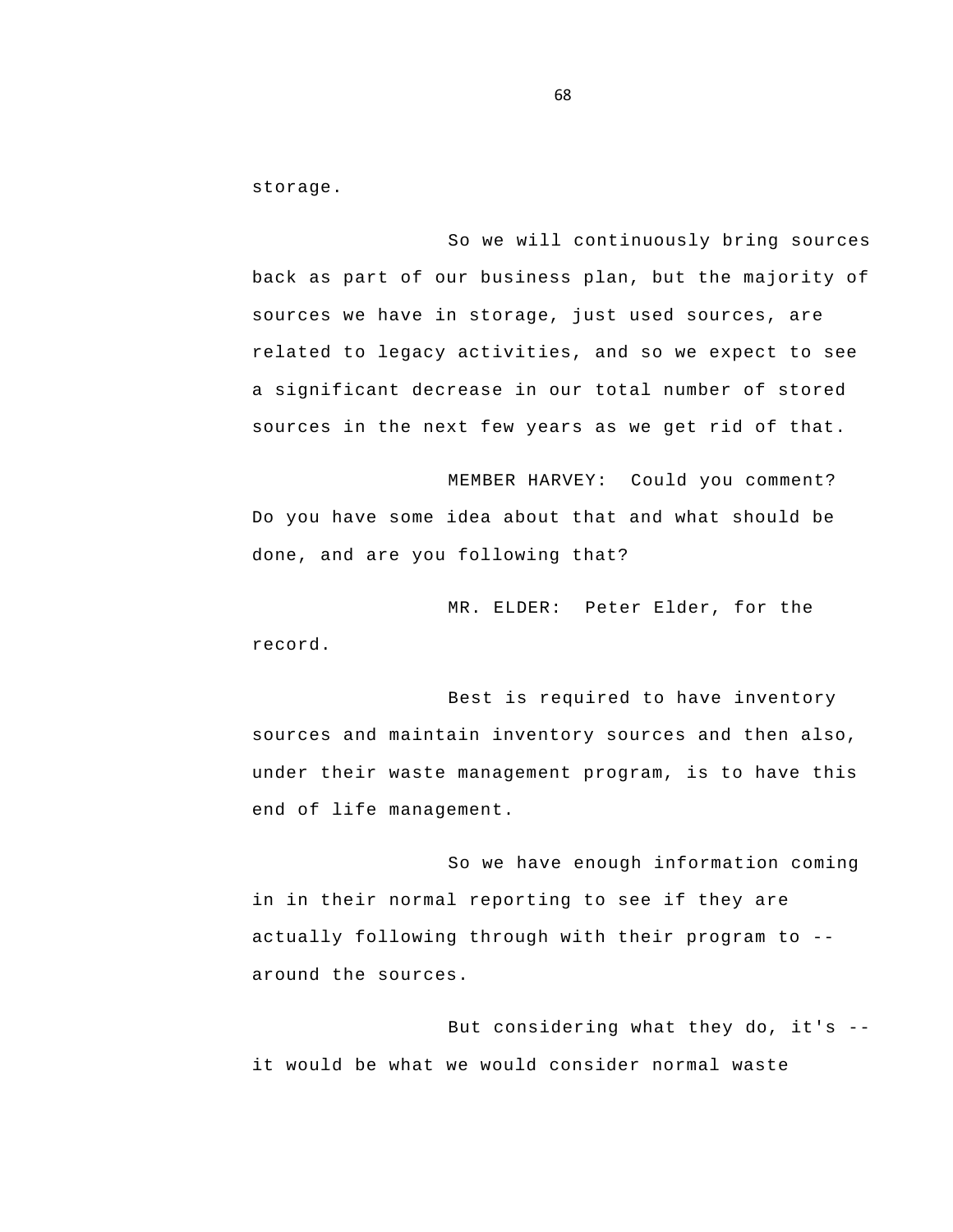management process that you do not maintain more waste than you need on site.

MEMBER HARVEY: Merci.

THE PRESIDENT: Ms Velshi.

MEMBER VELSHI: Thank you.

 general -- more philosophical question is why the need My first question to staff, more a for a Class 1B. And I understand that it's more than 50 mega electron volt beams, but if you look at just what the actual risk is or potential risk, is there any flexibility or consideration on is this really necessary?

MR. ELDER: Peter Elder, for the record.

I'll start. We looked at this fairly carefully because we recognized it was a change. And as Best has mentioned, a lot of it was actually talking with Best about what their future needs may be.

So they were talking about potentially having more sources on site, more facilities, doing some of the operations that are now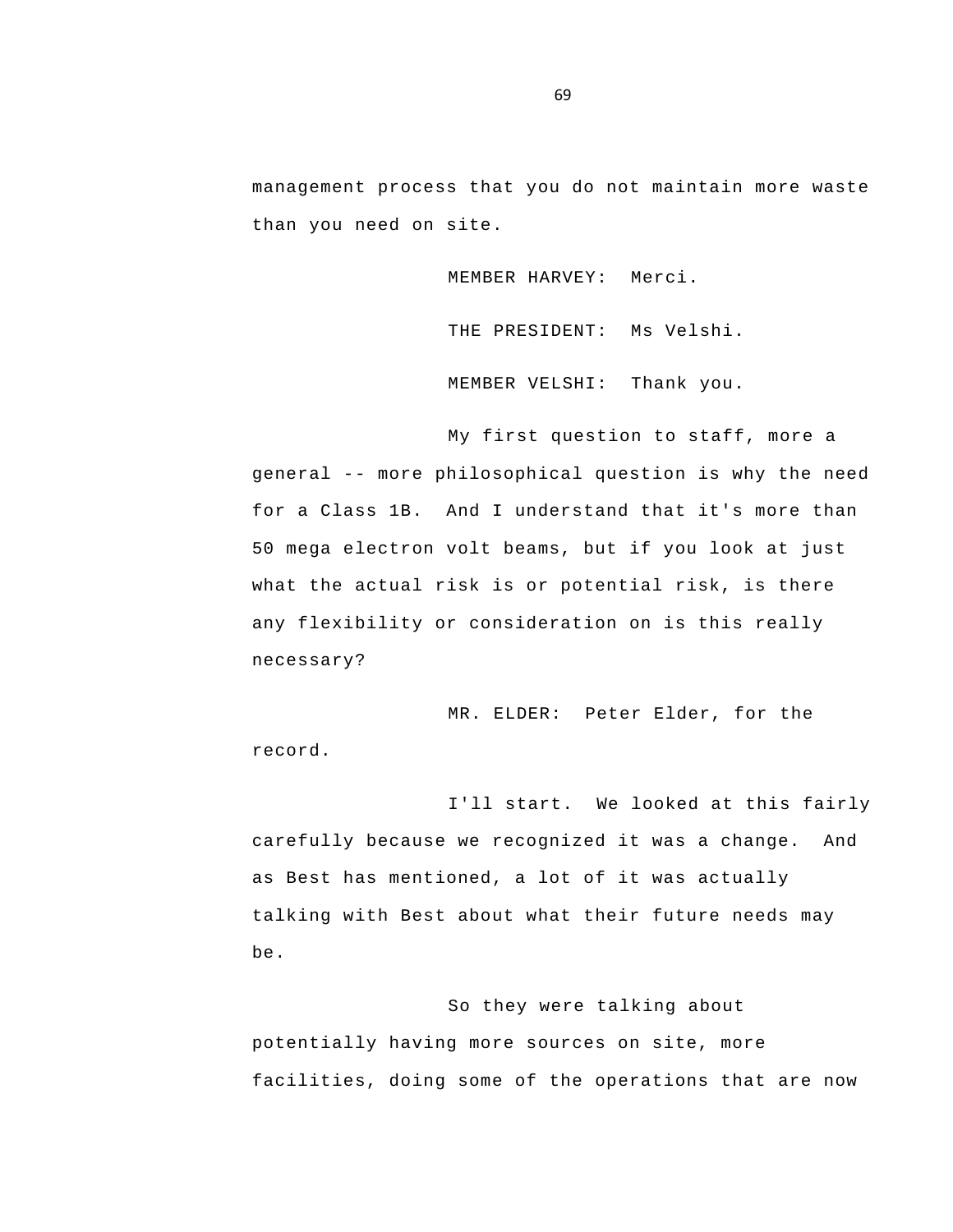done by Nordion to see if they could do them in-house.

That would clearly tip them over, and we thought, well, rather than going through a more convoluted argument of whether this does or not, why don't you come in and then you'd have more certainty of your business going forward that you have the proper framework to add additional activities going in the future.

MEMBER VELSHI: So if they did not have plans for doing anything else, then there could have been an option of just not going to Class 1B licence.

 MR. ELDER: The -- Peter Elder, for the record.

 We -- I think one of the takeaways we'll have to look at the regulations around this type of limited testing capability.

 not -- you know, but the regulations, as written, are Certainly the original intent would fairly clear, but we will be looking at the regulations as well.

But we also looked, in this case,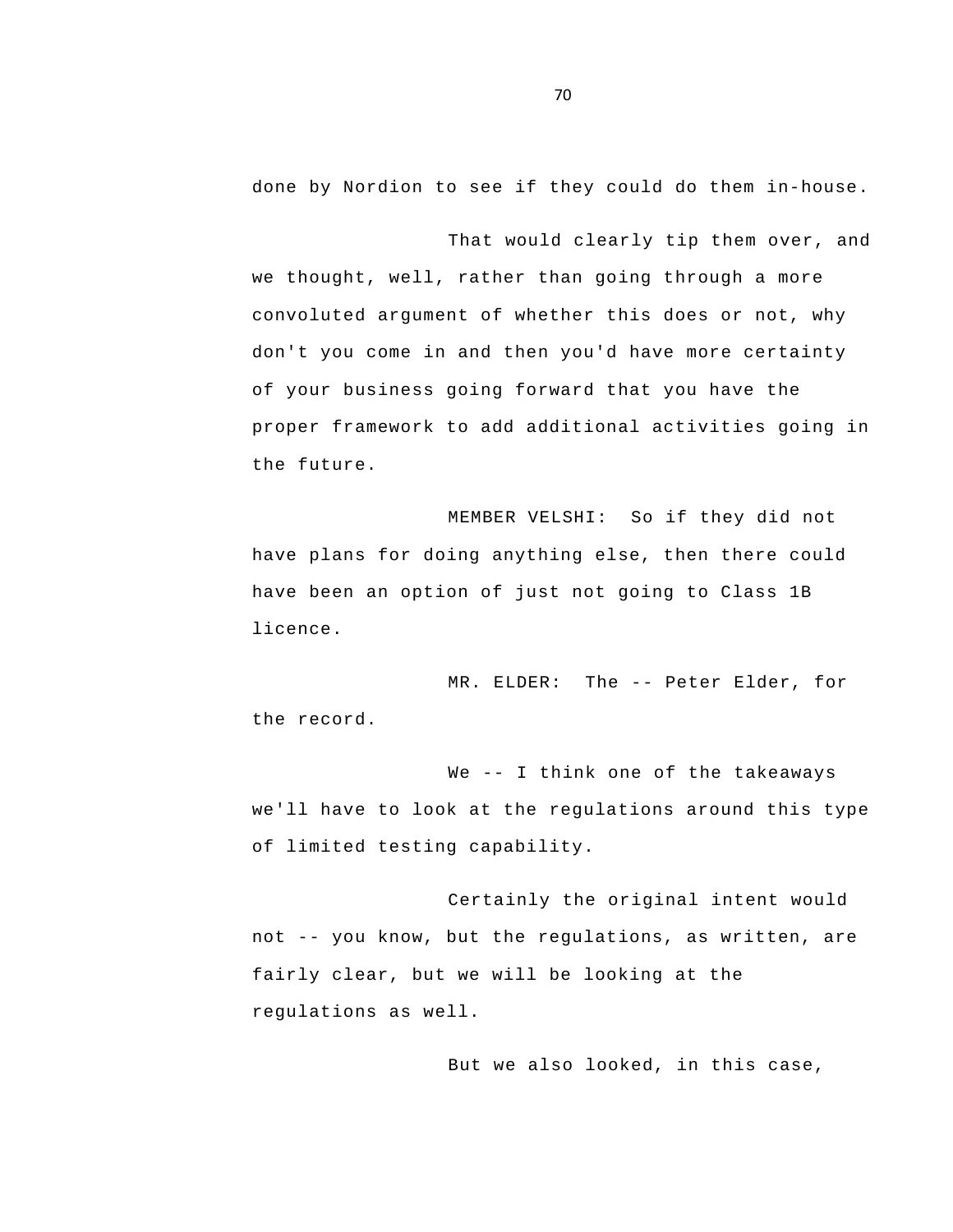there were other reasons, combining the licences, more flexibility going forward.

MEMBER VELSHI: And -

THE PRESIDENT: Mr. Jammal, you wanted to jump in here?

MR. JAMMAL: It's Ramzi Jammal, for the record.

It's a couple of things. I agree with what Peter mentioned. Ms Velshi, your question is very valid.

Should we have come before you and say grant this activity from a Class 1 activity requirements, hence no need for EN and so on and so forth? The answer is, yes, we could have, but we evaluated what is the future element associated with this global policy activity of this facility.

As Peter mentioned, the future is going to be that's the intent, is to move what they call currently disused sources.

And I want to clearly define what disused source means for the public.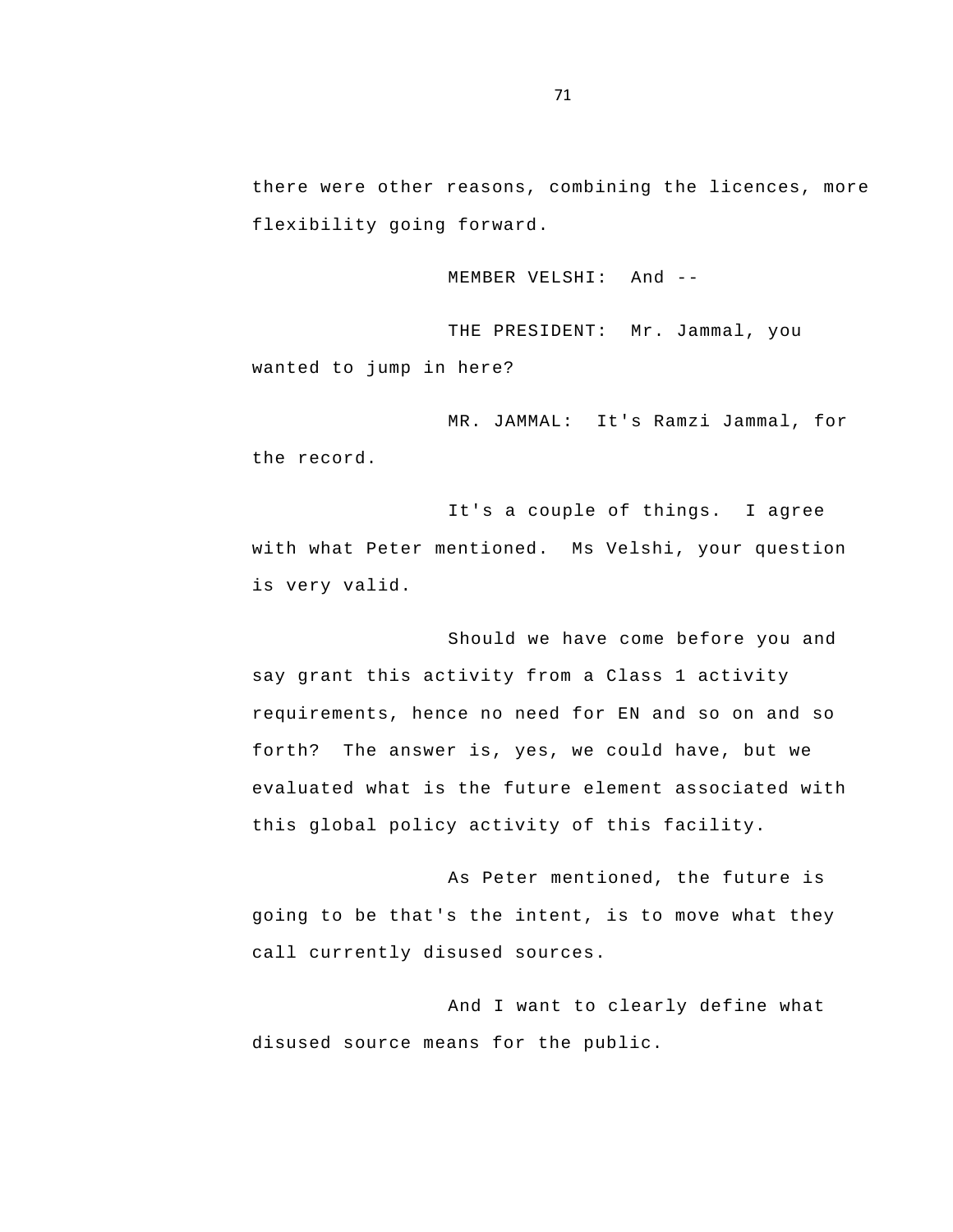If a source is pulled into a therapy machine or a blood irradiator, it decays over time. Even though it decays over time, but that source is still what we call a high risk source category that requires proper storage requirement, proper transfer rather than shunting, but proper packaging, transferring. And they are obligated, regardless of the plan of the life, even from the cradle to the grave, it's tracked by the CNSC and it's tracked from every transfer from point A to point B to the final disposal. And the final disposition has the record of that source.

So I want to clarify what does disused mean.

As part of the cycle, the manufacturer is authorized, through a licence, to repackage that source, recycle it for other activities, but we should not forget the fact that even though the source, we call it disused because it's no longer valid for its primary purpose, but you can use it for other things and it still is a high risk.

So the longer-term element, as Mr.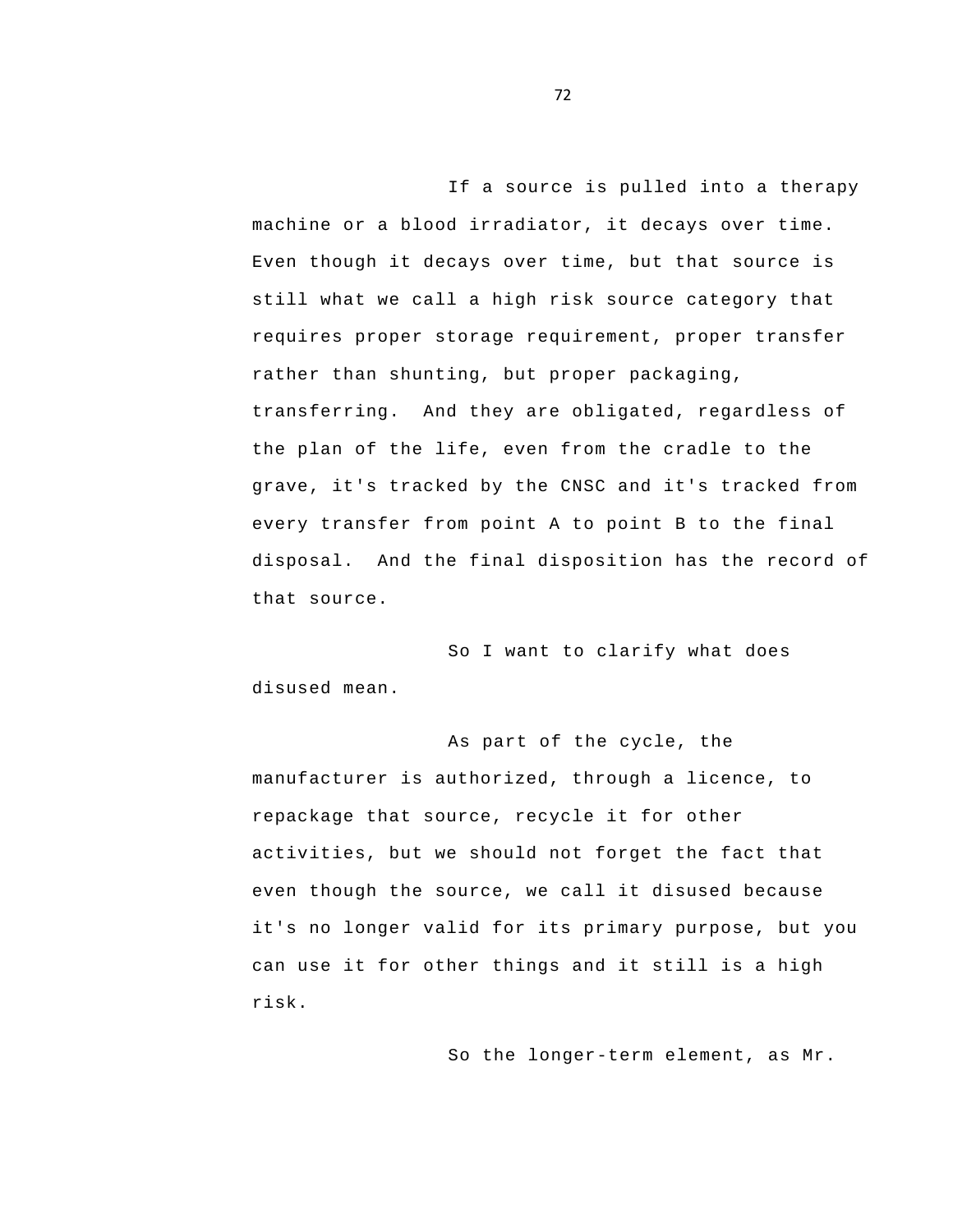a Class 1 facility for them to expand without major - Elder mentioned, is once these sources are moved from current storage and for their business plan of this applicant, it will save a lot of grief in the future to start right now implemented integrated approach as let me put it this way.

Regulatory certainty is of benefit to the applicant at this point than to try to do it in the future.

 the road -- and we don't -- I mean, I don't know. MEMBER VELSHI: So trying to understand what they can do with a Class 1B licence, right now they've said it's minimum testing, but down Maybe it's in here. The business plan may say they actually do loading of the sources that Nordion does at the moment.

 environmental impact statement? Is that -- do they Would that be in the scope of the have to come back to the CNSC for approval for any additional scope of work?

MR. CASTERTON: Lee Casterton, for the record, Environmental Assessment Officer.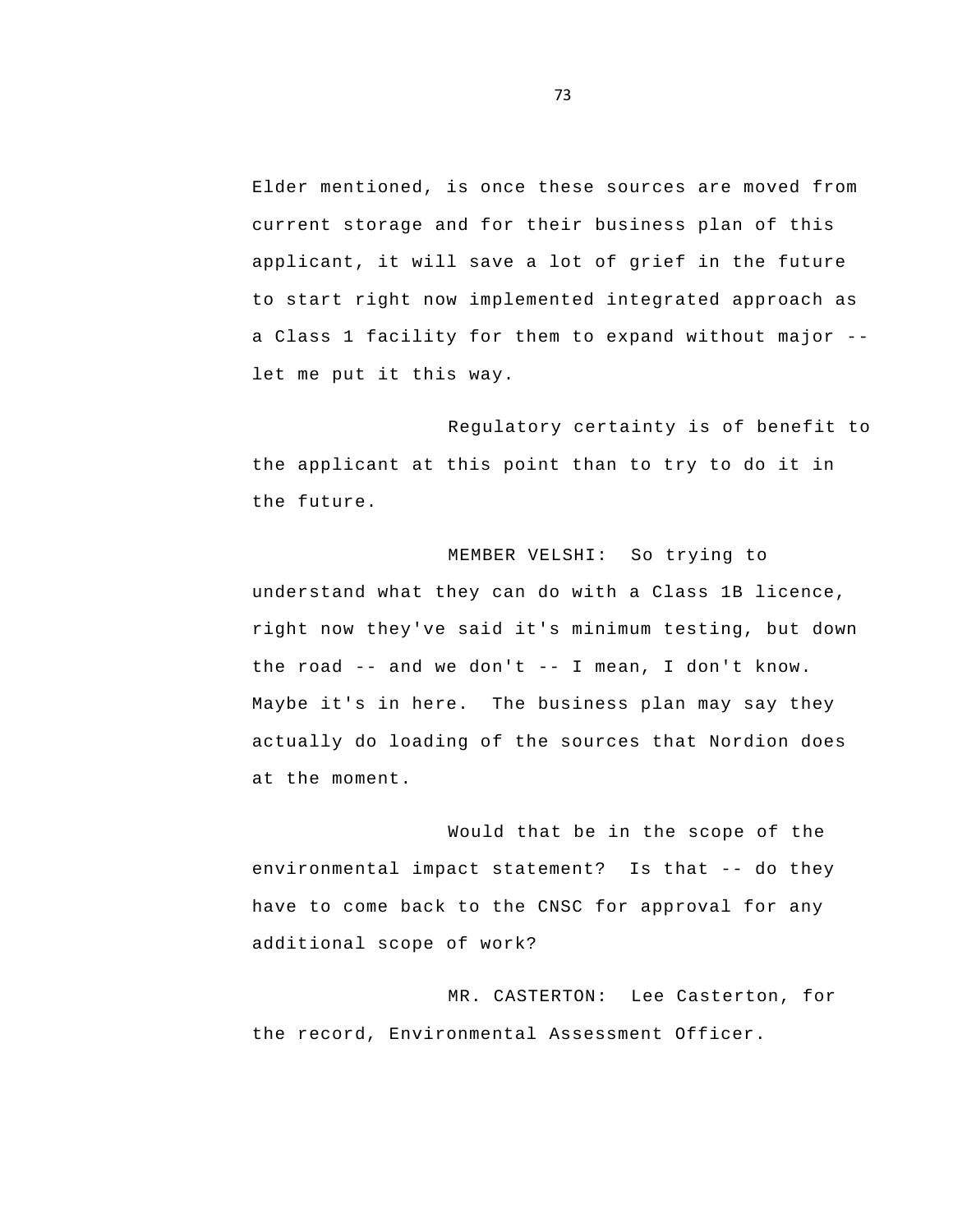This application only considered the activities that were proposed as were stated in the CMD.

When a new application would come in for any future activities, we would do an assessment if those activities were within the bounds of that environmental assessment.

MEMBER VELSHI: So they do have to come back and get approval for that specific scope, then.

MR. CASTERTON: Lee Casterton, for the record.

They would have to come back for the licence application, and that would have to have the new activities within it.

When that application is submitted, we would do a determination to see if an EA is required.

MR. JAMMAL: Ramzi Jammal, for the record.

 It's -- as you know right now, currently, every submission for change in the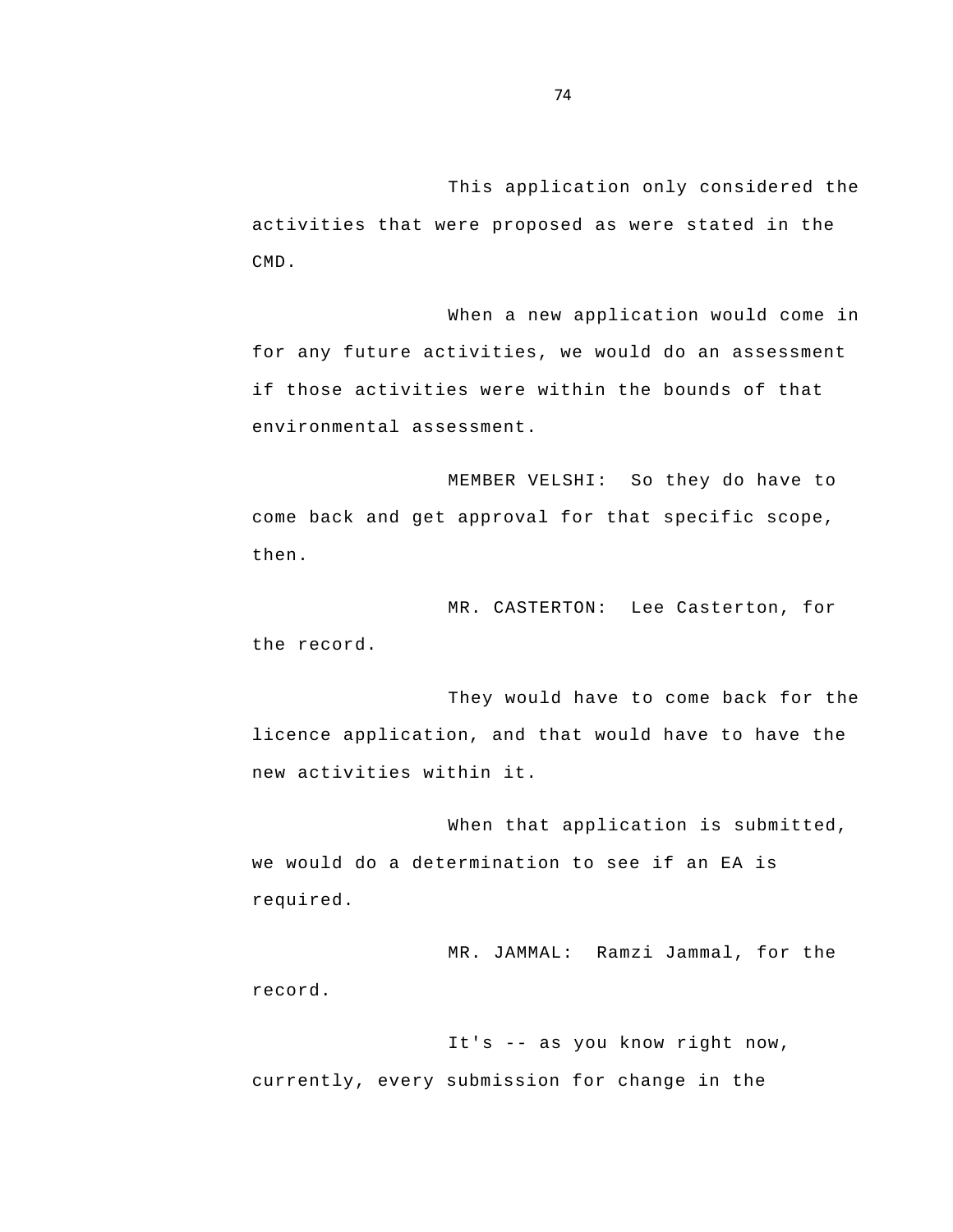NSCA, as you see the document -- as a matter of fact, the Commission right now is -- this is the first application or the current licensing basis, the current application is focused on the testing of this 70 MEV particle accelerator. In the future, under the application such where you are determining an EA under the NSCA and a licence under Class 1B in order to authorize the operation.

 The Commission is tackling exactly what the new -- not So you are breaking new ground here. the new requirements, but the SCEA 2012 has authorized the Commission to be rendering its decision at the same time.

## So the -- every -- we do

environmental assessment for every application that comes before us and we determine the validity of the environmental assessment under the NSCA.

And accordingly, based on changes in their operation, we will evaluate and determine. But it will be done under the *Nuclear Safety Control Act*.

MEMBER VELSHI: Staff, in your presentation, I think I heard you say that the applicant is fully compliant with all CNSC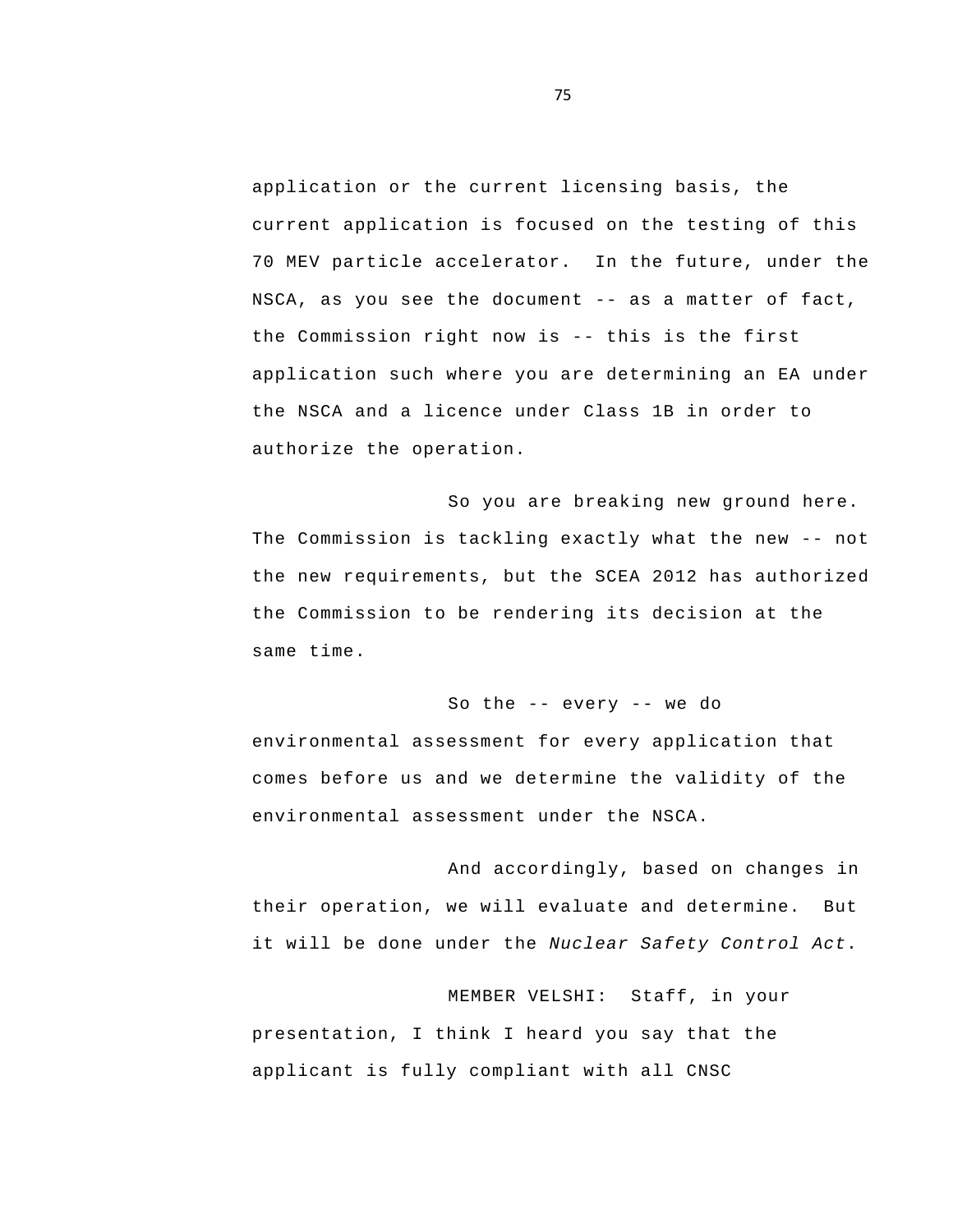requirements necessary to move to a Class 1B licence. And yet when I read the licensee's submission, there were a number of programs where they said they were still in transition and needed more time to get into compliance with various Reg Docs.

I just wondered if there was inconsistency in the two statements.

MR. HOWARD: Don Howard, for the record.

CNSC staff, when we reviewed the programs that were submitted for the various safety and control areas, the information provided by Best was deemed to be acceptable, recognizing that as we move forward, there are some areas that needed to be enhanced or improved. But what they have in place is acceptable from a safety point of view.

 Best over -- as we go into implementation and do So basically, we will be working with improvements to ensure that we have a robust program, but we felt that when we did review the programs, the information for the programs, that they met CNSC requirements and they were deemed to be acceptable.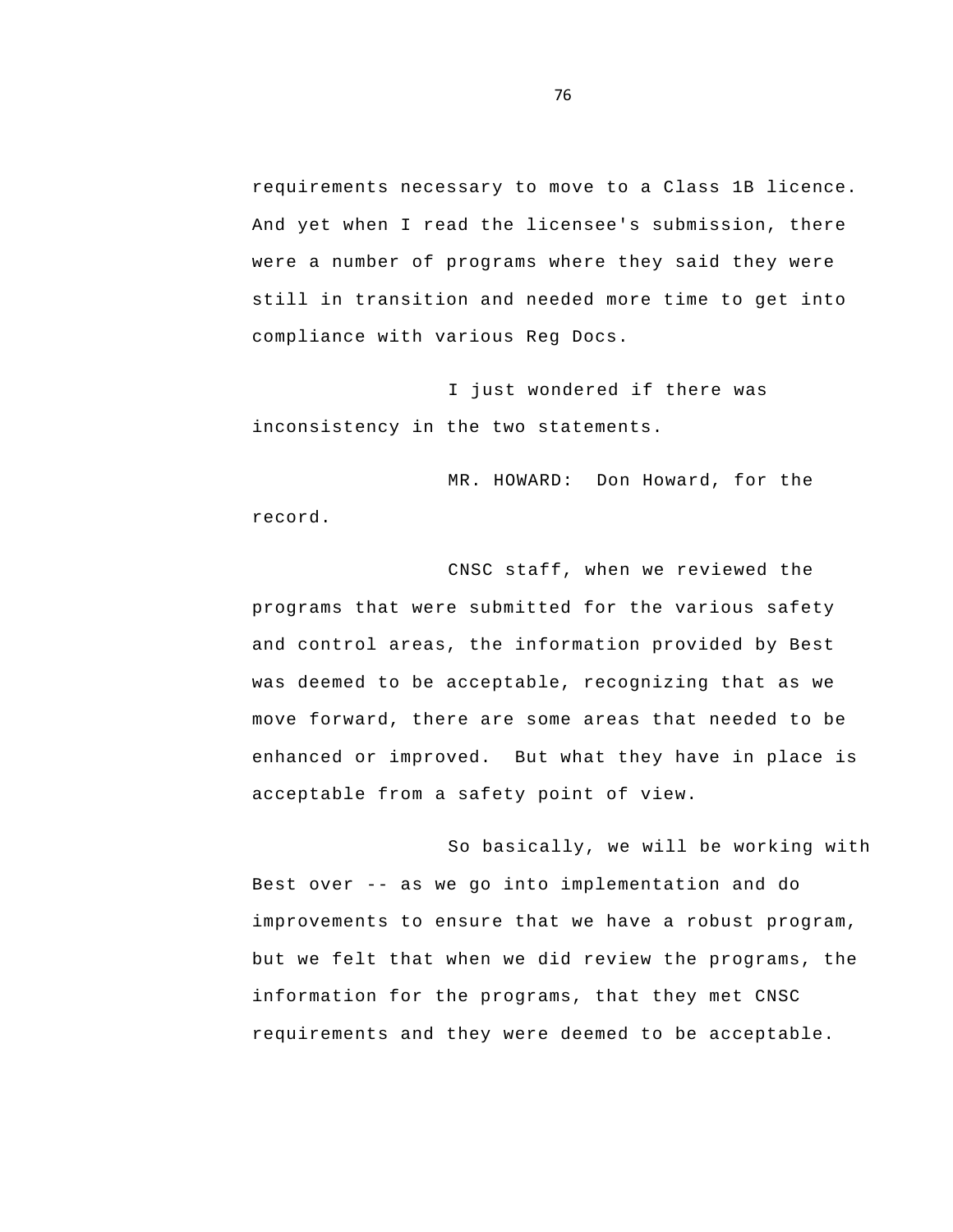MEMBER VELSHI: So I'm a little uncomfortable with that because I know for some Best very specifically says "We're in transition. Expect to be in compliance by July of 2014", whereas in other areas there is no committed date and it seems a little open-ended.

So perhaps that needs to be tightened up.

I don't have the specific programmatic gaps in front of me, but I think there are a couple.

MR. HOWARD: Don Howard, for the record.

 want to make sure that -- I think for the program implementation, again, I think we -- yes, we need to Dr. Velshi, we'll take that and we elements, we deemed them to be acceptable. As far as work with Best to make sure that all elements of the programs are implemented and, if improvements are required, we will ensure that they are put into place.

MEMBER VELSHI: Thank you.

My next one was around financial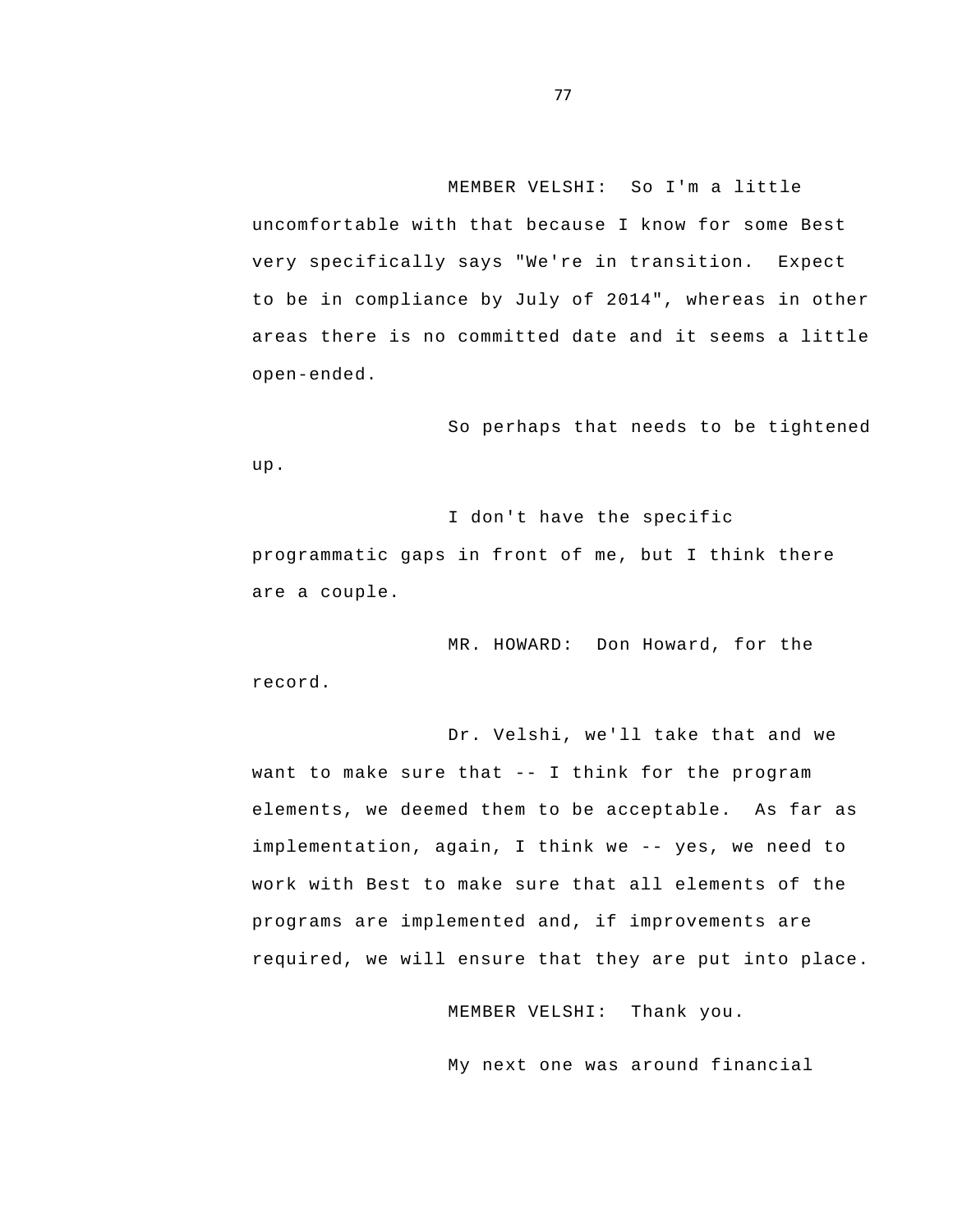guarantees where you said what's needed to bring the facility to a safe state, there'd be a financial guarantee, and for the balance you can have a surety bond.

So of the \$3.75 million estimate, what portion is required for being in safe state?

MR. HOWARD: Don Howard, for the record.

Again, the overall amount that Best has proposed as a financial guarantee, we examined that and we determined to actually decommission the site \$3.7 million was satisfactory.

 to secure that -- those funds, we looked at the Now what we need to do is because they have proposed a surety bond instrument in order security bond and we found that to be what you might call a high financial risk associated with surety bonds, so what we wanted to do was find a mechanism in order to reduce that high risk to something that was acceptable.

 So when -- we proposed a two-prong approach. One is to ensure that we have a low-risk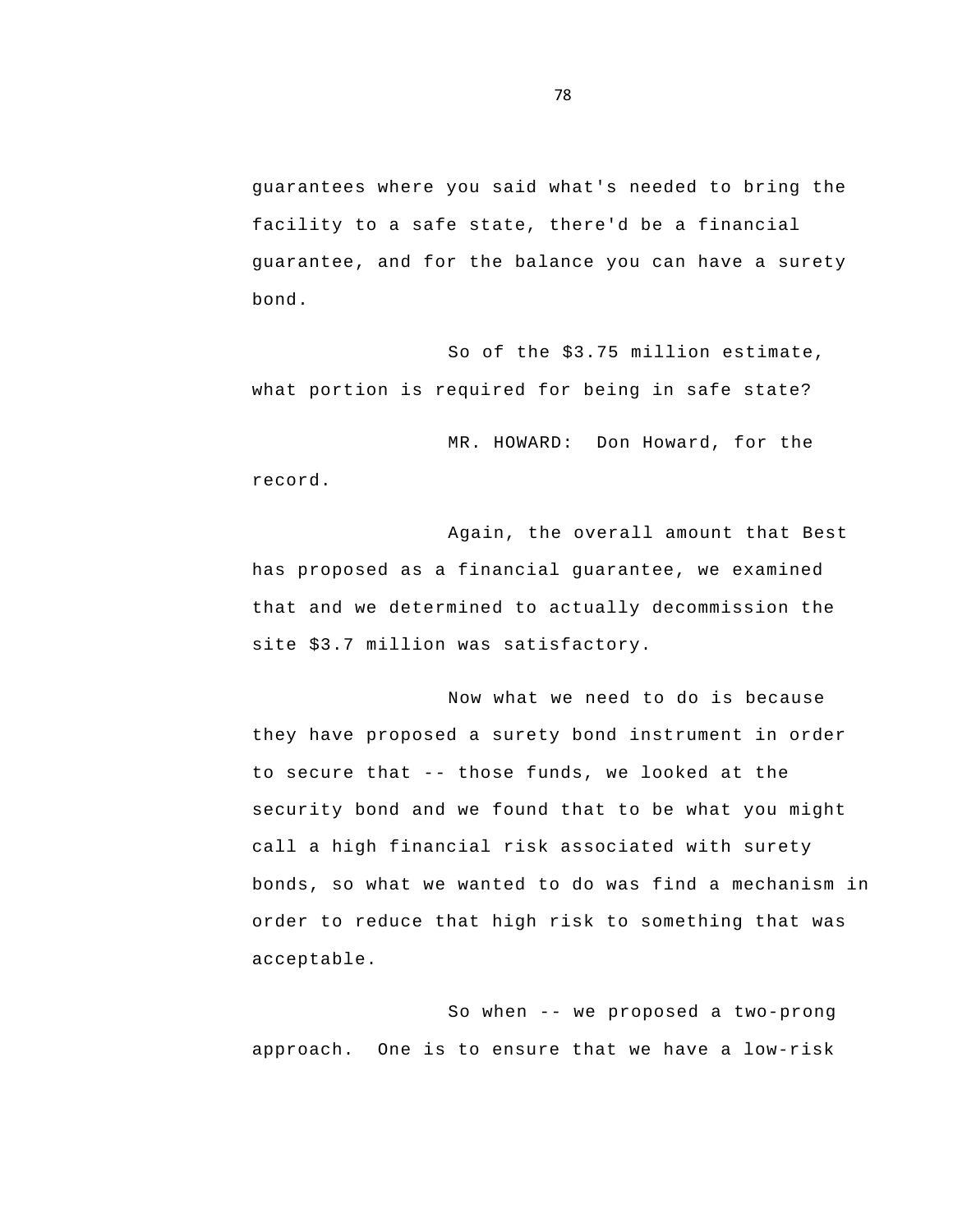something like a letter of credit to -- for enough money to put it into safe state of storage and this is something that we will be working with Best over the next few months to see what portion will be in the letter of credit, what portion will be in the surety bond.

 And this has -- we put in the licensing condition this has to be completed by January 2015.

MEMBER VELSHI: Sorry. I did want to say letter of credit and not financial guarantee.

Okay. So by end of January is when you'll expect to know what portion of the 3.7 million will need to be in a more certain form of a guarantee.

MR. ELDER: Peter Elder, for the record.

 position when we come to the next annual report around there's going to be -- you have to set the amount and We put in licence condition that it must be in place by that time. We expect to be in a these type of facilities in October to be able to give you an update on where they are in this one because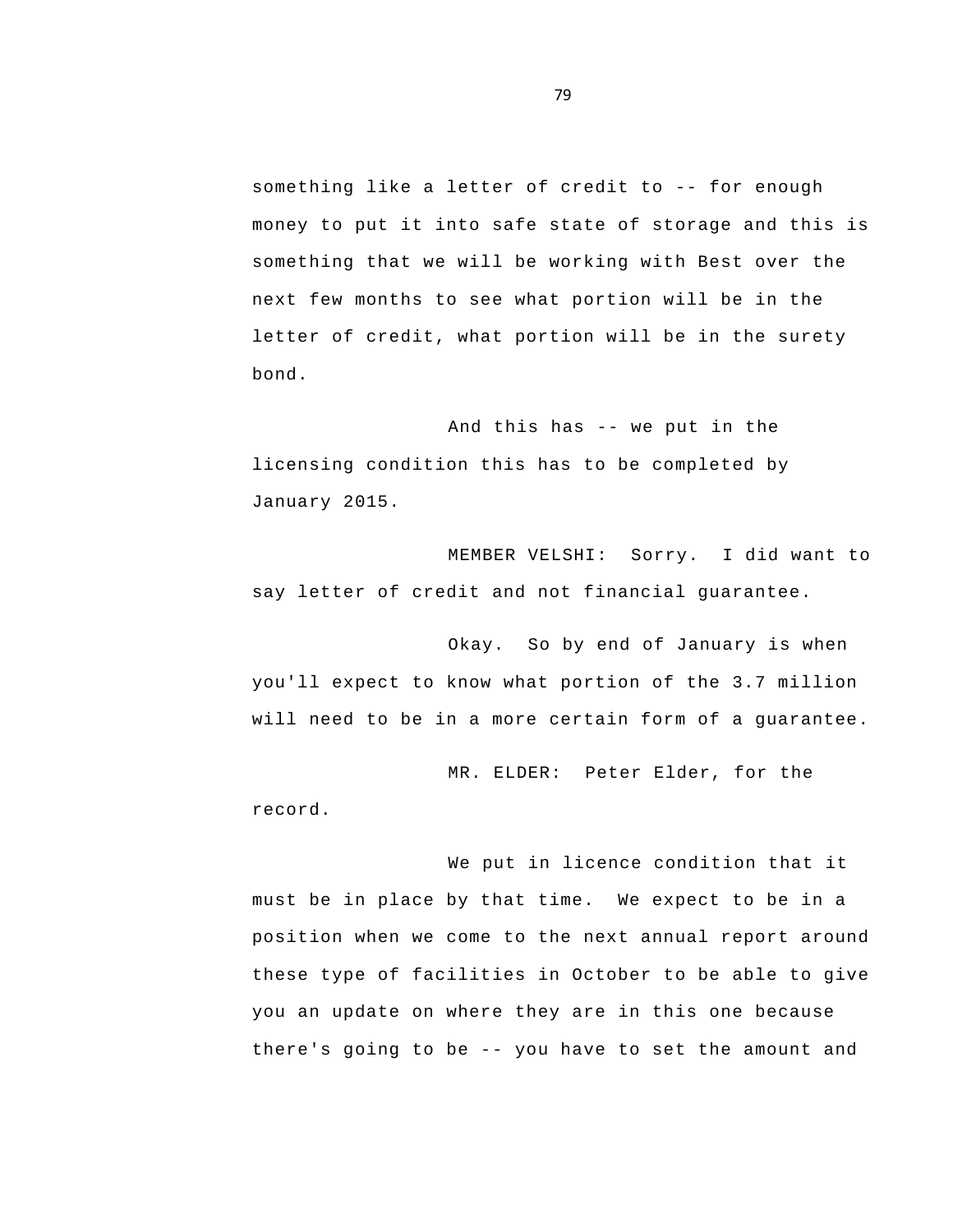there's always a lot of -- tends to be a lot of paperwork around financial guarantees to actually put them in place.

 continue to work on very -- you know, from -- we've So this is something that we will been working on since we issued the CMD today and we will continue to push on this one to have a resolution early in the fall.

 round and then - THE PRESIDENT: Two questions per

MEMBER VELSHI: Okay. I'll wait for the next round.

THE PRESIDENT: Dr. McEwan.

MEMBER McEWAN: Thank you.

So I'd like just to go to the bunker that you described and you've put in the slide.

 You have -- as far as I can see, your that right? removable wall is on the cave side of the bunker. Is

MR. WASSENAAR: Richard Wassenaar, for the record.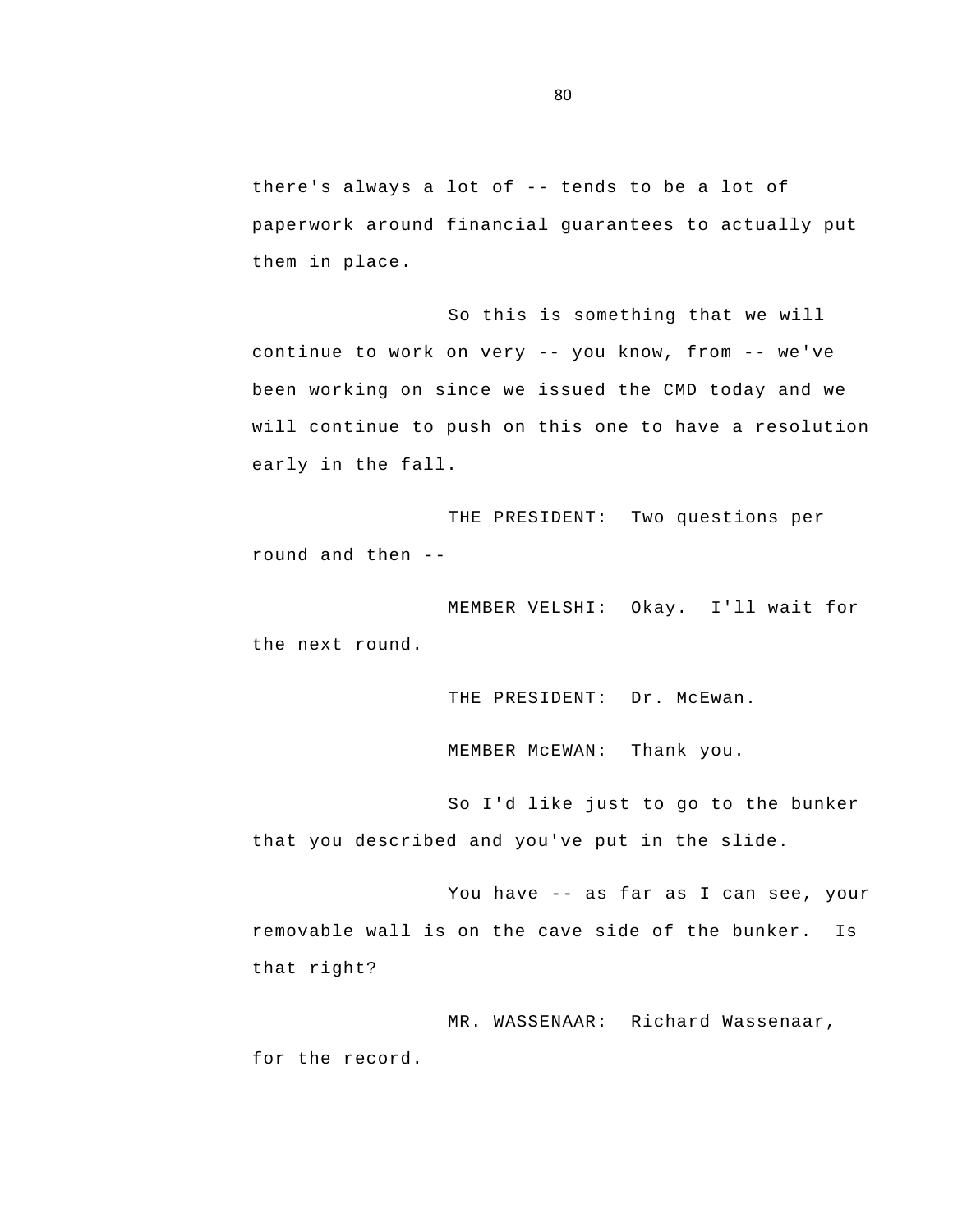The removable wall is actually all of the wall.

MEMBER McEWAN: So all of the wall.

So you would just take it down and put it up and take it down as you brought a new cyclotron in.

MR. WASSENAAR: Richard Wassenaar, for the record.

 specifically, we hired a consulting -- an engineering We actually designed it and, more consulting firm to design it, so we had a firm design it based off of shielding characteristics and what we needed for shielding. Then we went to an engineering firm to actually take those shielding input parameters and design a bunker that would basically stand up under the conditions we would see, earthquake, et cetera with the shielding characteristics. And this is what they came up with in our requirements for a removable bunker.

The way it's set up is if, you're looking at the slide 25, on the left-hand side, the bunker side, the target cave side, that wall can come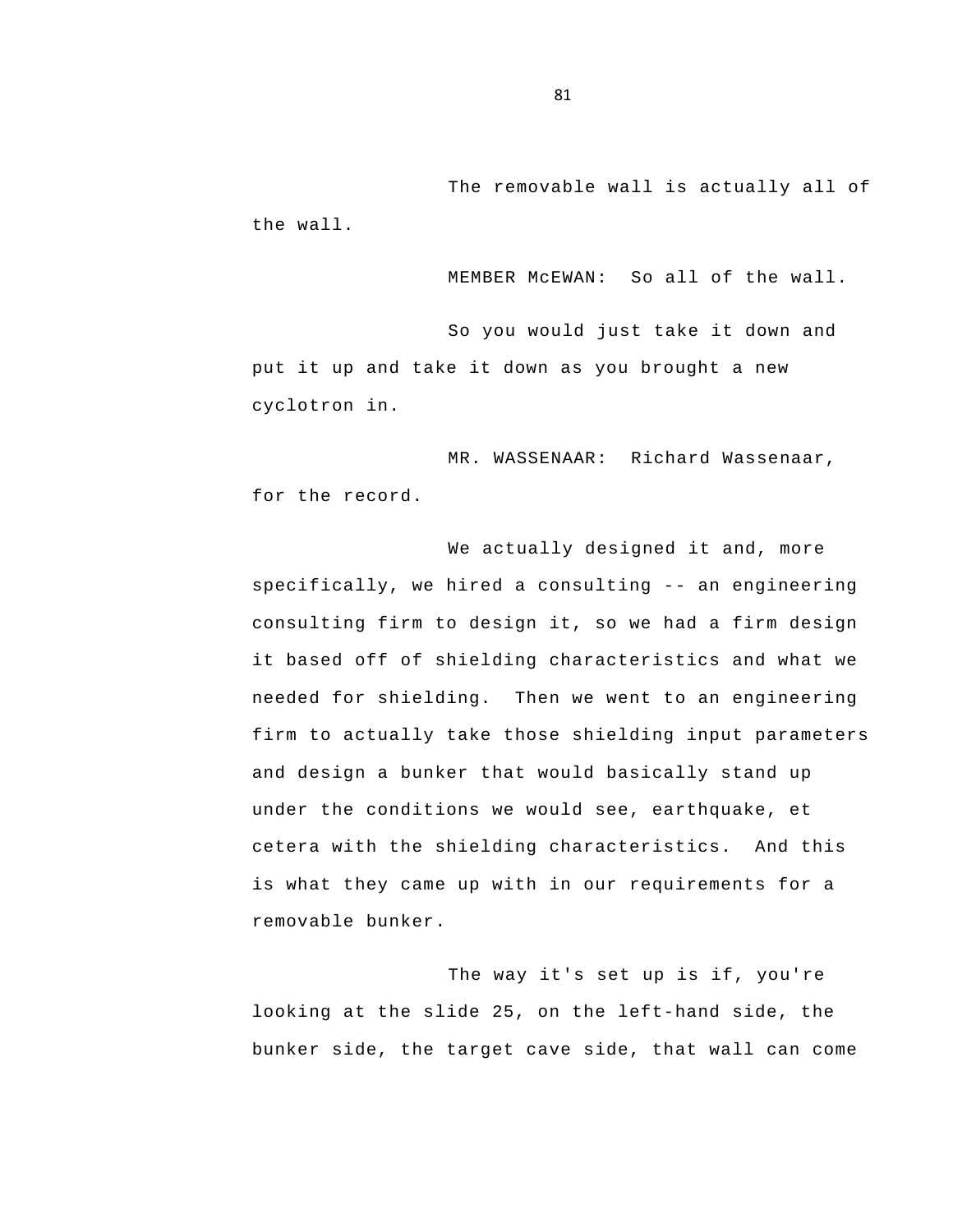down and the cyclotron can actually lift it out and you can keep the other three walls standing in a safe configuration. Not for shielding, that is, but in terms of just structural integrity.

We then would have the possibility either to take the whole bunker down or just remove that one wall and put the new cyclotron in if so required and build it up, put the wall back, test again if required or we have the option to remove the whole entire bunker from the facility and do a different cyclotron if we needed the space.

 So it's partially -- it can be partially disassembled or fully disassembled.

MEMBER McEWAN: So if it was partially disassembled, would there be requirements for testing the integrity of the shielding in the reassembled wall before you could do the testing?

MR. WASSENAAR: Richard Wassenaar, for the record.

 I believe that is -- one of the hold points is if we were to disassemble and -- any disassembly and then reassembly for testing would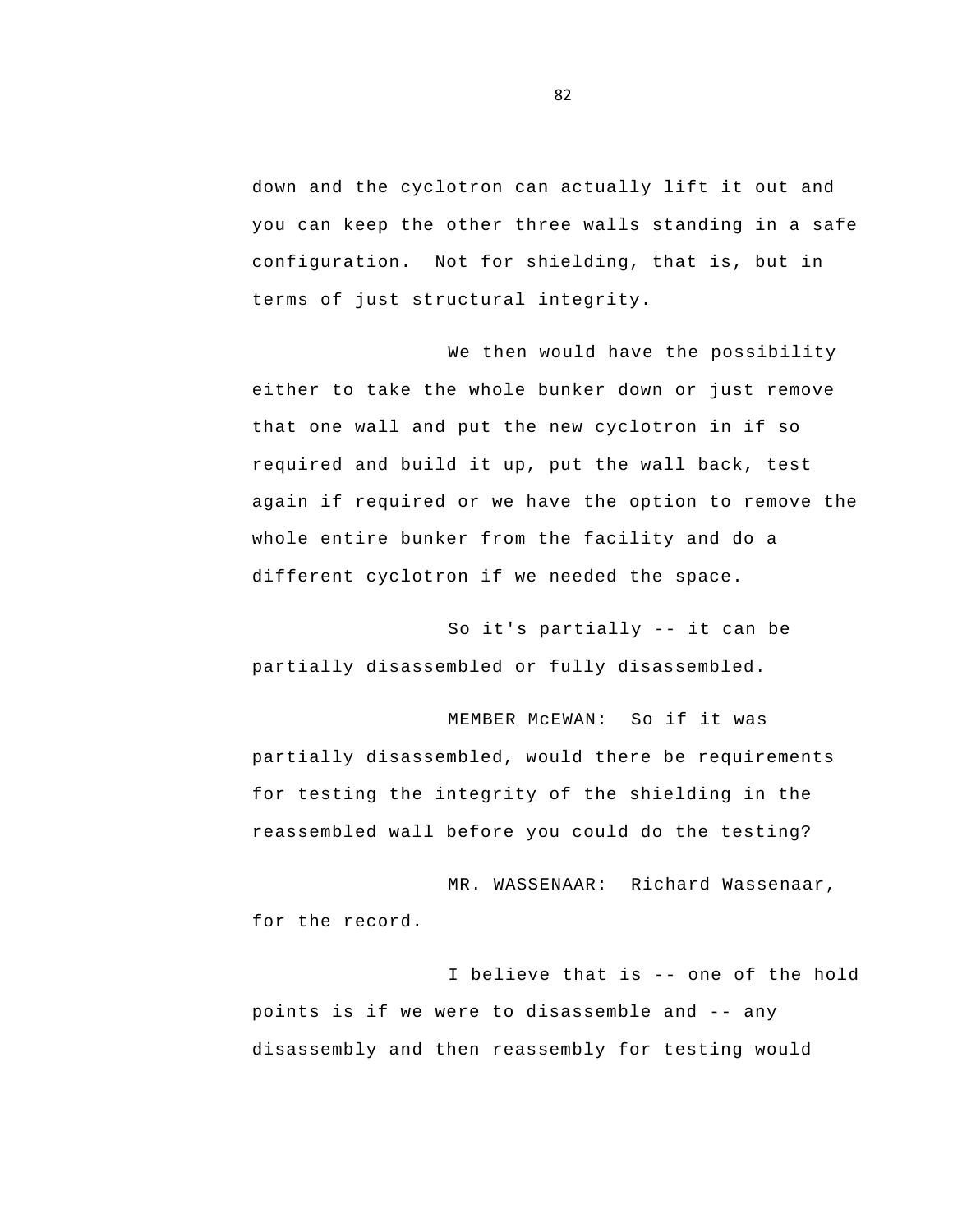require this hold point for procedural review.

MEMBER McEWAN: Okay. Presumably you've got theoretical dose rate calculations at the wall. You've got a door in the bottom right-hand side.

Does that affect the safety integrity of that part of the bunker?

MR. WASSENAAR: Richard Wassenaar, for the record.

Our initial calculations were with a door that would have been completely sealed and of the same shielding material or same shielding properties as the wall itself and, therefore, not impede any of the radiation protection properties.

That has yet to be finalized, and will be part of the procedure or documents we submit to the CNSC for removal of the hold point before testing.

MEMBER McEWAN: Now, you're taking it up to 69 MEV, I think. It was less than 70. At 10-5 million?

MR. WASSENAAR: Richard Wassenaar,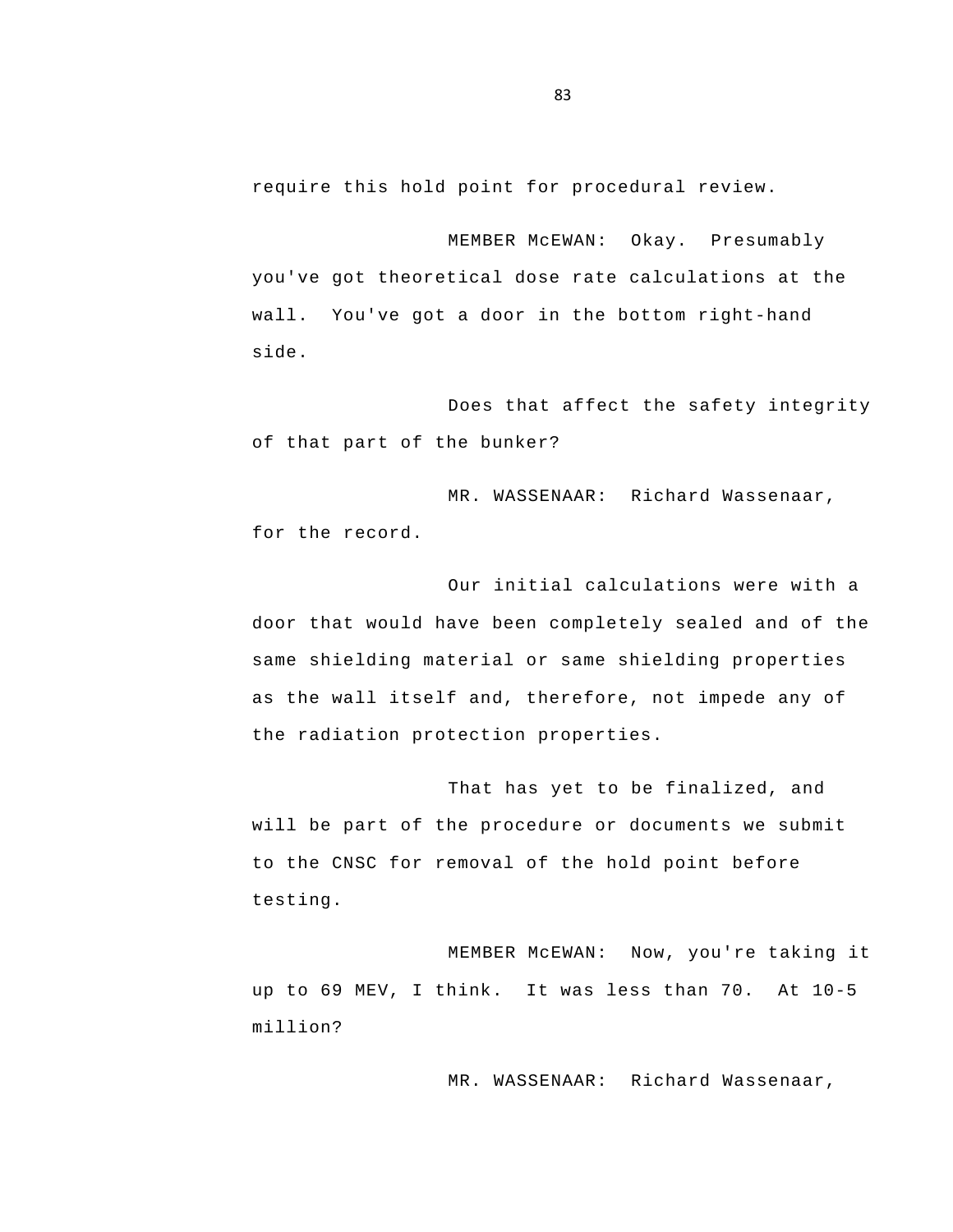for the record.

Yeah, we're basically operating at the nano amp level.

MEMBER McEWAN: Right. So would you have any requirements to increase it to the micro amp level?

MR. WASSENAAR: And --

MEMBER McEWAN: So I guess the second question is would you have any requirements, what would do that to shielding calculations, what would it do to calculation calculations?

MR. WASSENAAR: Richard Wassenaar for the record. The design basis we used for our shielding calculations and the dose considerations was operating the cyclotron basically to 70 MeV on a specific target material, which is listed in the Licensing Handbook at these currents. These currents were picked because they represented what we believed we needed for testing, our worst case scenario, and then the hours required for testing as well.

If in the future we wanted to change those design parameters in terms of the current used,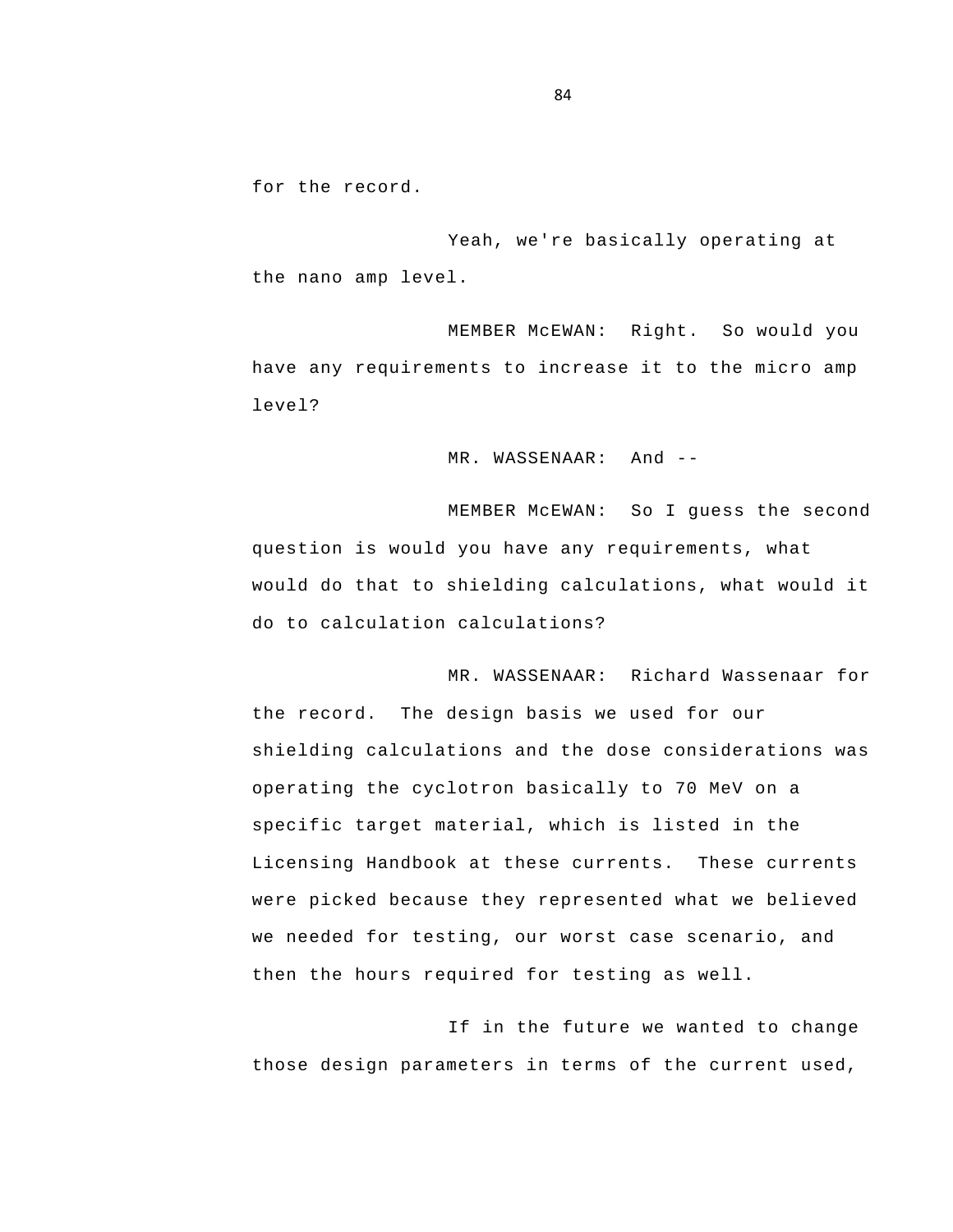back and do another reassessment of the -- the bunker it would most definitely affect the radiation parameters that we get out, and we would have to go and whether it's adequate and fit within the design basis we currently have.

 for activation, particularly of -- of the beam line? MEMBER McEWAN: Would it do anything

 the record. It -- it would potentially change activation. Of course activation primarily -- what MR. WASSENAAR: Richard Wassenaar for you activate, of course, is related to the energy. How much you activate is related to both the time you have on and the current you have. So if we were to increase the current but have a decrease in the time on, there would be no change in activation. If we were to increase the current to keep the same time on, there may be a change in activation that would have to be assessed.

 of -- of process, should you decide that you wanted to than 1 MeV to test -- to test that component? MEMBER McEWAN: So just in terms change those parameters, and I presume you will actually want to increase the current at sort of less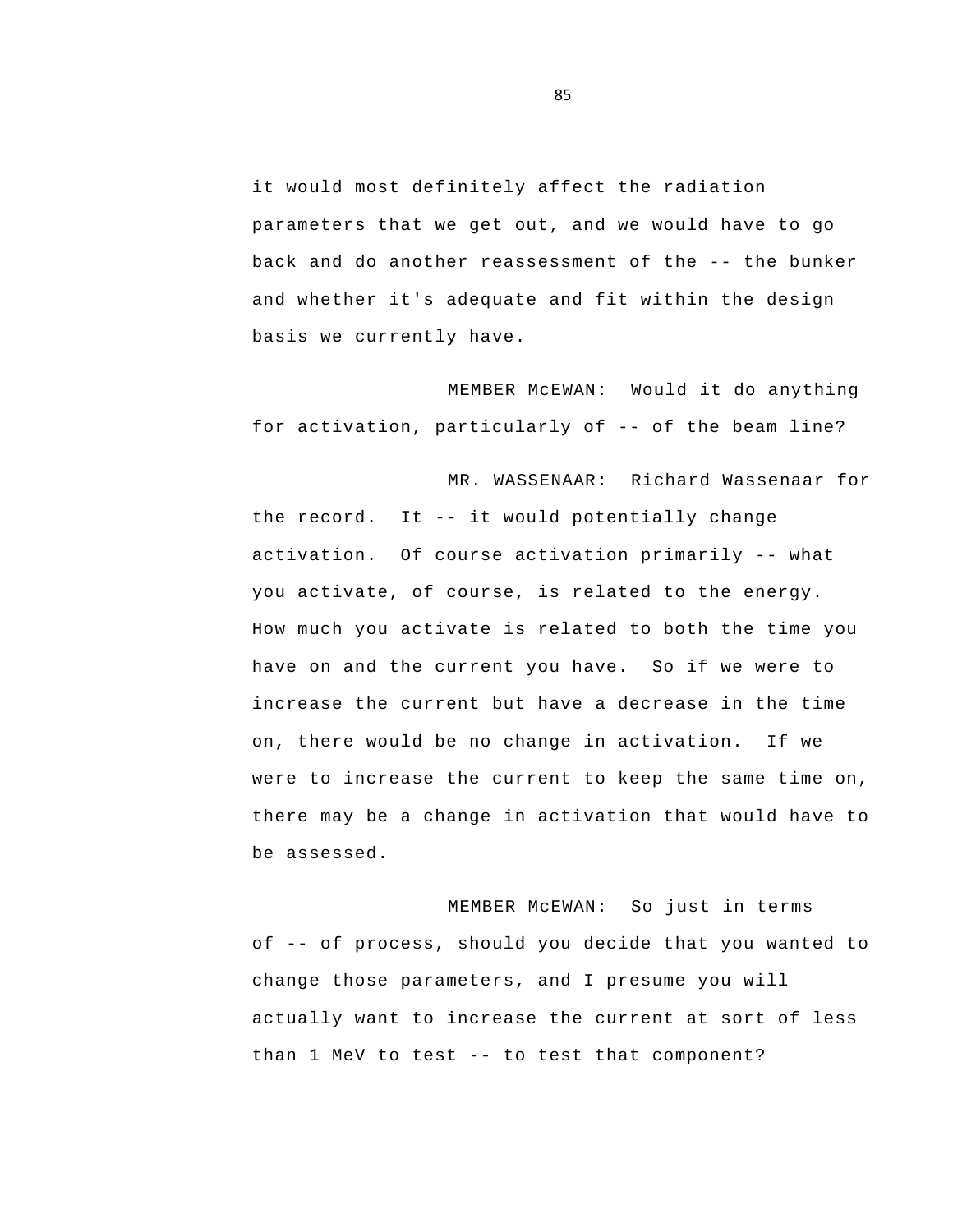the record. No, we've -- we've chosen these between -- on the cyclotron between 1 and 70 MeV, these are the parameters. If we -- if we change our point we have no -- we have not looked at changing the MR. WASSENAAR: Richard Wassenaar for parameters and these currents based off of what we believe we need for testing. So if we test anything current, we will have to do a reassessment but at this current. There is no requirement to change the current.

 MEMBER McEWAN: -- be required for presumably -- if you were asked by the customer to do the 35 MeV system you're building, you wouldn't be required to have a Class 1B Licence. You'd in-house testing, you'd use the same setup for the 35?

 level is it at. This -- this 70, if you recall from the presentation, the image we have early on, it's - MR. WASSENAAR: Richard Wassenaar for the record. Yes, we would potentially use the same setup because worst case scenario is the 70 MeV, but the geometry could potentially change because you're looking at whether it's in the same location, what it's sitting about 7 feet high or so, 6 feet high. So if we were to do a different cyclotron, we would have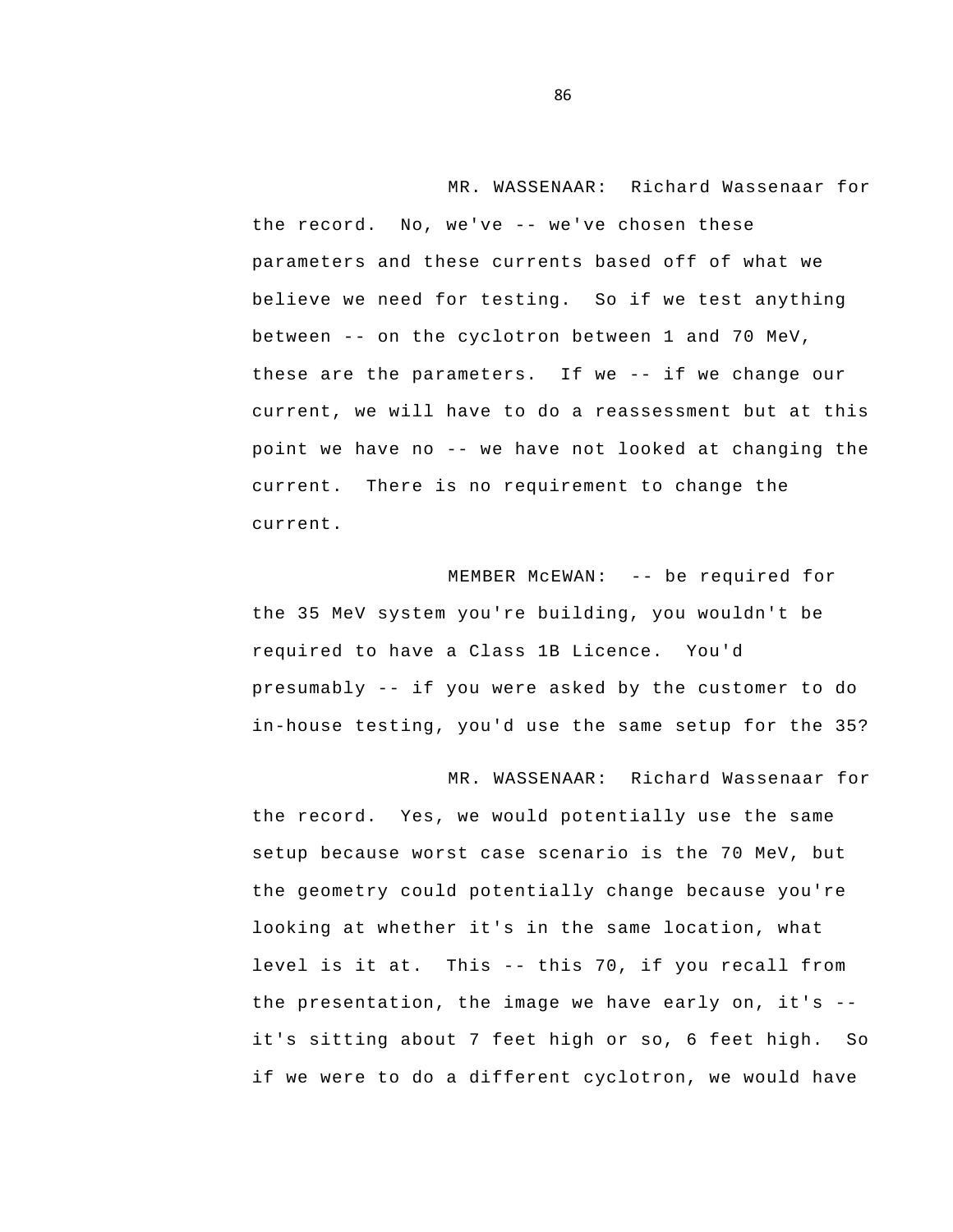to do a different safety analysis report and, again, that would go back to the CNSC staff for assessment of that hold point.

 least this as a basis for -- for in-house testing? MEMBER McEWAN: You couldn't use at

MR. WASSENAAR: Exactly. This -

MEMBER McEWAN: Yeah.

 MR. WASSENAAR: -- this would be the basis for all of our testing because it is right now our worst case scenario.

MEMBER McEWAN: Okay. Thank you.

THE PRESIDENT: Okay. We're moving into the second round. A question, Ms Velshi.

 MEMBER VELSHI: In -- Best, in your submission on page 23, you -- on the import/export you talk about some issues with end users and not understanding or appreciating CNSC's expectations. Can you please elaborate on that and where you are on that, please?

 the record. Yes. So we -- we are a major exporter of MR. WASSENAAR: Richard Wassenaar for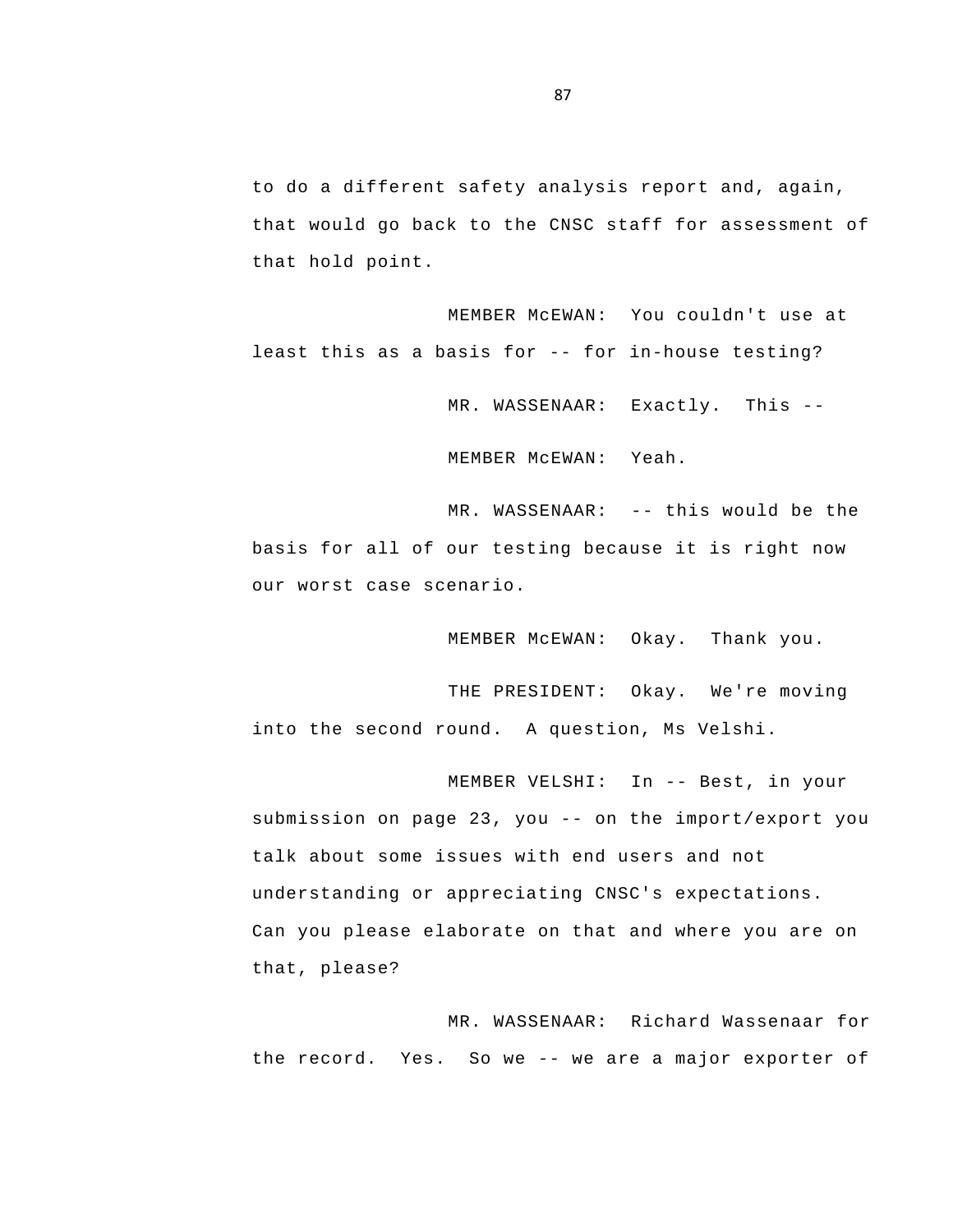personnel. They -- they do the -- the exchange. Unfortunately that's outside of our control, and - Category 1 courses, Cesium and Cobalt. Often as part of that export there is a corresponding import or return of a older sealed source. The issues we have is we are not the consign-- consigner of those return shipments, we're the consignee, but we have very little say in what happens. So we send our service Typically they placard the containers properly. They use our containers, of course, the same containers we ship out, type B container. Typically our guys would do the TI, the Transport Index, and get everything ready. And then they leave and then it's up to the end user or whoever is returning it, whoever the exporter from that country is to find a carrier, send it off to the port, et cetera, et cetera, do up the shipping documents, get the proper import permits. and, to be honest, in some of these places it's clear that sometimes they're not aware what happens. Sometimes these shipments, and we've seen it with our colleagues as well, who have the similar issues, you know, it'll get to a port, everything will be fine, it'll get to a port and whoever is doing the clearance through the port decides that, no, that's wrong and they put their own stuff on or take our stuff off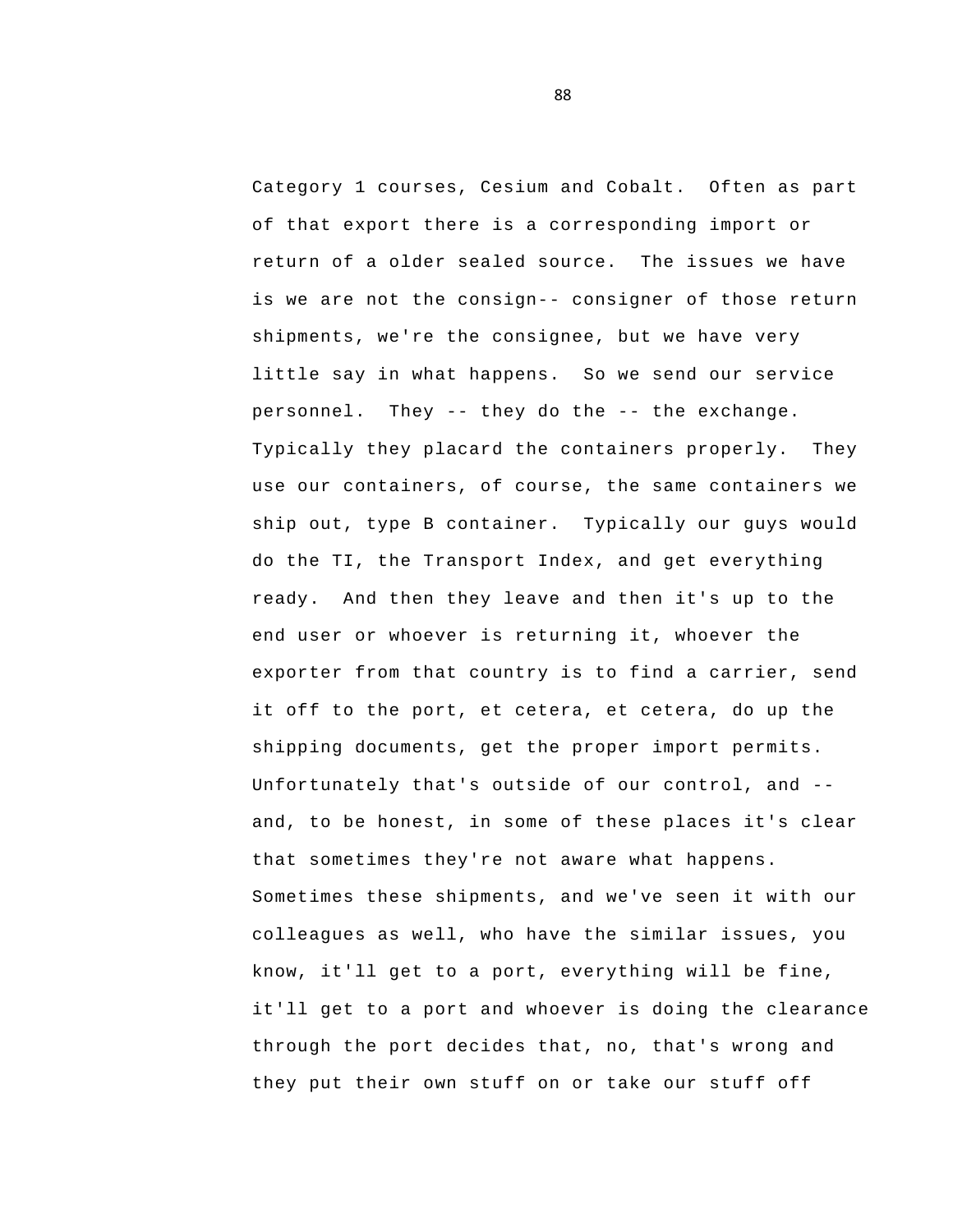or -- or change TIs or whatever. It's an industry group here and I -- and my understanding is the CNSC whatever the exporting authority was and -- and follow concern. It's something IAEA I believe is also looking at and it's something we don't have a lot of control over except when we get things that are not quite right we do report it back to the transport would then sort of through the IAEA go back to up that way.

 complicated than that. You have been accused of - very, very excited about those -- those pieces of ownership. So -- and it's a difficult question. So my question to you guys is do you feel any -- any THE PRESIDENT: It's a bit more we, Canada have been accused of allowing for some materials to be stranded, abandoned. And IAEA get equipment that are completely abandoned and there's no obligation in your marketing when you sell the material, do you ever promise to take it back on your own as one-stop shopping, sell, operate, return?

 issue I've -- I have seen raised at the IAEA. We MR. WASSENAAR: Richard Wassenaar for the record. It is a very complicated issue. It's an issue I've talked with colleagues about. It's an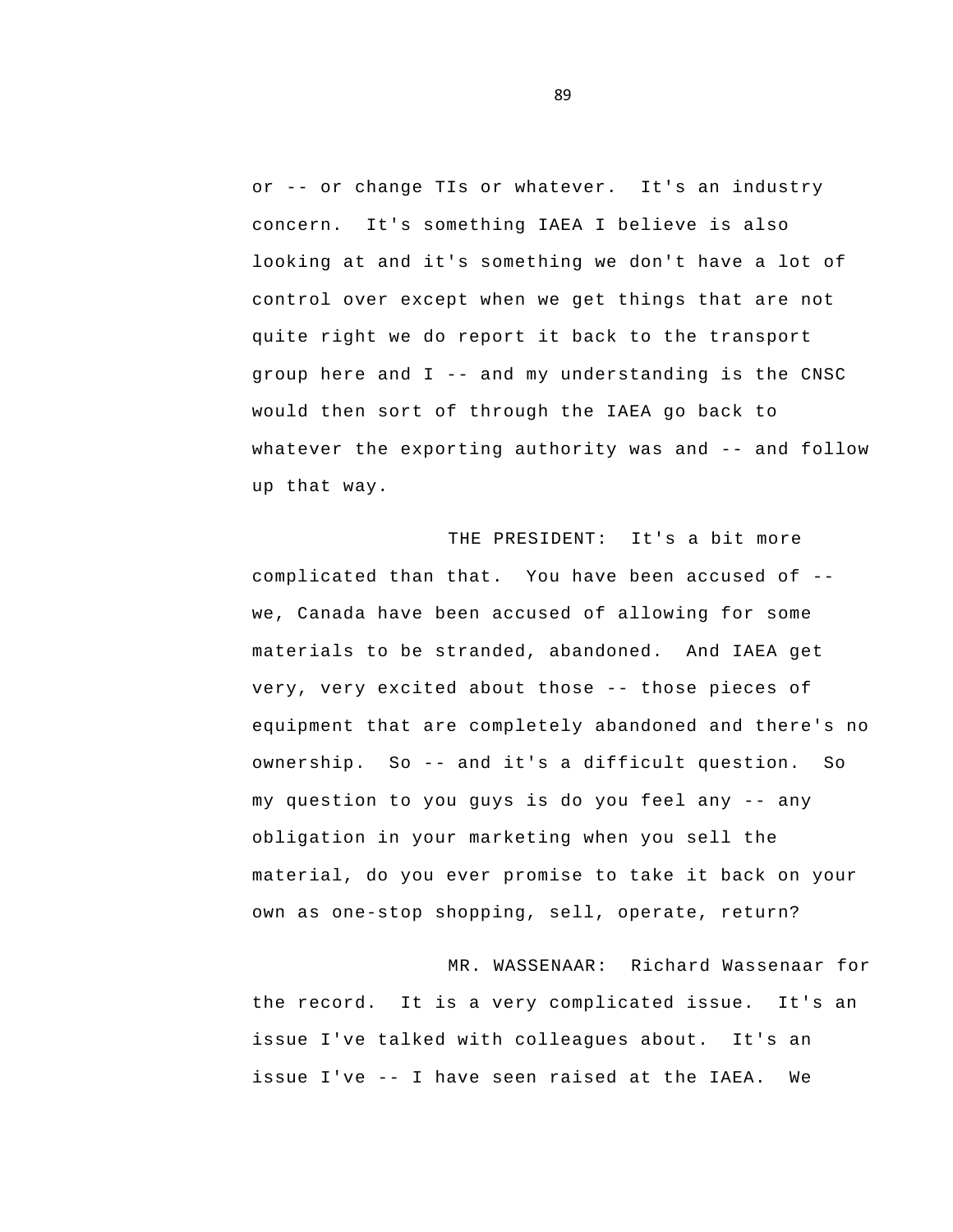always provide a -- a note saying that we will take our sources back. So we -- we believe we have a corporate responsibility to take our -- our sources quite prohibitive. And so, we never -- we never back, no questions asked. It's -- it always has to be years. We have some of our -- our -- our units, model back and that includes legacy sources that may have been sold under AECL or Nordion, but there is a cost associated with that and sometimes that cost can be provide a blanket statement saying we will take it associated with we will take it back but we have to figure out who's paying for what. Because in reality some of these sources are in use, and I don't abandoned, I mean in continued use for 20 or even 30 number 3 or 4, that are in use still today with the same sources, Cesium sources, and they're not abandoned, they're in very well-maintained facilities and the researchers or whoever doesn't want to give it up because it's still working very well and they don't want to have to buy a new unit. And so in that case, you know, 30 years ago we could not have promised that we would take it back unconditionally. That's just not commercially feasible. What we do is we do provide reassurances that when the end user wishes to bring it back we will work with them to take it back.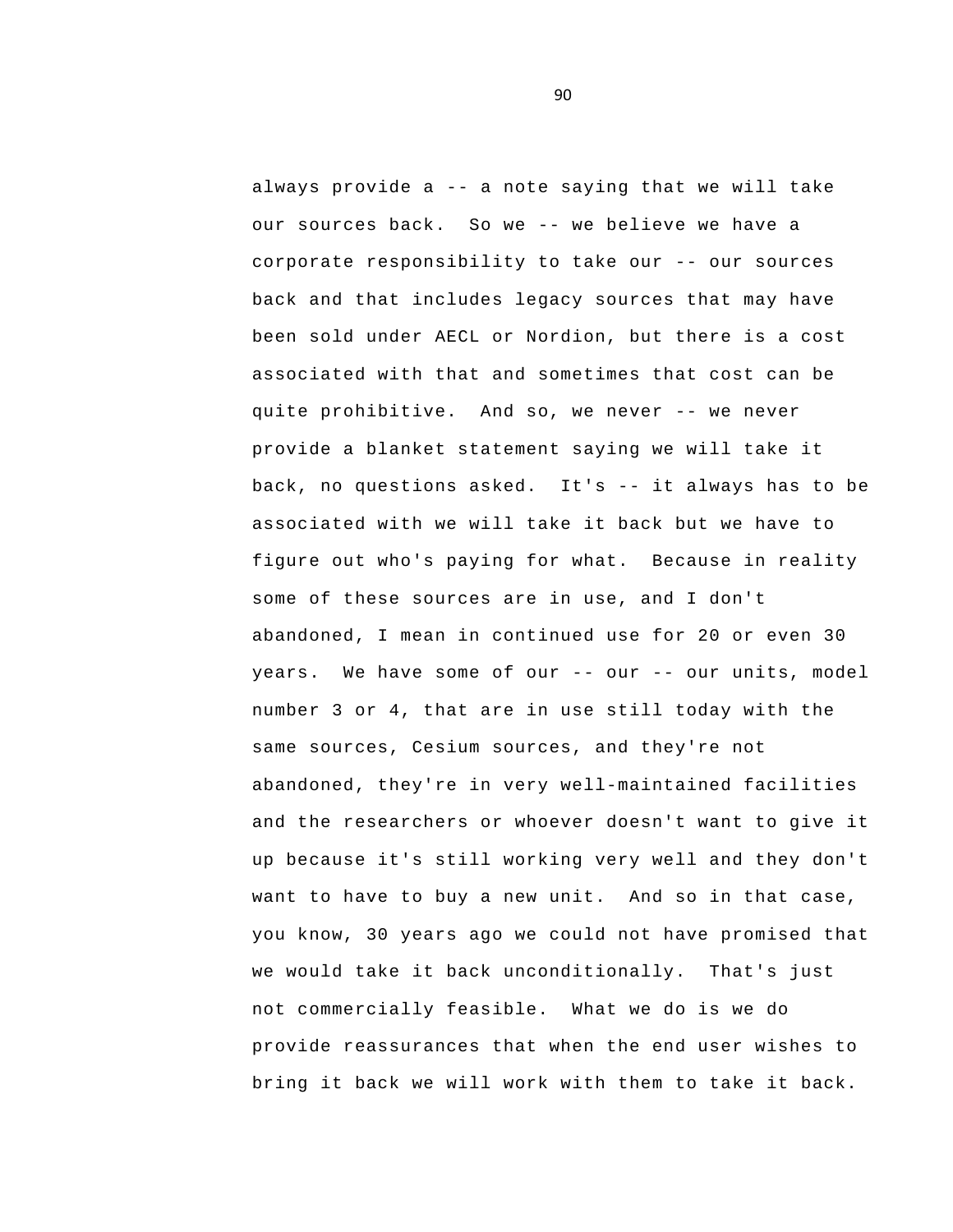But again, it's not a unconditional receipt. There has to be some sort of contract in place which involves who has to pay for it.

THE PRESIDENT: So forget about the legacy issue. As of today do you have an arrangement on a new piece of equipment as to what's going to happen at the end of life?

 use, which is always a -- a better scenario than if many unknowns for us to -- to start putting into our MR. WASSENAAR: Richard Wassenaar for the record. With our cobalt sources in the units they are used, and they typically get replaced every five years, seven years, depending on the end use, as part of our service contract we often have in there that we will replace the source and take back the old source.<br>So in that mechanism we ensure that we are bringing back disused sources that are maybe no longer useful for the end user and replacing it with sources that are still useful, which ensures the unit remains in it's not in use and people forget about it. But that's about as far as we can go. There is just too contracts that we would take it back and then implement financial guarantees on the end users. We typically leave it up to the regulatory authorities to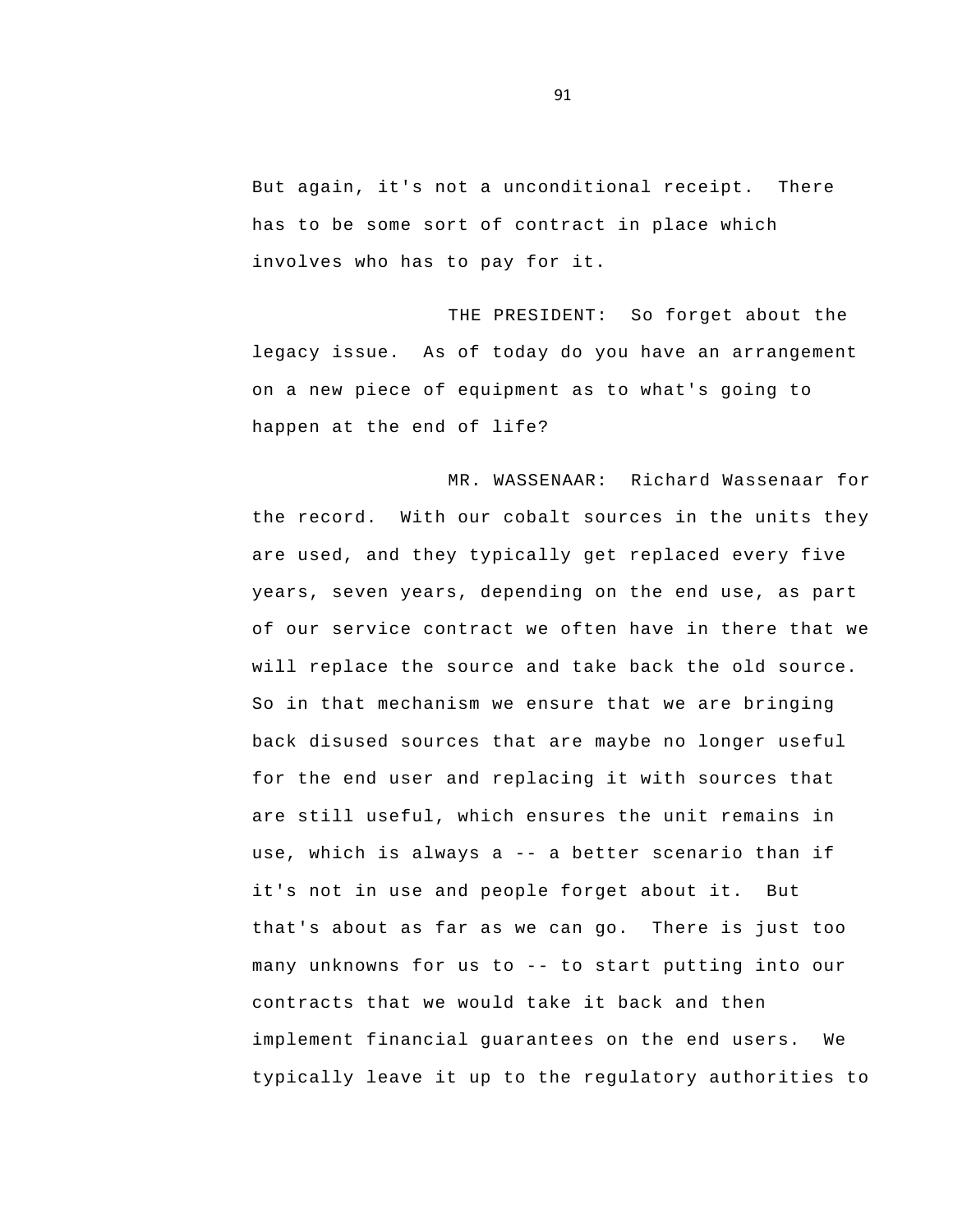guarantee that they would have the -- the financial require licensees to have some sort of financial means to return the source or to contract us or a different group, there are others who will do it, for return of that source at the end of life.

 to -- it's an open question. I don't know the answer to that. Does it make -- you know, when we have any such clause that -- at the end? Because I can THE PRESIDENT: So, staff, does it make sense to put as a condition of export that the thing doesn't get abandoned somewhere? I'm trying export and import licences, does it make sense to add tell you it's an issue and it's been raised with us a couple of times, and I don't know what the international solution to this is.

 is the -- there are two things, the importing state. requirement ... So under the Code of Conduct, if a - precisely tell you the process, but Canada is -- has MR. JAMMAL: Ramzi Jammal for the record. There's a couple things I'd like to clarify As Best was mentioning about their own business we've got our import/export colleagues usually will given its political commitment to the Code of Conduct of Sources that calls on the member state that has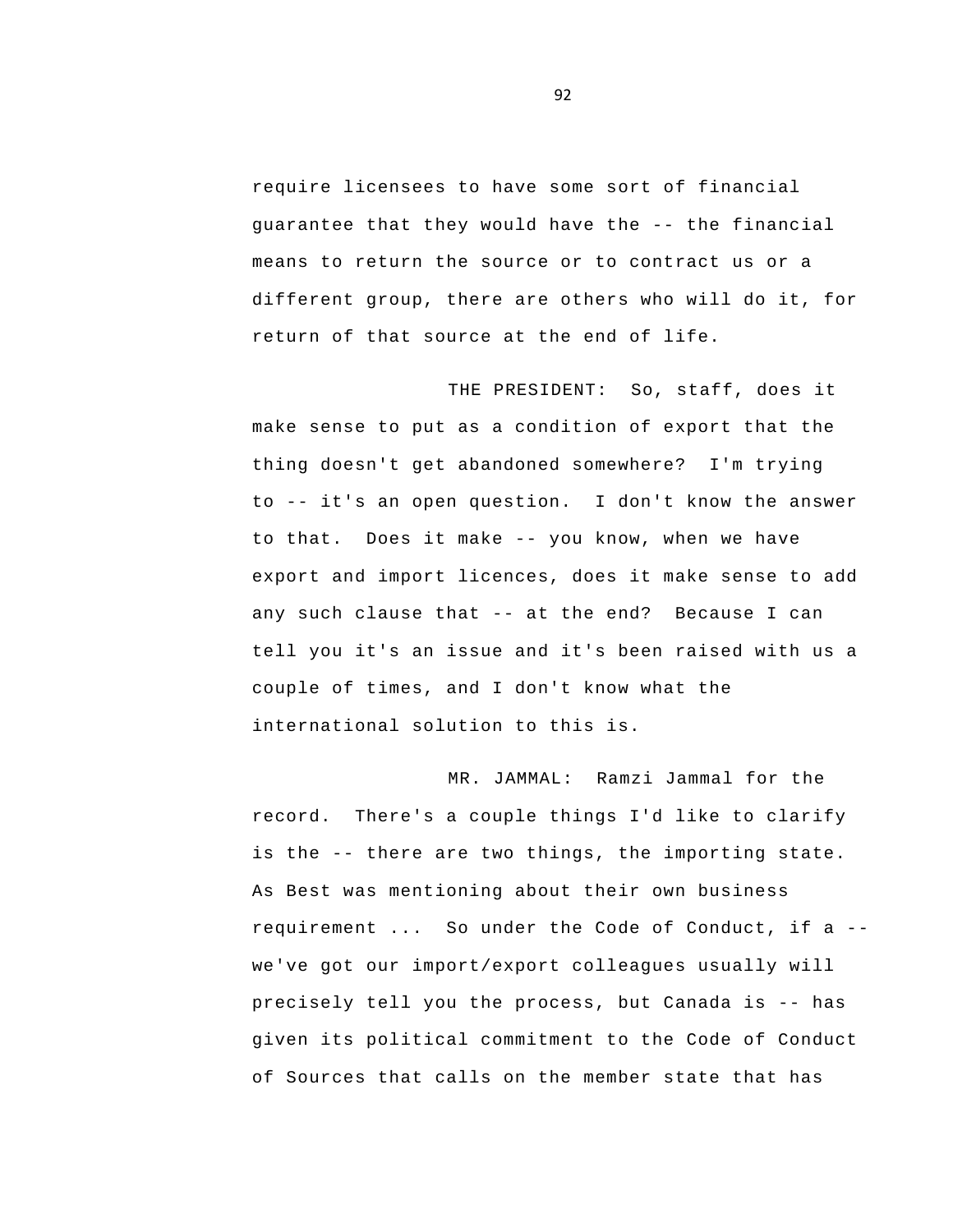capability to manage the sources, both to -- in order to authorize the import or the export. So the -- our colleagues from international -- with respect to the long-term management of that source. So, very -- you international instrument exists, allowing signed on the Code of Conduct to have the management import/export, they ensure that the regulatory authority of the importing state has authorized the end user to have, first, the licensed activity to operate and to have in place assurances of the know me, I'm not a diplomat, bluntly, we can put all kind of requirements on the exports, but once it leaves Canada's borders it becomes an issue who is in charge. So that's why the Code of Conduct as an encouraging member states to take back disused sources. And the reason they are being called disused, it's a loophole against the International Joint Convention of Waste because you have some member states who do not authorize waste to come back to the origin of the supplier.

So the Code of Conduct is the instrument that is currently driving the international harmonization with respect to import/export authorization of the importation and the exportation.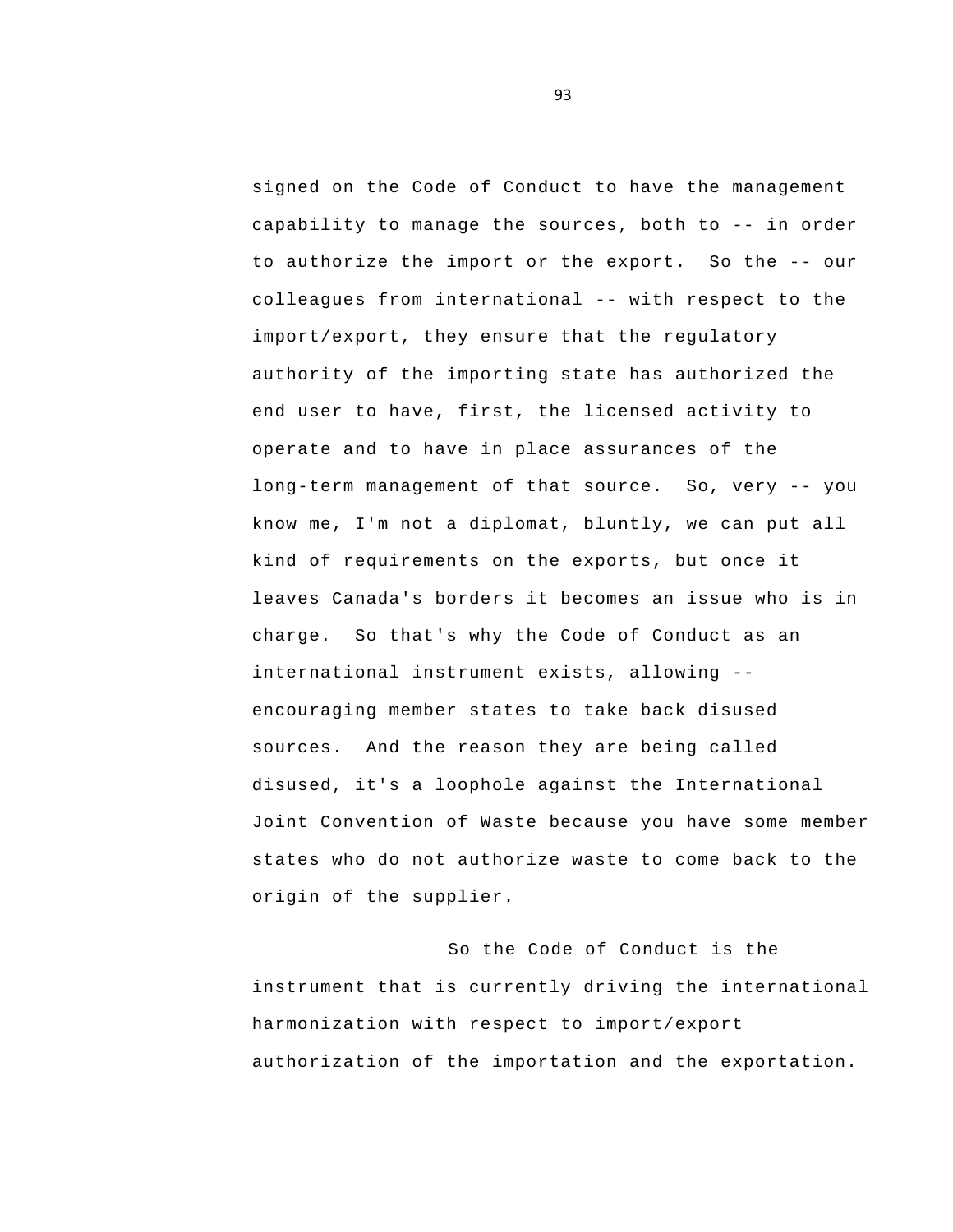I will ask one of my colleagues to elaborate.

THE PRESIDENT: No, we've got quite enough. This is a bit off topic for this particular licence.

So, Ms Velshi.

MEMBER VELSHI: So there's been a lot of reference made to hold point, and I couldn't find a section that describes what the hold points are. So can you refer me to where that is, please, staff?

MS MURTHY: Kavita Murthy for the record. The license condition 16.1 and 16.2, I believe, refer to the hold points.

 look on the LCH, it's page 62 and 63 of the LCH -- or MR. ELDER: And Peter Elder. Just to add, if you look on the criteria around there, if you sorry, yes, 62 to 65.

MEMBER VELSHI: Thank you.

THE PRESIDENT: Just in terms of process, it would be nice for you guys, hold points should be part of the recommendations. Just a list, just for ease of reference, so I don't have to read 20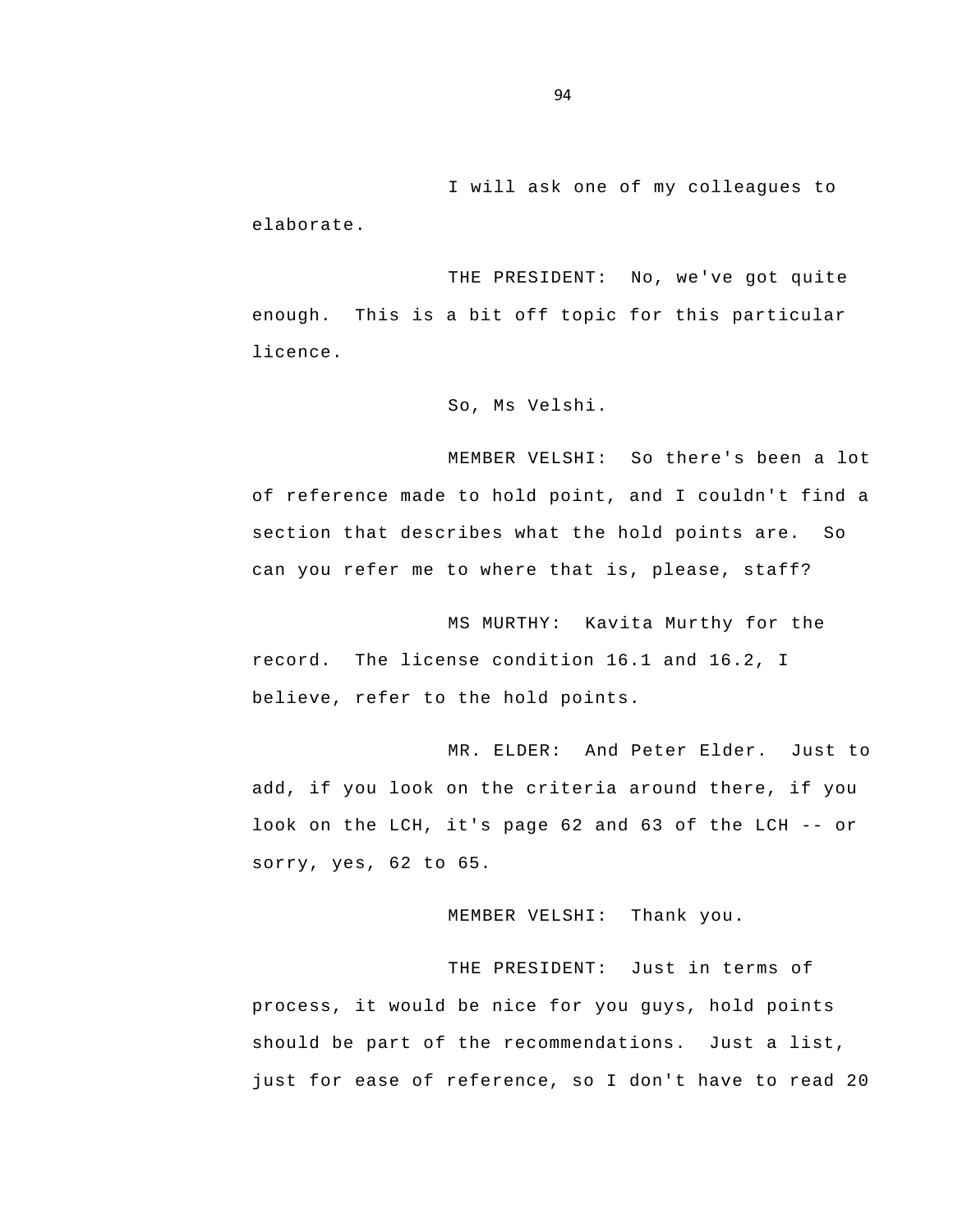pages to try to find out where all the hold points are.

MEMBER VELSHI: That was it, thank you.

 your -- page 20 of your presentation, you are saying MEMBER TOLGYESI: One more. On that in the spring 2013 you also engaged the Ottawa Police Services, and the Ottawa Police Services upgraded the facility designation. Could you (microphone cuts out) how you hired the police to do these things and what it means when the police upgrades your facility designation.

 the record. So the way -- my understanding is the way the -- the Ottawa Police Services work is they have MR. WASSENAAR: Richard Wassenaar for various designations for how quickly they respond to various facilities. As part of this Class 1 application and part of it is our general emergency preparedness and security program, we approached the Ottawa Police, since it had been some time, let them know who we were, what we did, invited them out for a tour, which they were receptive to but were unable to. But at that time we also indicated what we did and why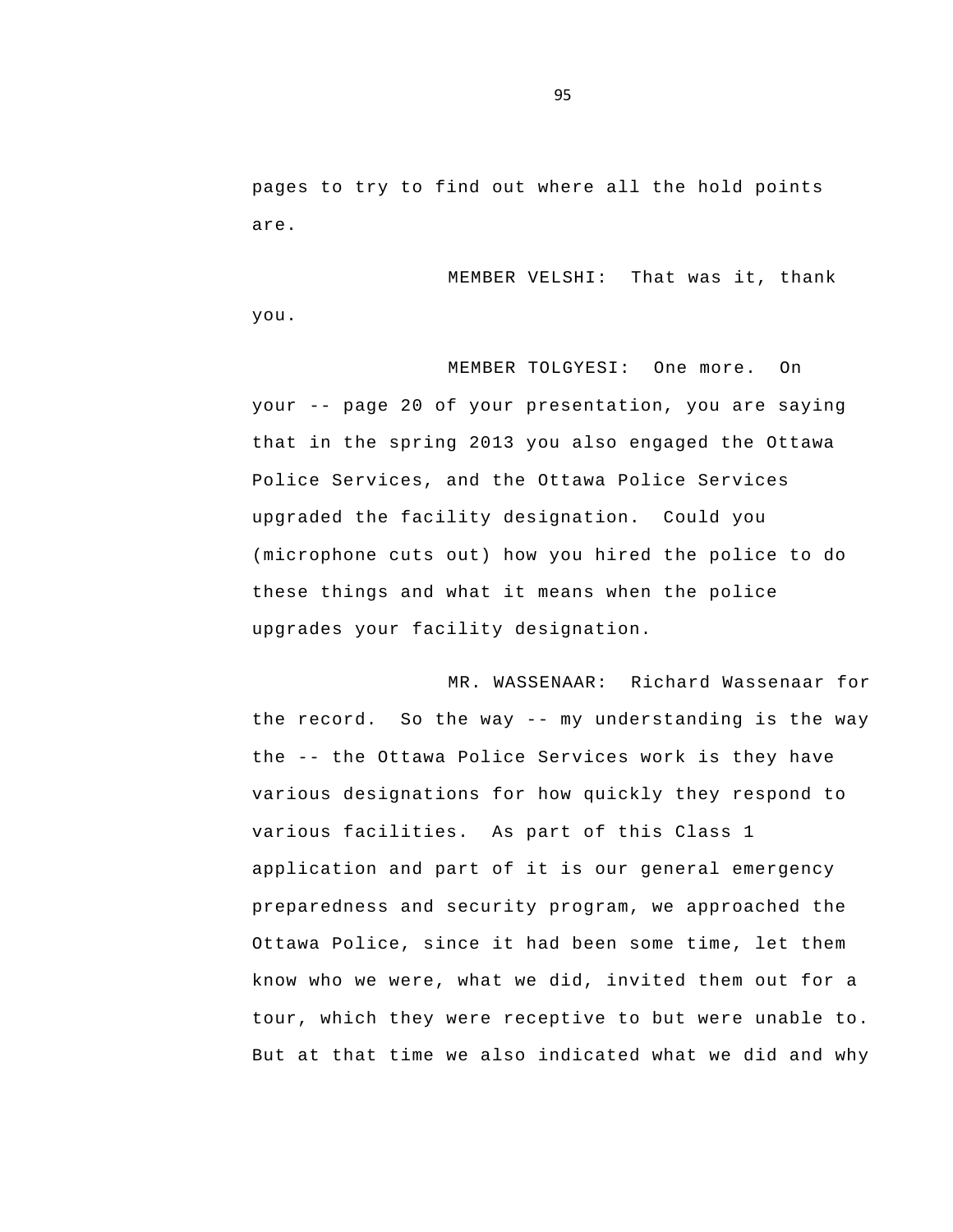we believed we were, what we would say, a higher security risk facility. And based off of those conversations, they decided to upgrade their response time to our facility.

 It would come up on their -- their screen that we are a -- a higher risk facility and they would respond So if a call were to come in now from our facility to the Ottawa Police, they would respond more quickly than they previously maybe would have. accordingly.

 You said you have 165 employees of -- and half of them MEMBER TOLGYESI: And the last one. they are involved in licensing activities. Also you were saying that in the last four years there was 150 qualified personnel hired. That means it's close to a hundred percent replacement. So have you managed to maintain the productivity, the training, and all those things?

 the record. The -- the number of about 150 of MR. WASSENAAR: Richard Wassenaar for replacement workers are not replacement workers.<br>That's sort of total workers hired. That includes we actually have a satellite office, a Theratronics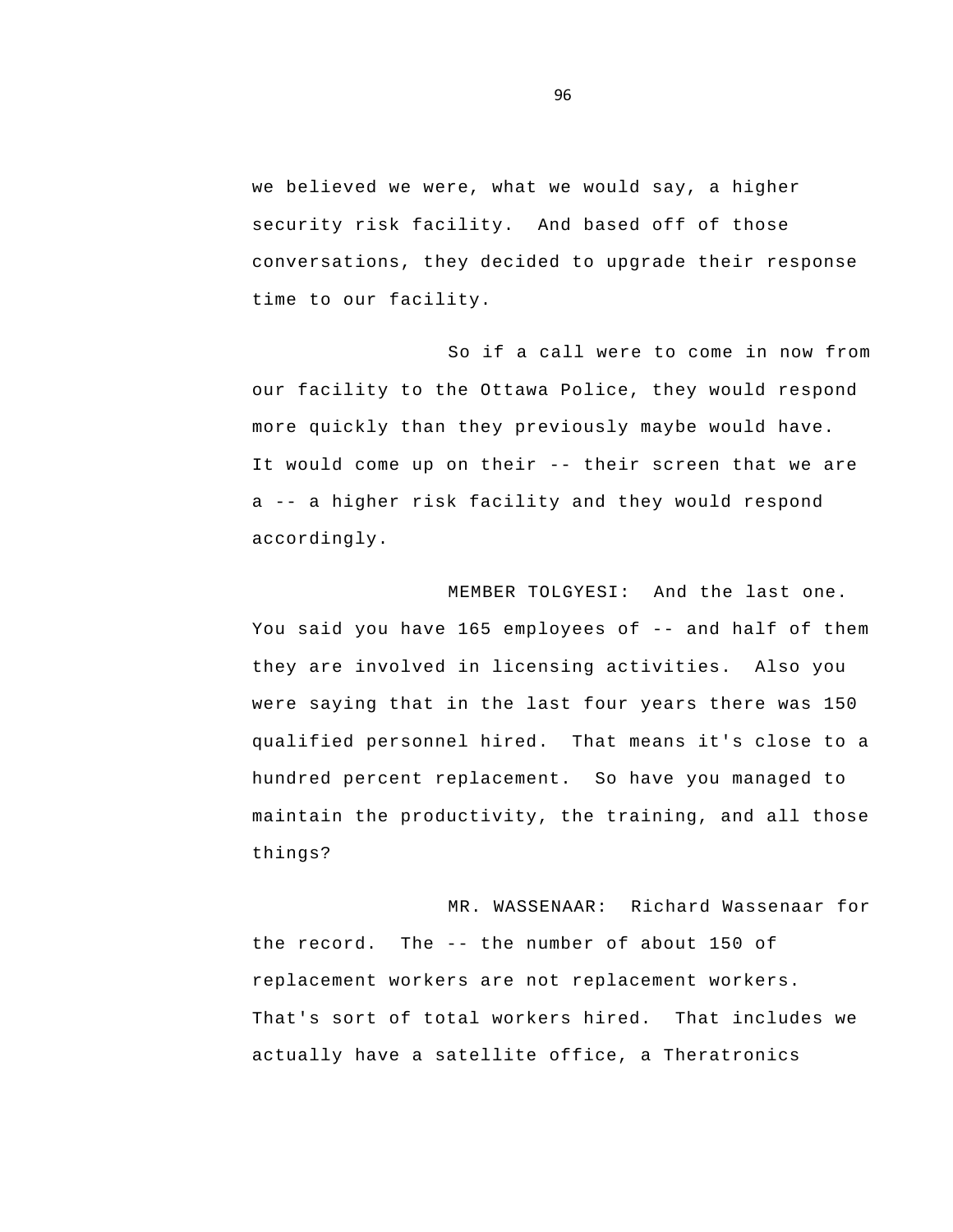satellite office out of Vancouver of engineers that do cyclotron design work. They would not be specifically related to licensing activities except in the design aspect. So, you know, there is a fairly substantial part of that. It would include summer students that come in; we've had a fair number of those over the past several years. So that reduces at that 150 in terms of replacements.

 turnover recently. We -- we have been around for a But we still have had a fairly high very long time and a number of our employees within the manufacturing facility have been around for a very long time with it. We've had people retire with 20, 30 years' experience. So they're at that age now where there's a turnover.

Training has ... Training is always a challenge, especially when you have turnover. It hasn't been as bad as maybe the numbers look like. So, we haven't lost everybody and had to replace everybody sort of the next day. That's most definitely not what has happened. It's a continuous sort of in and out-type procedure. And as new employees come in, we've been training them appropriately. More specifically, we have a key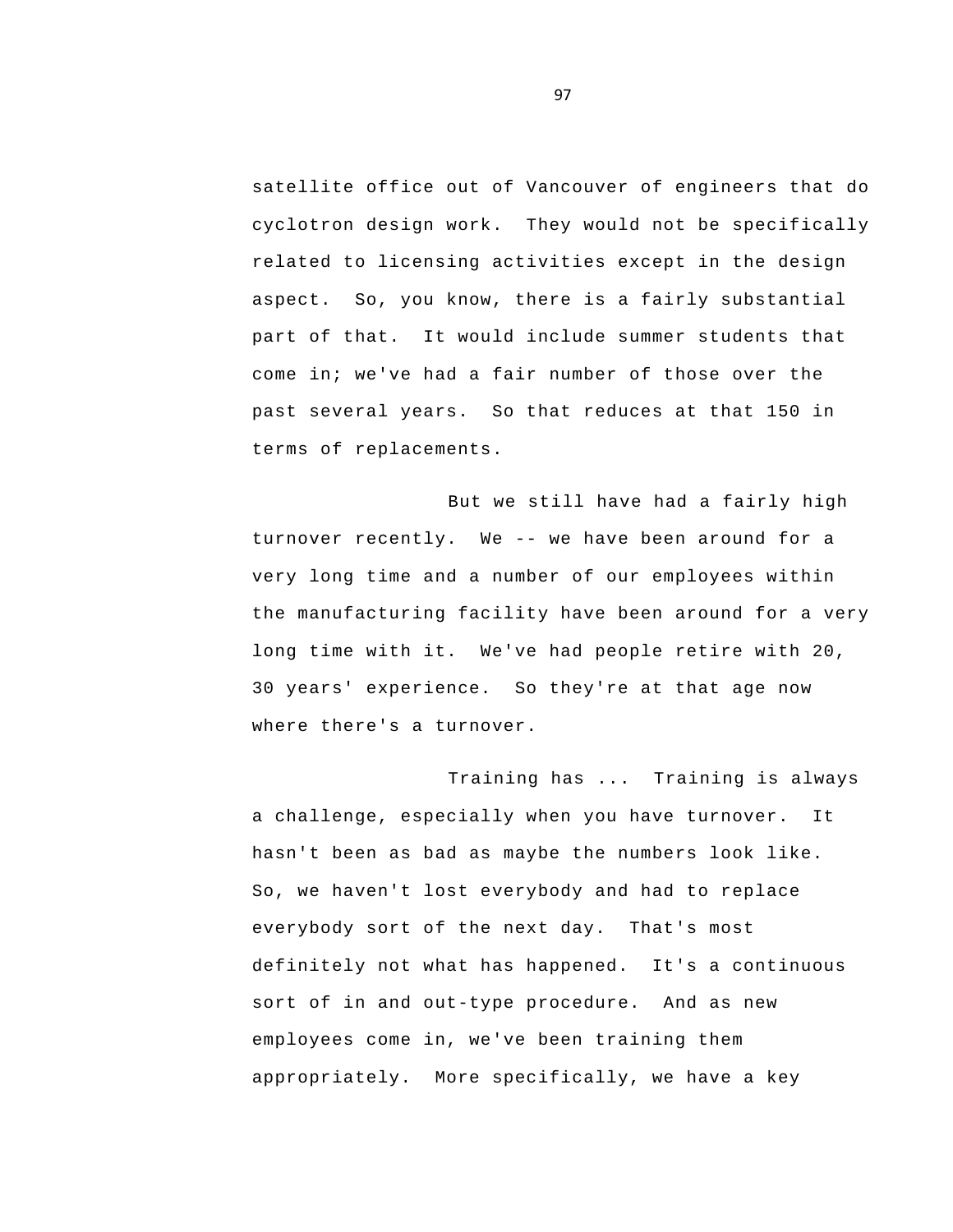areas. So, we have a -- a stable office that can look are trained to work safely and -- and according to irradiation safety office, myself, Moshkin and Sam as well, that are now trained to look after those key after the license activities and ensure that employees procedure..

 something to add to the training and the -- how you MEMBER TOLGYESI: Staff, do you have see that?

 appropriate so that -- that each job description MR. ELDER: Peter Elder for the record. Our review of the training program was actually focused around how they do radiation protection and making sure that the radiation protection program and the training around it is clearly defines what sort of training they need for those type of jobs. So we did, but it was very focused around the radiation protection aspect, as opposed to what sort of training you would need for in the machine shop.

THE PRESIDENT: Anybody else? Dr. McEwan.

MEMBER McEWAN: Sorry, one final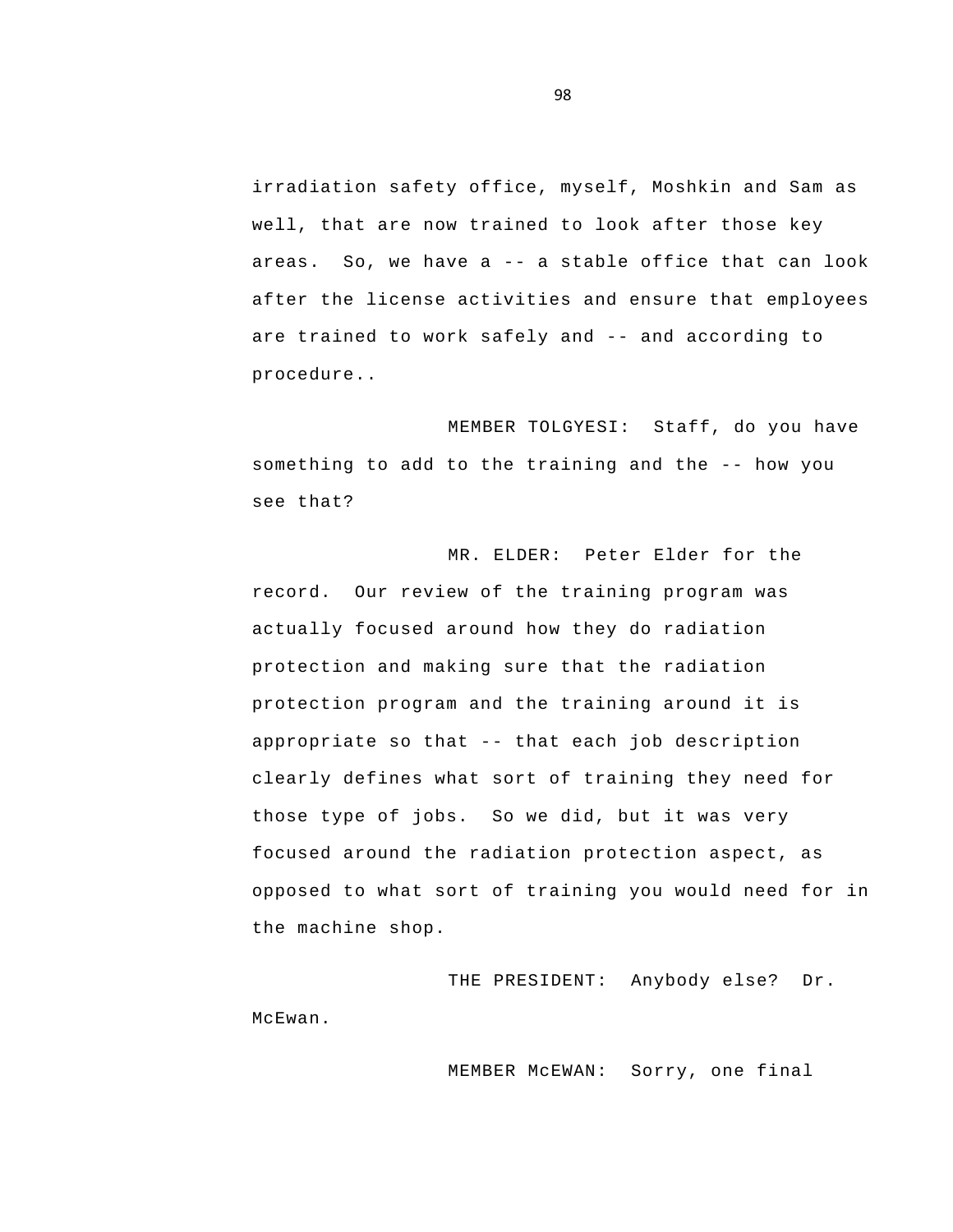parameters that -- that any other cyclotron very used to, and -- and the regulations have changed question. It's going back to Ms Velshi's first broader philosophical question. It seems to me that this licence is covering, in a sense, two quite separate businesses. It's covering a well-established sales source business related to your irradiation units. The other one is an entirely new endeavour which is related to testing a cyclotron beyond the manufacturer that I am aware of is doing. It seems to me the learning curve for Best is going to be quite different for those two activities. The one is something that you've done for a long time, you're incrementally, so you have been able to keep up with them. This is an entirely new endeavour. Are there protocols in place that will ensure that there is a reasonable hope that each separate business can be monitored effectively and appropriately without impacting the other, and also to facilitate whatever learning curve Best has to go through?

 record. I think you've just good -- did a very good MR. ELDER: Peter Elder for the summary of why we're including hold points around the new operation. So that will make us and give us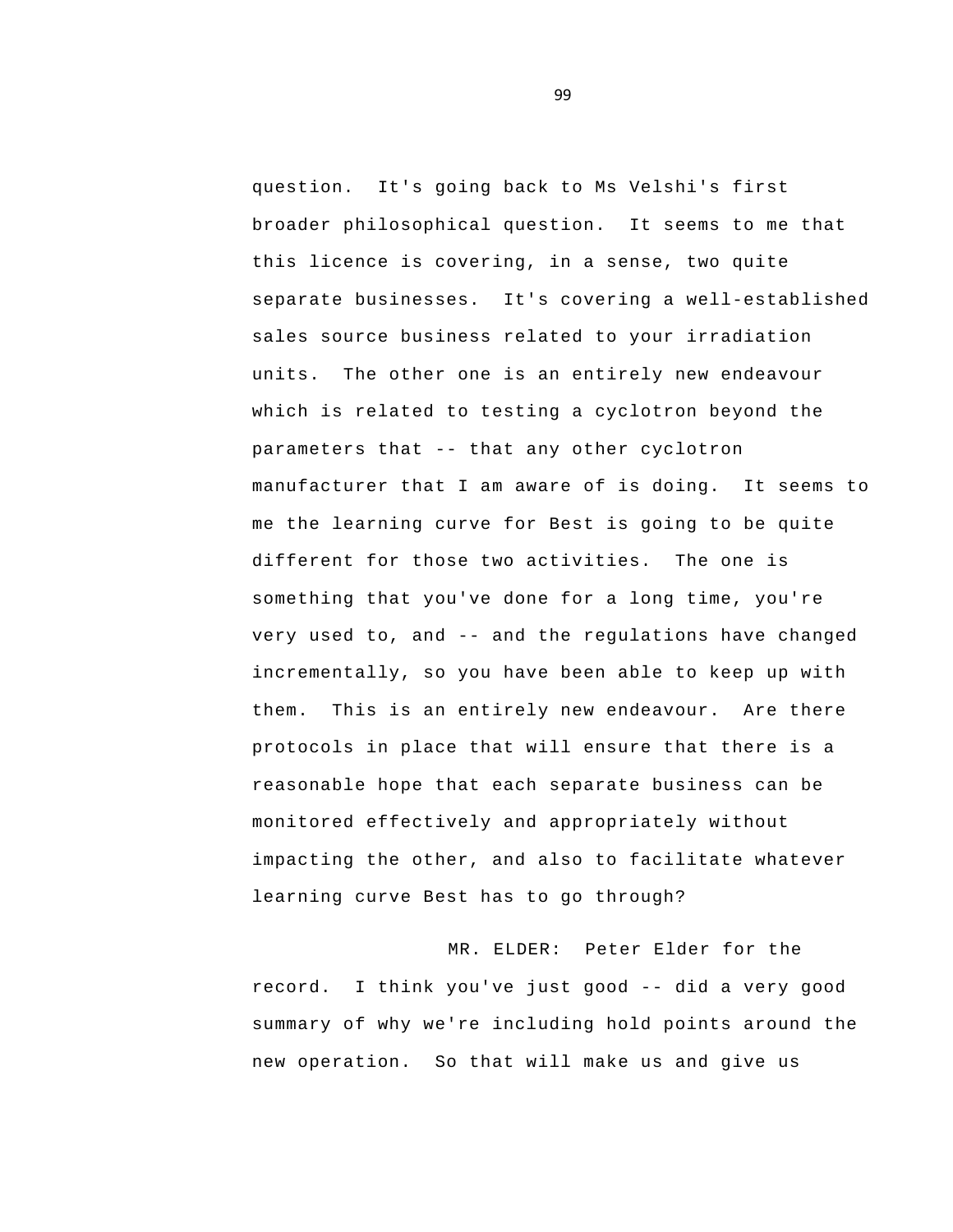some -- some comfort and -- and be able to verify that before they do these new operations they have the appropriate procedures in place.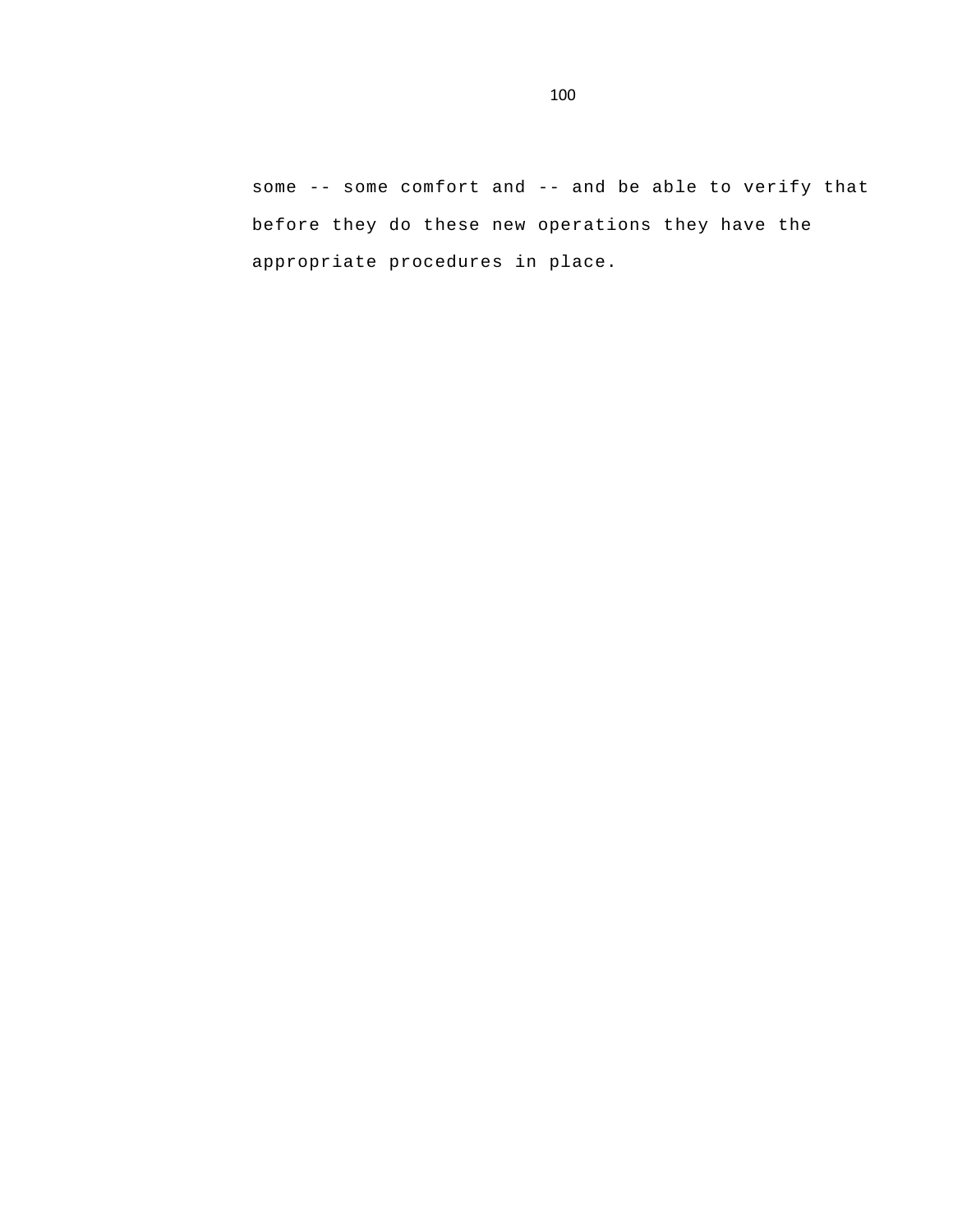at this one is -- is in terms of inspections there will be ones who are more familiar and more focused on -- on nuclear In terms of, you know, we actually are looking joint inspections from our specialists on accelerators with the processing facilities as well.

 I also am going to take this chance to -- to licence around -- it's still including clauses around new hazards -- or hazards -- new activities that Best will be note that we have noted that there is an error in our draft construction and site preparation of a Class 1B. So we will take that out and provide the Secretariat with a clean version of the licence in that one. But what you are talking to is the reason why we thought it was worthy to have specific licence conditions around those hold points that are really around the doing.

 something new, that's fine. I think -- I was going to ask you THE PRESIDENT: On the other hand, just to give some complements or entrepreneurial spirit to try whether you are now eyeballing the 2016, when you will stop producing isotope and you guys are going to start selling all those cyclotron to all those hospitals. Is that the market?

MR. WASSENAAR: Richard Wassenaar for the record. There are two different markets, right? So the Cobalt-60 is therapy. You can't make that with the cyclotron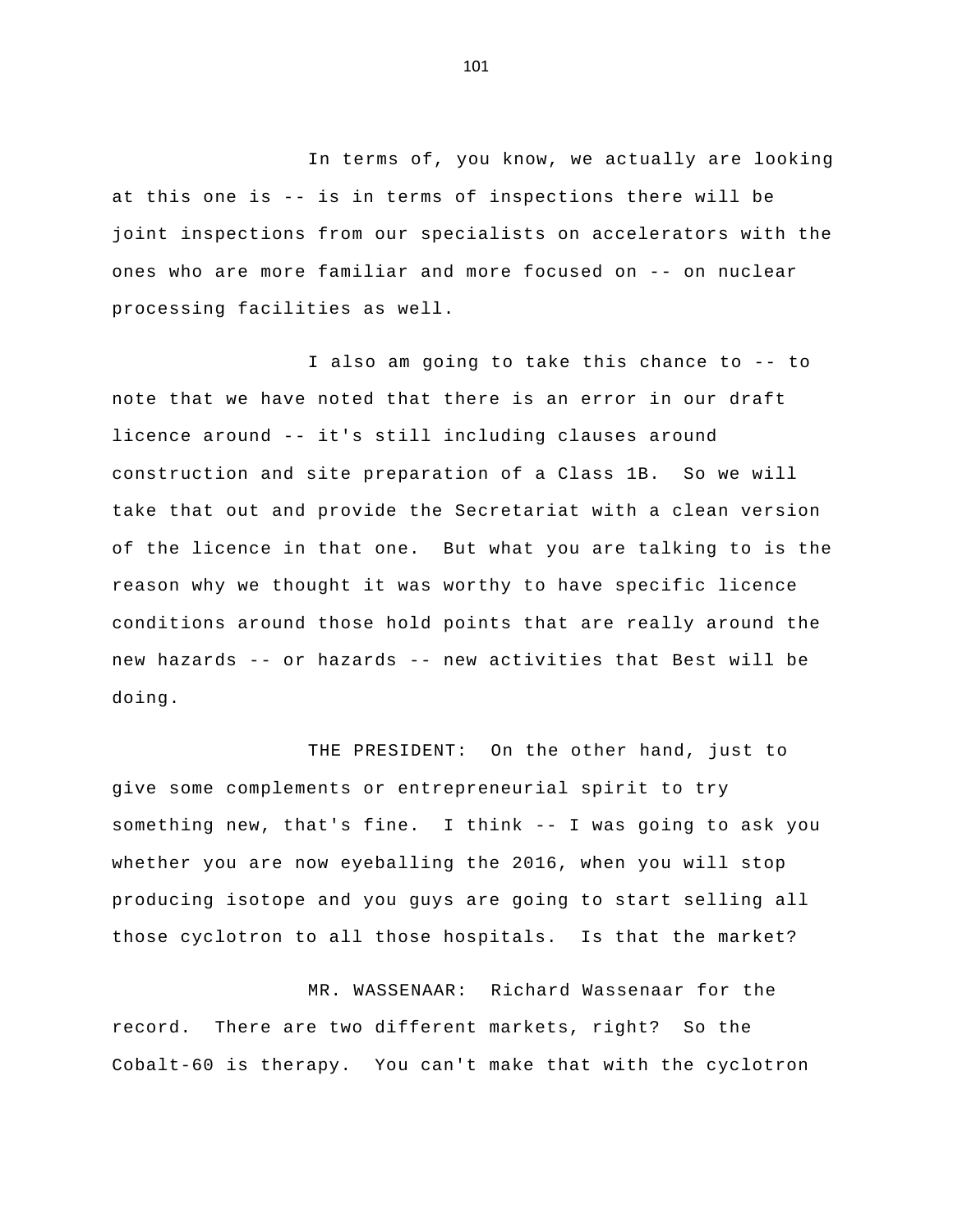and -- and how it's moving forward, particularly as it moves to various options and -- and we're hoping that it will continue in Canada and internationally. But, yes, it's -- it's something we think about and -- and something we -- we do that I know of, at least I haven't thought about a way yet, although it would be nice. We're definitely looking at ACL the GoCo model. What will happen in 2016 we're watching very carefully, and of course as a business we are looking at well into that. It still serves a very strong need both here discuss regularly.

 shut down of -- you know, of food poisoning and all that stuff. THE PRESIDENT: So in that spirit let me ask you something that's been bothering me for a long time. How come food irradiation is not the growth industry? After the I asked that of Nordion and didn't get much of an answer. I'm asking you guys, you are in the blood irradiation, why are you not in the food irradiation, bidding up on everybody's door to try to deal with some of this stuff?

 separated, we -- we sort of cut the two businesses and made it want to impede on each other's business early on. So it's -MR. WASSENAAR: Richard Wassenaar for the record. Large-scale irradiators, which is typically what you would see for food irradiation, is Nordion's business. When we clear what we were allowed to do with each other. We didn't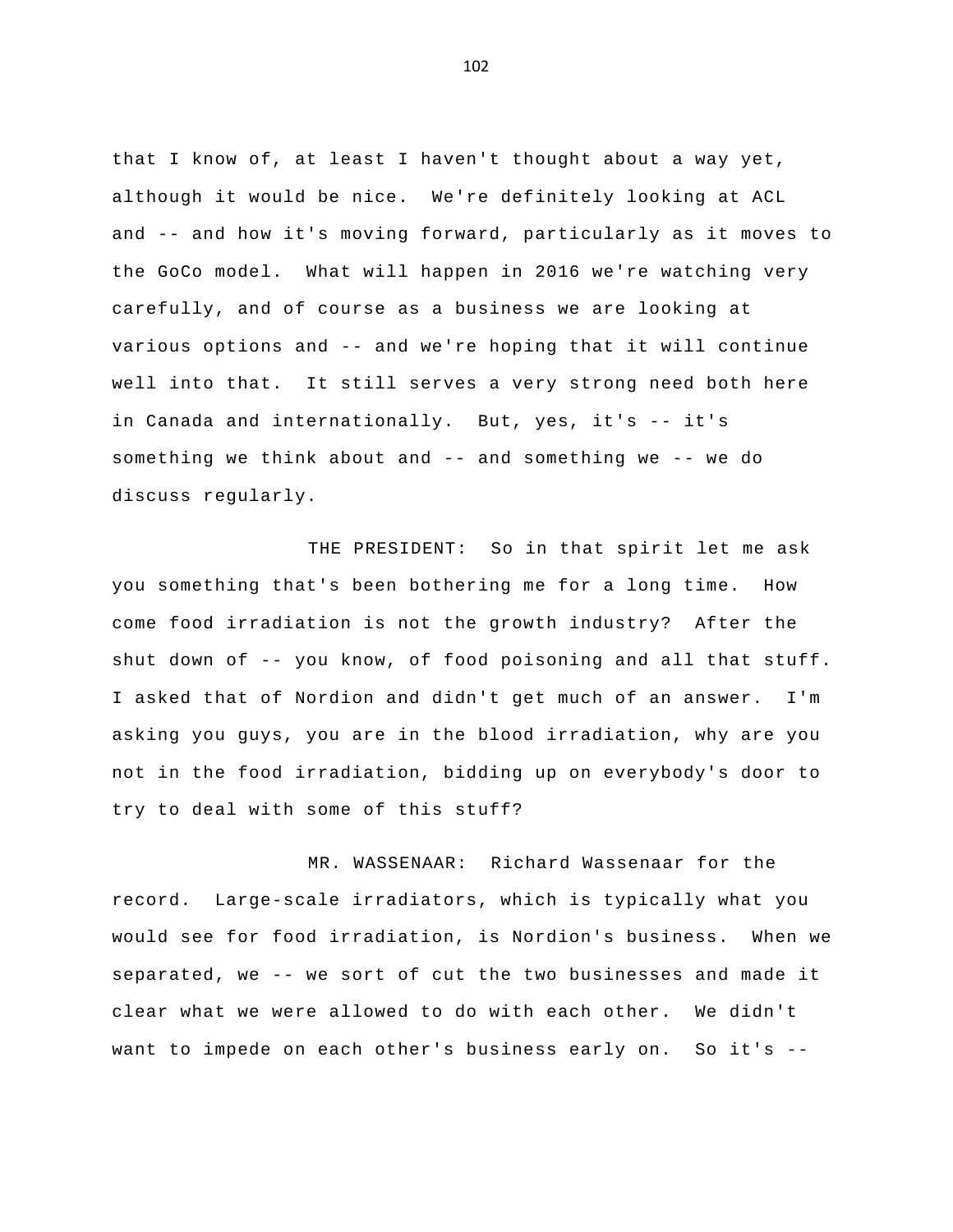I'll leave it to Nordion. If -- if they didn't give you a good answer, well, I'm afraid we probably won't be able to either because it's not our area of expertise.

 use irradiation therapy-based cobalt, that's a -- a different question and -- and I would say I don't know but they should be. It's -- it's a very cost effective, very good solution we're currently selling, in -- in developing countries or Now, if you were to ask me why people don't that I think should be seen in more places, not just where underdeveloped countries.

 MEMBER McEWAN: Sorry. Your -- your IMRT, is that still a work in progress or -- or is it actually now in the field?

MR. WASSENAAR: Richard Wassenaar for the record. I don't believe we have regulatory approval yet for it. That is something we're currently looking at right now. And if you're interested, we can talk after and we can discuss timelines.

THE PRESIDENT: Any other questions?

 Okay. So now the real -- the most fundamental the other two? You mentioned. And I was trying to do -- to question to me is we started with five licences. We're moving now to three consolidated into this Class 1B. What happened to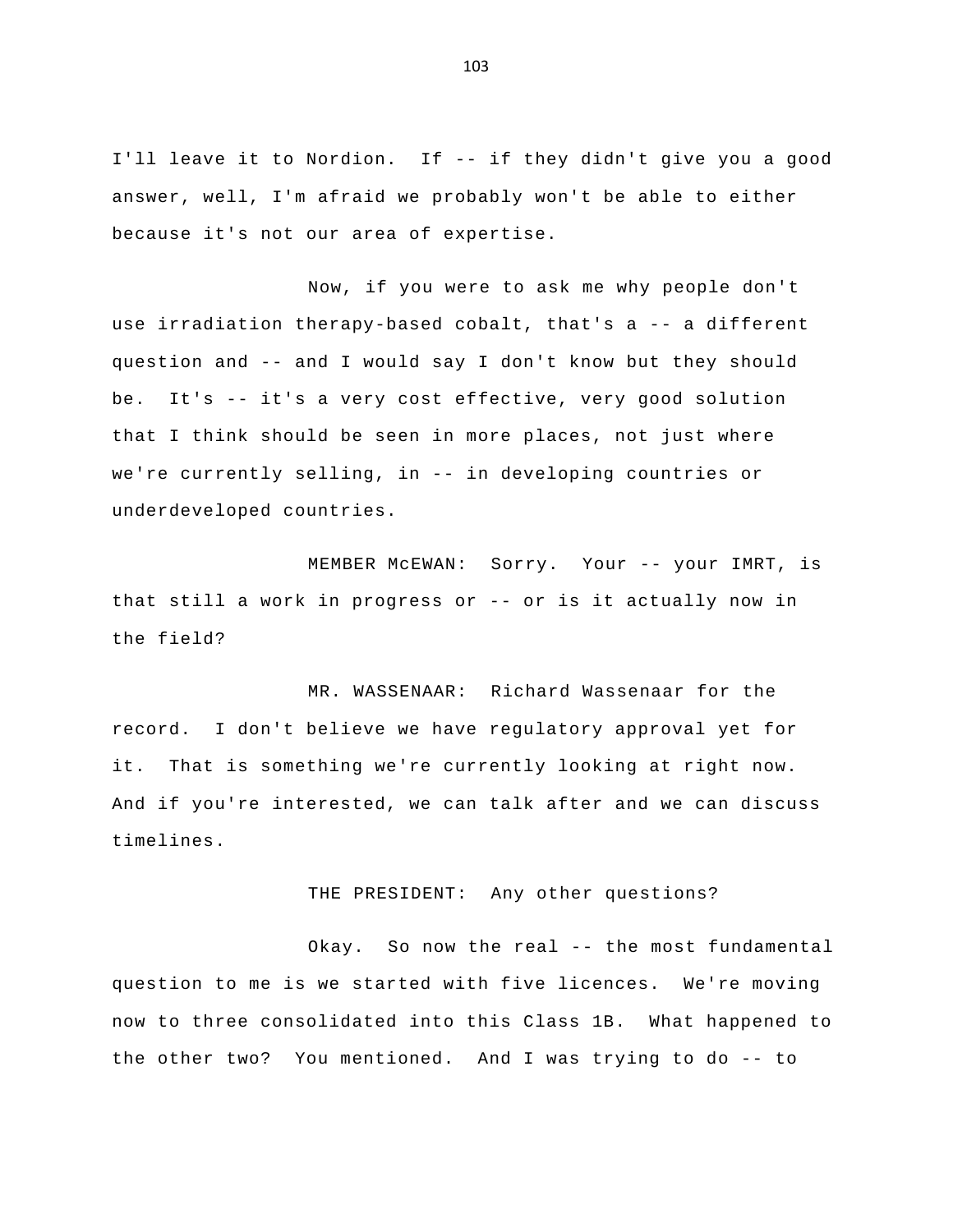understand whether one of the two are at the Vancouver office. Somewhere along the line you were talking about a Vancouver office. Is that a licensed facility?

record. No, the Vancouver office is not a licensed facility.<br>It's a design facility. So it -- it's basically an office of -- of a number of engineers who are doing design work that Now, it is part of Best Theratronics, so it's not a -- it's type of activity it -- it does. It's purely design and -- and MR. WASSENAAR: Richard Wassenaar for the feeds into our location and we do the assembly and the testing. essentially a satellite office, but the employees are Best Theratronics employees. You are not licensed in that office and that office does not have any CNSC licences because of the some mechanical design testing, I guess you could call, engineering playroom.

 servicing licence to -- for servicing of our gamma cells, which Class 1B, but we have to -- and Peter will probably speak to Your other question about how many licences we're going to. We currently have four. We have applied for a falls under the Nuclear Substance Directorate, which would give us five licences. Three of those will be consolidated into the this better. My understanding is we have to keep two of the servicing licences because they do not fit into a Class 1 framework.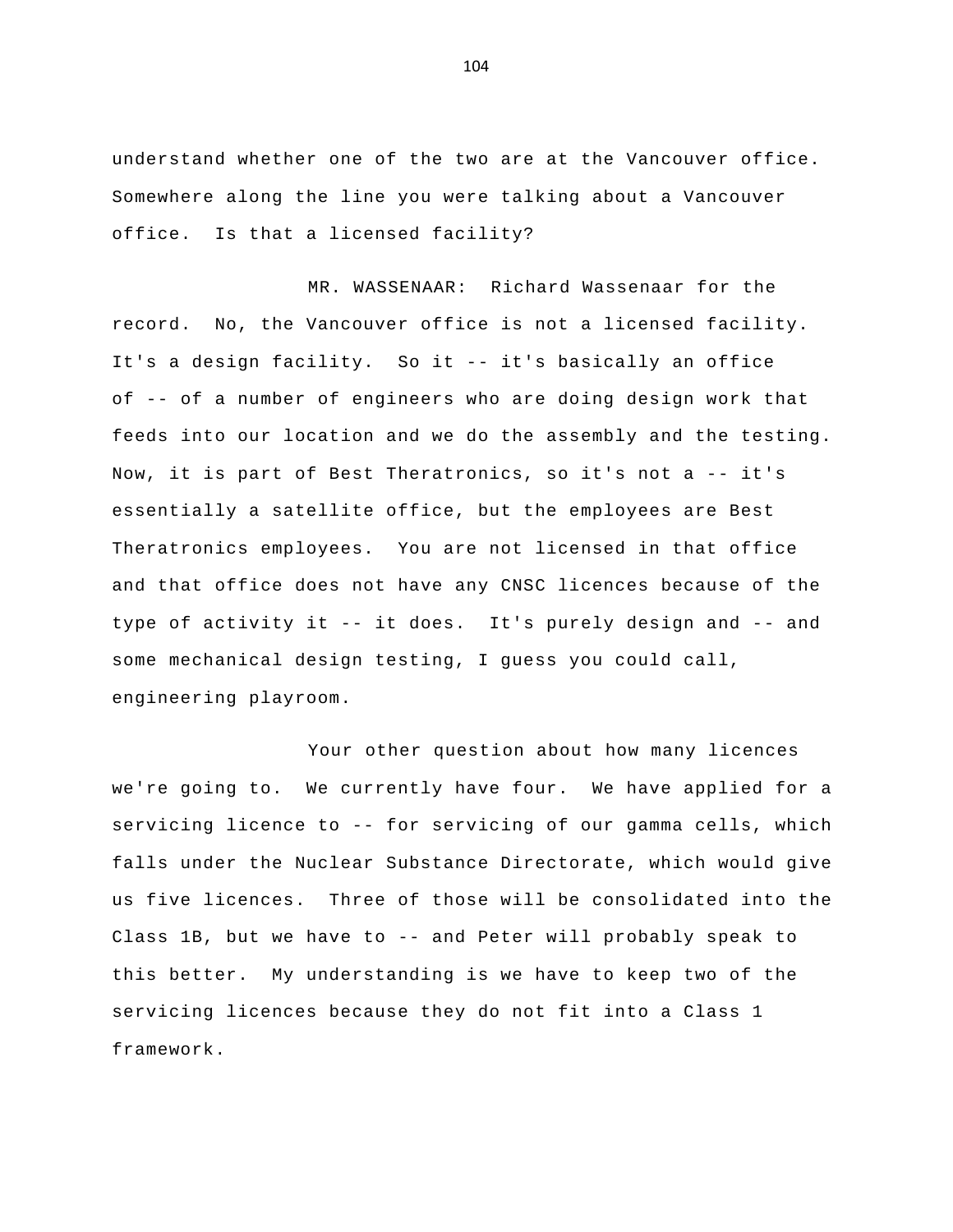Somebody explain to me why then -- we just talked about the THE PRESIDENT: Okay. So now you lost me. advantage of going to 1B. And so we went from 5 to 3. You know, it doesn't sound to me like a big increase in flexibility.

 the -- the consolidated -- the Class 1 licence will allow - that they have sold. And so there are lots -- there are are around the facility licence. So it's -- it's to allow them MR. ELDER: Peter Elder for the record. So the ones that we have not included is this consolidated lic cover all activities they do at the Kanata facility. What we haven't included are the licences that allow them to do work anywhere in Canada to service particular pieces of equipment different requirements when you go out and saying to do that service requirement. So it becomes a question of saying the requirements around those services licence are completely than to go do work in a hospital in Montreal as opposed to ... So what we have done is consolidate everything that allows them to do work in Kanata, but there's a separate licence that they bring and show the hospital in Montreal that they're allowed to service that piece of equipment.

THE PRESIDENT: And what's the other one?

 MR. ELDER: The other one is -- is for their other pieces of -- there are two -- the gamma cells, so that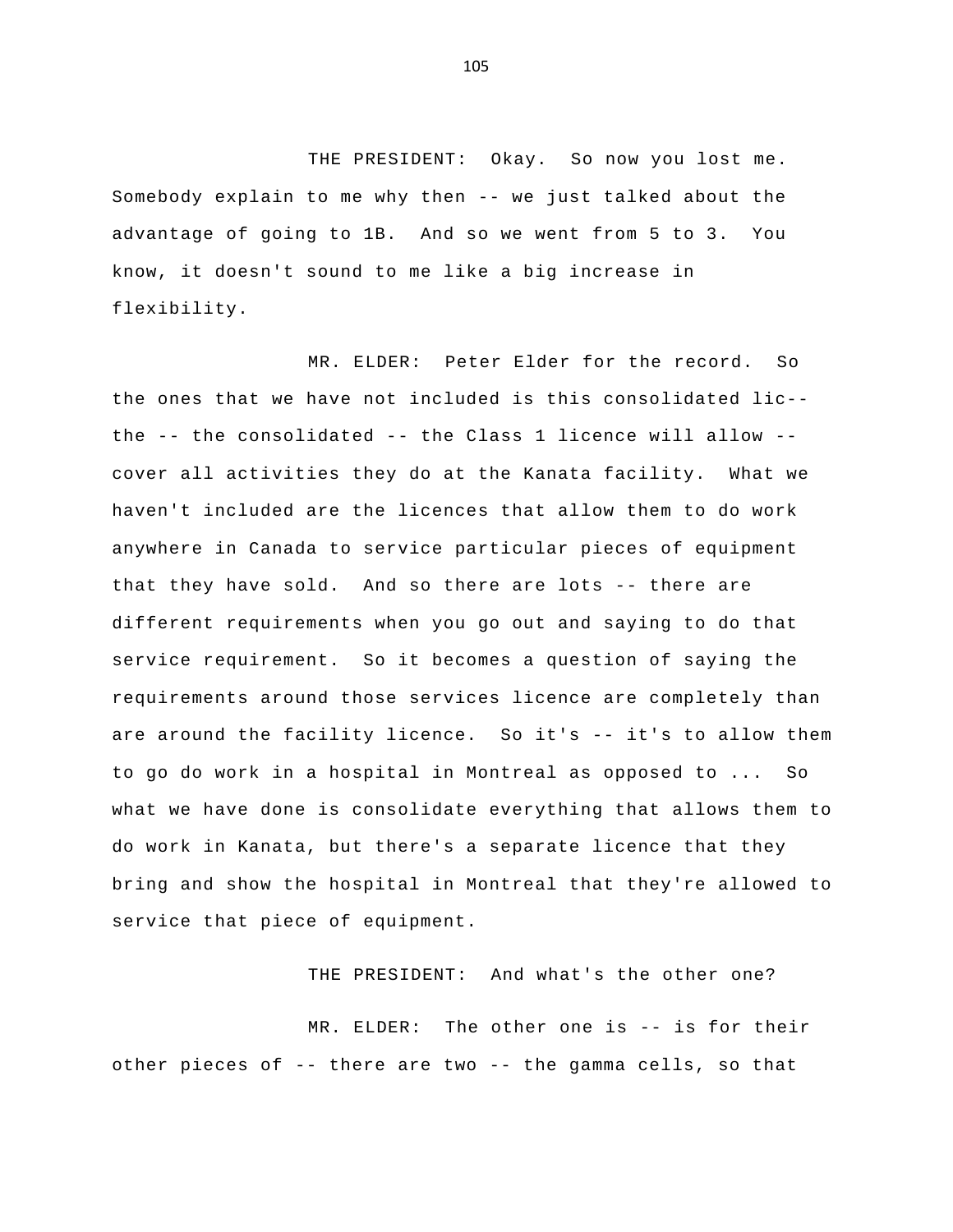specific pieces of equipment are individually certified as the different bases of equipment. Because each of those as licensed, you know, pieces of equipment.

 Nordion? I thought Nordion we now have one -- one -- one site for -- one -- do we have also multiple licences in Nordion? THE PRESIDENT: Did we do the same thing with

MR. ELDER: Yes -

THE PRESIDENT: How many?

 MR. ELDER: -- in terms of the surface. I'd -- I'd have to get the precise number on Nordion, but yeah.

 discussed here now -- now, but it's something that I -- you know, that -- the multiple licences always worries me, rather entity, one corporate entity. But this is -- we should discuss THE PRESIDENT: Okay. Anyhow, it's not to be than one umbrella with multiple line of activities, for one this. Off topic here now.

Anybody else?

Okay. Thank you. Thank you very much and all the best to you guys.

THE SECRETARY: So, what will happen now is that the Commission will confer with regards to the information that it has considered today and will then determine if further